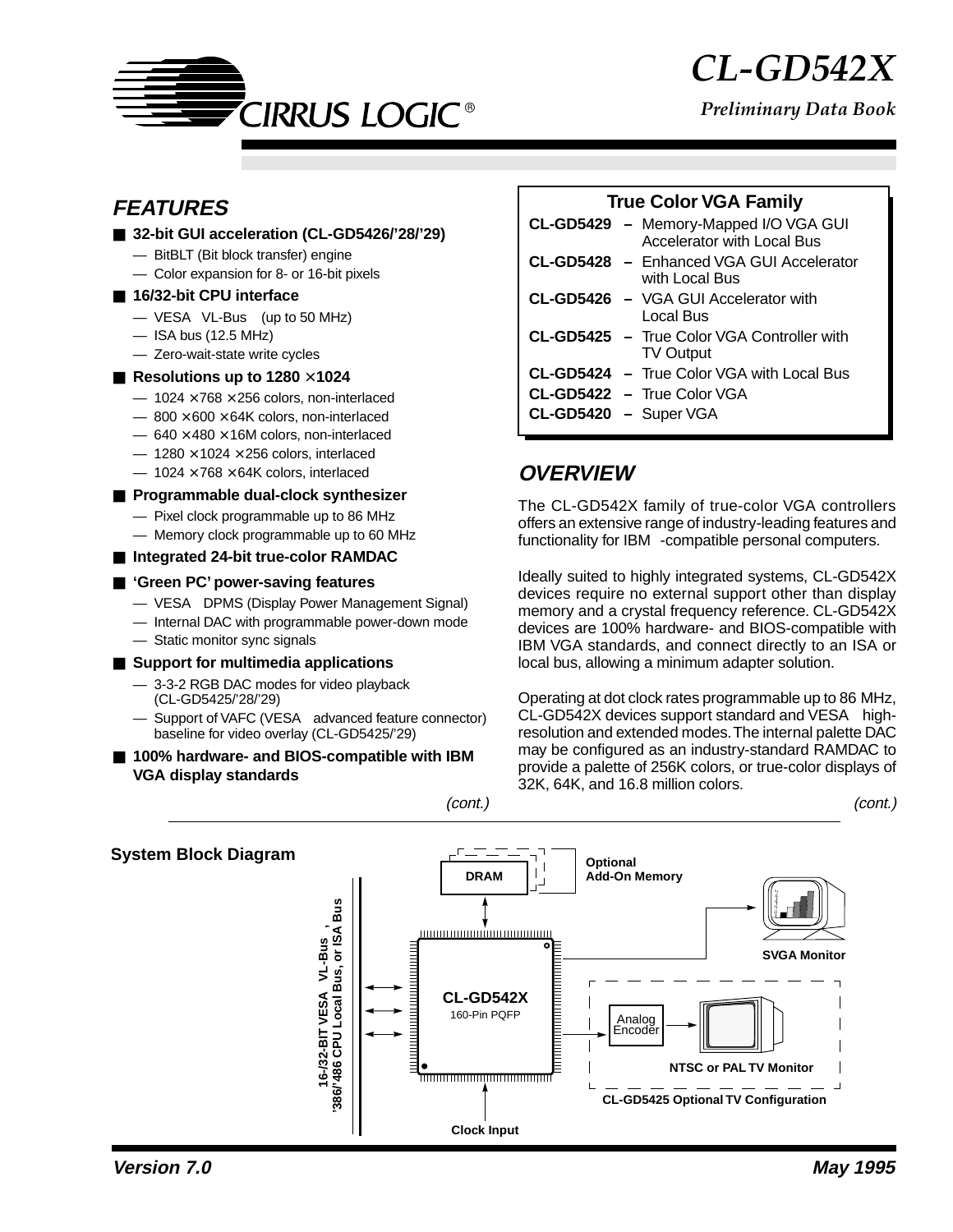

# **OVERVIEW** (cont.)

The internal dual-frequency synthesizer requires a single crystal or reference for all supported screen resolutions, as well as all standard display memory speeds and formats. The CL-GD542X devices implement all control and data registers according to current VGA standards. They also implement all standard data path and manipulation functions, providing complete hardware compatibility.

In addition, the CL-GD542X devices support extended registers and capabilities to provide functional and performance enhancements beyond standard VGA.

CL-GD542X devices support ISA or 32-bit VESA VL-Bus interfaces in all operations, including I/O and memory

operations in planar modes. The write cycles to memory are optimized with zero-wait-state capability. Sixteen- /thirty-two-bit local bus interfacing can be achieved for '386SX, '386DX, and '486 microprocessors as well as VESA VL-Bus. The CL-GD5426/'28/'29 also offer BitBLT operation for GUI acceleration.

The CL-GD542X family also includes many power-saving ('Green PC') features, including an internal DAC with programmable power-down mode, sync signals that can be individually disabled (static levels), and internal clocks programmable to low frequencies for nearly static operation.

# **Software Support**

| <b>Software Drivers</b>                          | <b>Resolution Supporteda</b>                                                | <b>No. of Colors</b> |
|--------------------------------------------------|-----------------------------------------------------------------------------|----------------------|
|                                                  | $640 \times 480, 800 \times 600, 1024 \times 768$                           | 256                  |
| Microsoft <sup>®</sup> Windows <sup>®</sup> 95   | $640 \times 480, 800 \times 600$                                            | 32,768               |
| CL-GD5425                                        | $640 \times 480$                                                            | 16.8 million         |
|                                                  | $640 \times 480$ , $800 \times 600$ , $1024 \times 768$                     | 256                  |
| Microsoft <sup>®</sup> Intel <sup>®</sup> DCI    | $640 \times 480, 800 \times 600$                                            | 65,536               |
| CL-GD5425                                        | $\overline{6}$ 40 $\times$ 480                                              | 16.8 million         |
|                                                  | $640 \times 480, 800 \times 600, 1024 \times 768, 1280 \times 1024$         | 16                   |
| Microsoft <sup>®</sup> Windows <sup>®</sup> v3.X | $640 \times 480$ , $800 \times 600$ , 1024 $\times$ 768, 1280 $\times$ 1024 | 256                  |
| CL-GD5425                                        | $640 \times 480, 800 \times 600, 1024 \times 768$                           | 65,536               |
|                                                  | $640 \times 480$                                                            | 16.8 million         |
| Microsoft <sup>®</sup> Windows NT™ v1.X          | $640 \times 480, 800 \times 600, 1024 \times 768$                           | 16 and $256$         |
| OS/2 <sup>®</sup> v2.0, v2.1                     | $800 \times 600$ , 1024, $\times$ 768                                       | 16 <sup>b</sup>      |
|                                                  | $640 \times 480, 800 \times 600, 1024, \times 768$                          | 256 b                |
| AutoCAD <sup>®</sup> v11, v12,                   | $640 \times 480, 800 \times 600, 1024 \times 768, 1280 \times 1024$         | 16                   |
| Autoshade <sup>®</sup> v2.0,                     | $640 \times 480$ , $800 \times 600$ , 1024 $\times$ 768, 1280 $\times$ 1024 | 256                  |
| w/ Renderman.                                    | $640 \times 480, 800 \times 600, 1024 \times 768$                           | 65,536               |
| 3D Studio <sup>™</sup> v1,v2                     | $640 \times 480$                                                            | 16.8 million         |
| GEM™ v3.X                                        | $800 \times 600$ , $1024 \times 768$                                        | 16                   |
| Ventura Publisher® v2, v3                        | $800 \times 600$ , $1024 \times 768$                                        | 16                   |
| Lotus <sup>®</sup> 1-2-3 <sup>®</sup> v2.X,      | $132 \times 25$ , $132 \times 43$ (text)                                    | 16                   |
|                                                  | $800 \times 600$                                                            | 16                   |
| Lotus <sup>®</sup> 1-2-3 <sup>®</sup> v3.X       | $132 \times 25$ , $132 \times 43$ (text)                                    | 16                   |
|                                                  | $800 \times 600$ , $1024 \times 768$                                        | 16                   |
| Microsoft <sup>®</sup> Word v5.X                 | $132 \times 25$ , $132 \times 43$ (text)                                    | 16                   |
|                                                  | $800 \times 600, 1024 \times 768$                                           | 16                   |
| WordPerfect <sup>®</sup> v5.0                    | $800 \times 600$                                                            | 16                   |
| WordPerfect <sup>®</sup> v5.1                    | $132 \times 25$ , $132 \times 43$ (text)                                    | 16                   |
|                                                  | $800 \times 600$ , $1024 \times 768$                                        | 16                   |
| WordStar <sup>®</sup> v5.5-v7.0                  | $800 \times 600$ , $1024 \times 768$                                        | 16                   |

 $a$  Not all monitors support all resolutions; 640 × 480 drivers will run on PS/2®,-type monitors. Extended resolutions are dependent upon monitor type and VGA system implementation.

b OS/2<sup>®</sup> v2.0 requires a v2.0 Corrective Service Pack for 256.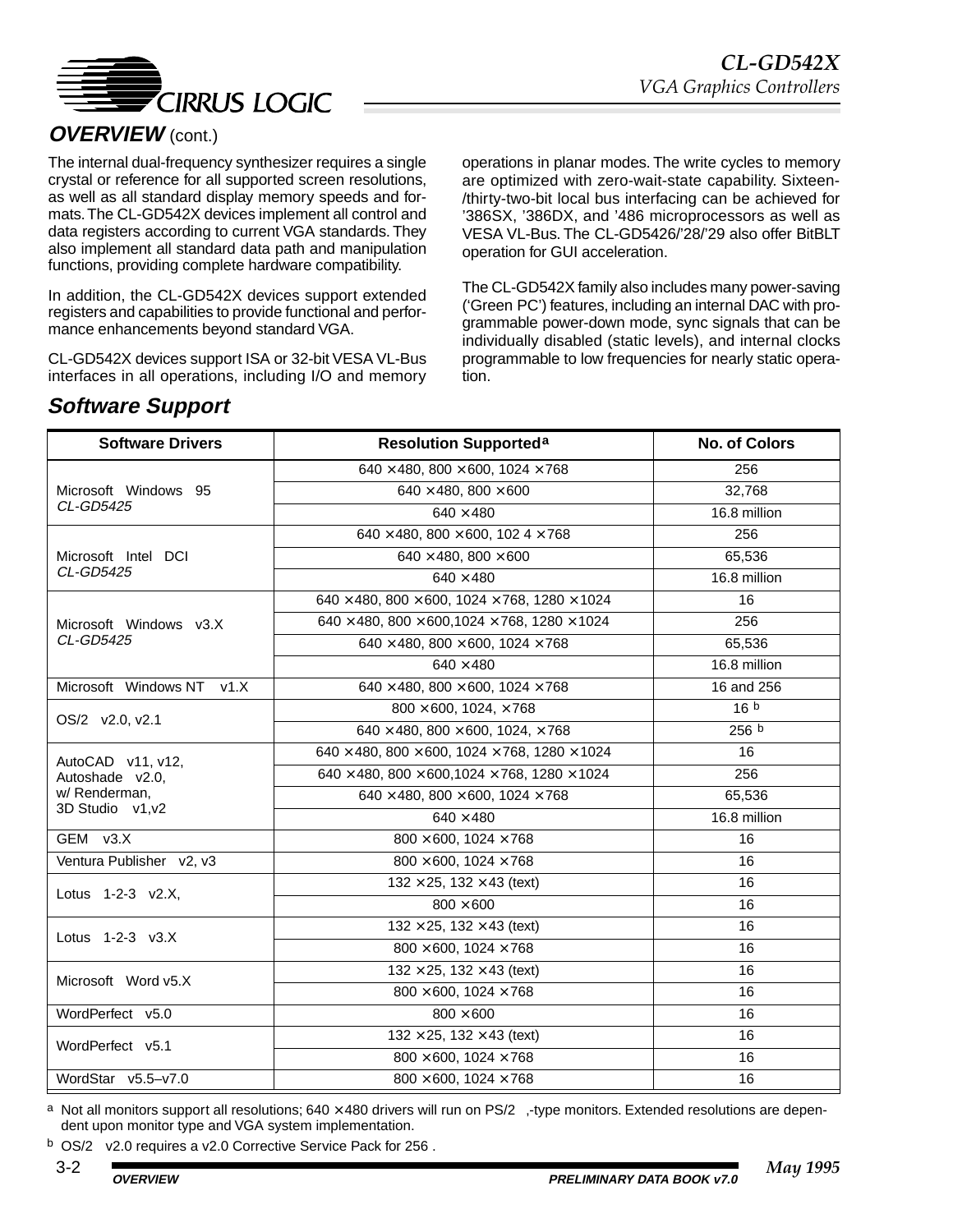

# **CL-GD5425 Highlights True Color VGA Controller with TV Output**

# **FEATURES**

#### ■ **True color VGA controller with TV output**

- Scaling fits full VGA display into TV viewing area while maintaining proper aspect ratio
- Flicker-filter reduces interlaced artifacts associated with computer-generated graphic images

#### ■ Glueless interface to popular TV encoders

#### ■ **Multimedia support**

- Video overlay of 16-bit RGB, 16-bit YCrCb
- 8-bit feature connector
- $-$  16-bit VAFC (VESA® advanced feature connector) — GENLOCK support

#### ■ Graphics acceleration features:

- Color expansion reduces host bus traffic
- $-64 \times 64$  hardware cursor
- Display memory linear addressing

#### ■ **Flexible 16-bit host interface**

- $-$  VESA® VL-Bus<sup>™</sup> (up to 50 MHz)
- ISA bus

#### ■ Flexible 32-bit display memory interface

- $-$  Supports 256K  $\times$ 4,  $\times$ 8,  $\times$ 16 DRAMs
- 512-Kbyte or 1-Mbyte memory capacity

#### ■ **Integrated 24-bit DAC**

- $-$  VGA resolution up to 1024  $\times$  768, 256 colors
- $-$  NTSC resolution up to 640  $\times$  480, 64K colors, scaled with flicker filter
- $-$  PAL resolution up to 640  $\times$  480, 64K colors with flicker filter

# **OVERVIEW**

The CL-GD5425 integrates a Super VGA controller, dualfrequency synthesizer, true-color palette DAC, and TV processing support into a single device.

A member of the industry-standard CL-GD542X family of true color VGA controllers, the CL-GD5425 is fully backed by software and design support.

The CL-GD5425 provides NTSC/PAL timing for standard VGA display modes, as well as the following extended resolutions:

#### **Extended Resolutions for TV Output**

| <b>Resolution</b> | <b>No. of Colors</b> | <b>Memory</b> |
|-------------------|----------------------|---------------|
| $640 \times 480$  | 256                  | 512 Kbyte     |
| $640 \times 480$  | 64K                  | 1 Mbyte       |
| $640 \times 400$  | 64K                  | 512 Kbyte     |

The CL-GD5425 provides integrated scaling, flicker reduction, and a glueless encoder interface that delivers high-quality TV display at the lowest possible cost without the need for additional frame or line stores.

The programmable flicker-reduction function reduces interlaced artifacts inherent in computer-generated images displayed on interlaced TV monitors. The degree of filtering is selectable by the end-user.

The CL-GD5425 is 100% hardware- and BIOS-compatible with VGA standards, and connects directly to the VESA<sup>®</sup> VL-Bus<sup>™</sup> or ISA bus. A single DRAM, two frequency references, and an economical analog encoder are added to make a complete set-top graphics system.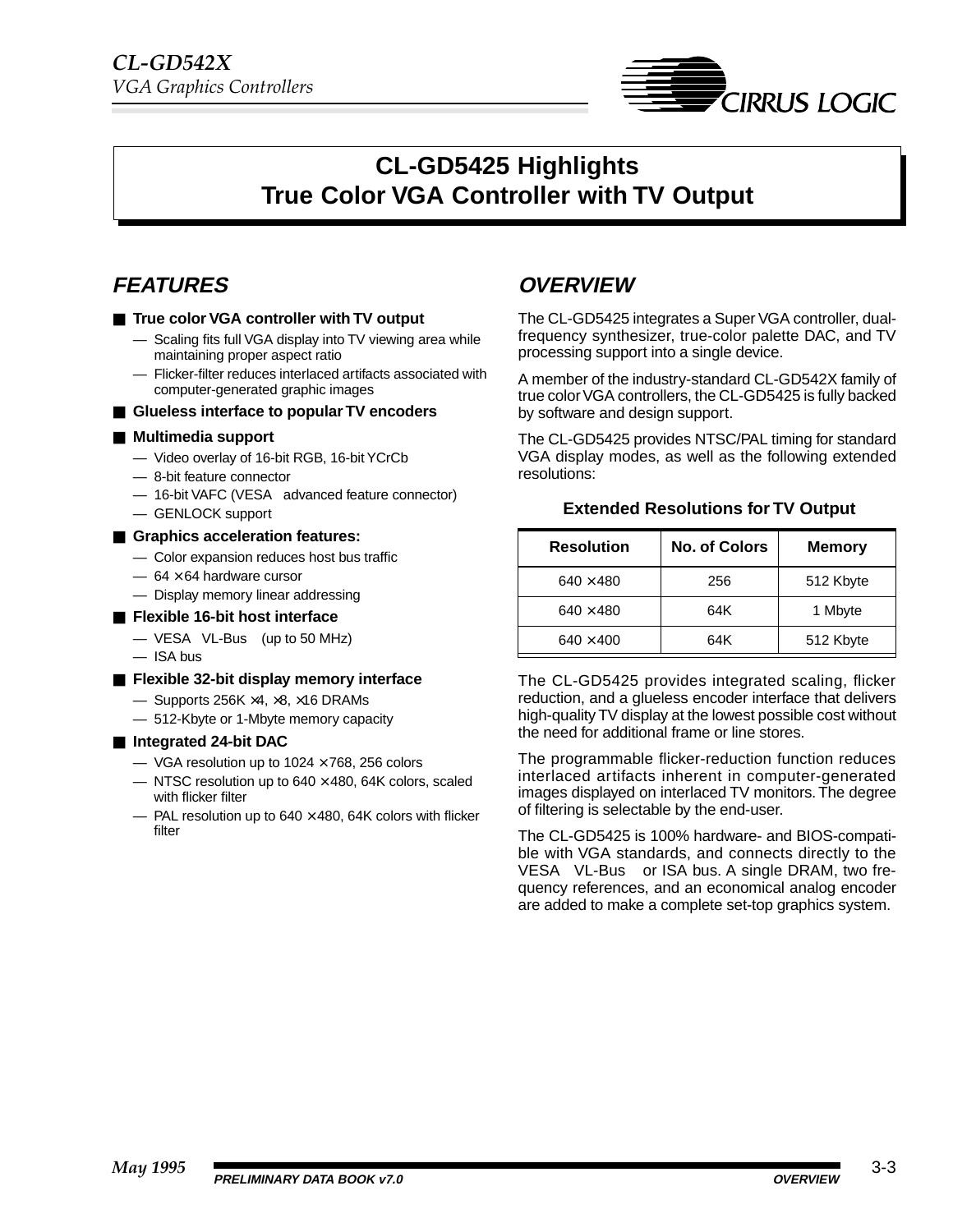

# **CL-GD542X ADVANTAGES**

#### **Unique Features Construction Construction Construction Construction Construction Construction Construction Construction Construction Construction Construction Construction Construction Construction Construction Constructi**

#### **Cost Effectiveness —**

- Glueless interface to as few as one DRAM, built-in true-color palette DAC and dual-frequency synthesizer
- 

#### **High Performance —**

- 16-bit VESA<sup>®</sup> VL-Bus<sup>™</sup> and local bus interface □ □ Increases system throughput.
- Hardware BitBLT for Windows<sup>®</sup> (CL-GD5425/'26/'28/'29)
- 
- Maximizes fast-page mode access to displaymemory DRAMs
- Host access to DRAMs through advanced write buffers
- 

#### **Multimedia —**

- 3-3-2 RGB DAC modes for video playback (CL-GD5425/'28/'29)
- 
- Overlay and 'color key', and GENLOCK support □ Allows 16-bit per pixel interfacing through the

#### **Compatibility —**

- 
- $\blacksquare$  Drivers supplied at various resolutions for Windows<sup>®</sup> 3.1, Windows<sup>®</sup> 95<sup> $™$ </sup>, and other key applications
- Connects directly to multifrequency analog monitors □ Drives all PC-industry-standard, high-resolution

# **BIOS SUPPORT**

- **Fully IBM<sup>®</sup> VGA-compatible BIOS**
- **Relocatable, 32 Kbytes with VESA<sup>®</sup> VL-Bus<sup>™</sup> local bus support**
- VBE (VESA<sup>®</sup> BIOS extensions) support in ROM
- Support for DPMS (display power management **signaling) in ROM**

- ❒ Minimizes chip count and board space; enables a cost-effective solution.
- Interface to ×4, ×8, ×16 DRAMs ◯ Allows design flexibility for use of appropriate type and amount of memory.
	-
	- $\Box$  Accelerates GUI applications such as Microsoft<sup>®</sup> Windows $\mathcal{F}$  and similar applications.
- 32-bit-wide DRAM interface □ □ □ Eliminates display-memory bottleneck.
	- ❒ Improves CPU performance by accessing maximum bandwidth available from DRAM display memory.
	- ❒ Provides faster host access for writes to display memory.
- 15-, 16-, or 24-bit true-color palette DAC □ Provides high- and true-color display for photorealistic images; 32K, 64K, or 16.8 million colors displayed simultaneously on screen for lifelike images.
	- ❒ Enables high-resolution playback for live video applications.
- NTSC or PAL output (CL-GD5425) □ Allows TV viewing of PC games and applications.
	- VESA<sup>®</sup> connector for multimedia applications.
- Compatible with VGA and VESA<sup>®</sup> standards □ □ Ensures compatibility with installed base of systems and software.
	- ❒ Provides a 'ready-to-go' solution that minimizes the need for additional driver development.
	- monitors to ensure compatibility.

# **UTILITIES**

- Graphics and video diagnostics test
- Windows<sup>®</sup> and DOS utilities
- Video mode configuration utility CLMODE
- Set resolution in Windows<sup>®</sup> utility WINMODE
- Configurable system integration for OEMs **OEMSI**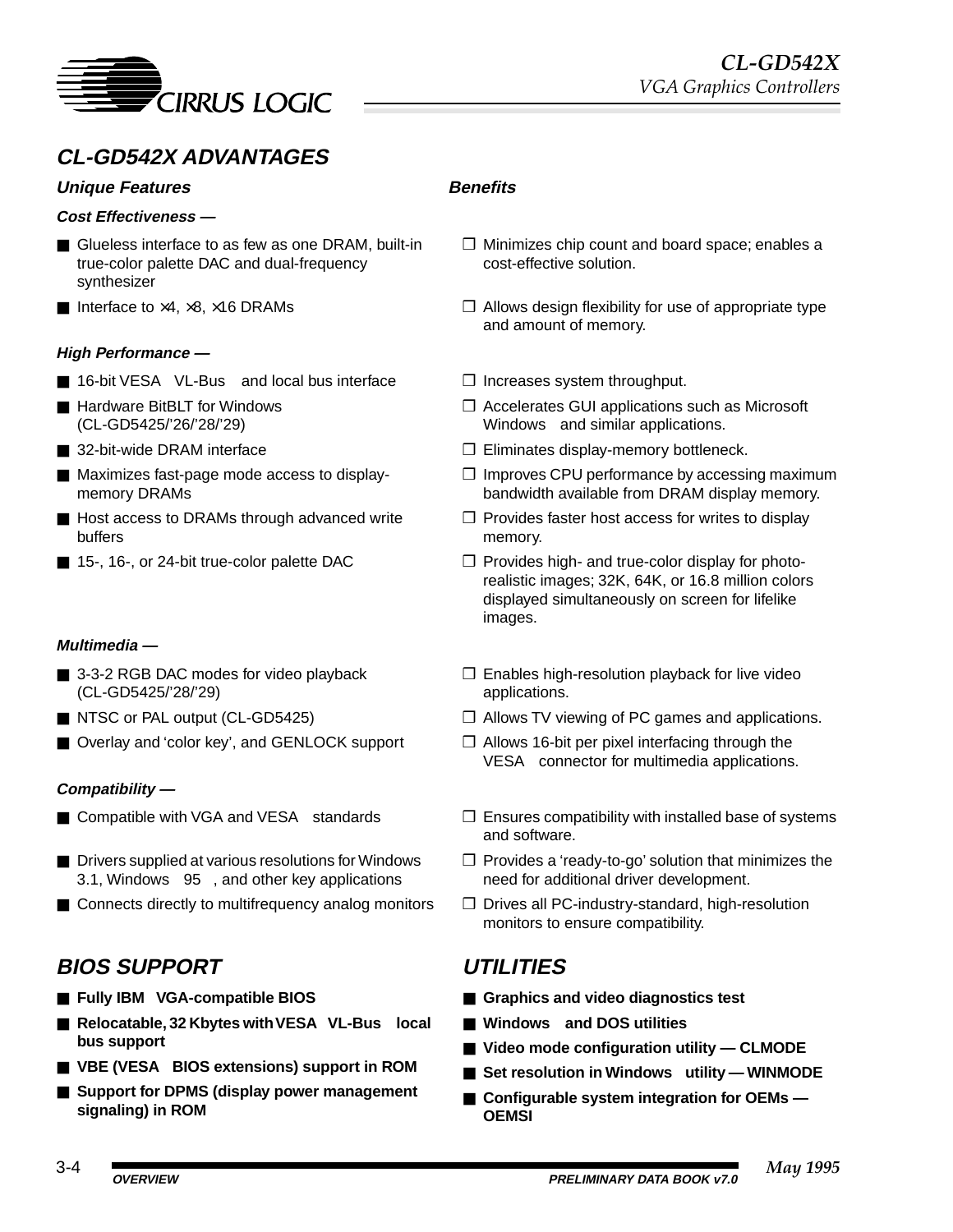# *CL-GD542X*

*VGA Graphics Controllers*



# **CL-GD542X Family Features**

| <b>Features</b>                                                                     | 'GD5420                             | 'GD5422                 | 'GD5424                 | 'GD5425                 | 'GD5426                 | 'GD5428                 | 'GD5429                 |  |
|-------------------------------------------------------------------------------------|-------------------------------------|-------------------------|-------------------------|-------------------------|-------------------------|-------------------------|-------------------------|--|
| <b>Performance</b>                                                                  |                                     |                         |                         |                         |                         |                         |                         |  |
| VESA <sup>®</sup> VL-Bus <sup>™</sup> and Direct<br>80386 or 80486 CPU<br>interface |                                     |                         | ✓                       | ✓                       | ✓                       | ✓                       | ✓                       |  |
| <b>BitBLT</b> engine                                                                |                                     |                         |                         |                         | ✓                       | Enhanced                | MM <sub>I/O</sub>       |  |
| Zero-wait-state operation                                                           | ✓                                   | $\overline{\checkmark}$ | ✓                       | ✓                       | $\overline{\checkmark}$ | $\overline{\checkmark}$ | ✓                       |  |
| Maximum display memory                                                              | 1 Mbyte                             | 1 Mbyte                 | 1 Mbyte                 | 1 Mbyte                 | 2 Mbytes                | 2 Mbytes                | 2 Mbytes                |  |
| Display memory interface                                                            | $16-bit$                            | $32-bit$                | $32-bit$                | 32-bit                  | 32-bit                  | 32-bit                  | 32-bit                  |  |
| Hardware cursor (in pixels)                                                         | up to<br>$32 \times 32$             | up to<br>$64 \times 64$ | up to<br>$64 \times 64$ | up to<br>$64 \times 64$ | up to<br>$64 \times 64$ | up to<br>$64 \times 64$ | up to<br>$64 \times 64$ |  |
| Maximum dot clock frequency                                                         | 75 MHz                              | 80 MHz                  | 80 MHz                  | 80 MHz                  | 80 MHz                  | 80 MHz                  | <b>86 MHz</b>           |  |
| Maximum MCLK frequency                                                              | 50 MHz                              | 50 MHz                  | 50 MHz                  | 60 MHz                  | 50 MHz                  | 50 MHz                  | 60 MHz                  |  |
| <b>High integration</b>                                                             |                                     |                         |                         |                         |                         |                         |                         |  |
| Integrated palette DAC and<br>dual-frequency synthesizer                            | ✓                                   | ✓                       | ✓                       | ✓                       | ✓                       | ✓                       | ✓                       |  |
| Motherboard VGA solution<br>with only two ICs                                       | ✓                                   | ✓                       | ✓                       | $P$ lus<br>Encoder      | ✓                       | ✓                       | ✓                       |  |
| Built-in port for VESA <sup>®</sup><br>feature connector                            | ✓                                   | ✓                       | ✓                       | ✓                       | ✓                       | ✓                       | ✓                       |  |
| Built-in ISA (up to 12.5 MHz)<br>bus support                                        | ✓                                   | ✓                       | ✓                       | ✓                       | ✓                       | ✓                       | ✓                       |  |
| Built-in TV output support                                                          |                                     |                         |                         | $\overline{\checkmark}$ |                         |                         |                         |  |
| <b>Flexibility</b>                                                                  |                                     |                         |                         |                         |                         |                         |                         |  |
| Support for x4-, x8-, and x16-<br>bit-wide DRAMs                                    | ✓                                   | ✓                       | ✓                       | ✓                       | ✓                       | ✓                       | ✓                       |  |
| 8- or 16-bit host bus I/O and<br>memory interface                                   | ✓                                   | ✓                       | ✓                       | ✓                       | ✓                       | ✓                       | ✓                       |  |
| 8-bit gray and 3-3-2 RGB<br>DAC modes                                               |                                     |                         |                         | ✓                       |                         | ✓                       | ✓                       |  |
| CCIR 601 YCrCb mode                                                                 |                                     |                         |                         | ✓                       |                         |                         |                         |  |
| <b>General</b>                                                                      |                                     |                         |                         |                         |                         |                         |                         |  |
| 100% hardware- and BIOS-<br>compatible with IBM® VGA<br>display standards           | ✓                                   | ✓                       | ✓                       | ✓                       | ✓                       | ✓                       | ✓                       |  |
| 'Green PC' compliant                                                                | ✓                                   | ✓                       | ✓                       | ✓                       | ✓                       | ✓                       | ✓                       |  |
| 132-column text mode<br>support                                                     | ✓                                   | ✓                       | ✓                       | ✓                       | ✓                       | ✓                       | ✓                       |  |
| 46E8 or 3C3 sleep<br>mechanism                                                      |                                     | ✓                       | ✓                       | ✓                       | ✓                       | ✓                       | ✓                       |  |
| Video overlay and<br>'color key' support                                            |                                     | ✓                       | ✓                       | ✓                       | ✓                       | ✓                       | ✓                       |  |
| VESA <sup>®</sup> VAFC™ base support<br>(for video overlay)                         |                                     |                         |                         | ✓                       |                         |                         | ✓                       |  |
| Low-power CMOS,<br>160-pin package                                                  | $\checkmark$                        | $\checkmark$            | $\checkmark$            | ✓                       | $\checkmark$            | ✓                       | $\checkmark$            |  |
|                                                                                     | <b>Screen resolution and colors</b> |                         |                         |                         |                         |                         |                         |  |
| $640 \times 480$                                                                    | up to 256                           | up to 16M               | up to 16M               | up to 16M               | up to 16M               | up to 16M               | up to 16M               |  |
| $800 \times 600$                                                                    | up to $256$                         | up to 64K               | up to 64K               | up to 64K               | up to 64K               | up to 64K               | up to 64K               |  |
| $1024 \times 768$ (interlaced)                                                      | up to 256                           | up to $256$             | up to 256               | up to $256$             | up to 256               | up to 64K               | up to 64K               |  |
| $1024 \times 768$ (non-interlaced)                                                  | up to $256$                         | up to $256$             | up to $256$             | up to $256$             | up to $256$             | up to $256$             | up to $256$             |  |
| $1280 \times 1024$ (interlaced)                                                     |                                     | up to 16                | up to 16                | up to 16                | up to $256$             | up to $256$             | up to $256$             |  |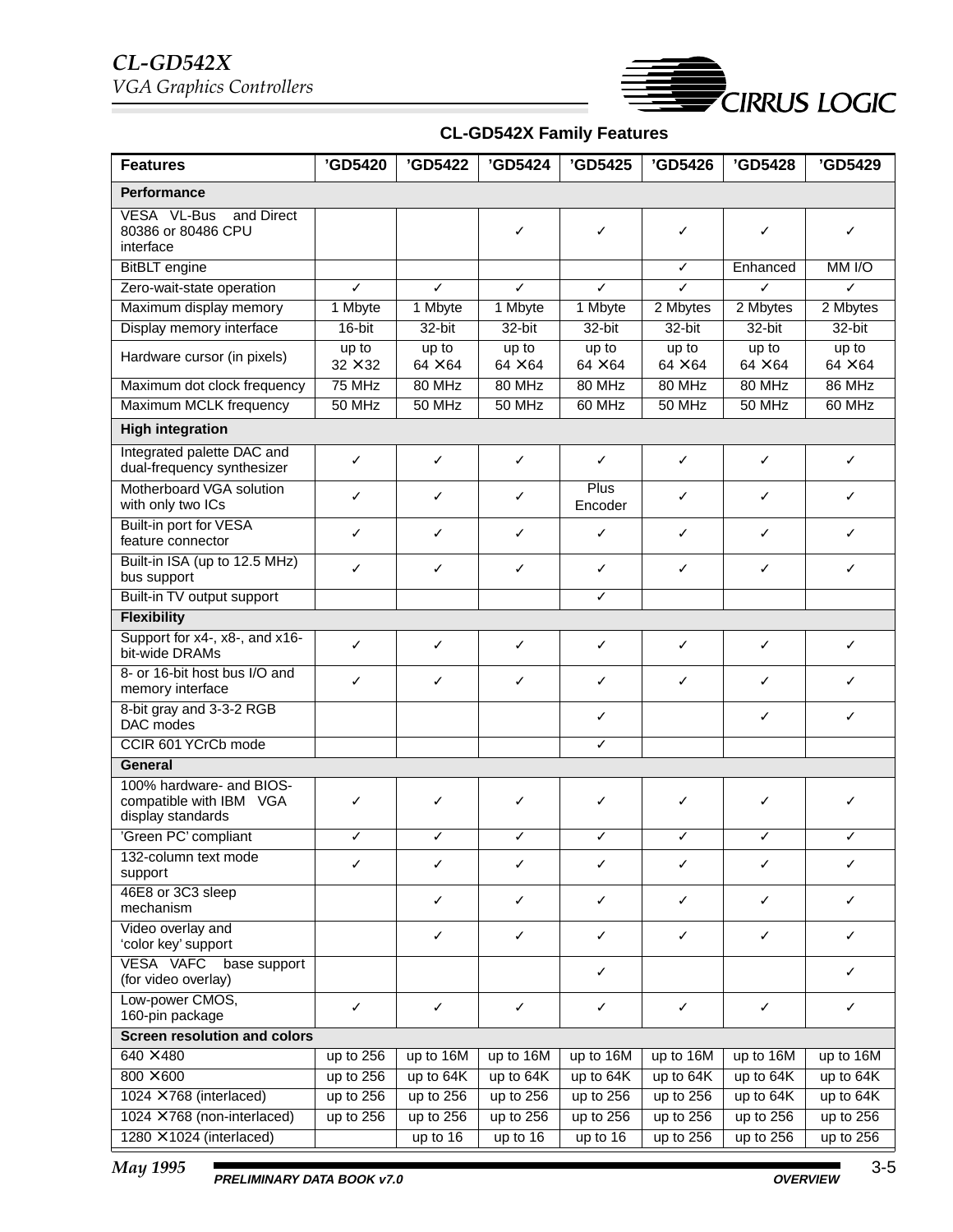

# **Table of Contents**

| 1.1<br>1.2<br>1.3<br>1.4                             |                                                                 |  |
|------------------------------------------------------|-----------------------------------------------------------------|--|
|                                                      |                                                                 |  |
| 2.1<br>2.2<br>2.3<br>2.4<br>2.5<br>2.6<br>2.7<br>2.8 | Host Interface - Local Bus (CL-GD5424/'25/'26/'28/'29 only)3-28 |  |
|                                                      |                                                                 |  |
| 3.2<br>3.3<br>3.4<br>3.5<br>3.6                      |                                                                 |  |
|                                                      |                                                                 |  |
| 4.1<br>4.2                                           |                                                                 |  |
|                                                      |                                                                 |  |
|                                                      |                                                                 |  |
|                                                      |                                                                 |  |
| 7.2<br>7.3<br>7.4<br>7.5                             |                                                                 |  |
|                                                      |                                                                 |  |
|                                                      |                                                                 |  |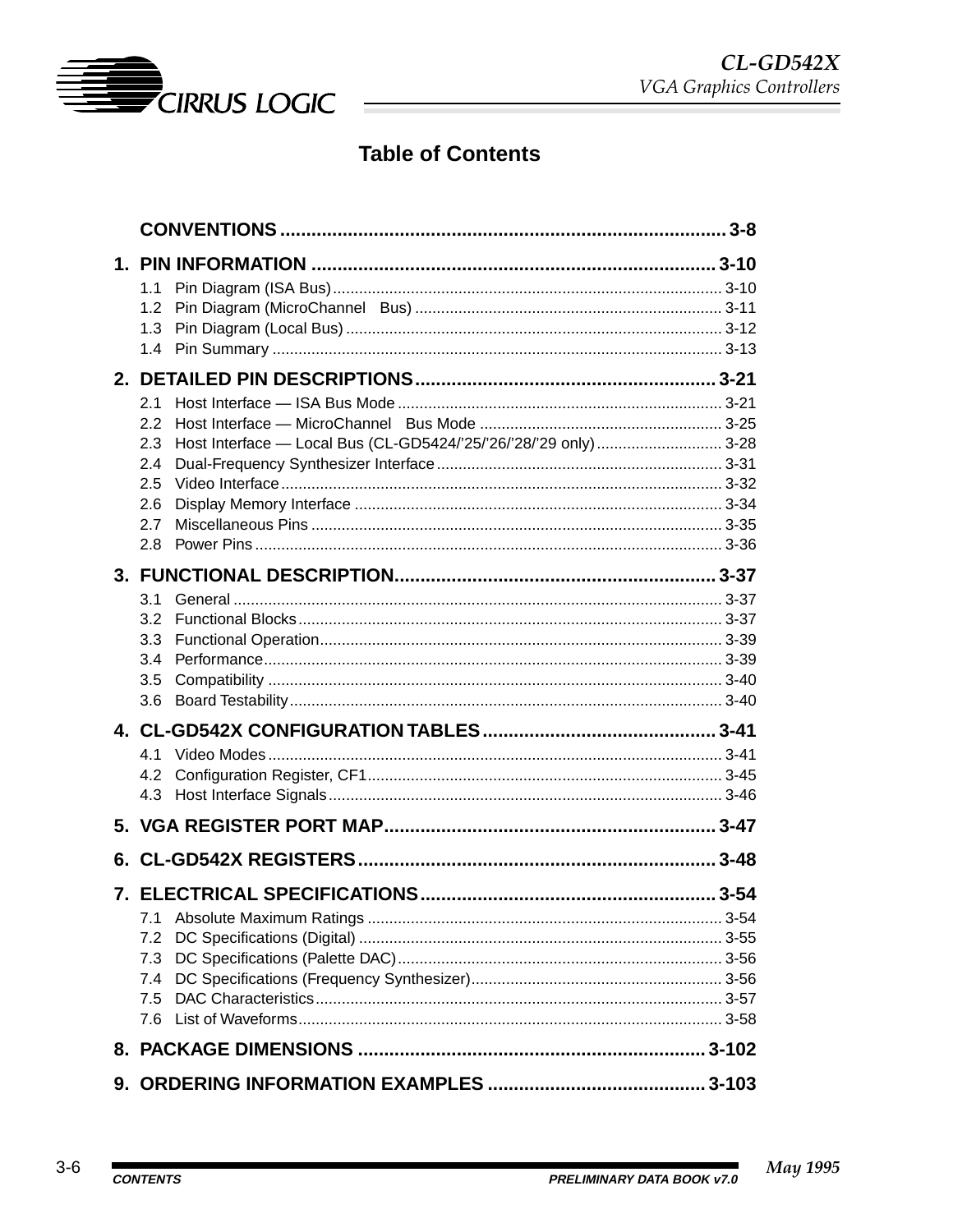

# **List of Figures**

| Figure |  |
|--------|--|
|        |  |

# **List of Tables**

| Table 1-1. |                                                                       |
|------------|-----------------------------------------------------------------------|
| Table 1-2. | Host Interface — Local Bus (CL-GD5424/'25/'26/'28/'29 only) page 3-14 |
| Table 1-3. |                                                                       |
| Table 1-4. |                                                                       |
| Table 1-5. |                                                                       |
| Table 1-6. |                                                                       |
| Table 1-7. |                                                                       |
| Table 4-1. |                                                                       |
| Table 4-2. |                                                                       |
| Table 4-3. |                                                                       |
| Table 4-4. |                                                                       |
| Table 5-1. |                                                                       |
| Table 6-1. |                                                                       |
| Table 6-2. |                                                                       |
| Table 6-3. |                                                                       |
| Table 6-4. |                                                                       |
| Table 6-5. |                                                                       |
| Table 6-6. |                                                                       |
| Table 6-7. |                                                                       |

# **Revision History**

The following are the differences between the July 1994 and May 1995 versions of this data book:

- The CL-GD5425 device and all pertinent information regarding it has been added.
- The BIOS timing diagrams have been updated.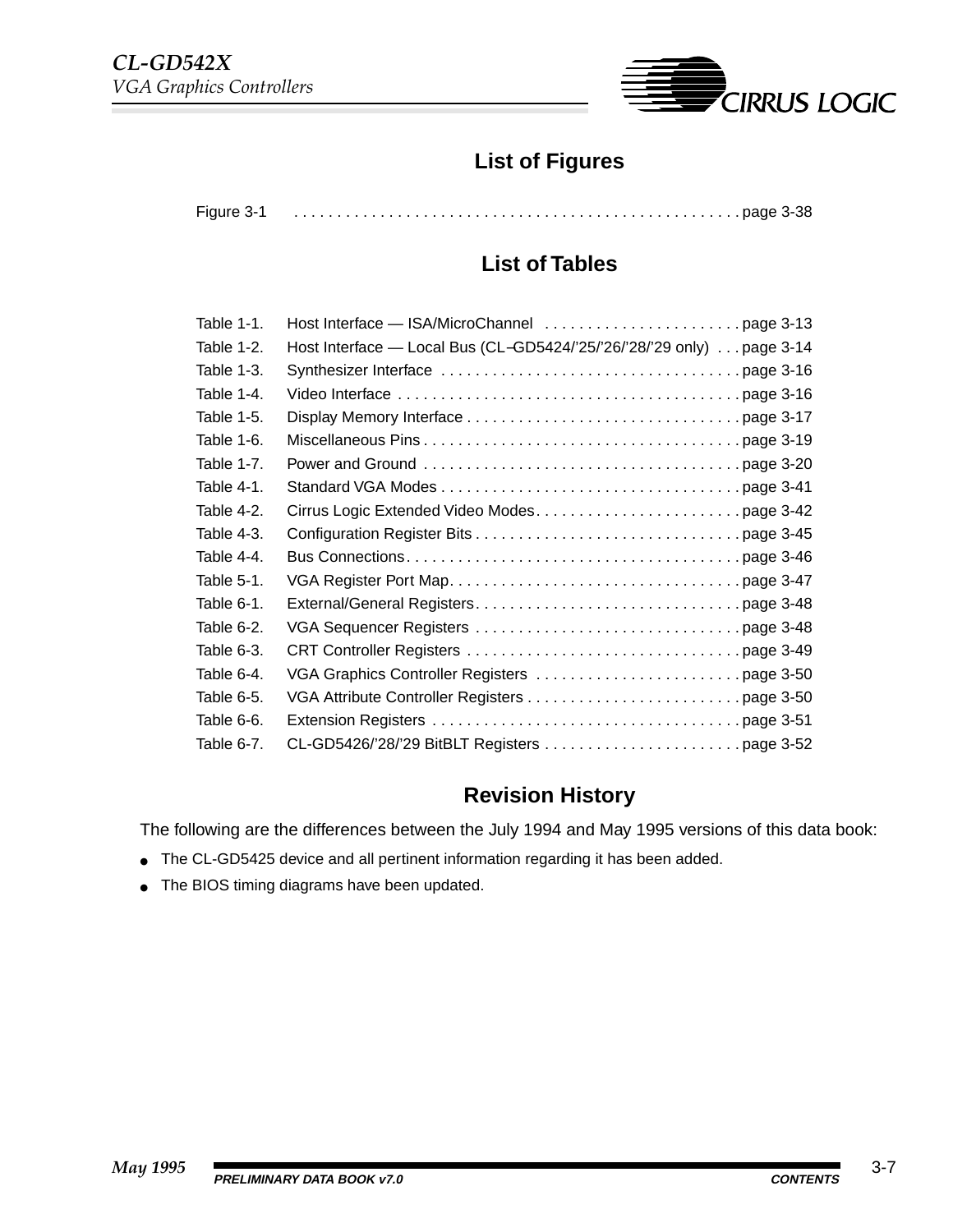

# **CONVENTIONS**

This section lists conventions used in this data book. 'CL-GD542X' represents CL-GD5420, CL-GD5422, CL-GD5424, CL-GD5425, CL-GD5426, CL-GD5428, and CL-GD5429, the six members of the True Color VGA controller family.

#### **Abbreviations**

| <b>Units of measure</b>          | Symbol                |
|----------------------------------|-----------------------|
| degree Celsius                   | °C                    |
| hertz (cycle per second)         | Hz                    |
| kilobyte (1,024 bytes)           | Kbyte                 |
| kilohertz                        | kHz                   |
| kilohm                           | kΩ                    |
| megabyte $(1,048,576$ bytes)     | Mbyte                 |
| megahertz (1,000 kilohertz)      | <b>MH<sub>z</sub></b> |
| microfarad                       | μF                    |
| microsecond (1,000 nanoseconds)  | μs                    |
| milliampere                      | mA                    |
| millisecond (1,000 microseconds) | ms                    |
| nanosecond                       | ns                    |
| picovolt                         | pV                    |

The use of 'tbd' indicates values that are 'to be determined', 'n/a' designates 'not available', and 'n/c' indicates a pin that is a 'no connect'.

#### **Acronyms**

The following table lists acronyms used in this data book.

| Acronym       | <b>Definition</b>                       |
|---------------|-----------------------------------------|
| AC            | alternating current                     |
| <b>BIOS</b>   | basic input/output system               |
| <b>BitBLT</b> | bit boundary block transfer             |
| CAD           | computer-aided design                   |
| CAS           | column address strobe                   |
| <b>CLUT</b>   | color lookup table                      |
| <b>CMOS</b>   | complementary metal-oxide semiconductor |
| <b>CRT</b>    | cathode ray tube                        |
| <b>DAC</b>    | digital-to-analog converter             |
| DC            | direct current                          |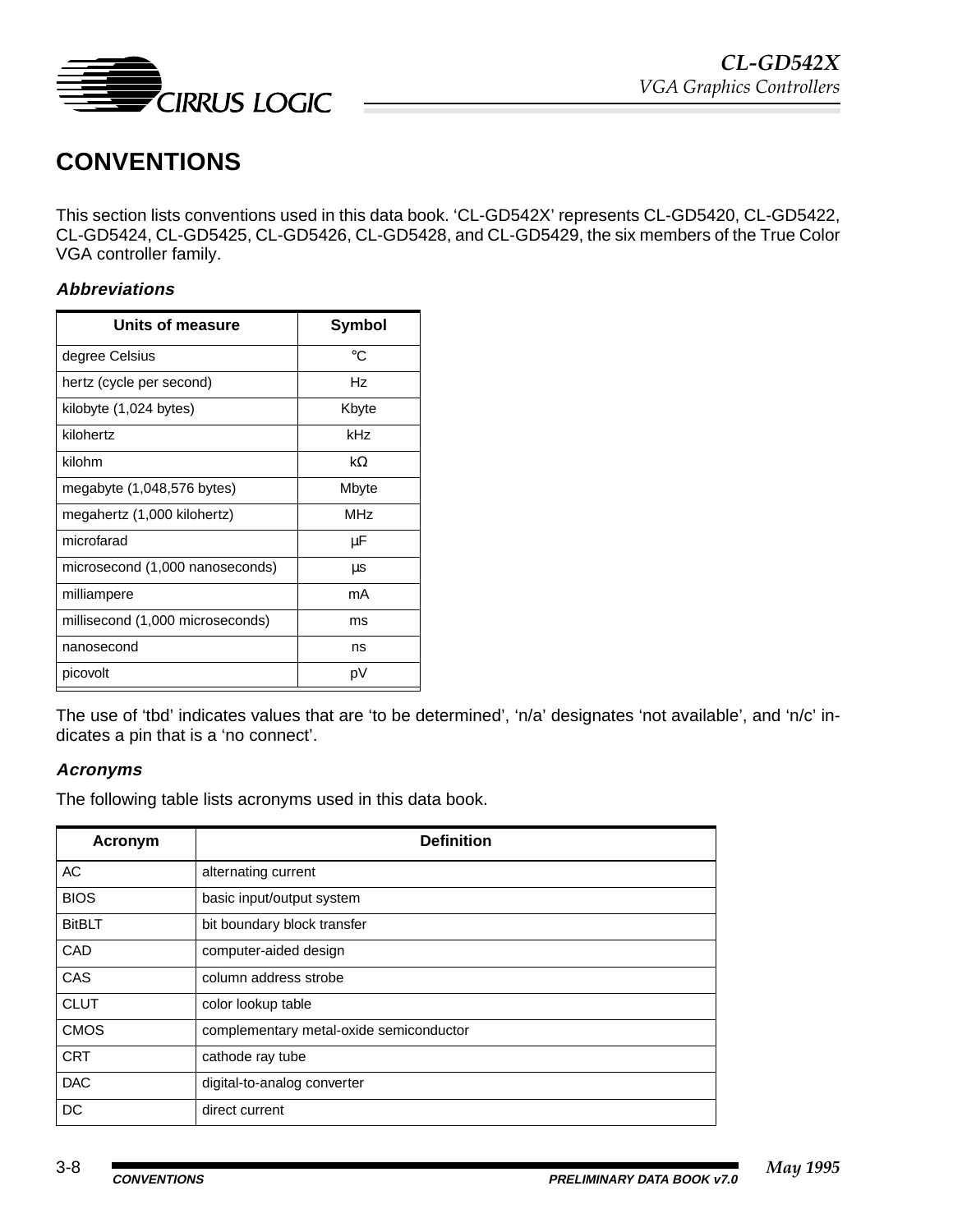

| Acronym       | Definition (cont.)                                  |
|---------------|-----------------------------------------------------|
| <b>DPMS</b>   | display power management signaling                  |
| <b>DRAM</b>   | dynamic random-access memory                        |
| <b>EEPROM</b> | electrically erasable/programmable read-only memory |
| <b>EISA</b>   | extended industry standard architecture             |
| <b>EPROM</b>  | electrically programmable read-only memory          |
| <b>FIFO</b>   | first in/first out                                  |
| $HI-Z$        | high-impedance                                      |
| HSYNC/VSYNC   | horizontal/vertical synchronization                 |
| <b>ISA</b>    | industry standard architecture                      |
| <b>LSB</b>    | least-significant bit                               |
| LUT           | lookup table                                        |
| <b>MD</b>     | memory data                                         |
| <b>MSB</b>    | most-significant bit                                |
| PCI           | peripheral component interconnect                   |
| <b>PQFP</b>   | plastic quad-flat pack                              |
| <b>RAM</b>    | random-access memory                                |
| <b>RAS</b>    | row address strobe                                  |
| <b>RGB</b>    | red, green, blue                                    |
| <b>ROPs</b>   | raster operations                                   |
| R/W           | read/write                                          |
| SC            | serial clock                                        |
| <b>TSR</b>    | terminate and stay resident                         |
| <b>TTL</b>    | transistor-transistor logic                         |
| <b>VAFC</b>   | VESA <sup>®</sup> advance feature connector         |
| <b>VESA®</b>  | Video Electronics Standards Association             |
| <b>VGA</b>    | video graphics array                                |
| <b>VRAM</b>   | video random-access memory                          |

### **Numeric Naming**

Hexadecimal numbers are represented with all letters in uppercase and a lowercase 'h' is appended to them (for example, '14h', '3A7h', and 'C000h' are hexadecimal numbers). Numbers not indicated by an 'h' are decimal.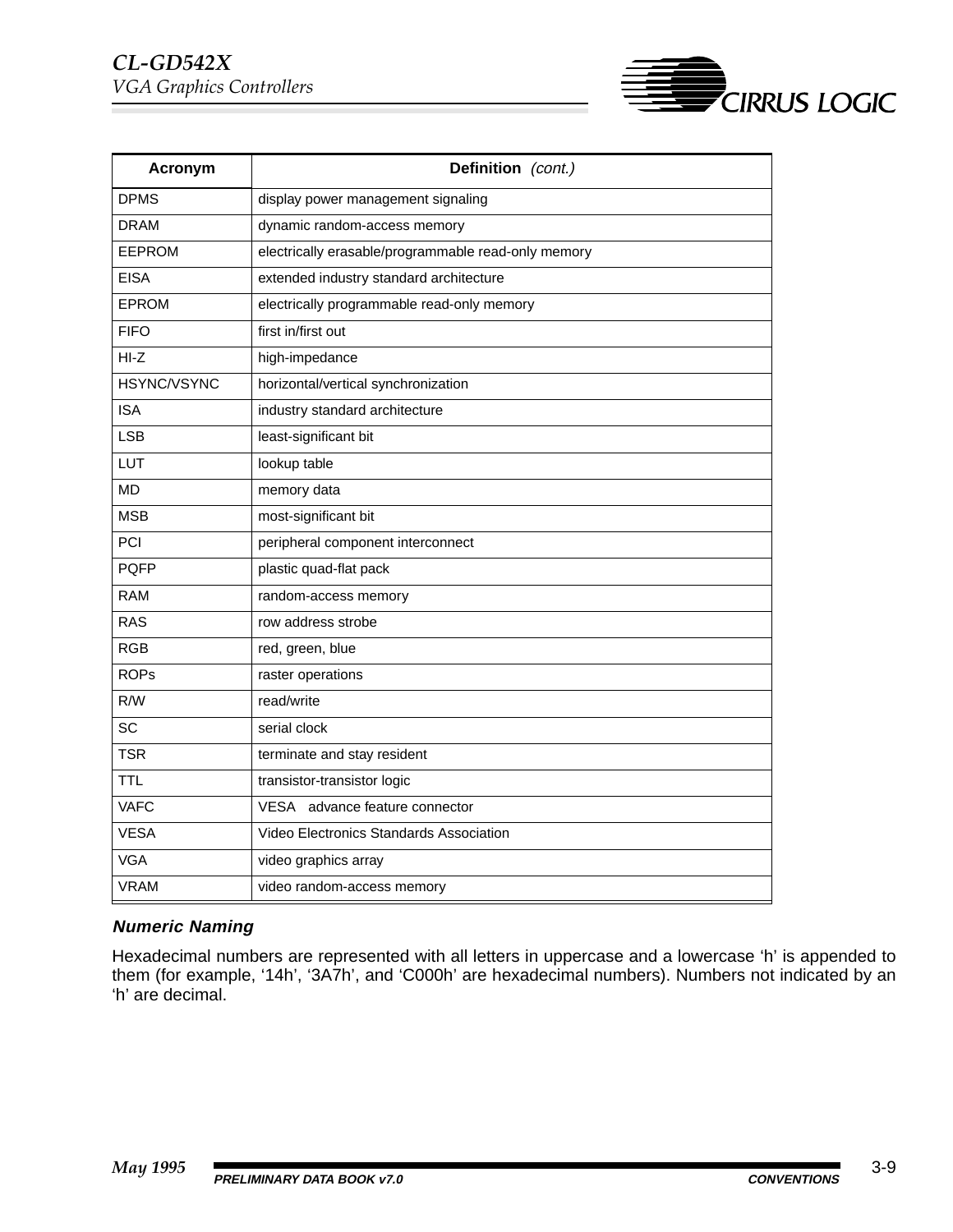

# **1. PIN INFORMATION**

The CL-GD542X family of VGA controllers is available in a 160-pin quad flat pack device configuration, shown below.

### **1.1 Pin Diagram (ISA Bus)**



**NOTE:** WE1\*, WE0\*, MD[15:0], and OVRW are reserved on CL-GD5420.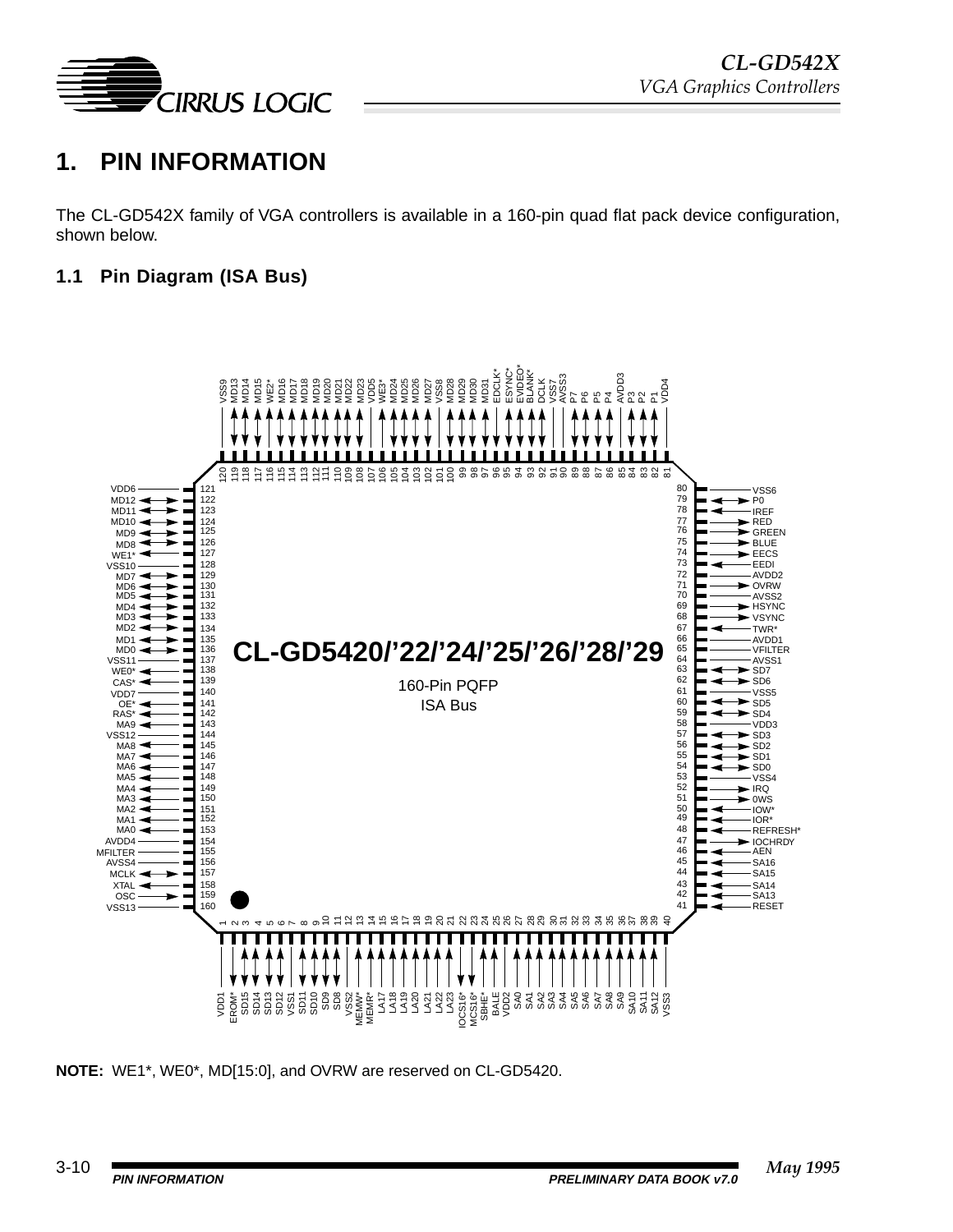

# **1.2 Pin Diagram (MicroChannel Bus)**



#### **NOTES:**

- 1) WE1\*, WE0\*, MD[15:0], and OVRW are reserved on CL-GD5420.
- 2) '-' indicates active-low on the MicroChannel bus.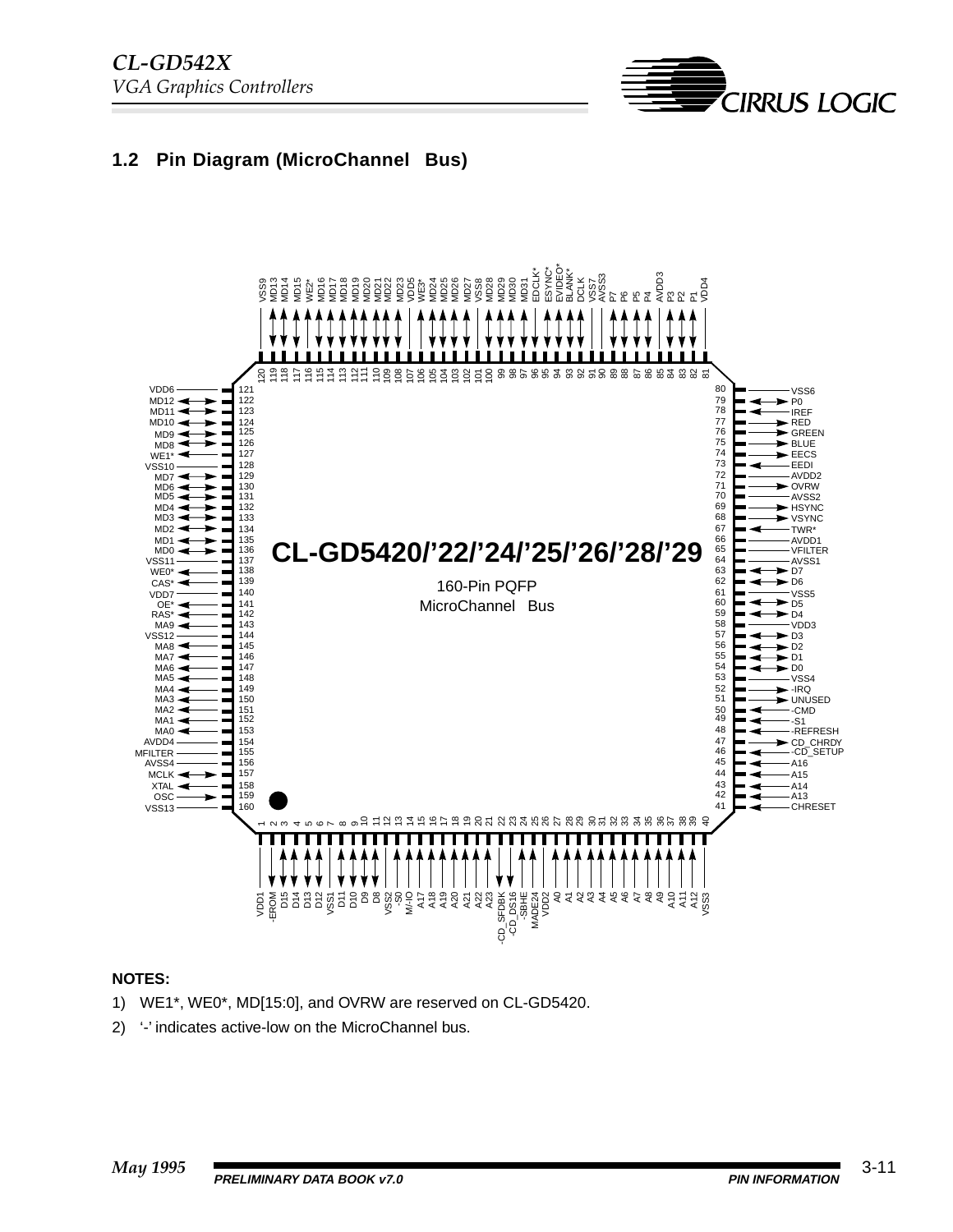

# **1.3 Pin Diagram (Local Bus)**

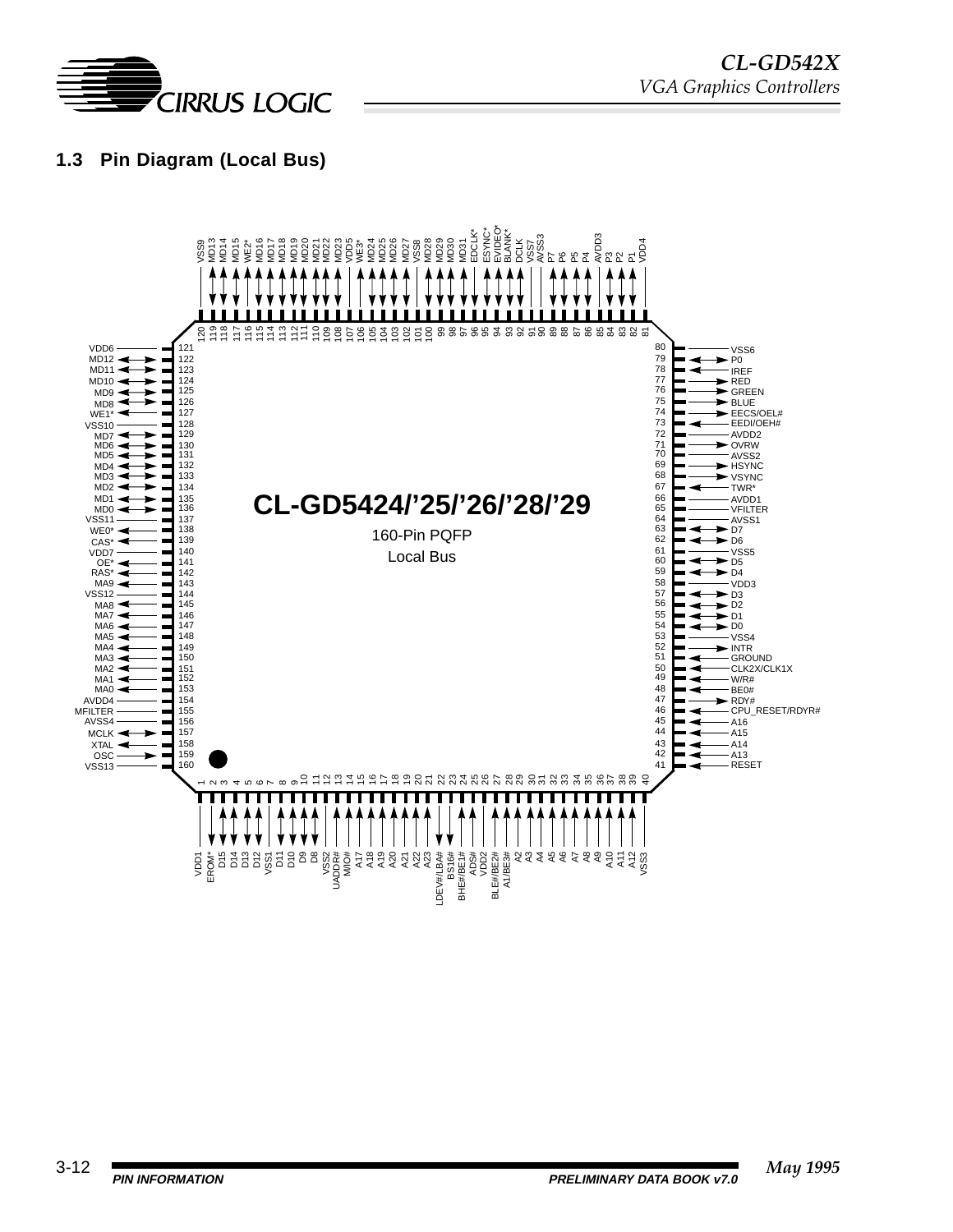

# <span id="page-12-0"></span>**1.4 Pin Summary**

The following abbreviations are used for pin types in the following tables: (I) indicates input; (O) indicates output; (I/O) indicates input or output depending on how the device is configured and programmed

| Pin<br><b>Number</b>    | Pin<br><b>Type</b>                                                                                                                                                                                                                                                                                                                                                               | Pull-up <sup>a</sup> | $\frac{\mathsf{I}_\mathsf{OH}{}^{\mathsf{b}}}{\mathsf{I}\mathsf{m}\mathsf{A}}$ | $I_{OL}(mA)$ | Load<br>(pF) | <b>ISA</b>      | <b>MicroChannel®</b> |
|-------------------------|----------------------------------------------------------------------------------------------------------------------------------------------------------------------------------------------------------------------------------------------------------------------------------------------------------------------------------------------------------------------------------|----------------------|--------------------------------------------------------------------------------|--------------|--------------|-----------------|----------------------|
| 21                      | $\mathsf{I}$                                                                                                                                                                                                                                                                                                                                                                     | $\bullet$            |                                                                                |              |              | LA23            | A23                  |
| 20                      | $\mathsf{I}$                                                                                                                                                                                                                                                                                                                                                                     | $\bullet$            |                                                                                |              |              | <b>LA22</b>     | A22                  |
| 19                      | $\sf I$                                                                                                                                                                                                                                                                                                                                                                          | $\bullet$            |                                                                                |              |              | <b>LA21</b>     | A21                  |
| 18                      | $\mathsf I$                                                                                                                                                                                                                                                                                                                                                                      | $\bullet$            |                                                                                |              |              | <b>LA20</b>     | A20                  |
| 17                      | $\sf I$                                                                                                                                                                                                                                                                                                                                                                          | $\bullet$            |                                                                                |              |              | <b>LA19</b>     | A19                  |
| 16                      | $\mathsf I$                                                                                                                                                                                                                                                                                                                                                                      | $\bullet$            |                                                                                |              |              | <b>LA18</b>     | A18                  |
| 15                      | $\mathsf I$                                                                                                                                                                                                                                                                                                                                                                      | $\bullet$            |                                                                                |              |              | <b>LA17</b>     | A17                  |
| 45                      | $\sf I$                                                                                                                                                                                                                                                                                                                                                                          |                      |                                                                                |              |              | <b>SA16</b>     | A16                  |
| 44                      | $\mathsf I$                                                                                                                                                                                                                                                                                                                                                                      |                      |                                                                                |              |              | <b>SA15</b>     | A15                  |
| 43                      | $\mathsf{I}$                                                                                                                                                                                                                                                                                                                                                                     |                      |                                                                                |              |              | <b>SA14</b>     | A14                  |
| 42                      | $\begin{array}{c} \rule{0pt}{2.5ex} \rule{0pt}{2.5ex} \rule{0pt}{2.5ex} \rule{0pt}{2.5ex} \rule{0pt}{2.5ex} \rule{0pt}{2.5ex} \rule{0pt}{2.5ex} \rule{0pt}{2.5ex} \rule{0pt}{2.5ex} \rule{0pt}{2.5ex} \rule{0pt}{2.5ex} \rule{0pt}{2.5ex} \rule{0pt}{2.5ex} \rule{0pt}{2.5ex} \rule{0pt}{2.5ex} \rule{0pt}{2.5ex} \rule{0pt}{2.5ex} \rule{0pt}{2.5ex} \rule{0pt}{2.5ex} \rule{0$ |                      |                                                                                |              |              | <b>SA13</b>     | A13                  |
| 39                      | $\mathsf I$                                                                                                                                                                                                                                                                                                                                                                      |                      |                                                                                |              |              | <b>SA12</b>     | A12                  |
| 38                      | $\mathsf{I}$                                                                                                                                                                                                                                                                                                                                                                     |                      |                                                                                |              |              | <b>SA11</b>     | A11                  |
| 37                      | $\mathsf I$                                                                                                                                                                                                                                                                                                                                                                      |                      |                                                                                |              |              | <b>SA10</b>     | A10                  |
| 36                      | $\sf I$                                                                                                                                                                                                                                                                                                                                                                          |                      |                                                                                |              |              | SA9             | A <sub>9</sub>       |
| 35                      | $\mathsf{I}$                                                                                                                                                                                                                                                                                                                                                                     |                      |                                                                                |              |              | SA8             | A <sub>8</sub>       |
| 34                      | $\mathsf I$                                                                                                                                                                                                                                                                                                                                                                      |                      |                                                                                |              |              | SA7             | A7                   |
| 33                      | $\mathsf{I}$                                                                                                                                                                                                                                                                                                                                                                     |                      |                                                                                |              |              | SA6             | A <sub>6</sub>       |
| 32                      | $\mathsf{I}$                                                                                                                                                                                                                                                                                                                                                                     |                      |                                                                                |              |              | SA <sub>5</sub> | A <sub>5</sub>       |
| 31                      | $\sf I$                                                                                                                                                                                                                                                                                                                                                                          |                      |                                                                                |              |              | SA4             | A4                   |
| 30                      | $\mathsf I$                                                                                                                                                                                                                                                                                                                                                                      |                      |                                                                                |              |              | SA <sub>3</sub> | A <sub>3</sub>       |
| 29                      | $\mathsf{l}$                                                                                                                                                                                                                                                                                                                                                                     |                      |                                                                                |              |              | SA <sub>2</sub> | A2                   |
| 28                      | $\begin{array}{c} \rule{0pt}{2.5ex} \rule{0pt}{2.5ex} \rule{0pt}{2.5ex} \rule{0pt}{2.5ex} \rule{0pt}{2.5ex} \rule{0pt}{2.5ex} \rule{0pt}{2.5ex} \rule{0pt}{2.5ex} \rule{0pt}{2.5ex} \rule{0pt}{2.5ex} \rule{0pt}{2.5ex} \rule{0pt}{2.5ex} \rule{0pt}{2.5ex} \rule{0pt}{2.5ex} \rule{0pt}{2.5ex} \rule{0pt}{2.5ex} \rule{0pt}{2.5ex} \rule{0pt}{2.5ex} \rule{0pt}{2.5ex} \rule{0$ |                      |                                                                                |              |              | SA <sub>1</sub> | A <sub>1</sub>       |
| 27                      | $\mathsf{I}$                                                                                                                                                                                                                                                                                                                                                                     |                      |                                                                                |              |              | SA <sub>0</sub> | A <sub>0</sub>       |
| $\sqrt{3}$              | I/O                                                                                                                                                                                                                                                                                                                                                                              | $\bullet$            | $-3$                                                                           | 12           | 240          | <b>SD15</b>     | D <sub>15</sub>      |
| $\overline{\mathbf{4}}$ | I/O                                                                                                                                                                                                                                                                                                                                                                              | $\bullet$            | $-3$                                                                           | 12           | 240          | <b>SD14</b>     | D14                  |
| $\overline{5}$          | I/O                                                                                                                                                                                                                                                                                                                                                                              | $\bullet$            | $-3$                                                                           | 12           | 240          | <b>SD13</b>     | D13                  |
| $\,6\,$                 | I/O                                                                                                                                                                                                                                                                                                                                                                              | $\bullet$            | $-3$                                                                           | 12           | 240          | <b>SD12</b>     | D12                  |
| $\,8\,$                 | I/O                                                                                                                                                                                                                                                                                                                                                                              | $\bullet$            | $-3$                                                                           | 12           | 240          | <b>SD11</b>     | D11                  |
| $\boldsymbol{9}$        | I/O                                                                                                                                                                                                                                                                                                                                                                              | $\bullet$            | $-3$                                                                           | 12           | 240          | <b>SD10</b>     | D <sub>10</sub>      |
| 10                      | I/O                                                                                                                                                                                                                                                                                                                                                                              | $\bullet$            | $-3$                                                                           | 12           | 240          | SD <sub>9</sub> | D <sub>9</sub>       |
| 11                      | I/O                                                                                                                                                                                                                                                                                                                                                                              | ٠                    | $-3$                                                                           | 12           | 240          | SD <sub>8</sub> | D8                   |
| 63                      | I/O                                                                                                                                                                                                                                                                                                                                                                              |                      | $-3$                                                                           | 12           | 240          | SD <sub>7</sub> | D7                   |
| 62                      | I/O                                                                                                                                                                                                                                                                                                                                                                              |                      | $-3$                                                                           | 12           | 240          | SD <sub>6</sub> | D <sub>6</sub>       |
| 60                      | I/O                                                                                                                                                                                                                                                                                                                                                                              |                      | $-3$                                                                           | 12           | 240          | SD <sub>5</sub> | D <sub>5</sub>       |
| 59                      | I/O                                                                                                                                                                                                                                                                                                                                                                              |                      | $-3$                                                                           | 12           | 240          | SD <sub>4</sub> | D <sub>4</sub>       |
| 57                      | I/O                                                                                                                                                                                                                                                                                                                                                                              |                      | $-3$                                                                           | 12           | 240          | SD <sub>3</sub> | D <sub>3</sub>       |
| 56                      | I/O                                                                                                                                                                                                                                                                                                                                                                              |                      | $-3$                                                                           | 12           | 240          | SD <sub>2</sub> | D <sub>2</sub>       |
|                         |                                                                                                                                                                                                                                                                                                                                                                                  |                      |                                                                                |              |              |                 |                      |

**Table 1-1. Host Interface — ISA/MicroChannel**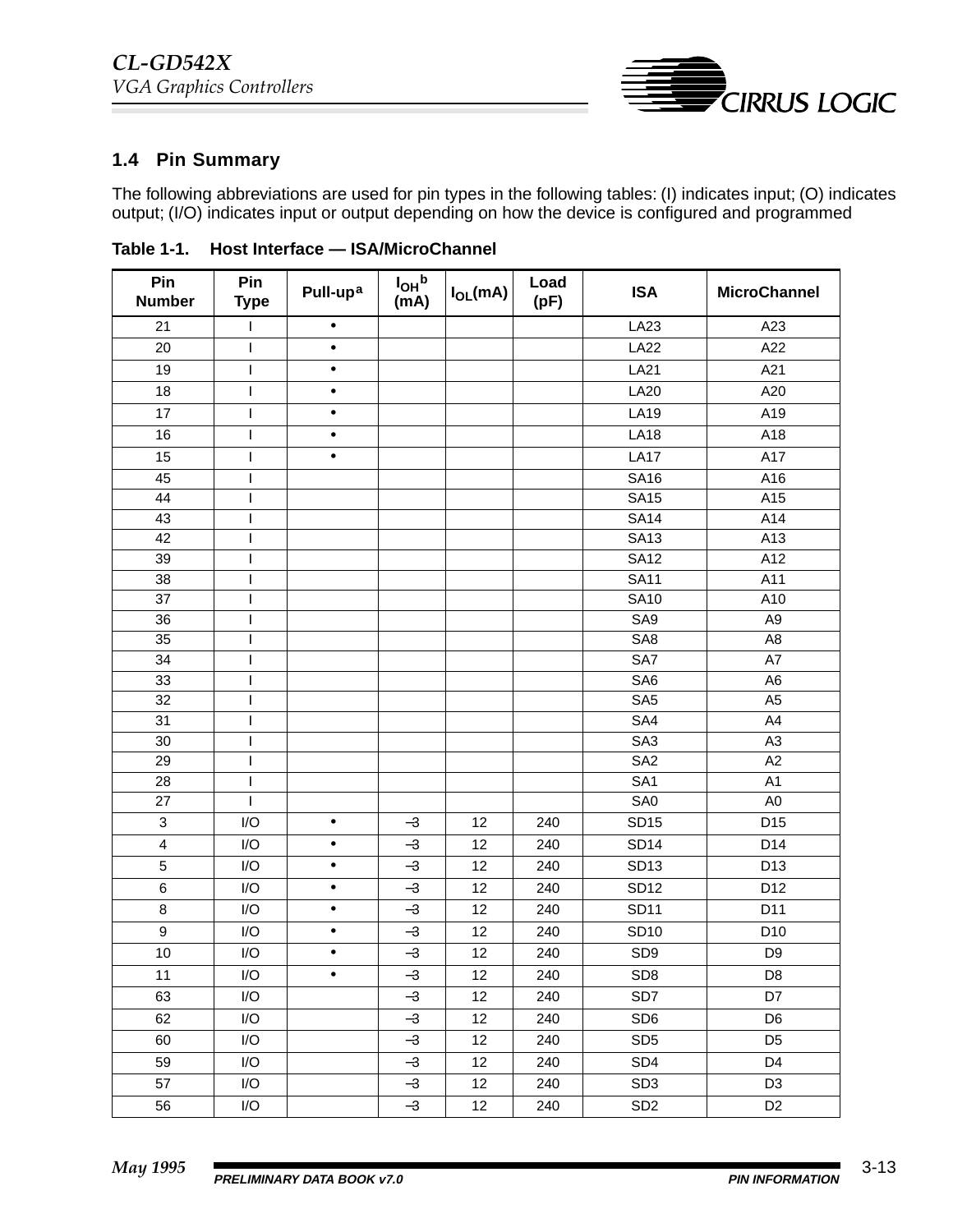<span id="page-13-0"></span>

| Pin<br><b>Number</b> | Pin<br><b>Type</b> | Pull-upa  | $I_{OH}$ <sub>b</sub><br>(mA) | $I_{OL}(mA)$ | Load<br>(pF) | <b>ISA</b>      | <b>MicroChannel<sup>®</sup></b> |
|----------------------|--------------------|-----------|-------------------------------|--------------|--------------|-----------------|---------------------------------|
| 55                   | I/O                |           | $-3$                          | 12           | 240          | SD <sub>1</sub> | D <sub>1</sub>                  |
| 54                   | I/O                |           | $-3$                          | 12           | 240          | SD <sub>0</sub> | D <sub>0</sub>                  |
| 24                   |                    | $\bullet$ |                               |              |              | SBHE*           | $-SBHE$                         |
| 25                   |                    |           |                               |              |              | <b>BALE</b>     | MADE24                          |
| 46                   |                    |           |                               |              |              | <b>AEN</b>      | -CD_SETUP                       |
| 49                   |                    |           |                               |              |              | IOR*            | $-S1$                           |
| 50                   |                    |           |                               |              |              | IOW*            | $-CMD$                          |
| 14                   | ı                  |           |                               |              |              | MEMR*           | $M/-IO$                         |
| 13                   | L                  |           |                               |              |              | MEMW*           | $-S0$                           |
| 41                   |                    | $\bullet$ |                               |              |              | <b>RESET</b>    | <b>CHRESET</b>                  |
| 48                   | ı                  |           |                               |              |              | REFRESH*        | -REFRESH                        |
| 47                   | O                  |           | $-3$                          | 20           | 200          | <b>IOCHRDY</b>  | CD_CHRDY                        |
| 22                   | $\circ$            |           | $-3$                          | 20           | 200          | IOCS16*         | -CD_SFDBK                       |
| 23                   | O                  |           | $-3$                          | 20           | 200          | MCS16*          | $-CD$ <sub>_DS16</sub>          |
| 51                   | O                  |           | (OC)                          | 20           | 200          | 0WS             | (unused)                        |
| 52                   | O                  |           | $-3$                          | 20           | 200          | <b>IRQ</b>      | $-IRQ$                          |

Table 1-1. Host Interface - ISA/MicroChannel<sup>®</sup> (cont.)

a • indicates the presence of a 250 kΩ,  $± 50$  % pull-up resistor.

b Data pads nominally rated at −3 mA  $I_{OH}$  will sink −15 mA at  $V_{OH} = 2.0$  V.

|  | Table 1-2. Host Interface - Local Bus (CL-GD5424/'25/'26/'28/'29 only) |  |
|--|------------------------------------------------------------------------|--|
|  |                                                                        |  |

| Pin<br><b>Number</b> | Pin<br>Type | Pull-up <sup>a</sup> | $I_{OH}$ <sub>b</sub><br>(mA) | $I_{OL}$<br>(mA) | Load<br>(pF) | '386SX | '386DX         | '486 | <b>VESA®</b><br><b>VL-Bus</b> ™ |
|----------------------|-------------|----------------------|-------------------------------|------------------|--------------|--------|----------------|------|---------------------------------|
| 21                   |             | $\bullet$            |                               |                  |              | A23    | A23            | A23  | A23                             |
| 20                   |             | $\bullet$            |                               |                  |              | A22    | A22            | A22  | A22                             |
| 19                   |             | $\bullet$            |                               |                  |              | A21    | A21            | A21  | A21                             |
| 18                   |             | $\bullet$            |                               |                  |              | A20    | A20            | A20  | A20                             |
| 17                   |             | $\bullet$            |                               |                  |              | A19    | A19            | A19  | A19                             |
| 16                   |             | $\bullet$            |                               |                  |              | A18    | A18            | A18  | A18                             |
| 15                   |             | $\bullet$            |                               |                  |              | A17    | A17            | A17  | A17                             |
| 45                   |             |                      |                               |                  |              | A16    | A16            | A16  | A16                             |
| 44                   |             |                      |                               |                  |              | A15    | A15            | A15  | A15                             |
| 43                   |             |                      |                               |                  |              | A14    | A14            | A14  | A14                             |
| 42                   |             |                      |                               |                  |              | A13    | A13            | A13  | A13                             |
| 39                   |             |                      |                               |                  |              | A12    | A12            | A12  | A12                             |
| 38                   |             |                      |                               |                  |              | A11    | A11            | A11  | A11                             |
| 37                   |             |                      |                               |                  |              | A10    | A10            | A10  | A10                             |
| 36                   |             |                      |                               |                  |              | A9     | A <sub>9</sub> | A9   | A <sub>9</sub>                  |
| 35                   |             |                      |                               |                  |              | A8     | A <sub>8</sub> | A8   | A <sub>8</sub>                  |
| 34                   |             |                      |                               |                  |              | A7     | A7             | A7   | A7                              |
| 33                   |             |                      |                               |                  |              | A6     | A <sub>6</sub> | A6   | A <sub>6</sub>                  |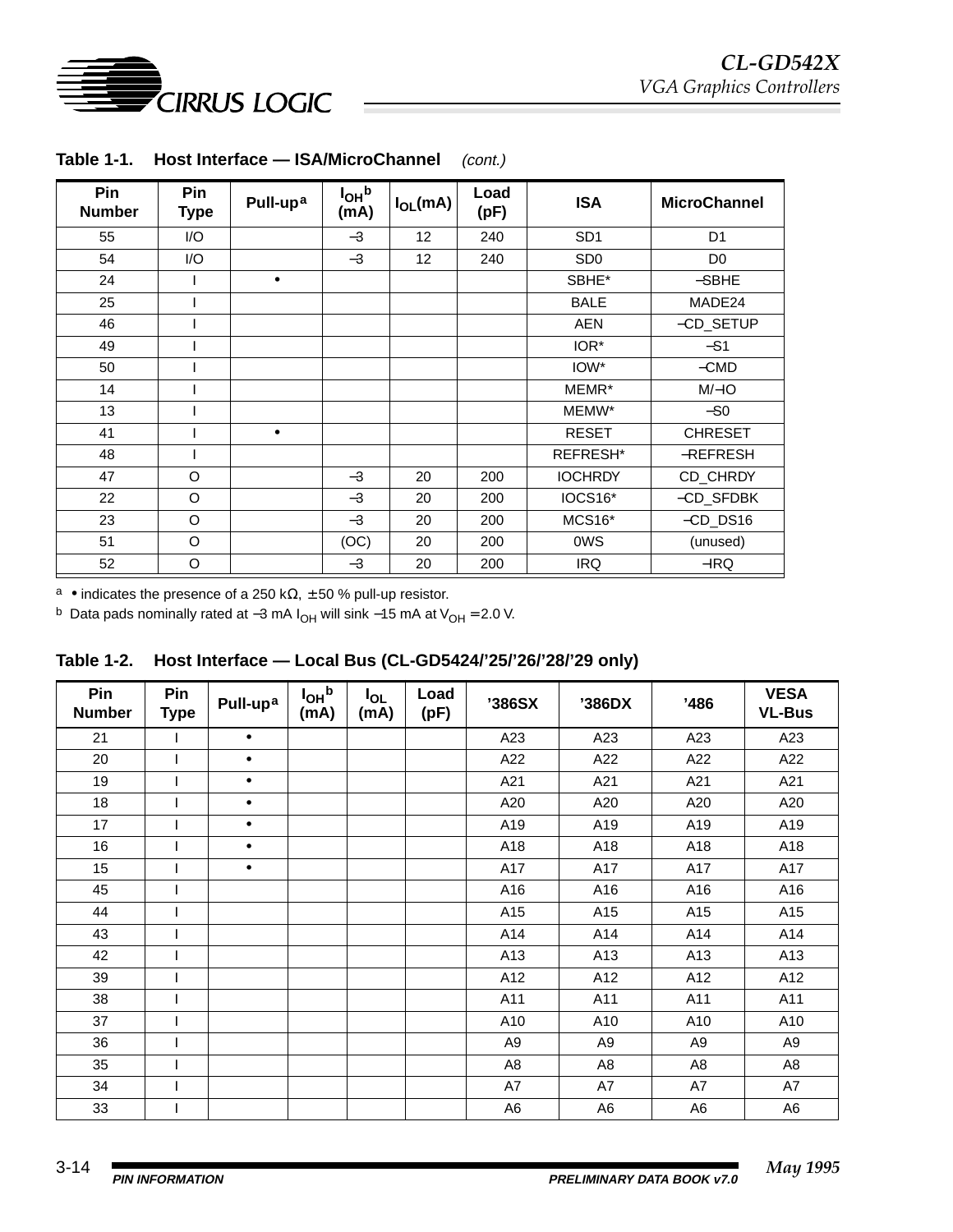

| Pin<br><b>Number</b> | Pin<br><b>Type</b> | Pull-upa  | $I_{OH}$ <sub>b</sub><br>(mA) | $I_{OL}$<br>(mA) | Load<br>(pF) | '386SX          | '386DX          | '486            | <b>VESA®</b><br><b>VL-Bus</b> ™ |
|----------------------|--------------------|-----------|-------------------------------|------------------|--------------|-----------------|-----------------|-----------------|---------------------------------|
| 32                   | I.                 |           |                               |                  |              | A <sub>5</sub>  | A <sub>5</sub>  | A <sub>5</sub>  | A <sub>5</sub>                  |
| 31                   | $\mathbf{I}$       |           |                               |                  |              | A4              | A <sub>4</sub>  | A4              | A4                              |
| 30                   | $\overline{1}$     |           |                               |                  |              | A <sub>3</sub>  | A <sub>3</sub>  | A <sub>3</sub>  | A <sub>3</sub>                  |
| 29                   | I                  |           |                               |                  |              | A2              | A2              | A2              | A2                              |
| 28                   | T                  |           |                               |                  |              | A <sub>1</sub>  | <b>BE3#</b>     | <b>BE3#</b>     | <b>BE3#</b>                     |
| 27                   | L                  |           |                               |                  |              | BLE#            | <b>BE2#</b>     | <b>BE2#</b>     | <b>BE2#</b>                     |
| 3                    | I/O                | $\bullet$ | $-3$                          | 12               | 240          | D <sub>15</sub> | D <sub>15</sub> | D <sub>15</sub> | D <sub>15</sub>                 |
| 4                    | I/O                | $\bullet$ | $-3$                          | 12               | 240          | D14             | D14             | D14             | D14                             |
| 5                    | I/O                | $\bullet$ | $-3$                          | 12               | 240          | D <sub>13</sub> | D <sub>13</sub> | D <sub>13</sub> | D <sub>13</sub>                 |
| 6                    | I/O                | $\bullet$ | $-3$                          | 12               | 240          | D12             | D12             | D12             | D12                             |
| 8                    | I/O                | $\bullet$ | $-3$                          | 12               | 240          | D11             | D11             | D11             | D11                             |
| $\boldsymbol{9}$     | I/O                | $\bullet$ | $-3$                          | 12               | 240          | D <sub>10</sub> | D <sub>10</sub> | D <sub>10</sub> | D <sub>10</sub>                 |
| 10                   | I/O                | $\bullet$ | $-3$                          | 12               | 240          | D <sub>9</sub>  | D <sub>9</sub>  | D <sub>9</sub>  | D <sub>9</sub>                  |
| 11                   | I/O                | $\bullet$ | $-3$                          | 12               | 240          | D <sub>8</sub>  | D <sub>8</sub>  | D <sub>8</sub>  | D <sub>8</sub>                  |
| 63                   | I/O                |           | $-3$                          | 12               | 240          | D7              | D7              | D7              | D7                              |
| 62                   | I/O                |           | $-3$                          | 12               | 240          | D <sub>6</sub>  | D <sub>6</sub>  | D <sub>6</sub>  | D <sub>6</sub>                  |
| 60                   | I/O                |           | $-3$                          | 12               | 240          | D <sub>5</sub>  | D <sub>5</sub>  | D <sub>5</sub>  | D <sub>5</sub>                  |
| 59                   | I/O                |           | $-3$                          | 12               | 240          | D <sub>4</sub>  | D <sub>4</sub>  | D <sub>4</sub>  | D <sub>4</sub>                  |
| 57                   | I/O                |           | $-3$                          | 12               | 240          | D <sub>3</sub>  | D <sub>3</sub>  | D <sub>3</sub>  | D <sub>3</sub>                  |
| 56                   | I/O                |           | $-3$                          | 12               | 240          | D <sub>2</sub>  | D <sub>2</sub>  | D <sub>2</sub>  | D <sub>2</sub>                  |
| 55                   | I/O                |           | $-3$                          | 12               | 240          | D <sub>1</sub>  | D <sub>1</sub>  | D <sub>1</sub>  | D <sub>1</sub>                  |
| 54                   | I/O                |           | $-3$                          | 12               | 240          | D <sub>0</sub>  | D <sub>0</sub>  | D <sub>0</sub>  | D <sub>0</sub>                  |
| 24                   | $\mathbf{I}$       | $\bullet$ |                               |                  |              | BHE#            | <b>BE1#</b>     | <b>BE1#</b>     | <b>BE1#</b>                     |
| 25                   | $\mathbf{I}$       |           |                               |                  |              | ADS#            | ADS#            | ADS#            | LADS#                           |
| 46                   | T                  |           |                               |                  |              | CPU-Reset       | CPU-Reset       | CPU-Reset       | RDYRTN#                         |
| 49                   | $\mathbf{I}$       |           |                               |                  |              | W/R#            | W/R#            | W/R#            | W/R#                            |
| 50                   | T                  |           |                               |                  |              | CLK2X           | CLK2X           | CLK1X           | <b>LCLK</b>                     |
| 14                   | T                  |           |                               |                  |              | M/IO#           | M/IO#           | M/IO#           | M/IO#                           |
| 13                   | T                  |           |                               |                  |              | (unused)        | UADDR#          | UADDR#          | UADDR#                          |
| 41                   | T                  | $\bullet$ |                               |                  |              | <b>RESET</b>    | <b>RESET</b>    | <b>RESET</b>    | <b>RESET</b>                    |
| 48                   | I.                 |           |                               |                  |              | (unused)        | BE0#            | BE0#            | BE0#                            |
| 47                   | O                  |           | $-3$                          | 20               | 200          | READY#          | READY#          | RDY#            | RDY#                            |
| 22                   | $\mathsf O$        |           | $-3$                          | 20               | 200          | LBA#            | LBA#            | LBA#            | LDEV#                           |
| 23                   | $\mathsf O$        |           | $-3$                          | 20               | 200          | (unused)        | <b>BS16#</b>    | <b>BS16#</b>    | LDS16#                          |
| 51                   | $\mathbf{I}$       |           | (OC)                          | 20               | 200          | <b>GROUND</b>   | <b>GROUND</b>   | <b>GROUND</b>   | <b>GROUND</b>                   |
| 52                   | $\mathsf O$        |           | $-3$                          | 20               | 200          | <b>INTR</b>     | <b>INTR</b>     | <b>INTR</b>     | <b>INTR</b>                     |

|  |  | Table 1-2. Host Interface - Local Bus (CL-GD5424/'25/'26/'28/'29 only) (cont.) |  |
|--|--|--------------------------------------------------------------------------------|--|
|--|--|--------------------------------------------------------------------------------|--|

a • indicates the presence of a 250 kΩ,  $±$  50 % pull-up resistor.

b Data pads nominally rated at −3 mA  $I_{OH}$  will sink −15 mA at V<sub>OH</sub> = 2.0 V.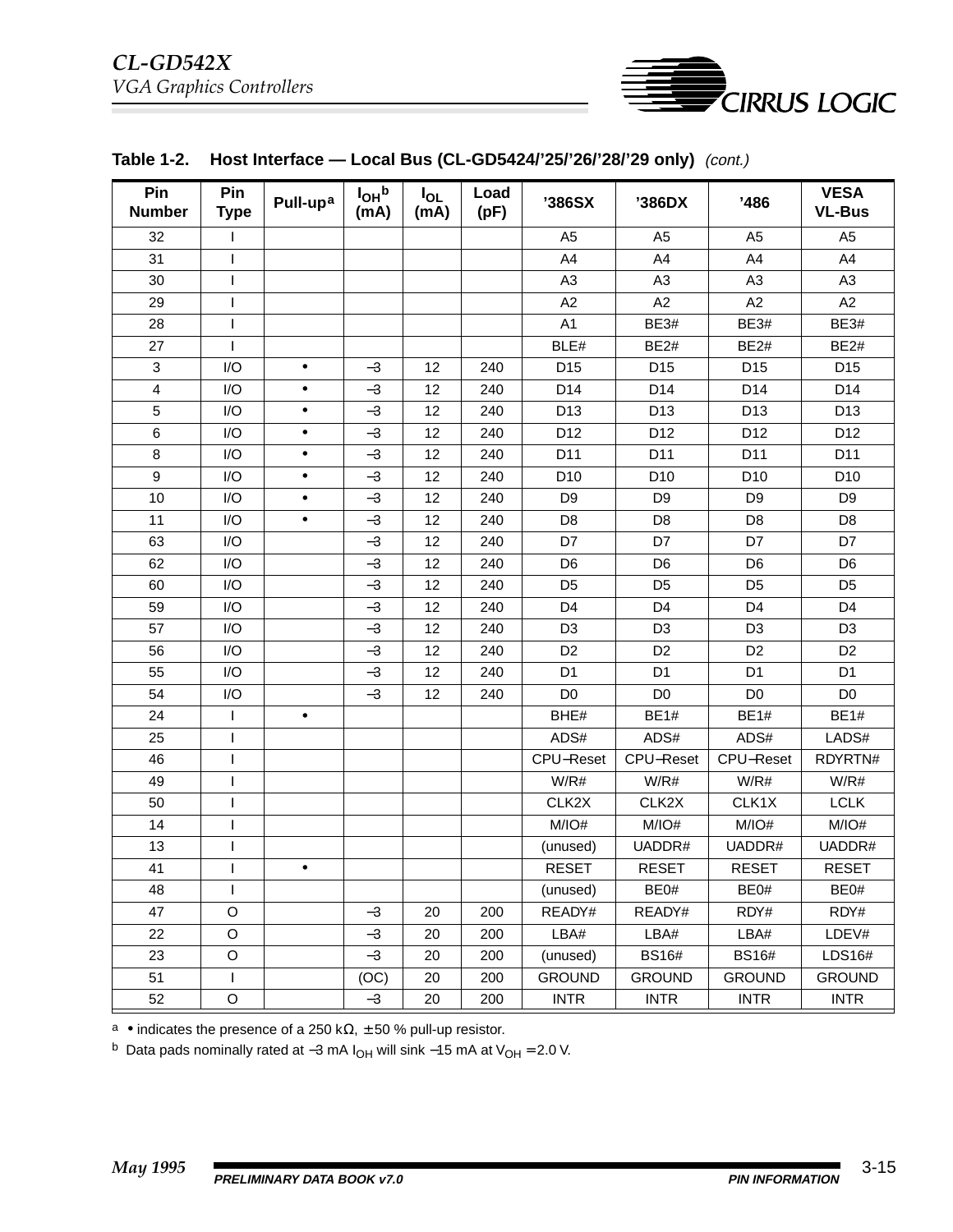<span id="page-15-0"></span>

### **Table 1-3. Synthesizer Interface**

| Pin<br><b>Number</b> | Pin<br><b>Type</b>                        | Pull-up | <b>IOH</b><br>(mA) | יסו<br>(mA) | Load<br>(pF) | <b>Name</b>    |
|----------------------|-------------------------------------------|---------|--------------------|-------------|--------------|----------------|
| 159                  |                                           |         |                    |             |              | <b>OSC</b>     |
| 158                  | Analog Out/TTL In<br>$(CL - GD5425$ only) |         |                    |             |              | <b>XTAL</b>    |
| 155                  | Analog                                    |         |                    |             |              | <b>MFILTER</b> |
| 65                   | Analog                                    |         |                    |             |              | <b>VFILTER</b> |
| 157                  | I/O                                       |         | $-12$              | 12          | 20           | <b>MCLK</b>    |

### **Table 1-4. Video Interface**

| Pin<br><b>Number</b> | Pin<br><b>Type</b> | Pull-upa  | $I_{OH}$<br>(mA) | $I_{OL}$<br>(mA) | Load<br>(pF) | <b>Name</b>    |
|----------------------|--------------------|-----------|------------------|------------------|--------------|----------------|
| 68                   | I/O                |           | $-12$            | $-12$            | 50           | <b>VSYNC</b>   |
| 69                   | I/O                |           | $-12$            | $-12$            | 50           | <b>HSYNC</b>   |
| 93                   | I/O                |           | $-12$            | 12               | 50           | <b>BLANK*</b>  |
| 89                   | I/O                |           | $-12$            | 12               | 50           | P7             |
| 88                   | I/O                |           | $-12$            | 12               | 50           | P <sub>6</sub> |
| 87                   | I/O                |           | $-12$            | 12               | 50           | P <sub>5</sub> |
| 86                   | I/O                |           | $-12$            | 12               | 50           | P <sub>4</sub> |
| 84                   | I/O                |           | $-12$            | 12               | 50           | P <sub>3</sub> |
| 83                   | I/O                |           | $-12$            | 12               | 50           | P <sub>2</sub> |
| 82                   | I/O                |           | $-12$            | 12 <sub>2</sub>  | 50           | P <sub>1</sub> |
| 79                   | I/O                |           | $-12$            | 12 <sub>2</sub>  | 50           | P <sub>0</sub> |
| 92                   | I/O                |           | $-12$            | 12 <sub>2</sub>  | 50           | <b>DCLK</b>    |
| 95                   | I/O                | $\bullet$ |                  |                  |              | ESYNC*         |
| 94                   | I/O                | $\bullet$ |                  |                  |              | EVIDEO*        |
| 96                   |                    | $\bullet$ |                  |                  |              | EDCLK*         |
| 77                   | Analog Out         |           |                  |                  |              | <b>RED</b>     |
| 76                   | Analog Out         |           |                  |                  |              | <b>GREEN</b>   |
| 75                   | Analog Out         |           |                  |                  |              | <b>BLUE</b>    |
| 78                   | Analog In          |           |                  |                  |              | <b>IREF</b>    |

a • indicates the presence of a 250 kΩ,  $±$  50% pull-up resistor.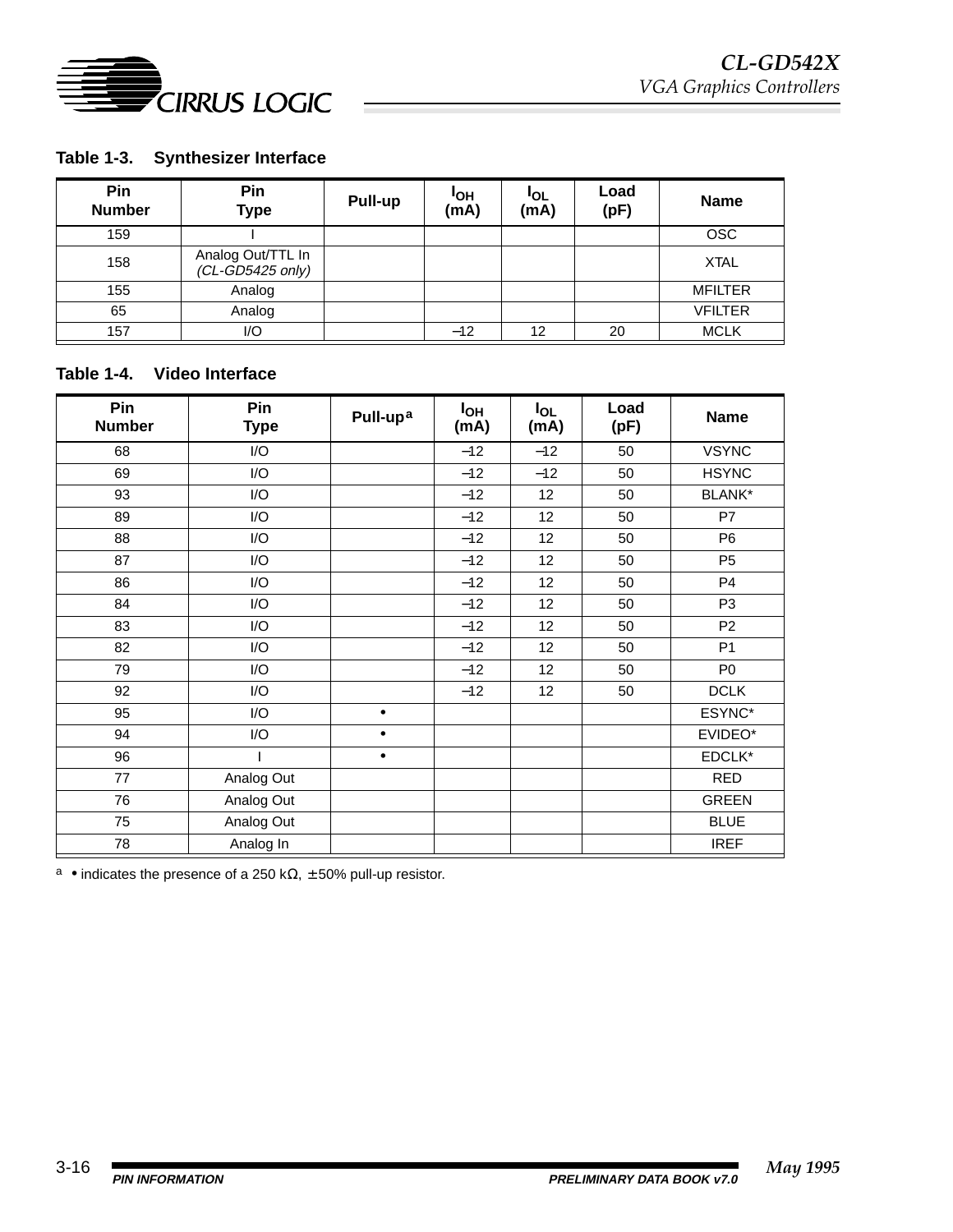

| Pin<br><b>Number</b> | Pin<br><b>Type</b>      | Pull-upa  | $I_{OH}$<br>(mA) | $I_{OL}$<br>(mA) | Load<br>(pF) | <b>Name</b>                 |
|----------------------|-------------------------|-----------|------------------|------------------|--------------|-----------------------------|
| 142                  | $\mathsf O$             |           | $-8$             | 12               | 50           | $RAS^*$                     |
| 139                  | $\mathsf O$             |           | $-12$            | 12               | 50           | $CAS^*b$                    |
| 141                  | $\mathsf O$             |           | $-12$            | 12               | 50           | $\mathsf{OE}^{*\mathsf{c}}$ |
| 106                  | $\mathsf O$             |           | $-12$            | 12               | 50           | WE3*d                       |
| 116                  | $\mathsf O$             |           | $-12$            | 12               | 50           | $WE2*$                      |
| 127                  | $\mathsf O$             |           | $-12$            | 12               | 50           | WE1*e                       |
| 138                  | $\mathsf O$             |           | $-12$            | 12               | 50           | WE0*e                       |
| 143                  | $\mathsf O$             |           | $-12$            | 12               | 50           | MA9                         |
| 145                  | $\mathsf O$             |           | $-12$            | 12               | 50           | MA8                         |
| 146                  | $\mathsf O$             |           | $-12$            | 12               | 50           | MA7                         |
| 147                  | $\mathsf O$             |           | $-12$            | 12               | 50           | MA6                         |
| 148                  | $\mathsf O$             |           | $-12$            | 12               | 50           | MA <sub>5</sub>             |
| 149                  | $\mathsf O$             |           | $-12$            | 12               | 50           | MA4                         |
| 150                  | $\mathsf O$             |           | $-12$            | 12               | 50           | MA3                         |
| 151                  | $\mathsf O$             |           | $-12$            | 12               | 50           | MA <sub>2</sub>             |
| 152                  | $\mathsf O$             |           | $-12$            | 12               | 50           | MA1                         |
| 153                  | $\hbox{O}$              |           | $-12$            | 12               | 50           | MA0                         |
| 97                   | I/O                     | $\bullet$ | $-12$            | 12               | 50           | <b>MD31</b>                 |
| 98                   | I/O                     | $\bullet$ | $-12$            | 12               | 50           | <b>MD30</b>                 |
| 99                   | I/O                     | $\bullet$ | $-12$            | 12               | $50\,$       | MD <sub>29</sub>            |
| 100                  | $\mathsf{I}/\mathsf{O}$ | $\bullet$ | $-12$            | 12               | 50           | <b>MD28</b>                 |
| 102                  | I/O                     | $\bullet$ | $-12$            | 12               | 50           | MD <sub>27</sub>            |
| 103                  | $\mathsf{I}/\mathsf{O}$ | $\bullet$ | $-12$            | 12               | 50           | MD <sub>26</sub>            |
| 104                  | I/O                     | $\bullet$ | $-12$            | 12               | 50           | <b>MD25</b>                 |
| 105                  | I/O                     | $\bullet$ | $-12$            | 12               | 50           | MD <sub>24</sub>            |
| 108                  | I/O                     | $\bullet$ | $-12$            | 12               | 50           | MD <sub>23</sub>            |
| 109                  | I/O                     | $\bullet$ | $-12$            | 12               | 50           | <b>MD22</b>                 |
| 110                  | $\mathsf{I}/\mathsf{O}$ | $\bullet$ | $-12$            | 12               | 50           | MD21                        |

# <span id="page-16-0"></span>**Table 1-5. Display Memory Interface**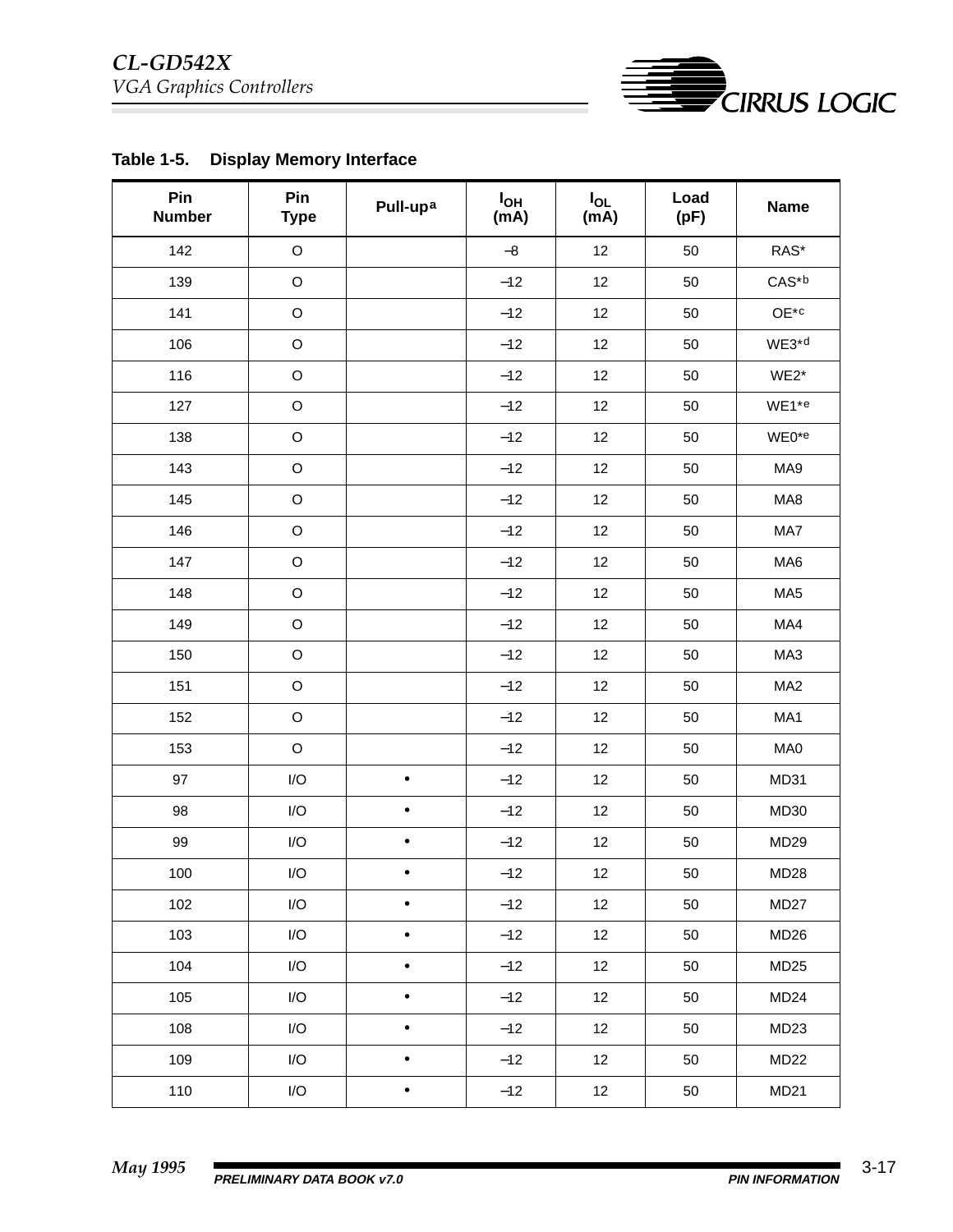

Table 1-5. Display Memory Interface (cont.)

| Pin<br><b>Number</b> | Pin<br><b>Type</b>      | Pull-upa  | $I_{OH}$<br>(mA) | $I_{OL}$<br>$(m\overline{A})$ | Load<br>(pF) | <b>Name</b>       |
|----------------------|-------------------------|-----------|------------------|-------------------------------|--------------|-------------------|
| 111                  | I/O                     | $\bullet$ | $-12$            | 12                            | 50           | <b>MD20</b>       |
| 112                  | $\mathsf{I}/\mathsf{O}$ | $\bullet$ | $-12$            | 12                            | 50           | <b>MD19</b>       |
| 113                  | I/O                     | $\bullet$ | $-12$            | 12                            | 50           | MD18              |
| 114                  | I/O                     | $\bullet$ | $-12$            | 12                            | 50           | MD17              |
| 115                  | I/O                     | $\bullet$ | $-12$            | 12                            | 50           | MD <sub>16</sub>  |
| 117                  | $\mathsf{I}/\mathsf{O}$ | $\bullet$ | $-12$            | 12                            | 50           | MD15 <sup>e</sup> |
| 118                  | I/O                     | $\bullet$ | $-12$            | 12                            | 50           | MD14 <sup>e</sup> |
| 119                  | $\mathsf{I}/\mathsf{O}$ | $\bullet$ | $-12$            | 12                            | 50           | MD13 <sup>e</sup> |
| 122                  | $\mathsf{I}/\mathsf{O}$ | $\bullet$ | $-12$            | 12                            | 50           | MD12 <sup>e</sup> |
| 123                  | $\mathsf{I}/\mathsf{O}$ | $\bullet$ | $-12$            | 12                            | 50           | MD11 <sup>e</sup> |
| 124                  | I/O                     | $\bullet$ | $-12$            | 12                            | 50           | MD <sub>10e</sub> |
| 125                  | $\mathsf{I}/\mathsf{O}$ | $\bullet$ | $-12$            | 12                            | 50           | MD9e              |
| 126                  | I/O                     | $\bullet$ | $-12$            | 12                            | 50           | MD <sub>8e</sub>  |
| 129                  | $\mathsf{I}/\mathsf{O}$ | $\bullet$ | $-12$            | 12                            | 50           | MD7 <sup>e</sup>  |
| 130                  | $\mathsf{I}/\mathsf{O}$ | $\bullet$ | $-12$            | 12                            | 50           | MD <sub>6e</sub>  |
| 131                  | I/O                     | $\bullet$ | $-12$            | 12                            | 50           | MD <sub>5</sub> e |
| 132                  | $\mathsf{I}/\mathsf{O}$ | $\bullet$ | $-12$            | 12                            | 50           | MD4e              |
| 133                  | $\mathsf{I}/\mathsf{O}$ | $\bullet$ | $-12$            | 12                            | 50           | MD3 <sup>e</sup>  |
| 134                  | I/O                     | $\bullet$ | $-12$            | 12                            | 50           | MD <sub>2</sub> e |
| 135                  | $\mathsf{I}/\mathsf{O}$ | $\bullet$ | $-12$            | 12                            | 50           | MD <sub>1e</sub>  |
| 136                  | $\sf I/O$               | $\bullet$ | $-12$            | 12                            | 50           | MD <sub>0</sub> e |

a • indicates the presence of a 250 kΩ,  $±$  50 % pull-up resistor.

 $b$  CAS\* is redefined as WE\* for multiple-CAS\* 256K  $\times$  16 DRAMs for the CL-GD5422/'24/'25/'26/'28/'29.

c OE\* is redefined as RAS1\* for 2-Mbyte display memory configurations for the CL-GD5426/'28/'29 only.

d WE\*[3:0] are redefined as CAS\*[3:0] for multiple-CAS\* 256K × 16 DRAMs for the CL-GD5422/'24/'25/'26/'28/'29.

e WE1\*, WE0, MD[15:0] are reserved on the CL-GD5420.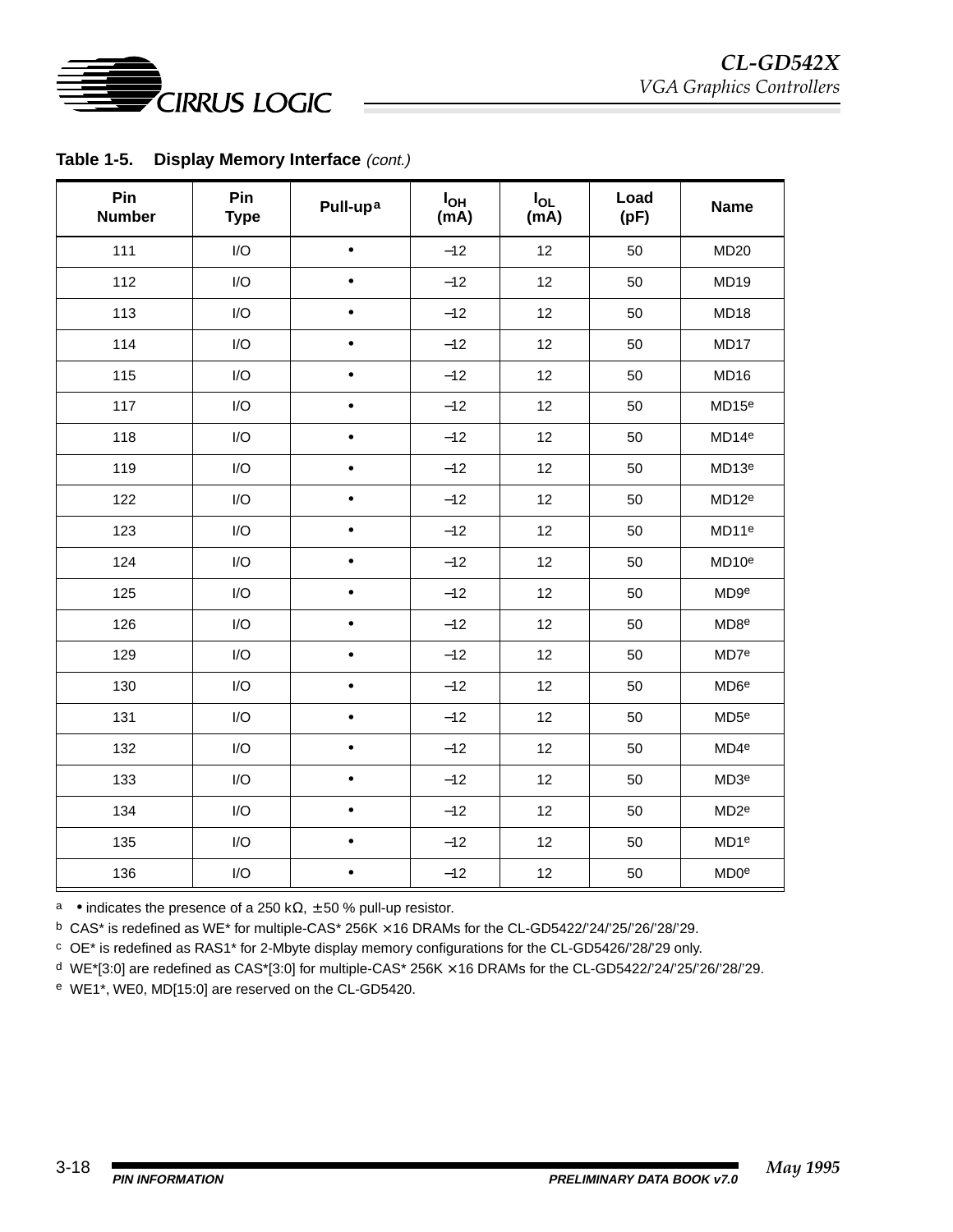

| Pin<br><b>Number</b> | Pin<br><b>Type</b> | Pull-upa | <b>I</b> OH<br>(mA) | <b>I</b> OL<br>(mA) | Load<br>(pF) | <b>Name</b>              |
|----------------------|--------------------|----------|---------------------|---------------------|--------------|--------------------------|
| 74                   | Out                |          | $-12$               | $12 \overline{ }$   | 35           | <b>EECSb</b>             |
| 73                   | In                 |          |                     |                     |              | <b>EEDI</b> <sup>c</sup> |
| $\overline{2}$       | Out                |          | $-12$               | 12                  | 35           | EROM*                    |
| 71                   | Out                |          | $-12$               | 12                  | 35           | <b>OVRWd</b>             |
| 67                   | In                 |          |                     |                     |              | TWR*                     |

#### <span id="page-18-0"></span>**Table 1-6. Miscellaneous Pins**

a • indicates the presence of a 250 kΩ,  $±$  50 % pull–up resistor.

b EECS is redefined as OEL# when the CL-GD5424/'25/'26/'28/'29 (only) is configured for '486, VESA VL-Bus, or local bus operation.

c EEDI is redefined as OEH# when the CL-GD5424/'25/'26/'28/'29 (only) is configured for '486, VESA VL-Bus, or local bus operation.

d OVRW is reserved on the CL-GD5420.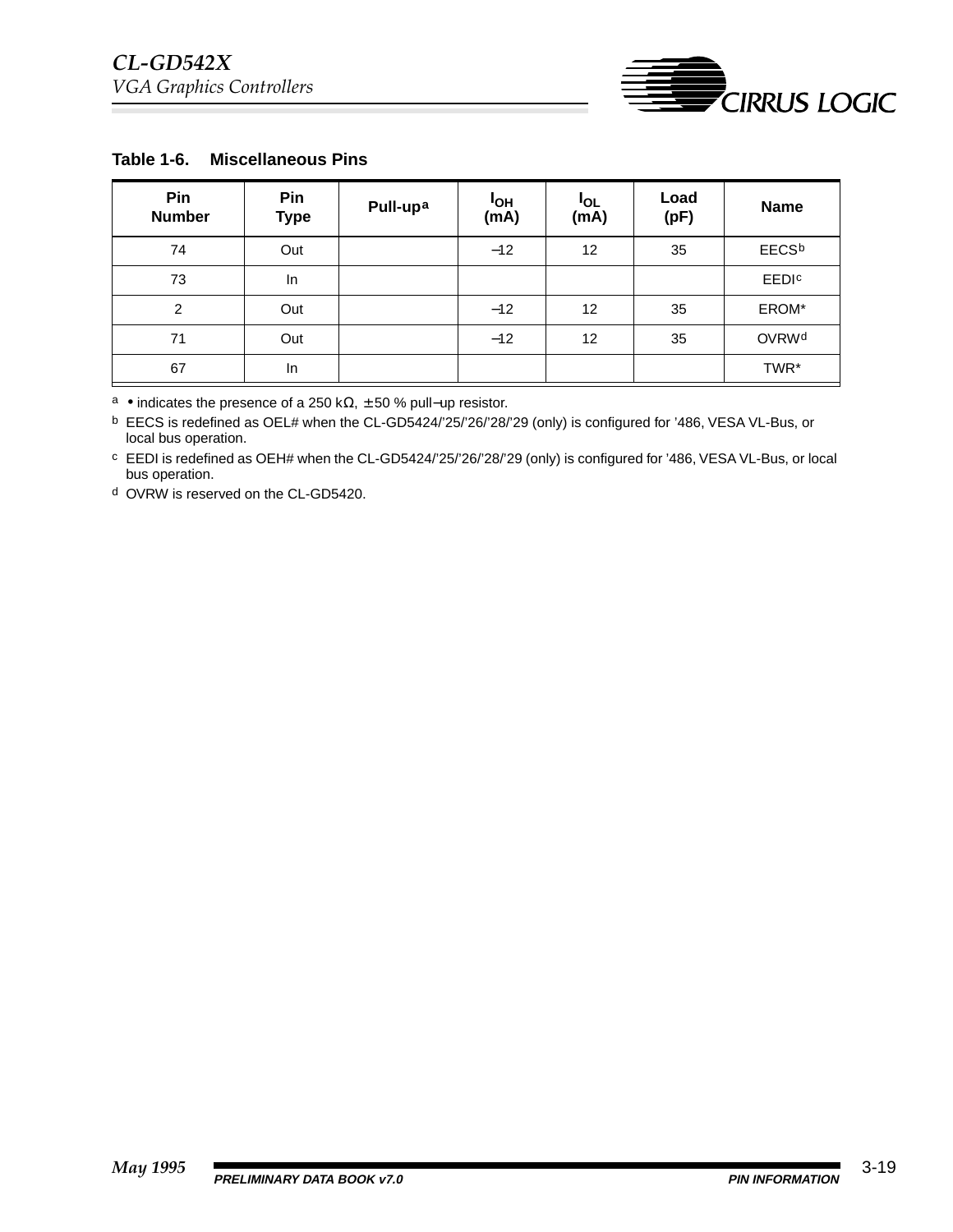<span id="page-19-0"></span>

#### **Table 1-7. Power and Ground**

| Pin<br><b>Number</b> | Pin<br><b>Type</b> | Pull-up | $I_{OH}$ | $I_{OL}$ | Load<br>(pF) | <b>Name</b>       | <b>Note</b> |
|----------------------|--------------------|---------|----------|----------|--------------|-------------------|-------------|
| 140                  | Power              |         |          |          |              | VDD7              | Digital     |
| 121                  | Power              |         |          |          |              | VDD6              | Digital     |
| 107                  | Power              |         |          |          |              | VDD5              | Digital     |
| 81                   | Power              |         |          |          |              | VDD4              | Digital     |
| 58                   | Power              |         |          |          |              | VDD3              | Digital     |
| 26                   | Power              |         |          |          |              | VDD <sub>2</sub>  | Digital     |
| 1                    | Power              |         |          |          |              | VDD1              | Digital     |
| 160                  | Ground             |         |          |          |              | <b>VSS13</b>      | Digital     |
| 144                  | Ground             |         |          |          |              | <b>VSS12</b>      | Digital     |
| 137                  | Ground             |         |          |          |              | <b>VSS11</b>      | Digital     |
| 128                  | Ground             |         |          |          |              | <b>VSS10</b>      | Digital     |
| 120                  | Ground             |         |          |          |              | VSS9              | Digital     |
| 101                  | Ground             |         |          |          |              | VSS8              | Digital     |
| 91                   | Ground             |         |          |          |              | VSS7              | Digital     |
| 80                   | Ground             |         |          |          |              | VSS6              | Digital     |
| 61                   | Ground             |         |          |          |              | VSS5              | Digital     |
| 53                   | Ground             |         |          |          |              | VSS4              | Digital     |
| 40                   | Ground             |         |          |          |              | VSS3              | Digital     |
| 12                   | Ground             |         |          |          |              | VSS2              | Digital     |
| $\overline{7}$       | Ground             |         |          |          |              | VSS1              | Digital     |
| 66                   | Power              |         |          |          |              | AVDD1             | <b>VCLK</b> |
| 64                   | Ground             |         |          |          |              | AVSS1             | <b>VCLK</b> |
| 154                  | Power              |         |          |          |              | AVDD4             | <b>MCLK</b> |
| 156                  | Ground             |         |          |          |              | AVSS4             | <b>MCLK</b> |
| 85                   | Power              |         |          |          |              | AVDD3             | DAC         |
| 72                   | Power              |         |          |          |              | AVDD <sub>2</sub> | DAC         |
| 90                   | Ground             |         |          |          |              | AVSS3             | <b>DAC</b>  |
| 70                   | Ground             |         |          |          |              | AVSS2             | DAC         |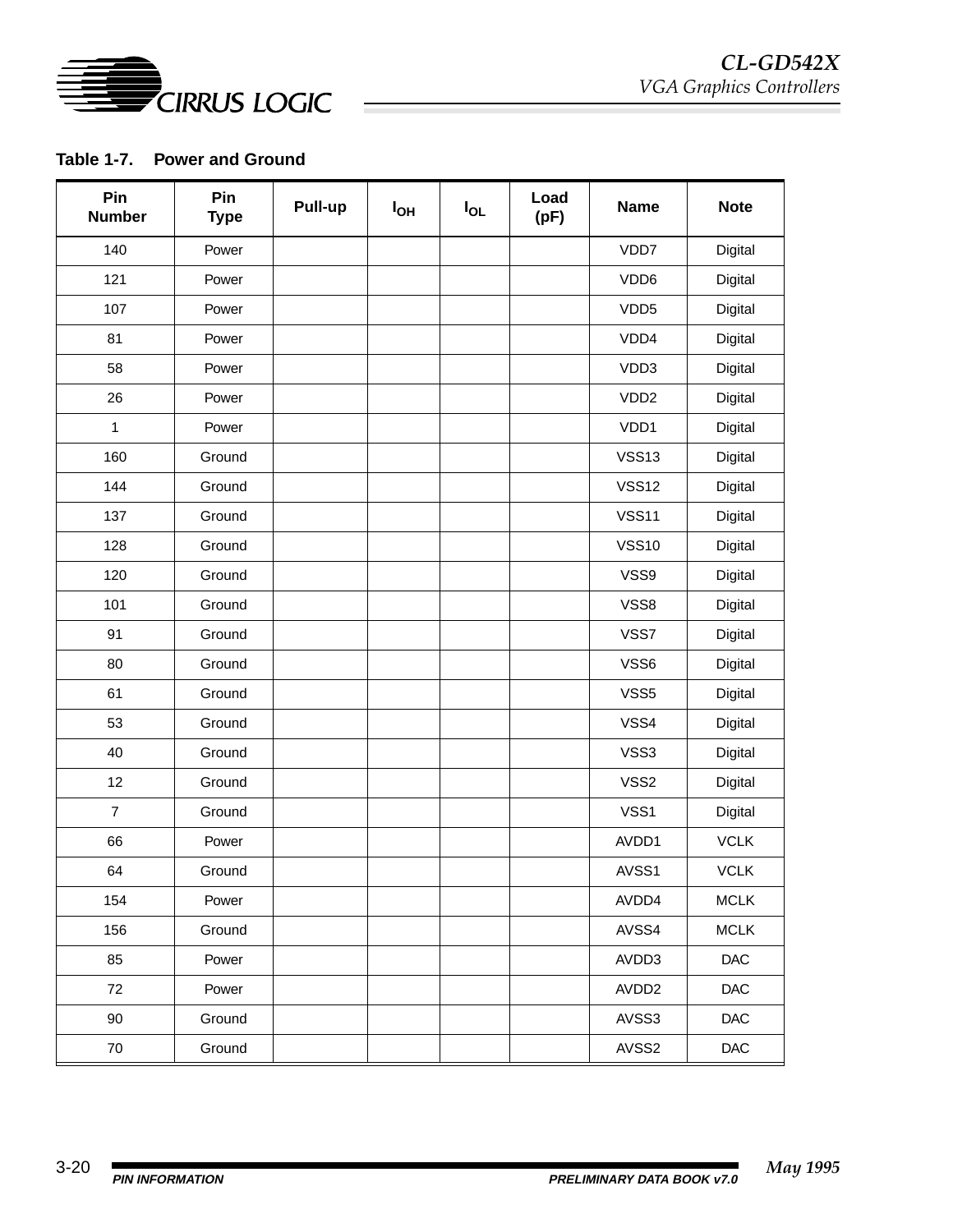

# **2. DETAILED PIN DESCRIPTIONS**

The following abbreviations are used for pin types in the following sections: (I) indicates input; (O) indicates output; (I/O) indicates a bidirectional signal; (TS) indicates three-state; (OC) indicates open collector.

### **2.1 Host Interface — ISA Bus Mode**

| <b>Name</b> | <b>Type</b>    | <b>Description</b>                |                                                                                                                                                                                                          |                                                                                                                                                                                                                                                              |  |  |  |  |
|-------------|----------------|-----------------------------------|----------------------------------------------------------------------------------------------------------------------------------------------------------------------------------------------------------|--------------------------------------------------------------------------------------------------------------------------------------------------------------------------------------------------------------------------------------------------------------|--|--|--|--|
| LA[23:17]   | T              |                                   |                                                                                                                                                                                                          | ADDRESS [23:17]: These inputs, in conjunction with SA[16:0], are used to select<br>the resource to be accessed during memory operations. These address bits are<br>latched with the falling edge of BALE.                                                    |  |  |  |  |
| SA[16:0]    | I              |                                   |                                                                                                                                                                                                          | ADDRESS [16:0]: These inputs, in conjunction with LA[23:17], are used to select<br>the resource to be accessed during any memory or I/O operation. These address<br>bits must remain valid throughout the cycle.                                             |  |  |  |  |
| SD[15:8]    | <b>TS</b>      | level when not connected.         |                                                                                                                                                                                                          | SYSTEM DATA [15:8]: These bidirectional pins are used to transfer data during 16-<br>bit memory or I/O operations. These pins can be directly connected to the corre-<br>sponding ISA bus pins. These pads have pull-up resistors to guarantee a valid input |  |  |  |  |
| SD[7:0]     | TS             |                                   | <b>SYSTEM DATA [7:0]:</b> These bidirectional pins are used to transfer data during any<br>memory or I/O operation. These pins can be directly connected to the corresponding<br>ISA bus pins.           |                                                                                                                                                                                                                                                              |  |  |  |  |
| SBHE*       | I              | shown in Table 2-1:<br>Table 2-1. |                                                                                                                                                                                                          | <b>SYSTEM BYTE HIGH ENABLE:</b> This input is used in conjunction with A[0] to deter-<br>mine the width and alignment of a data transfer. SBHE* and A[0] are decoded as<br><b>SBHE/A0 Decoding</b>                                                           |  |  |  |  |
|             |                | SBHE*                             | A0                                                                                                                                                                                                       | <b>Function</b>                                                                                                                                                                                                                                              |  |  |  |  |
|             |                | $\pmb{0}$                         | 0                                                                                                                                                                                                        | 16-bit Transfer                                                                                                                                                                                                                                              |  |  |  |  |
|             |                | 0                                 | $\mathbf{1}$                                                                                                                                                                                             | Upper-byte Transfer                                                                                                                                                                                                                                          |  |  |  |  |
|             |                | 1                                 | 0                                                                                                                                                                                                        | Lower-byte Transfer                                                                                                                                                                                                                                          |  |  |  |  |
|             |                | $\mathbf{1}$                      | $\mathbf{1}$                                                                                                                                                                                             | Lower-byte Transfer (on odd address)                                                                                                                                                                                                                         |  |  |  |  |
| <b>BALE</b> | $\overline{1}$ | on the high-to-low transition.    |                                                                                                                                                                                                          | <b>BUS ADDRESS LATCH ENABLE:</b> This active-high input is used to latch LA[23:17]                                                                                                                                                                           |  |  |  |  |
| <b>AEN</b>  | I              |                                   | <b>ADDRESS ENABLE:</b> If this input is high, it indicates that the current cycle is a DMA<br>cycle. In this case, the CL-GD542X will not respond to I/O cycles. There is no effect<br>on memory cycles. |                                                                                                                                                                                                                                                              |  |  |  |  |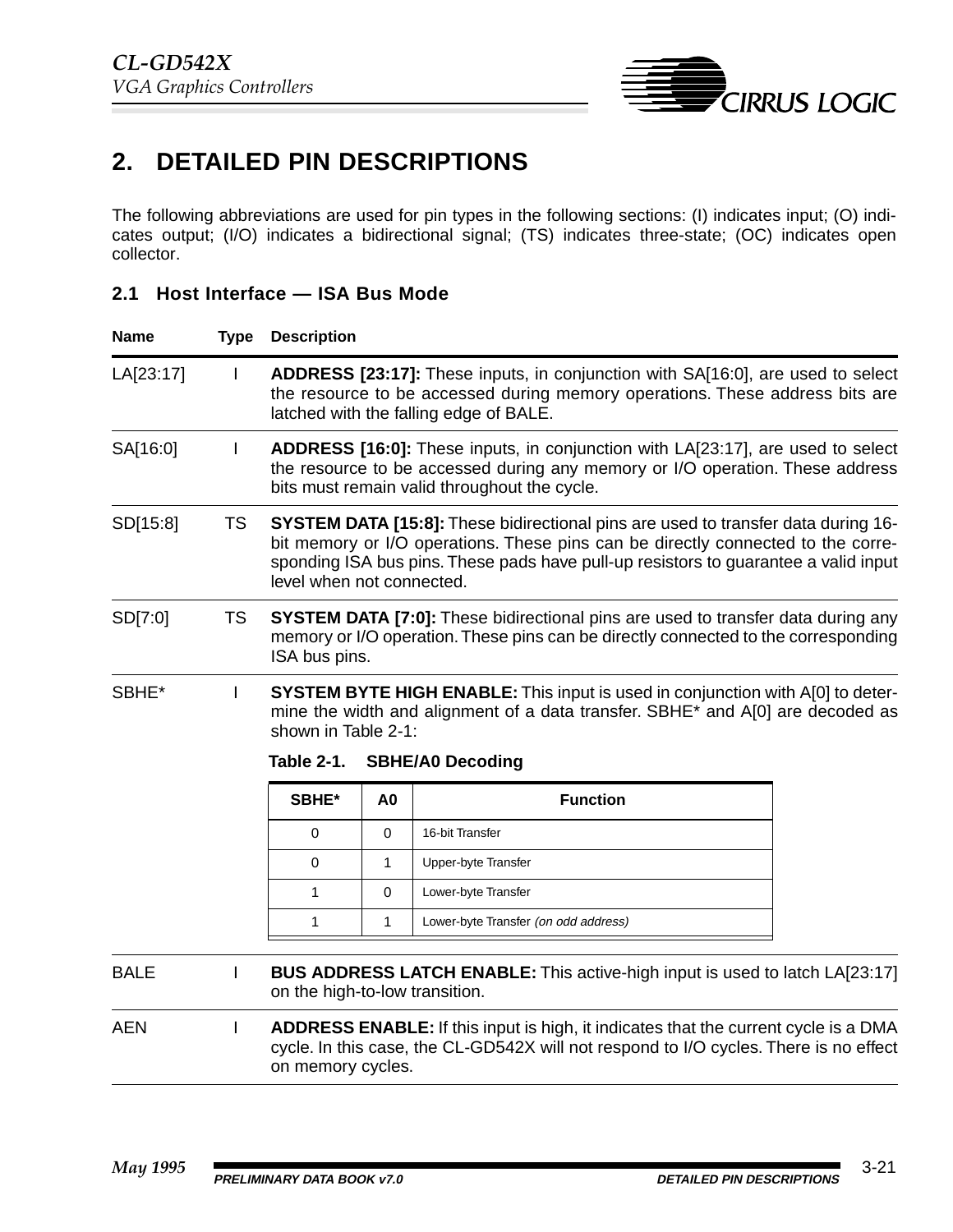

# 2.1 Host Interface - ISA Bus Mode (cont.)

| <b>Name</b>     | <b>Type</b> | <b>Description</b>                                                                                                                                                                                                                                                                                                                                                                                                                                                                                                                                                                                                                               |
|-----------------|-------------|--------------------------------------------------------------------------------------------------------------------------------------------------------------------------------------------------------------------------------------------------------------------------------------------------------------------------------------------------------------------------------------------------------------------------------------------------------------------------------------------------------------------------------------------------------------------------------------------------------------------------------------------------|
| IOR*            | L           | I/O READ: This active-low input is used to indicate that an I/O read is occurring. If<br>the address on SA[15:0] is within the range of the CL-GD542X, it will respond by<br>placing the contents of the appropriate register on the System Data bus.                                                                                                                                                                                                                                                                                                                                                                                            |
| IOW*            | L           | I/O WRITE: This active-low input is used to indicate that an I/O write is occurring. If<br>the address on SA[15:0] is within the range of the CL-GD542X, it will respond by<br>transferring the contents of the System Data bus into the appropriate register. The<br>transfer will occur on the trailing (rising) edge of this signal. A list of I/O addresses<br>that the CL-GD542X will respond appears in Section 5 on page 47. When a 16-bit<br>I/O write is done, the address specified is typically the Index register for one of the<br>VGA groups. The index should appear on SD[7:0] and the data should appear on<br>SD[15:8].        |
| MEMR*           | L           | <b>MEMORY READ:</b> This active-low input is used to indicate that a memory read is<br>occurring. If linear addressing is being used, this pin must be connected to ISA sig-<br>nal MEMR*. If linear addressing is not being used, this pin must be connected to ISA<br>signal SMEMR*. The CL-GD542X decodes A[23:15] to determine if a display mem-<br>ory read is occurring. If so, data is placed on the System Data pins according to the<br>read mode and the contents of display memory. The CL-GD542X decodes A[23:15]<br>to determine if a BIOS read is occurring. If so, the CL-GD542X makes EROM* active<br>for the duration of MEMR*. |
| MEMW*           | I           | <b>MEMORY WRITE:</b> This active-low input is used to indicate that a memory write is<br>occurring. If linear addressing is being used, this pin must be connected to ISA sig-<br>nal MEMW*. If linear addressing is not being used, this pin must be connected to<br>ISA signal SMEMW*. The CL-GD542X decodes A[23:15] to determine if a display<br>memory write is occurring. If so, data is written into display memory according to the<br>write mode and the data on SD[15:0]. The data are latched in the CL-GD542X on<br>the rising edge of this signal, and are actually transferred to display memory later.                            |
| <b>RESET</b>    | L           | <b>RESET:</b> This active-high signal is used to initialize the CL-GD542X to a known state.<br>The trailing (falling) edge of this input loads the Configuration register CF[14:0] with<br>the data on MD[30:16], determined by internal pull-up resistors and (optional) exter-<br>nal pull-down resistors.                                                                                                                                                                                                                                                                                                                                     |
| <b>REFRESH*</b> | L           | <b>REFRESH*:</b> This active-low signal indicates that a DRAM refresh is occurring. The<br>CL-GD542X ignores memory read operations occurring when REFRESH* is active<br>since it controls the refresh of display memory.                                                                                                                                                                                                                                                                                                                                                                                                                        |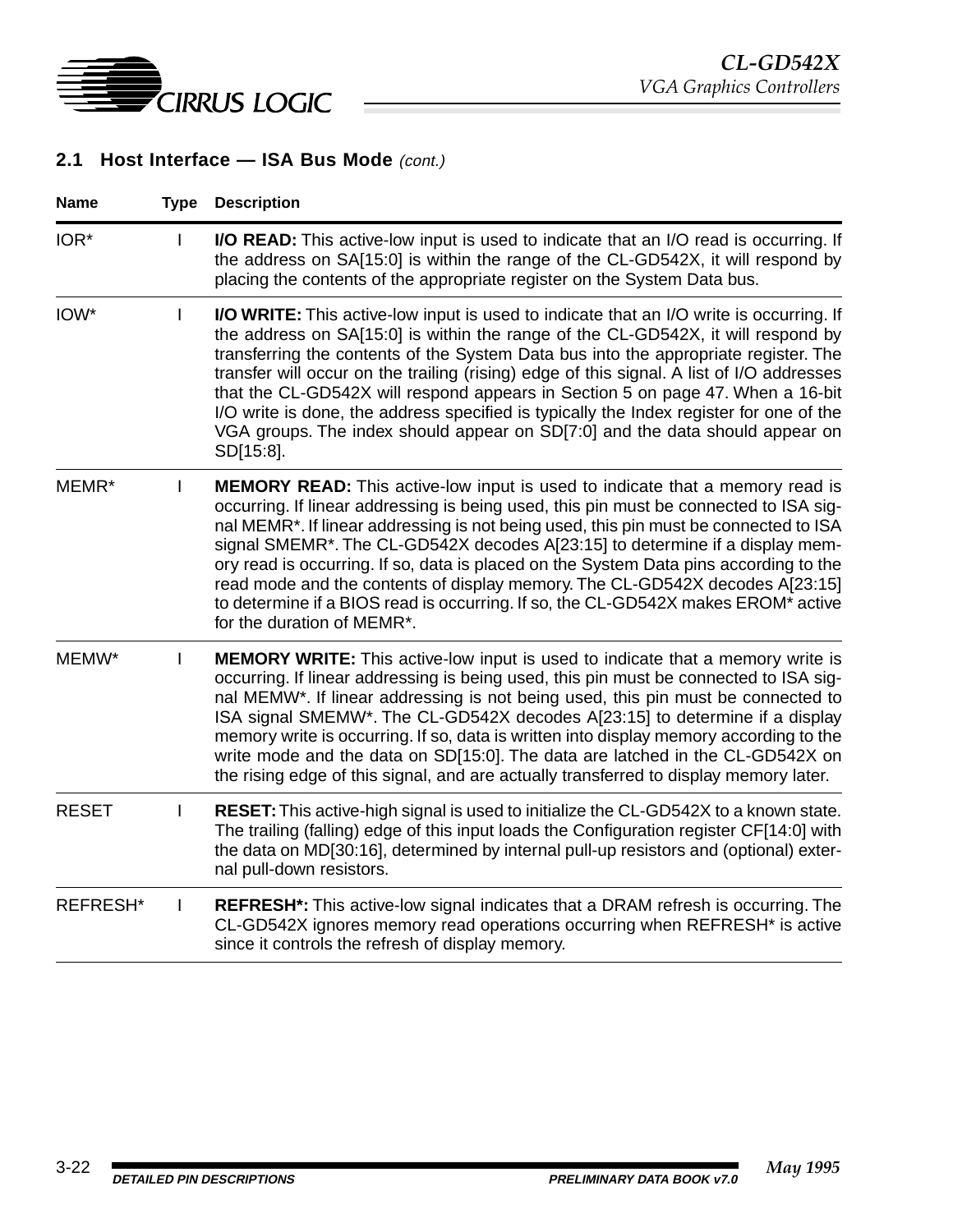

### **2.1 Host Interface — ISA Bus Mode** (cont.)

- **Name Type Description**
- IOCHRDY TS **I/O CHANNEL READY:** When driven low, this output indicates that additional wait states are to be inserted into the current display memory read or write cycle. This output is never driven low during I/O cycles or BIOS reads. During a display memory read cycle, this signal is always driven low as soon as MEMR\* goes active. When the data are ready to be placed on the System Data bus, this signal is driven high. It remains high until MEMR\* goes inactive; it then goes high impedance. During a display memory write cycle, this signal is driven high as soon as MEMW\* goes active if there is space in the Write Buffer. If there is no space in the Write Buffer, this signal is driven low as soon as MEMW\* goes active and remains low until there is space. Once there is space in the Write Buffer, this signal is driven high. It will remain high until MEMW\* goes inactive; it then goes high-impedance.

IOCS16\* OC **I/O CHIP SELECT 16\*:** This open-collector output is driven low to indicate that the CL-GD542X can execute an I/O operation at the address currently on the bus in 16 bit mode. This signal is generated from a decode of A[15:0] and AEN. Table 2-2 indicates the range of addresses that the CL-GD542X will generate IOCS16\*:

| Address          | <b>Function</b>         |
|------------------|-------------------------|
| 3C4, 3C5         | Sequencer               |
| 3CE, 3CF         | Graphics controller     |
| 3B4/3D4, 3B5/3D5 | <b>CRT</b> controller   |
| 3BA/3DA          | Input Status register 1 |

MCS16\* OC **MEMORY CHIP SELECT 16\*:** This open-collector output is driven low to indicate that the CL-GD542X can execute a memory operation at the address currently on the bus in 16-bit mode. Table 2-3 summarizes the conditions where MCS16\* is made active.

**Table 2-3. MSC16\* Addresses**

| <b>Resource</b> | <b>Address</b><br><b>Bits</b> | <b>Address Range</b> | Qualifier                              |
|-----------------|-------------------------------|----------------------|----------------------------------------|
| Display memory  | A[23:17]                      | A000:0-BFFF:F        | $SR8[6] = 1$<br>(No other VGA card)    |
| Display memory  | A[23:17]                      | 1 Mbyte              | $SRT[7:4] \neq 0$<br>Linear Addressing |
| <b>BIOS</b>     | A[23:15]                      | C000:0-C7FF:F        | $CF[6] = 0$<br>(16-bit BIOS)           |

**NOTE:** The SA bits are generated late enough to typically make them unusable for generating MCS16\*. The CL-GD542X uses a fast path from SA[16:15] to MCS16\*.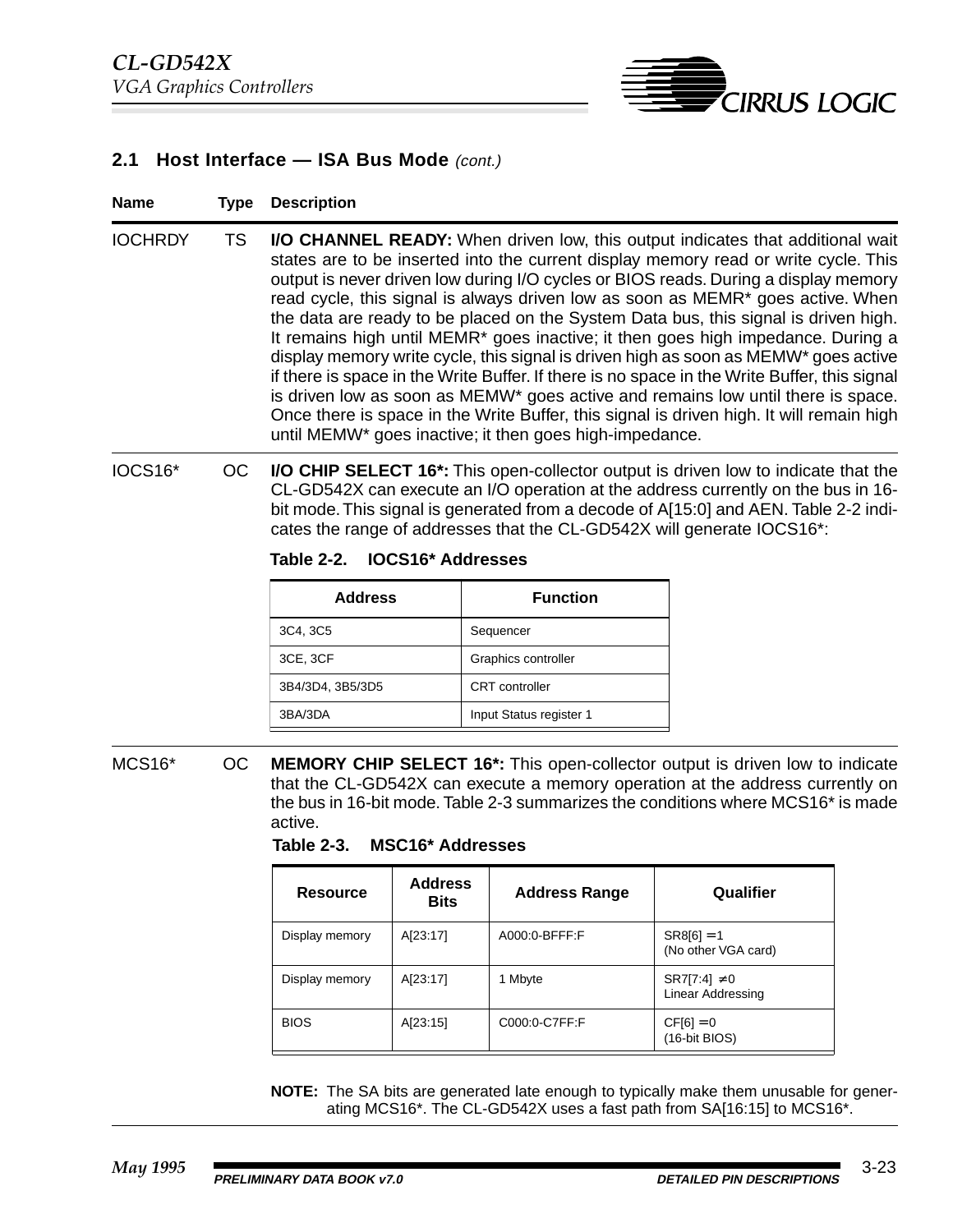

### **2.1 Host Interface — ISA Bus Mode** (cont.)

- **Name Type Description**
- 0WS\* OC **ZERO WAIT STATE\*:** This open-collector output is driven low to indicate that the current cycle can be completed without any additional wait states. The circumstances under which 0WS\* will be made active are summarized in Table 2-4.

#### **Table 2-4. Zero Wait State\* Cycles**

| <b>Cycle Type</b>    | Qualifier                         |
|----------------------|-----------------------------------|
| Display memory write | Write buffer not full             |
| <b>BIOS Read</b>     | $CF[1] = 0$ (not on $CL-GD5429$ ) |

#### IRQ TS **INTERRUPT REQUEST:** This active-high output indicates the CL-GD542X has reached the end of an active field. Specifically, the transition occurs at the beginning of the bottom border. This pin is typically unused in PC/AT add-in cards, but can be connected to IRQ2/IRQ9 via a jumper block. See register CR11 for a description of the controls for this pin.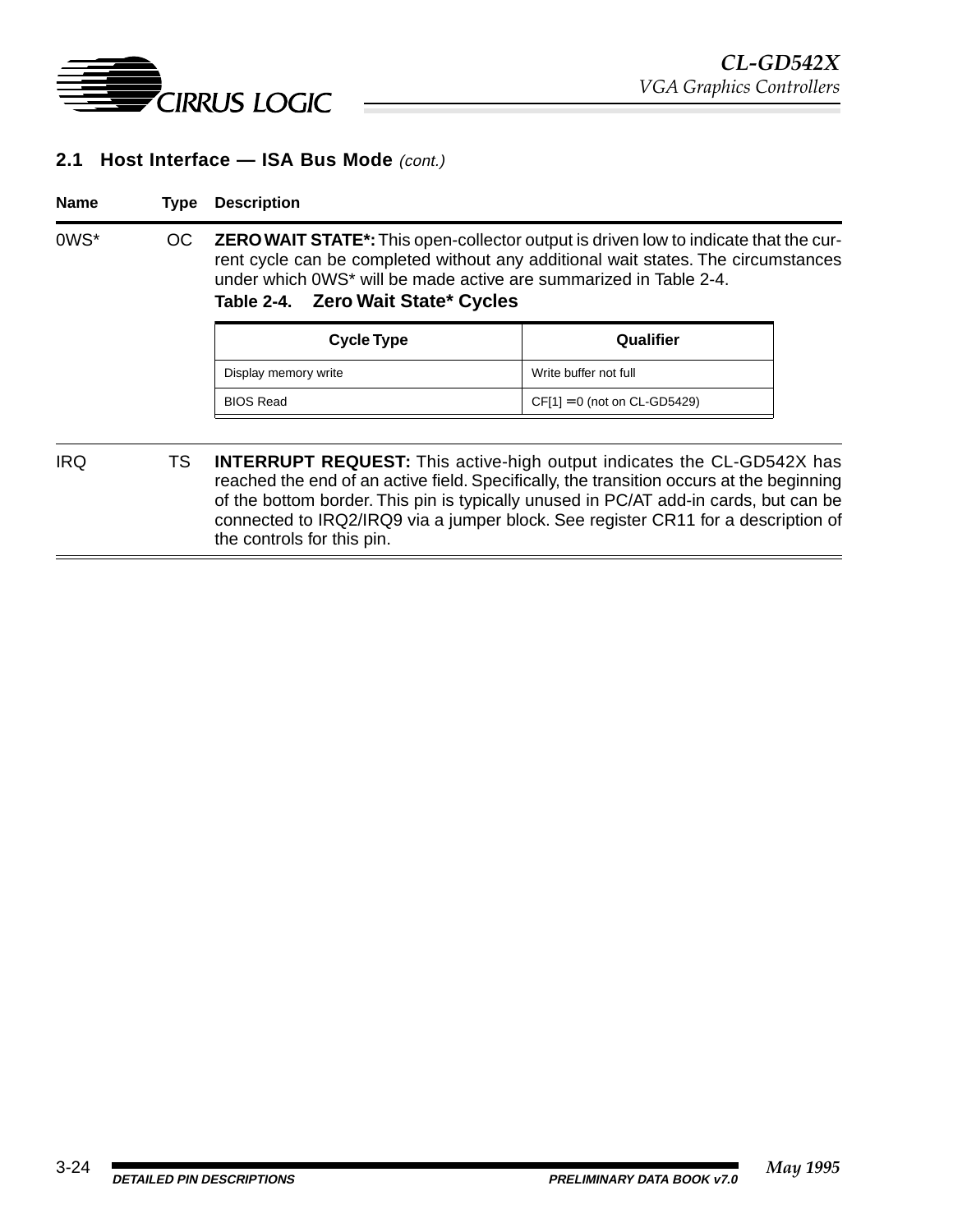

# **2.2 Host Interface — MicroChannel Bus Mode**

| <b>Name</b>         | <b>Type</b> | <b>Description</b>                                                                                                                                                                                                                                                                                                                         |                |                                                                                                                                                                                                                                           |  |
|---------------------|-------------|--------------------------------------------------------------------------------------------------------------------------------------------------------------------------------------------------------------------------------------------------------------------------------------------------------------------------------------------|----------------|-------------------------------------------------------------------------------------------------------------------------------------------------------------------------------------------------------------------------------------------|--|
| A[23:0]             |             | ADDRESS [23:0]: These inputs are used to select the resource to be accessed<br>during a memory or I/O operation. These address bits are latched with the falling<br>edge of -CMD. A[23:17] have internal pull-ups, whereas A[16:0] do not.                                                                                                 |                |                                                                                                                                                                                                                                           |  |
| D[15:0]             | TS          | <b>DATA</b> [15:0]: These bidirectional pins are used to transfer data during memory<br>or I/O operation. These pins can be directly connected to the corresponding<br>MicroChannel bus pins.                                                                                                                                              |                |                                                                                                                                                                                                                                           |  |
| -SBHE               |             | shown in Table 2-5.<br>Table 2-5. -SBHE/A0 Decoding                                                                                                                                                                                                                                                                                        |                | -SYSTEM BYTE HIGH ENABLE: This input is used in conjunction with A[0] to<br>determine the width and alignment of a data transfer. This signal is latched with<br>-CMD low. This pad has a pull-up resistor. -SBHE and A[0] are decoded as |  |
|                     |             | $-SBHE$                                                                                                                                                                                                                                                                                                                                    | A <sub>0</sub> | <b>Function</b>                                                                                                                                                                                                                           |  |
|                     |             | $\mathbf 0$                                                                                                                                                                                                                                                                                                                                | $\Omega$       | 16-bit Transfer                                                                                                                                                                                                                           |  |
|                     |             | $\mathbf 0$                                                                                                                                                                                                                                                                                                                                | 1              | Upper-byte Transfer                                                                                                                                                                                                                       |  |
|                     |             | $\mathbf{1}$                                                                                                                                                                                                                                                                                                                               | 0              | Lower-byte Transfer                                                                                                                                                                                                                       |  |
|                     |             | 1                                                                                                                                                                                                                                                                                                                                          | 1              | Lower-byte Transfer (on odd address)                                                                                                                                                                                                      |  |
| MADE24<br>-CD_SETUP | I           | <b>MEMORY ADDRESS ENABLE 24:</b> This active-high input is latched the falling<br>edge of -CMD. It indicates that the address is in the lower 16 Mbytes of address<br>space. MADE24 must be high for the CL-GD542X to participate in a memory<br>cycle.                                                                                    |                |                                                                                                                                                                                                                                           |  |
|                     | I           | -CARD SETUP: When this active-low input is active, the CL-GD542X is placed<br>in Setup mode. In Setup mode, the CL-GD542X will respond only to POS102<br>accesses. It will not respond to any other I/O accesses or to display memory<br>accesses. It will respond to BIOS reads. This signal is latched with the falling<br>edge of -CMD. |                |                                                                                                                                                                                                                                           |  |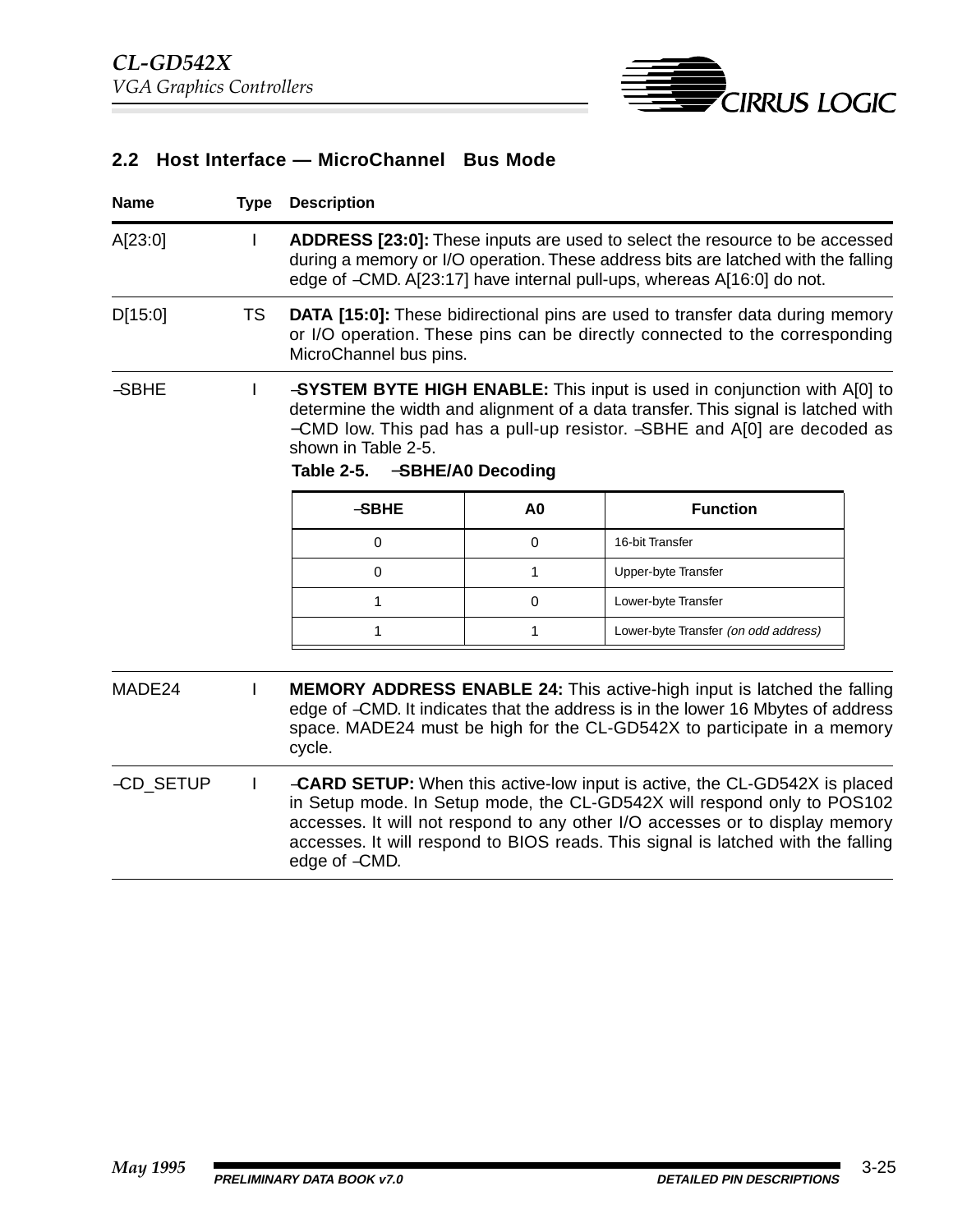



# 2.2 Host Interface — MicroChannel<sup>®</sup> Bus Mode (cont.)

| $-S1$        |                                          |       |       |                                                                                                                                                                                                                                                                                                  |  |
|--------------|------------------------------------------|-------|-------|--------------------------------------------------------------------------------------------------------------------------------------------------------------------------------------------------------------------------------------------------------------------------------------------------|--|
|              | Table 2-6.                               |       |       | -STATUS 1: This signal, in conjunction with -S0 and M/-IO, is used to determine<br>the cycle type that occurs. The encoding is shown in Table 2-6:<br>MicroChannel <sup>®</sup> Cycle Type Encoding                                                                                              |  |
|              | M/-IO                                    | $-S0$ | $-S1$ | <b>Cycle</b>                                                                                                                                                                                                                                                                                     |  |
|              | 0                                        | 0     | 0     | Reserved                                                                                                                                                                                                                                                                                         |  |
|              | 0                                        | 0     | 1     | I/O write                                                                                                                                                                                                                                                                                        |  |
|              | 0                                        | 1     | 0     | I/O read                                                                                                                                                                                                                                                                                         |  |
|              | 0                                        | 1     | 1     | Reserved                                                                                                                                                                                                                                                                                         |  |
|              | 1                                        | 0     | 0     | Reserved                                                                                                                                                                                                                                                                                         |  |
|              | 1                                        | 0     | 1     | Memory write                                                                                                                                                                                                                                                                                     |  |
|              | 1                                        | 1     | 0     | Memory read                                                                                                                                                                                                                                                                                      |  |
|              | 1                                        | 1     | 1     | Reserved                                                                                                                                                                                                                                                                                         |  |
|              |                                          |       |       | to time the actual data transfer. During I/O or memory-read cycles, the<br>CL-GD542X drives valid data onto the bus prior to the trailing edge of this signal.<br>During write cycles, the CL-GD542X expects valid data while this input is active<br>and latches the data at the trailing edge. |  |
| $M/-IO$      |                                          |       |       | <b>MEMORY/-IO:</b> This signal, in conjunction with -S0 and -S1, is decoded to deter-<br>mine the cycle type. See the description of -S1.                                                                                                                                                        |  |
| $-S0$        |                                          |       |       | -STATUS 0: This signal, in conjunction with -S1 and M/-IO, is decoded to deter-<br>mine the cycle type. See the description of -S1.                                                                                                                                                              |  |
| <b>RESET</b> | (optional) external pull-down resistors. |       |       | <b>RESET:</b> This active-high signal is used to initialize the CL-GD542X to a known<br>state. The trailing (falling) edge of this input loads the Configuration register<br>CF[14:0] with the data on MD[30:16], determined by internal pull-up resistors and                                   |  |
| -REFRESH     | display memory.                          |       |       | -REFRESH: This active-low signal indicates that a DRAM refresh is occurring.<br>This signal is latched with -CMD low. The CL-GD542X ignores memory-read<br>operations occurring when -REFRESH is active since it controls the refresh of                                                         |  |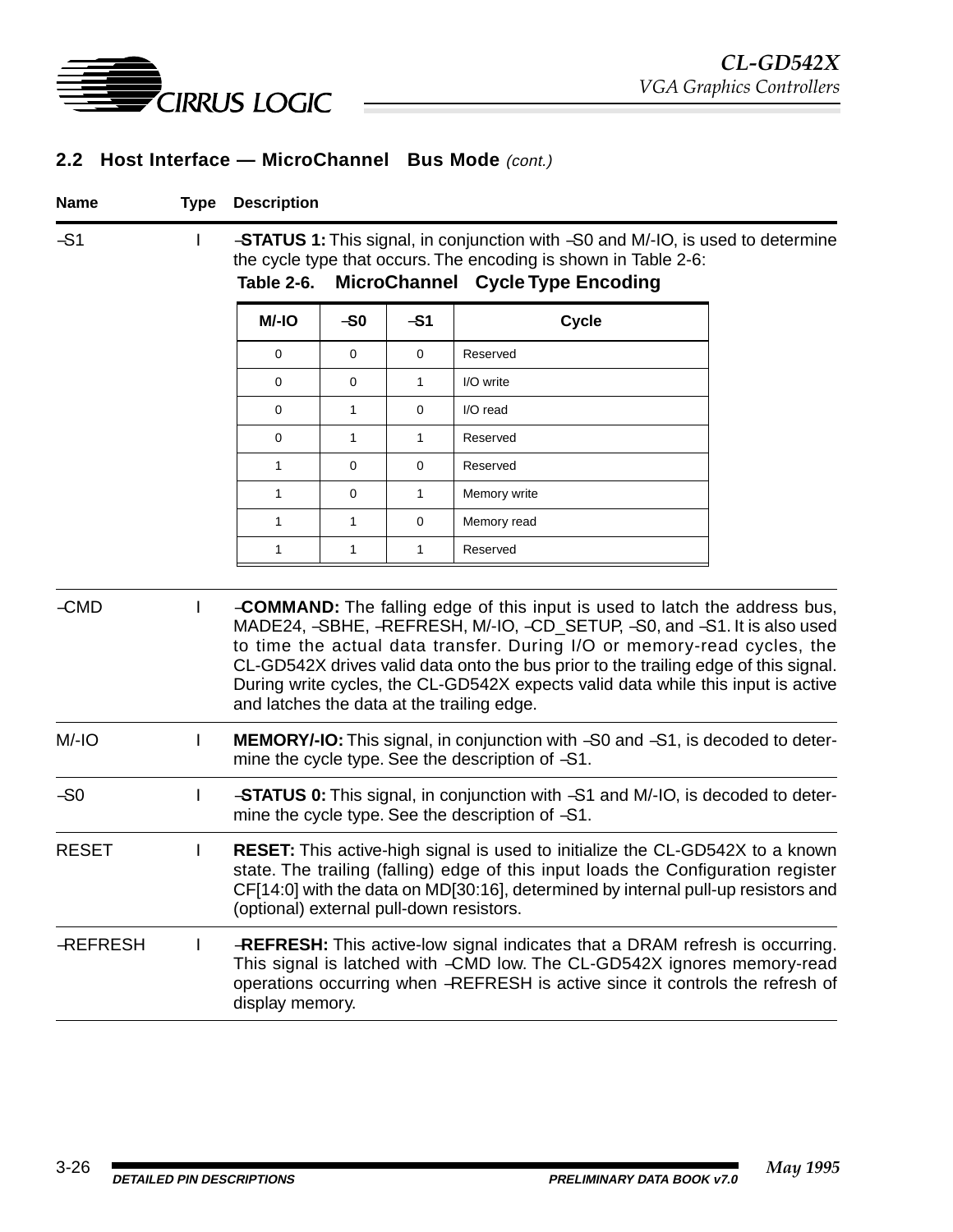

### **2.2 Host Interface — MicroChannel<sup>®</sup> Bus Mode** (cont.)

**Name Type Description**

CD\_CHRDY O **CARD CHANNEL READY:** This output is driven low to request that additional wait states be inserted into the current display memory read or write cycle. This output is never driven low during I/O cycles or BIOS reads. During a display memory read cycle, this signal is always driven low as soon as −S1 goes low. When the data are ready to be placed on the System Data bus, this signal is driven high. During a display memory write cycle, this signal is driven high as soon as −S0 goes low if there is space in the Write Buffer. If there is no space in the Write Buffer, this signal is driven low as soon as -S0 goes low, and remains low until there is space. Once there is space in the Write Buffer, this signal is driven high.

−CD\_SFDBK OC −**CARD SELECTED FEEDBACK:** This open-collector output is driven low to indicate that the CL-GD542X can respond to the addresses currently on the bus. This signal is generated from a decode of −REFRESH, MADE24, A[23:0], and M/-IO. This signal is made active for the Address Range C000:0–C7FF:F only if  $CF[6] = 0$  (indicating a 16-bit BIOS). If  $CF[6] = 1$ , this signal will not be made active for Address Range C000:0–C7FF:F. Also, this signal will not be made active for Addresses 102 or 103 if M/-IO is low, indicating I/O.

−CD\_DS16 OC −**CARD SIZE 16:** This open-collector output is driven low to indicate that the CL-GD542X can execute a memory or I/O operation at the address currently on the bus in 16-bit mode. This output is generated from a decode of A[23:0], MADE24, −REFRESH, and M/-IO. Table 2-7 summarizes the conditions under which –CD DS16 is made active.

| Resource                | <b>Address Bits</b> | <b>Address Range</b>                          |
|-------------------------|---------------------|-----------------------------------------------|
| Display memory          | A[23:15]            | A000:0-BFFF:F                                 |
| Display memory          | A[23:15]            | 1 Mbyte                                       |
| $BIOS (CF[6] = 0 only)$ | A[23:11]            | C000:0-C7FF:F                                 |
| 1/O                     | A[15:1]             | 3C4, 3C5<br>3CE, 3CF<br>3B/D4, 3B/D5<br>3B/DA |

### **Table 2-7.** −**CD\_DS16 Addresses**

−IRQ OC −**INTERRUPT REQUEST:** This open-collector output indicates the CL-GD542X has reached the end of an active field. Specifically, the transition occurs at the beginning of the bottom border. This pin is typically connected to IRQ9 via a jumper block. See register CR11 for a description of the controls for this pin. This pin is never driven high.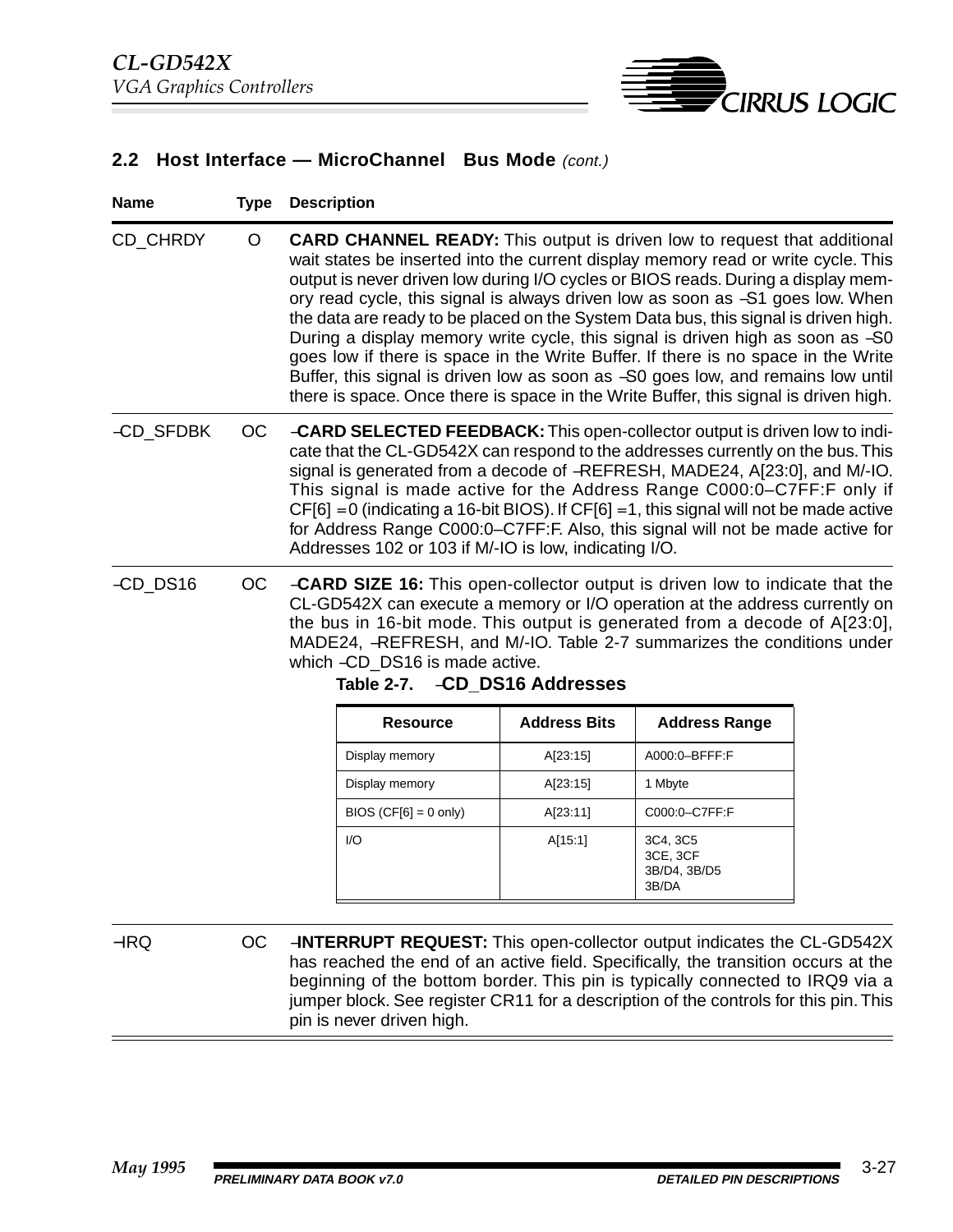<span id="page-27-0"></span>

### **2.3 Host Interface — Local Bus (CL-GD5424/'25/'26/'28/'29 only)**

A number of bus interface pins are redefined according to the local bus type connecting to the CL-GD5424/'25/'26/'28/'29. The host interface pins are listed in Table 2-8 by CL-GD5424/'25/'26/'28/'29 pin number.

| Pin | '386SX             | '386DX             | '486          | <b>VESA<sup>®</sup> VL-Bus</b> ™ |
|-----|--------------------|--------------------|---------------|----------------------------------|
| 13  | (unused)           | UADDR#             | UADDR#        | UADDR#                           |
| 23  | (unused)           | <b>BS16#</b>       | <b>BS16#</b>  | LBS16#                           |
| 24  | BHE#               | <b>BE1#</b>        | <b>BE1#</b>   | <b>BE1#</b>                      |
| 27  | BLE#               | <b>BE2#</b>        | <b>BE2#</b>   | <b>BE2#</b>                      |
| 28  | A <sub>1</sub>     | <b>BE3#</b>        | <b>BE3#</b>   | <b>BE3#</b>                      |
| 46  | <b>CPU-RESET</b>   | <b>CPU-RESET</b>   | <b>GND</b>    | RDYRTN#                          |
| 47  | READY#             | READY#             | BRDY#         | BRDY#                            |
| 48  | (unused)           | BE0#               | BE0#          | BE0#                             |
| 50  | CLK <sub>2</sub> X | CLK <sub>2</sub> X | CLK1X         | <b>LCLK</b>                      |
| 51  | <b>GROUND</b>      | <b>GROUND</b>      | <b>GROUND</b> | <b>GROUND</b>                    |
| 73  | (unused)           | (unused)           | OEH#          | OEH#                             |
| 74  | (unused)           | (unused)           | OEL#          | OEL#                             |

**Table 2-8. Redefined Host Interface Pins**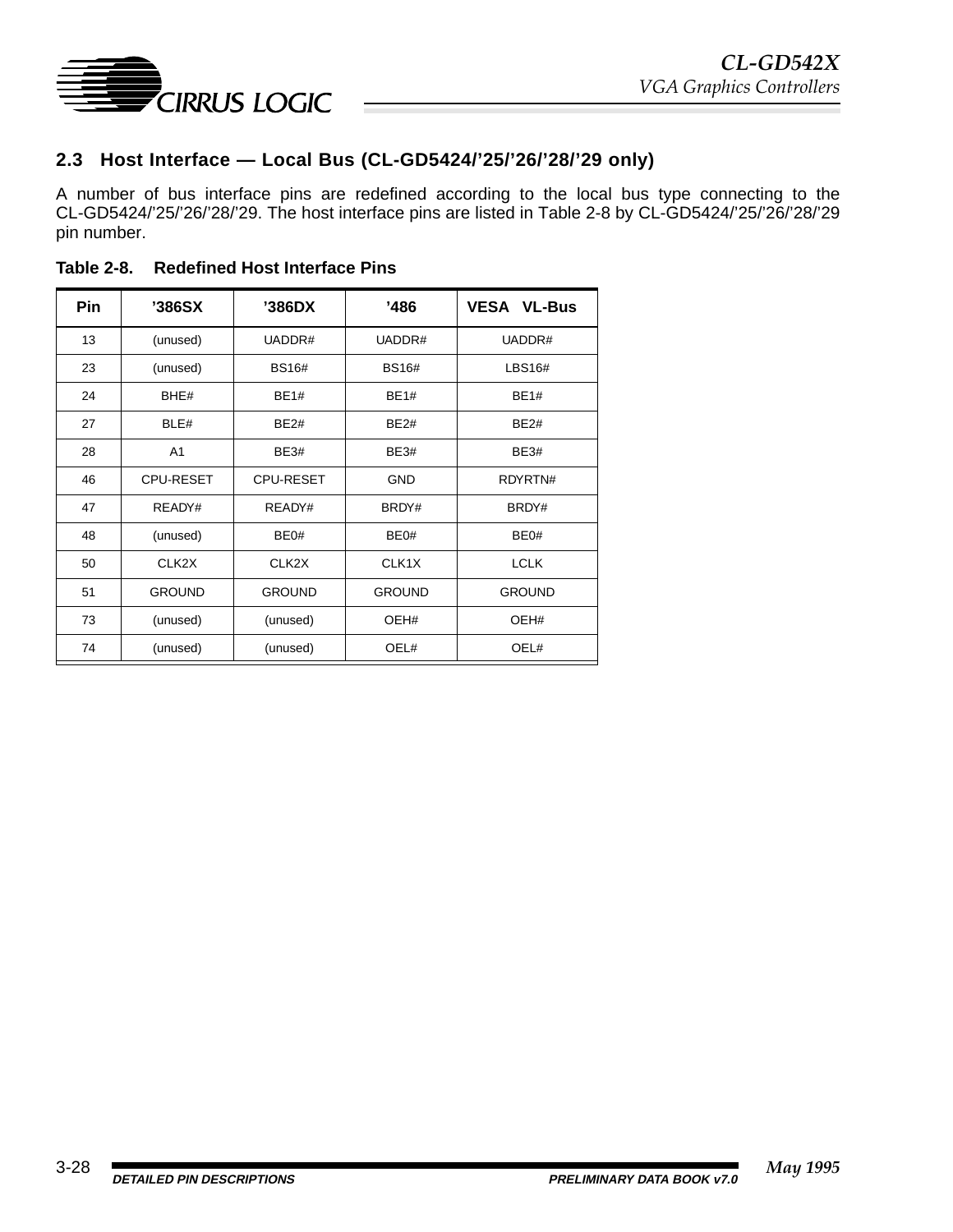

# \ **[2.3 Host Interface — Local Bus \(CL-GD5424/'25/'26/'28/'29 only\)](#page-27-0)** (cont.)

| <b>Name</b>          | <b>Type</b> | <b>Description</b>                                                                                                                                                                                                                                                                                                                                                                                               |
|----------------------|-------------|------------------------------------------------------------------------------------------------------------------------------------------------------------------------------------------------------------------------------------------------------------------------------------------------------------------------------------------------------------------------------------------------------------------|
| A[23:2]              |             | <b>ADDRESS</b> [23:2]: These inputs are used to select the resource to be accessed dur-<br>ing memory or I/O operations. A[23:17] have internal pull-up resistors; A[16:2] do<br>not. A[3:2] are burst address bits for the '486.                                                                                                                                                                                |
| D[15:0]              | TS          | <b>DATA [15:0]:</b> These bidirectional pins are used to transfer data during any memory<br>or I/O operation. These pins are directly connected to D[15:0] of the '386SX or<br>'386DX bus. These pins are connected via four bidirectional data transceivers to the<br>32 data pins of the '486 or VESA VL-Bus. The transceivers are controlled with OEH#,<br>OEL#, and W/R#. These pads have pull-up resistors. |
| BE[3:0]#             |             | <b>BYTE ENABLE [3:0]#:</b> These active-low inputs are directly connected to the<br>'386DX/'486 or VESA VL-Bus byte enable outputs. In the case of the '386SX, BE0#<br>is unused and can be left unconnected. BE1#, 2, and 3 are redefined as BHE#,<br>BLE#, and A1, respectively. They must be directly connected to the corresponding<br>'386 outputs.                                                         |
| ADS#                 |             | ADDRESS STROBE: This active-low input indicates that a new cycle has begun. It<br>must be directly connected to the ADS# pin on the CPU. For VESA VL-Bus, this pin<br>is connected to LADS#.                                                                                                                                                                                                                     |
| CPU-<br><b>RESET</b> |             | <b>CPU RESET:</b> When this active-high input is active, the CL-GD542X is forced into an<br>initial condition. It is used to synchronize the CL-GD542X to CLK1X or CLK2X. This<br>pin <i>must</i> be connected to the RESET pin of the CPU in a '386 system; it <i>must</i> be<br>connected to ground in a '486 system; it <i>must</i> be connected to RDYRTN# in a VESA<br>VL-Bus system.                       |
| W/R#                 |             | <b>WRITE/READ:</b> This input indicates whether a write or read operation is to occur. It<br>must be directly connected to the W/R# pin on the CPU. If W/R# is high, a write will<br>occur. If it is low, a read will occur.                                                                                                                                                                                     |
| CLK2X                |             | <b>CLOCK 2X:</b> This is the timing reference for the CL-GD542X when connected to a<br>'386SX or '386DX local bus. This is redefined as CLK1X for the '486 local bus. In<br>either case, it must be directly connected to the corresponding CPU pin. For VESA<br>VL-Bus, this pin is connected to LCLK.                                                                                                          |
| M/IO#                |             | <b>MEMORY/IO#:</b> This input indicates whether a memory or I/O operation is to occur.<br>It must be directly connected to the M/IO# pin on the CPU. If M/IO# is high, a mem-<br>ory operation will occur. If it is low, an I/O operation will occur.                                                                                                                                                            |
| UADDR#               |             | <b>UPPER ADDRESS:</b> This active-low input is a decode of the upper-CPU Address bits<br>A[32:24]. This input is unused in the case of a '386SX local bus and can be left<br>unconnected. Refer to appendixes in the CL-GD542X Technical Reference Manual<br>for information on the generation of this signal.                                                                                                   |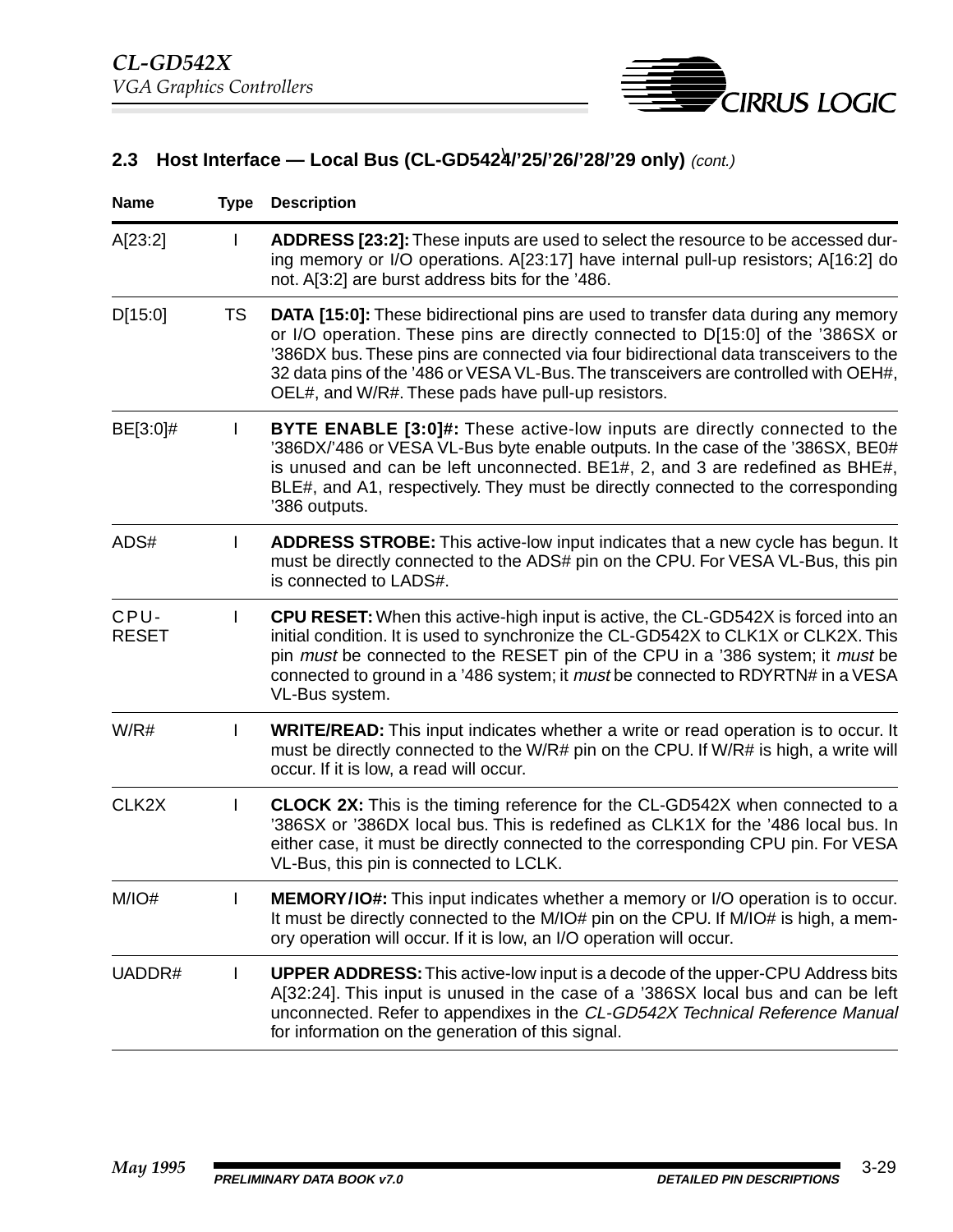

### **2.3 Host Interface — Local Bus (CL-GD5424/'25/'26/'28/'29 only)** (cont.)

| <b>Name</b>  | <b>Type</b> | <b>Description</b>                                                                                                                                                                                                                                                                                                                                                  |
|--------------|-------------|---------------------------------------------------------------------------------------------------------------------------------------------------------------------------------------------------------------------------------------------------------------------------------------------------------------------------------------------------------------------|
| <b>RESET</b> |             | RESET: This active-high input initializes the CL-GD542X to a known state. The trail-<br>ing (falling) edge of this input loads the Configuration register CF[14:0] with the data<br>on MD[30:16], determined by internal pull-up resistors and (optional) external pull-<br>down resistors.                                                                         |
| RDY#         | TS          | <b>RDY #:</b> This active-low signal is used as an output to terminate a CL-GD542X bus<br>cycle.                                                                                                                                                                                                                                                                    |
| LBA#         | <b>TS</b>   | <b>LOCAL BUS ACKNOWLEDGE #:</b> This open-collector output is driven low to indi-<br>cate that the CL-GD542X will respond to the current cycle. This signal is generated<br>from a decode of A[23:2], UADDR#, and M/IO#. This output will be active before the<br>middle of the first T2 after an active ADS#. For VESA VL-Bus, this pin is connected<br>to LDEV#.  |
| <b>BS16#</b> | OC          | <b>BUS SIZE 16 #:</b> This active-low output is driven by the CL-GD542X to indicate that<br>the current cycle addresses a 16-bit resource. The '386DX/'486 will convert the cycle<br>to an appropriate number of 16-bit transfers. This pin is not used for a '386SX local<br>bus and can be left unconnected. For VESA VL-Bus, this pin is connected to<br>LBS16#. |
| <b>INTR</b>  | TS          | <b>INTERRUPT REQUEST:</b> This active-high output indicates the CL-GD542X has<br>reached the end of an active field. Specifically, the transition occurs at the beginning<br>of the bottom border. See register CR11 for a description of the controls for this pin.                                                                                                |
| OEH#         | O           | <b>OUTPUT ENABLE HIGH#:</b> This active-low output controls the output enables for<br>the data transceivers that connect the CL-GD542X SD[15:0] pins to the '486 or<br>VESA VL-Bus D[31:16] pins.                                                                                                                                                                   |
| OEL#         | O           | <b>OUTPUT ENABLE LOW#:</b> This active-low output controls the output enables for the<br>data transceivers that connect the CL-GD542X SD[15:0] pins to the '486 or VESA<br>VL-Bus D[15:0] pins.                                                                                                                                                                     |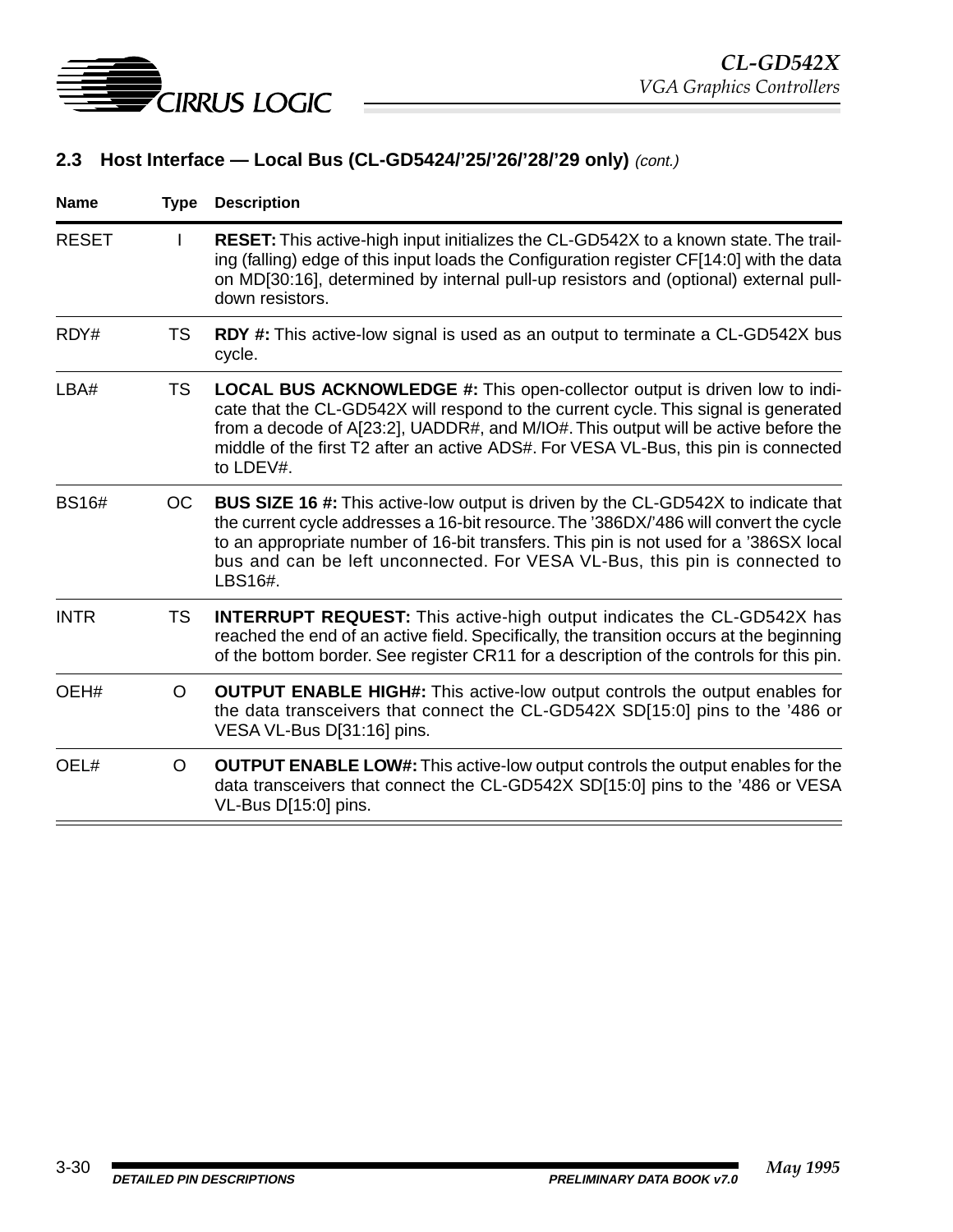

# **2.4 Dual-Frequency Synthesizer Interface**

| <b>Name</b>    | <b>Type</b> | <b>Description</b>                                                                                                                                                                                                                                                                                                                                                                                                   |
|----------------|-------------|----------------------------------------------------------------------------------------------------------------------------------------------------------------------------------------------------------------------------------------------------------------------------------------------------------------------------------------------------------------------------------------------------------------------|
| <b>OSC</b>     | I.          | <b>OSCILLATOR INPUT:</b> This TTL input pin supplies the reference frequency for the<br>dual-frequency synthesizer. It requires an input frequency of $14.31818 \pm 0.01\%$ MHz<br>with a duty cycle of $50 \pm 10\%$ . This input can be supplied from the appropriate pin<br>on the ISA or MicroChannel bus, from an oscillator, or with a series-resonant crystal<br>connected between this pin and the XTAL pin. |
|                |             | NOTE: When the CL-GD5425 (only) is configured for PAL/NTSC operation (pull-down<br>installed on MD16), this pin should be driven with 17.734475 MHz. This is the refer-<br>ence frequency for PAL.                                                                                                                                                                                                                   |
| <b>XTAL</b>    | I/O         | <b>CRYSTAL:</b> This output pin allows the use of a crystal to supply the reference fre-<br>quency for the synthesizer. A series-resonant crystal can be connected between this<br>pin and the OSC pin. If this pin is not used for a crystal connection, it must be left<br>unconnected (except for CL-GD5425).                                                                                                     |
|                |             | When the CL-GD5425 (only) is configured for PAL/NTSC operation (pull-down<br>installed on MD16), this is an input pin and should be driven with 14.31818 MHz.<br>This is the reference frequency for NTSC, the MCLK synthesizer, and VGA modes.                                                                                                                                                                      |
| <b>MFILTER</b> | O           | <b>MEMORY CLOCK FILTER:</b> This pin must be connected to a $\pi$ RC filter returned to<br>AVSS4. The values of the two capacitors and the resistor are shown in Appendix<br>B17 in the CL-GD542X Technical Reference Manual. The filter components, espe-<br>cially the input capacitor and the resistor, must be placed as closely as possible to<br>this pin.                                                     |
| <b>VFILTER</b> | O           | <b>VIDEO CLOCK FILTER:</b> This pin <i>must</i> be connected to a $\pi$ RC filter returned to<br>AVSS1 or AVDD1, depending on processing. The values of the two capacitors and<br>the resistor are shown in Appendix B17 in the CL-GD542X Technical Reference<br>Manual. The filter components, especially the input capacitor and the resistor, must<br>be placed as closely as possible to this pin.               |
| <b>MCLK</b>    | I/O         | MEMORY CLOCK: This pin is normally an output and can be used to monitor the<br>internal MCLK. Typically, it would not be connected. If CF[4] is a zero, MCLK will be<br>an input and the internal MCLK oscillator will be disabled. This configuration is<br>intended for testing only.                                                                                                                              |
|                |             | NOTE: For the CL-GD5425 and CL-GD5429 only, this pin can be configured to output the<br>internal VCLK VCO. If a pull-down is installed on MD31 (and no pull-down on MD20),<br>the internal VCLK VCO (prior to the post-scalar) will be driven onto this pin.                                                                                                                                                         |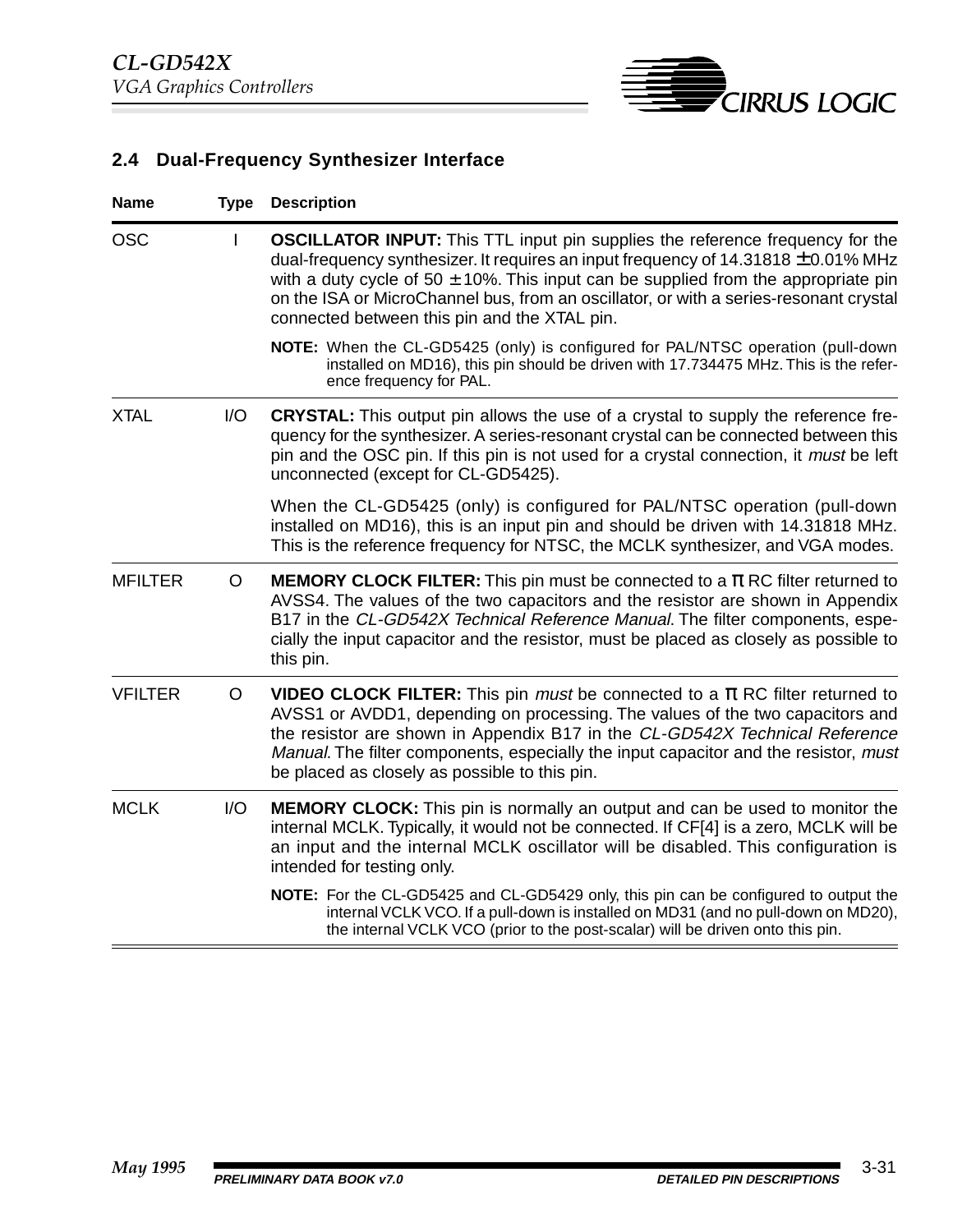

# **2.5 Video Interface**

| <b>Name</b>   | <b>Type</b> | <b>Description</b>                                                                                                                                                                                                                                                                                                                                                                                            |
|---------------|-------------|---------------------------------------------------------------------------------------------------------------------------------------------------------------------------------------------------------------------------------------------------------------------------------------------------------------------------------------------------------------------------------------------------------------|
| <b>VSYNC</b>  | I/O         | <b>VERTICAL SYNC:</b> This output supplies the vertical synchronization pulse to the<br>monitor. The polarity of this output is programmable. This pin is put into high imped-<br>ance when ESYNC* is low. This pin can be directly connected to the corresponding<br>pin on the feature connector.                                                                                                           |
|               |             | NOTE: When the CL-GD5425 (only) is configured for VSYNC GENLOCK, by programming<br>CR1C[7] to '1', VSYNC becomes an input.                                                                                                                                                                                                                                                                                    |
| <b>HSYNC</b>  | I/O         | <b>HORIZONTAL SYNC:</b> This output supplies the horizontal synchronization pulse to<br>the monitor. The polarity of this output is programmable. This pin is put into high<br>impedance when ESYNC* is low. This pin can be directly connected to the corre-<br>sponding pin on the feature connector.                                                                                                       |
|               |             | NOTE: When the CL-GD5425 (only) is configured for HSYNC GENLOCK, by programming<br>CR1C[6] to '1', HSYNC becomes an input.                                                                                                                                                                                                                                                                                    |
| <b>BLANK*</b> | I/O         | <b>BLANK*:</b> This is a bidirectional pin. If ESYNC* is high, BLANK* is an output. As an<br>output, it supplies a blanking signal to the feature connector. If ESYNC <sup>*</sup> is low,<br>BLANK <sup>*</sup> is an input. As an active-low input, it forces the RED, GREEN, and BLUE<br>outputs to zero current. This pin can be directly connected to the corresponding pin<br>on the feature connector. |
|               |             | <b>NOTE:</b> When the CL-GD5425 (only) is configured for TV mode by programming CR30[3] to<br>'1', this pin becomes the Color Carrier Reference (Nx fsc).                                                                                                                                                                                                                                                     |
| P[7:0]        | I/O         | <b>PIXEL BUS [7:0]:</b> These are bidirectional pins. If EVIDEO <sup>*</sup> is high, these pins are<br>outputs and reflect the address into the palette DAC. If EVIDEO* is low, these pins<br>are inputs and can be used to drive pixel values into the palette DAC. These pins can<br>be directly connected to the corresponding pins on the feature connector.                                             |
| <b>DCLK</b>   | I/O         | <b>VIDEO DOT CLOCK:</b> This is a bidirectional pin. If EDCLK <sup>*</sup> is high, this is an output<br>and can be used to externally latch the data on the Pixel Bus. If EDCLK* is low, this<br>is an input and can be used to clock data on the Pixel bus into the CL-GD542X. This<br>pin can be directly connected to the corresponding pin on the feature connector.                                     |
| ESYNC*        | I/O         | <b>ENABLE SYNC AND BLANK:</b> This input is used to control the buffers on HSYNC,<br>VSYNC, and BLANK*. If ESYNC* is high, the controlled pins are outputs. If ESYNC*<br>is low, BLANK* is an input. HSYNC and VSYNC are not driven by the CL-GD542X<br>and must be driven externally to valid input levels. This pin can be directly connected<br>to the corresponding pin on the feature connector.         |
|               |             | NOTE: For the CL-GD5425, the ESYNC <sup>*</sup> pin will be an output and will reflect SR8[2] when-<br>ever Overlay mode is selected by programming CR1A[3:2] to any value other than<br>'0,0' or whenever TV mode is selected by programming CR30[3] to'1'.                                                                                                                                                  |
| EVIDEO*       | I/O         | <b>ENABLE VIDEO:</b> This input controls the buffers on P[7:0]. If EVIDEO* is high, P[7:0]<br>are outputs; if EVIDEO* is low, P[7:0] are inputs. This pin can be directly connected<br>to the corresponding pin on the feature connector. This pin is not limited to static<br>operation; it can switch at the DCLK rate.                                                                                     |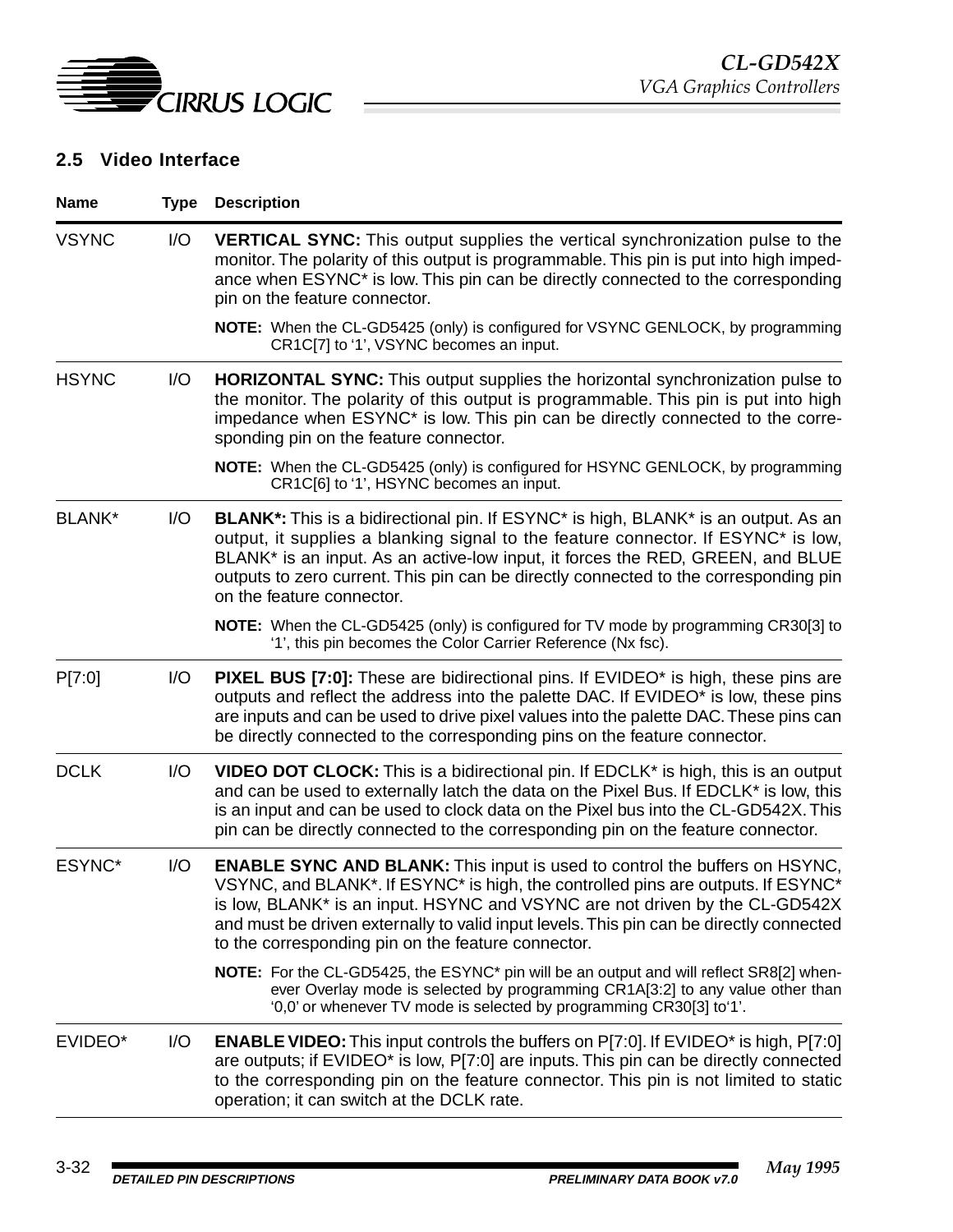

# 2.5 Video Interface (cont.)

| <b>Name</b>  | <b>Type</b> | <b>Description</b>                                                                                                                                                                                                                                                                                                                                                                                                                                                       |
|--------------|-------------|--------------------------------------------------------------------------------------------------------------------------------------------------------------------------------------------------------------------------------------------------------------------------------------------------------------------------------------------------------------------------------------------------------------------------------------------------------------------------|
| EDCLK*       |             | <b>ENABLE DOT CLOCK:</b> This input is used to control the buffer on DCLK. If EDCLK <sup>*</sup><br>is high, DCLK is an output; if EDCLK* is low, DCLK is an input. This pin can be<br>directly connected to the corresponding pin on the feature connector.                                                                                                                                                                                                             |
| <b>RED</b>   | $\circ$     | <b>RED VIDEO:</b> This analog output supplies current corresponding to the red value of<br>the pixel being displayed. Each of the three DACs consists of 255 summed current<br>sources. For each pixel, either the 6-bit value from the LUT or a 5-, 6-, or 8-bit true-<br>color value is applied to each DAC input to determine the number of current sources<br>to be summed. Full-scale current on the RED, GREEN, and BLUE outputs is related<br>to IREF as follows: |
|              |             | If = $(63/30) \times IREF$                                                                                                                                                                                                                                                                                                                                                                                                                                               |
|              |             | To maintain IBM VGA compatibility, each DAC output is typically terminated to mon-<br>itor ground with a 75- $\Omega$ 2-percent resistor. This resistor, in parallel with the 75- $\Omega$<br>resistor in the monitor, will yield a 37.5- $\Omega$ impedance to ground. For a full-scale volt-<br>age of 700 mV, full-scale current output should be 18.7 mA.                                                                                                            |
| <b>GREEN</b> | $\circ$     | GREEN VIDEO: This analog output supplies current corresponding to the green<br>value of the pixel being displayed. See the description of RED for information regard-<br>ing the termination of this pin.                                                                                                                                                                                                                                                                |
| <b>BLUE</b>  | O           | BLUE VIDEO: This analog output supplies current corresponding to the blue value<br>of the pixel being displayed. See the description of RED for information regarding the<br>termination of this pin.                                                                                                                                                                                                                                                                    |
| <b>IREF</b>  |             | <b>DAC CURRENT REFERENCE:</b> The current drawn from $AVDD$ through this pin deter-<br>mines the full-scale output of each DAC. Connect this pin to a constant current<br>source. A recommended circuit is provided in appendixes of the CL-GD542X Tech-<br>nical Reference Manual.                                                                                                                                                                                      |
|              |             |                                                                                                                                                                                                                                                                                                                                                                                                                                                                          |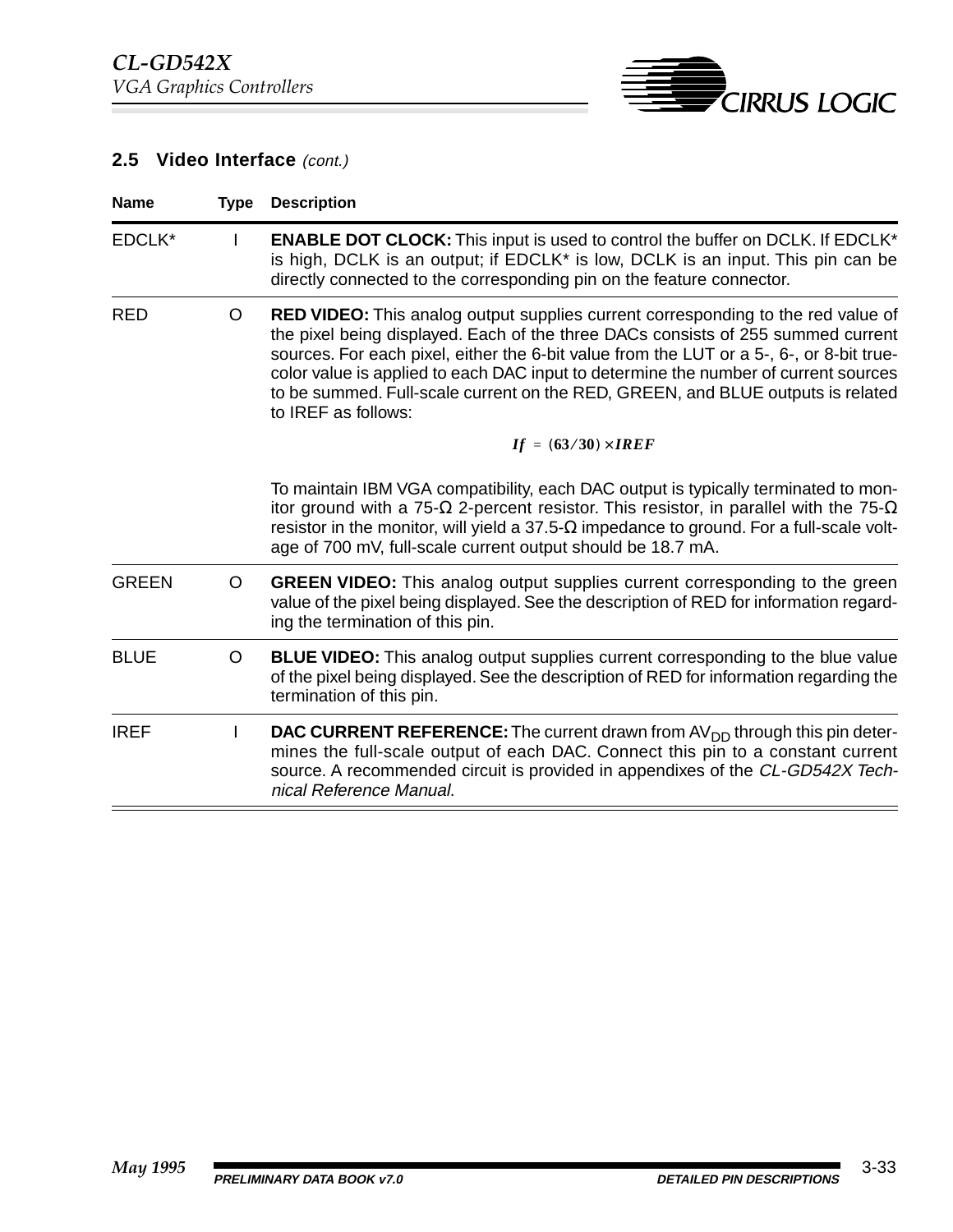

### **2.6 Display Memory Interface**

| <b>Name</b> | <b>Type</b> | <b>Description</b>                                                                                                                                                                                                                                                                                                                                                                                                                                                                                                                          |
|-------------|-------------|---------------------------------------------------------------------------------------------------------------------------------------------------------------------------------------------------------------------------------------------------------------------------------------------------------------------------------------------------------------------------------------------------------------------------------------------------------------------------------------------------------------------------------------------|
| RAS*        | O           | <b>ROW ADDRESS STROBE *: This active-low output is used to latch the row address</b><br>from MA[9:0] into the DRAMs. This pin must be connected to the RAS* pins of all the<br>DRAMs in the display memory array. These pads, and those for the other DRAM<br>controls, are matched for one-to-four loads. If eight DRAMs are used, damping resis-<br>tors may be required to control edge rates and undershoot on these, and other, con-<br>trol pins.                                                                                     |
| CAS*        | O           | <b>COLUMN ADDRESS STROBE *: This active-low output is used to latch the Column</b><br>Address from MA[9:0] into the DRAMs. This pin must be connected to the CAS* pins<br>of all the DRAMs in the display memory array.                                                                                                                                                                                                                                                                                                                     |
|             |             | <b>NOTE:</b> If $CF[12] = 0$ (dual-CAS <sup>*</sup> DRAMs), this pin becomes $WE^*$ .                                                                                                                                                                                                                                                                                                                                                                                                                                                       |
| OE*         | O           | <b>OUTPUT ENABLE *:</b> This active-low output is used to control the output enables of<br>the DRAMs. For 256K $\times$ 4 DRAMs and 256K $\times$ 16 DRAMs with Dual-write Enables,<br>this pin <i>must</i> be connected to the OE <sup>*</sup> pins of all the DRAMs in the display memory<br>array. For 256K $\times$ 16 DRAMs with dual-CAS <sup>*</sup> , this pin is a no-connect. For the<br>CL-GD5426/'28/'29 with 2 Mbytes of display memory, this pin becomes RAS1*. See<br>the DRAM configuration tables in Section 4 on page 41. |
|             |             | NOTE: For the CL-GD5425 (only), this pin is ODD/EVEN when the chip is configured for TV-<br>out and indicates which field is being displayed.                                                                                                                                                                                                                                                                                                                                                                                               |
| WE[3:0]*    | O           | <b>WRITE ENABLE [3:0]*:</b> These active-low outputs are used to control the write<br>enable inputs of the DRAMs. These pins must be connected to the WE* pins of the<br>DRAMs as indicated in the DRAM configuration tables in Section 4 on page 41.                                                                                                                                                                                                                                                                                       |
|             |             | <b>NOTE:</b> If CF[12] = 0 (dual-CAS <sup>*</sup> DRAMs) these pins become CAS[3:0] <sup>*</sup> . These pins can be<br>connected to the CAS* pins of the DRAMs. WE[1:0]* are reserved on the<br>CL-GD5420 (Revision 'A').                                                                                                                                                                                                                                                                                                                  |
| MA[9]       | O           | <b>MEMORY ADDRESS [9]:</b> This pin controls one address input of the DRAMs. See<br>the DRAM configuration tables in Section 4 on page 41.                                                                                                                                                                                                                                                                                                                                                                                                  |
|             |             | When the CL-GD5425 (only) is configured for TV mode, by programming CR30[3]<br>to '1', this pin becomes CSYNC out. CSYNC includes all horizontal and vertical tim-<br>ing and serration pulses.                                                                                                                                                                                                                                                                                                                                             |
| MA[8:0]     | O           | <b>MEMORY ADDRESS [8:0]:</b> These pins control the address inputs of the DRAMs.<br>These pins must be connected to the address pins of the DRAMs. See the DRAM<br>configuration tables in Section 4 on page 41.                                                                                                                                                                                                                                                                                                                            |
| MD[31:0]    | TS          | <b>MEMORY DATA [31:0]:</b> These pins are used to transfer data between the<br>CL-GD542X and the display memory. These pins must be connected to the data<br>pins of the DRAMs. See the DRAM configuration tables in Section 4 on page 41.<br>These pins are forced into high impedance when RESET is active. This allows the<br>configuration pull-down resistors to override the weak pull-ups and be loaded into<br>the Configuration register CF. MD[15:0] are reserved on the CL-GD5420 (Revision<br>'A').                             |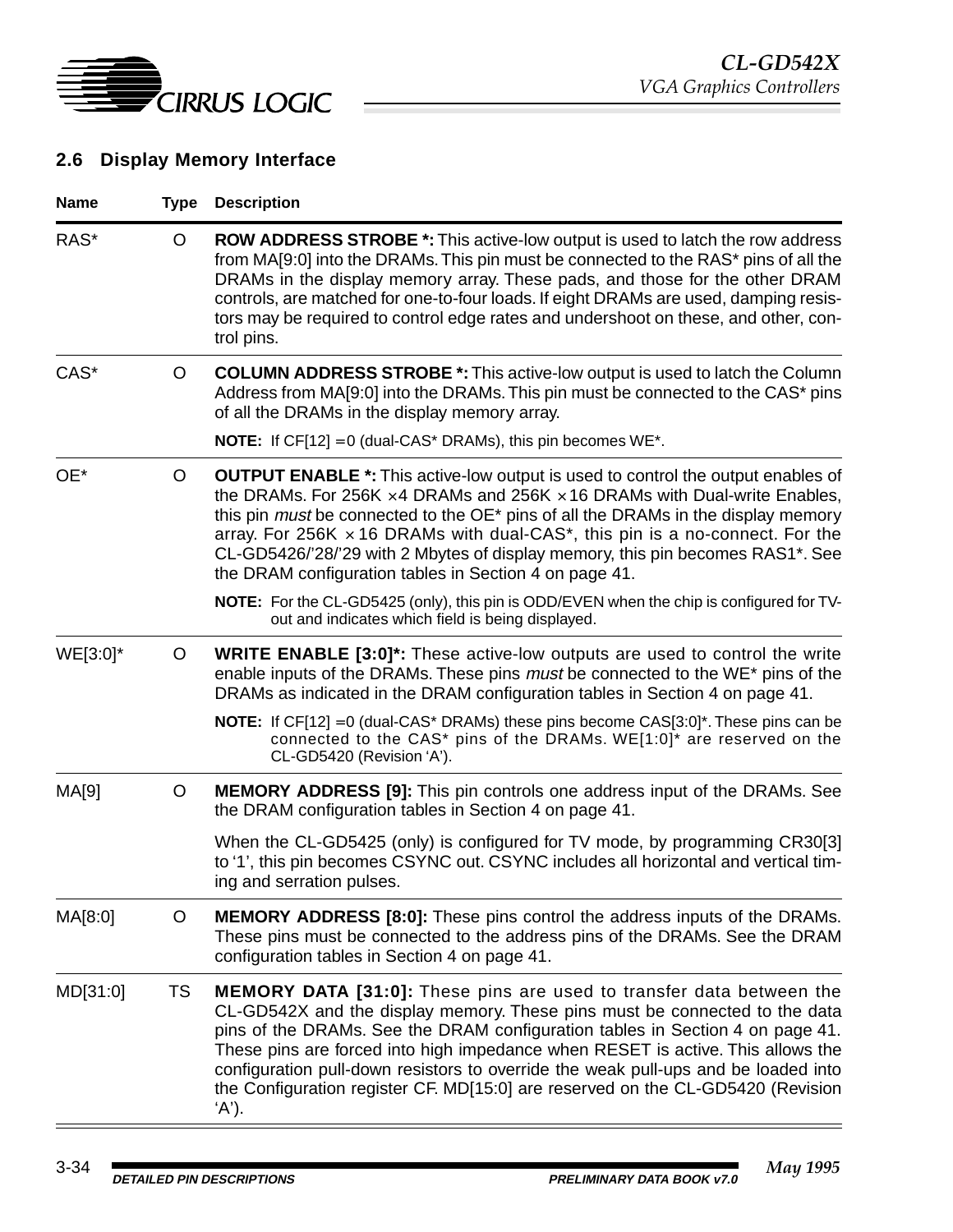

#### **2.7 Miscellaneous Pins**

**Name Type Description** EECS O **EEPROM CHIP SELECT:** This pin is used to control the Chip Select of the optional configuration EEPROM, and should be directly connected to that pin (ISA and Microchannel only). **NOTE:** This pin is redefined as OEL\* for the '486 or VESA VL-Bus (CL-GD5424/'26/'28/'29 only). EEDI **I EEPROM DATA IN:** This pin is used to read the data from the optional configuration EEPROM, and should be directly connected to the Data Out pin (ISA and Microchannel only). **NOTE:** This pin is redefined as OEH\* for the '486 or VESA VL-Bus (CL-GD5424/'26/'28/'29 only). EROM\* O **ENABLE ROM BUFFERS\*:** This active-low output is used to control the Output Enable pins of up to two 8-bit bus drivers. These buffers are used to connect the data pins of the BIOS EPROMs to the System Data bus. This output is forced high when RESET is active. This output goes active only for memory read cycles to the address range C000:0–C7FF:F. It is gated with MEMR\* in ISA mode, and with −CMD in MicroChannel mode. It is un-latched address decode in Local Bus modes. OVRW O **OVERLAY WINDOW:** This output signal is active-high. It is intended to be used in applications involving video overlays. For additional connectivity information, see Appendix B14 in the CL-GD542X technical reference manual. OVRW is reserved on the CL-GD5420. TWR<sup>\*</sup> I **TEST LATCH LOAD ENABLE**<sup>\*</sup>: This pin is intended for factory testing and must be pulled-up for normal operation. It can be used in board-level testing to disable most of the CL-GD542X output pins. For additional information, see Appendix B14 in the True Color VGA Family — CL-GD542X Technical Reference Manual.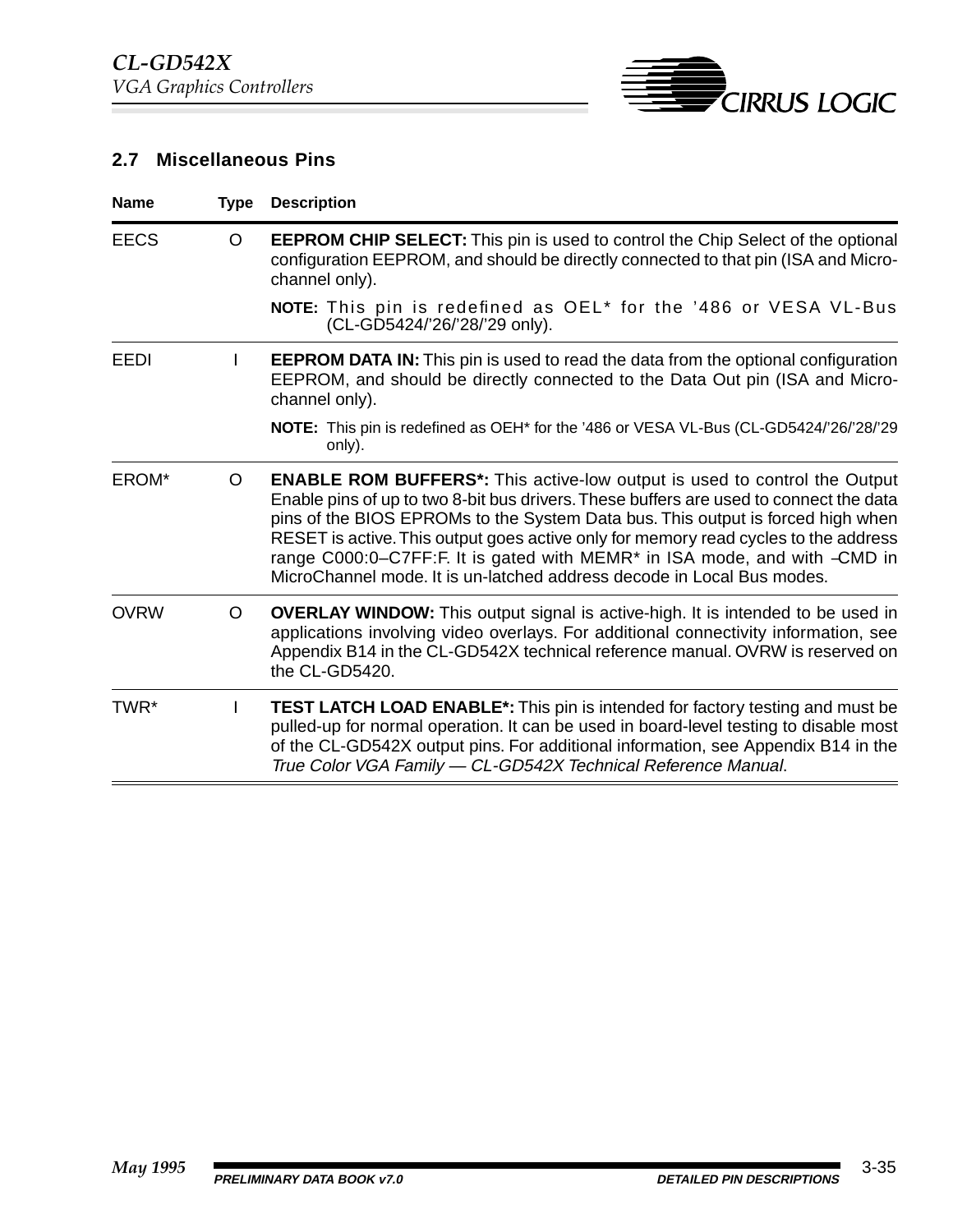

### **2.8 Power Pins**

| <b>Name</b> | <b>Type</b> | <b>Description</b>                                                                                                                                                                                                                                                                                                                                                                                                                                                                                                                                                                                                |
|-------------|-------------|-------------------------------------------------------------------------------------------------------------------------------------------------------------------------------------------------------------------------------------------------------------------------------------------------------------------------------------------------------------------------------------------------------------------------------------------------------------------------------------------------------------------------------------------------------------------------------------------------------------------|
| VDD[7:1]    | Power       | <b>PLUS FIVE (LOGIC):</b> These seven pins are used to supply +5 volts to the core<br>logic of the CL-GD542X. Each pin must be connected to the VCC rail as<br>described in Appendixes B1-B3 of the True Color VGA Family - CL-GD542X<br>Technical Reference Manual. Each pin must be bypassed with a 0.1-µF capaci-<br>tor with proper high-frequency characteristics, placed as closely to the pin as<br>possible. If a multi-layer board is used, each VDD pin must be connected to the<br>power plane as outlined in Appendixes B1-B3 in the True Color VGA Family -<br>CL-GD542X Technical Reference Manual. |
| VSS[13:1]   | Ground      | <b>GROUND (LOGIC):</b> These 13 pins are used to supply ground reference to the<br>core logic of the CL-GD542X. Each pin <i>must</i> be directly connected to the GND<br>rail. If a multi-layer board is used, each VSS pin must be connected to the ground<br>plane.                                                                                                                                                                                                                                                                                                                                             |
| AVDD[1]     | Power       | <b>PLUS FIVE (VCLK):</b> This pin is used to supply +5 volts to the video clock syn-<br>thesizer of the CL-GD542X. This pin must be connected to the VCC rail via a 33-<br>$\Omega$ resistor, and bypassed to AVSS4 with a 10- $\mu$ F capacitor.                                                                                                                                                                                                                                                                                                                                                                 |
| AVSS[1]     | Ground      | <b>GROUND (VCLK):</b> This pin is used to supply ground reference to the video clock<br>synthesizer of the CL-GD542X. This pin <i>must</i> be connected to the GND rail.                                                                                                                                                                                                                                                                                                                                                                                                                                          |
| AVDD[4]     | Power       | <b>PLUS FIVE (MCLK):</b> This pin is used to supply +5 volts to the memory clock syn-<br>thesizer of the CL-GD542X. This pin must be connected to the VCC rail through<br>a 33- $\Omega$ resistor and bypassed to AVSS4 with a 10- $\mu$ F capacitor.                                                                                                                                                                                                                                                                                                                                                             |
| AVSS[4]     | Ground      | <b>GROUND (MCLK):</b> This pin is used to supply ground reference to the video clock<br>synthesizer of the CL-GD542X. This pin <i>must</i> be connected to the GND rail.                                                                                                                                                                                                                                                                                                                                                                                                                                          |
| AVDD[3:2]   | Power       | PLUS FIVE (DAC): These two pins are used to supply +5 volts to the palette DAC<br>of the CL-GD542X. Each pin must be directly connected to the VCC rail. Each<br>pin must be bypassed, as closely to the pin as possible, with a $0.1-\mu$ F capacitor<br>with proper high-frequency characteristics. If a multi-layer board is used, each<br>VDD pin <i>must</i> be connected to the power plane.                                                                                                                                                                                                                |
| AVSS[3:2]   | Ground      | GROUND (DAC): These two pins are used to supply the ground reference to the<br>palette DAC of the CL-GD542X. Each pin must be connected to the GND rail.<br>For various adapter board and motherboard solutions, see the appendixes in the<br>True Color VGA Family - CL-GD542X Technical Reference Manual.                                                                                                                                                                                                                                                                                                       |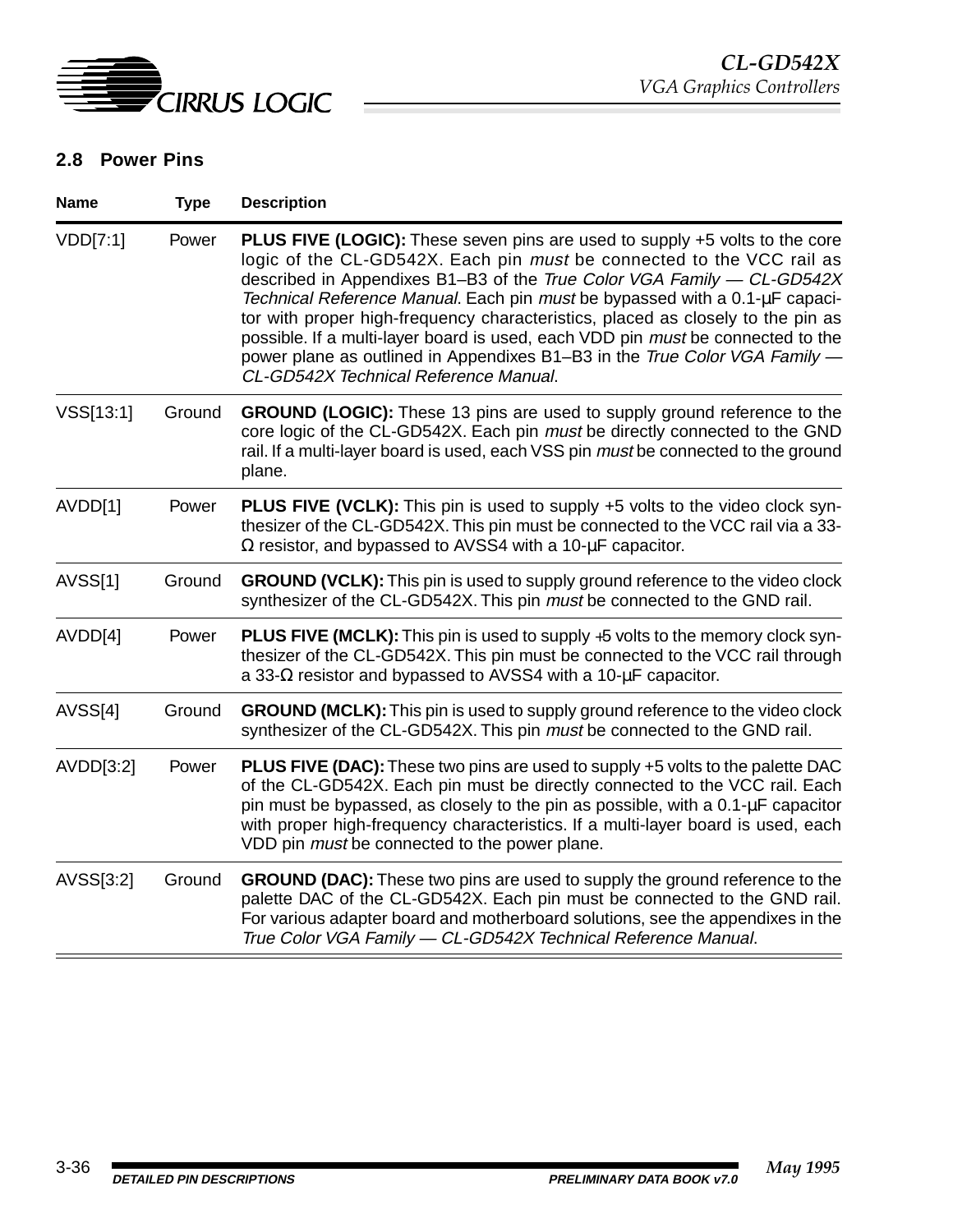

# **3. FUNCTIONAL DESCRIPTION**

## **3.1 General**

The CL-GD542X family of VGA controllers offers a complete VGA-standards-compatible solution. All of the hardware necessary for CPU updates to memory, screen refresh, and DRAM refresh is included in the CL-GD542X. A complete VGA motherboard solution can be implemented with one  $256K \times 16$  DRAM with any CL-GD542X chip.

The chip block diagram in [Figure 3-1](#page-37-0) shows the CL-GD542X connection to the host, display memory, and monitor. Each member of the CL-GD542X family of VGA controllers is pin-to-pin compatible on the system bus.

## **3.2 Functional Blocks**

The following functional blocks have been integrated into the CL-GD542X.

## **CPU Interface**

The CL-GD542X connects directly to the ISA bus, E-ISA bus, MicroChannel bus, or '386 and '486 bus (CL-GD5424/'26/'28/'29 only). No glue logic is required. The CL-GD542X internally decodes a 16- or 24-bit address, and responds to the applicable control lines. It executes both I/O accesses and memory accesses as either an 8- or 16-bit device.

## **CPU Write Buffer**

The CPU Write Buffer contains a queue of CPU write accesses to display memory that have not been executed because of memory arbitration. Maintaining a queue allows the CL-GD542X to release the CPU as soon as it has recorded the address and data, and to execute the operation when display memory is available, increasing CPU performance.

## **Graphics Controller**

The Graphics Controller is located between the CPU interface and the Memory Sequencer. It performs text manipulation, data rotation, color mapping, and other miscellaneous operations.

## **BitBLT**

This is a unique GUI acceleration feature in the CL-GD5426/'28/'29. The BitBLT function moves data with ROPs (raster operations). This operation occurs in Packed-pixel modes with 8-, 16-, or 24 bit-per-pixel transfers. Color expansion can be used to translate monochrome images to 8- or 16 bit color. The source or destination of a BitBLT operation can be system memory.

## **Memory Arbitrator**

The Memory Arbitrator allocates bandwidth to the four functions that compete for the limited bandwidth of display memory. These are CPU access, screen refresh, DRAM refresh, and BitBLT operations. DRAM refresh is handled invisibly by allocating a selectable number of CAS\*-before-RAS\* refresh cycles at the beginning of each scanline. Screen refresh and CPU/BitBLT accesses are allocated cycles according to the FIFO-control parameters, with priority given to screen refreshes.

## **Memory Sequencer**

The Memory Sequencer generates timing for display memory. This includes RAS\*, CAS\* and multiplexed-address timing, as well as WE\* and OE\* timing. The Sequencer generates CAS\*-before-RAS\* refresh cycles, Random Read and Random Early Write cycles, and Fast-page mode Read and Early Write cycles. The Memory Sequencer generates multiple-CAS\* or multiple-WE\* signals according to the memory type used.

## **CRT Controller**

The CRT controller generates the HSYNC and VSYNC Signals required for the monitor, as well as the BLANK\* signals required by the palette DAC.

## **Video FIFO**

The Video FIFO allows the Memory Sequencer to execute the display memory accesses needed for screen refresh at maximum memory speed rather than at the screen refresh rate. This makes it possible to collect the accesses for screen refresh near the beginning of the scanline, and to execute them in Fast-page mode rather than Random Read mode.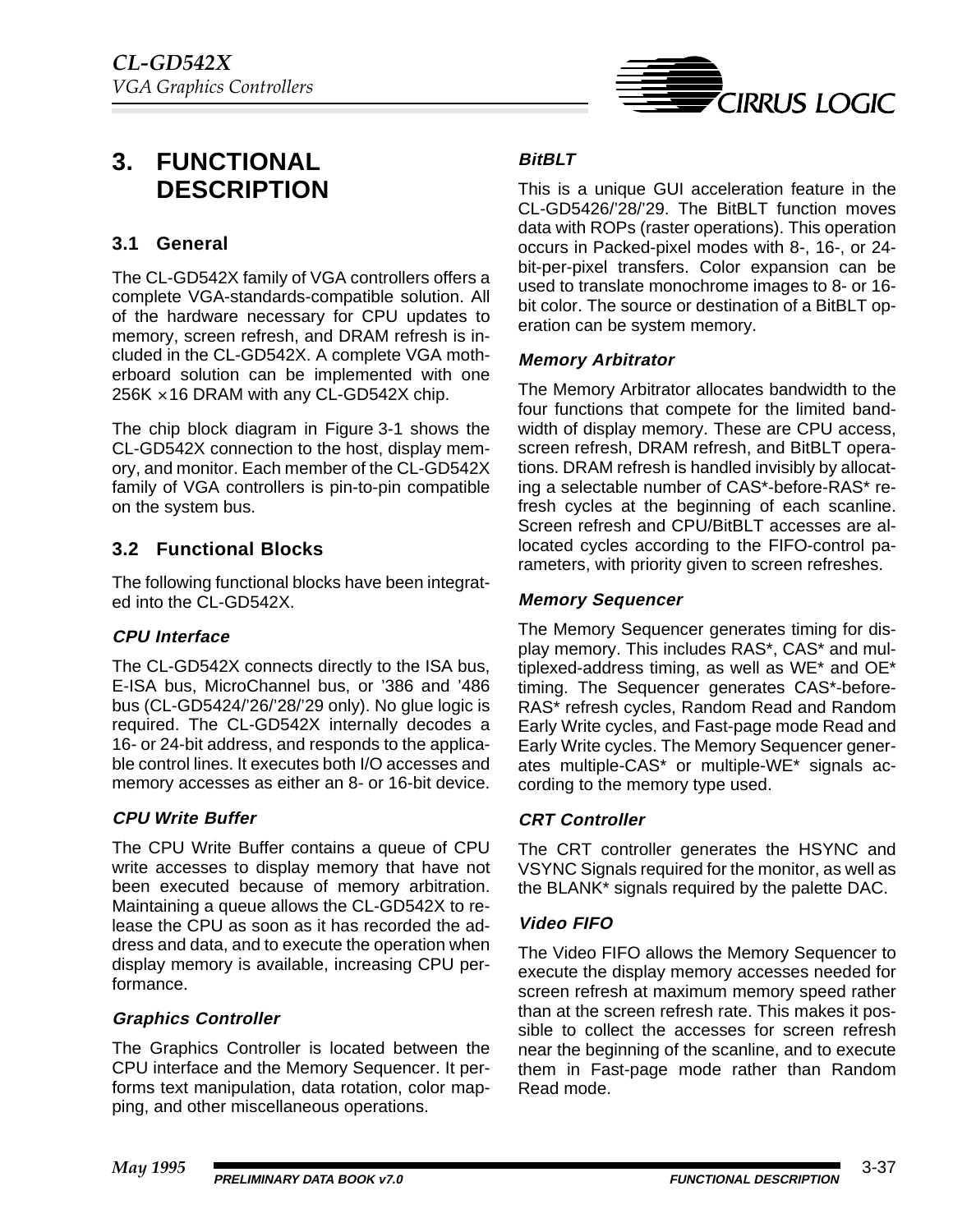<span id="page-37-0"></span>

### **Attribute Controller**

The Attribute Controller formats the display for the screen. Display color selection, text blinking and underlining are performed by the Attribute Controller. Alternate font selection also occurs in the Attribute Controller.

#### **Palette DAC**

The palette DAC block contains the color palette and three 8-bit digital-to-analog converters. The color palette, with 256 18-bit entries, converts a color code that specifies the color of a pixel into three 6-bit values, one each for red, green, and blue. The CL-GD5425 (only) supports YCrCb and AccuPak-to-RGB conversion.



**Figure 3-1. CL-GD542X Chip Block Diagram**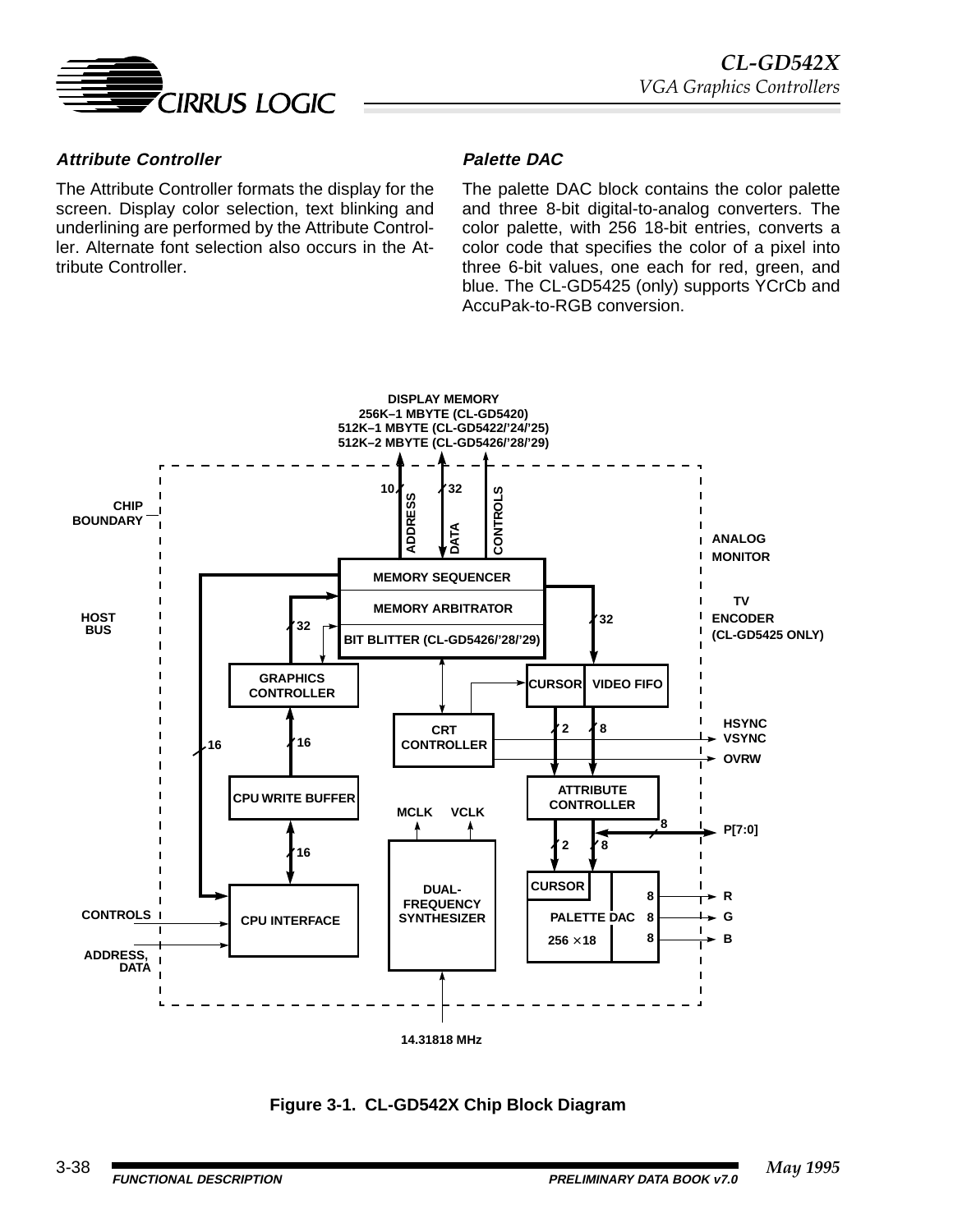

Alternatively, the CL-GD542X (excluding the CL-GD5420) can be configured for 15-, 16-, or 24 bit pixels. This allows 32K, 65K, or 16 million simultaneous colors to be displayed on the screen. The bits are allocated as 8-8-8 for the 16 million colors, 5-6-5 for the 64K Color mode, or five to each (red, green, and blue) DAC for the 32K Color mode.

### **Dual-Frequency Synthesizer**

The dual-frequency synthesizer generates the Memory Sequencer Clock and the Video Display Clock from a single reference frequency. The frequency of each clock is programmable. The reference frequency can be generated with an internal crystal-controlled oscillator. Alternatively, it can be supplied from an external TTL source.

#### **VESA Connector/VGA Pass-through Connector**

The CL-GD542X is designed to connect directly to a VESA connector. It supports the three enable/disable inputs, and the Pixel bus can directly drive the connector. Through this connector, the overlay feature could be used in multimedia applications. This allows for internal DAC utilization in 16-bit-per-pixel mode. The CL-GD5425/'29 supports the VAFC (VESA Advanced Feature Connector) Baseline for Video Overlay.

## **TV Encoder (CL-GD5425 only)**

The CL-GD5425 provides integrated scaling, flicker reduction, and a glueless encoder interface that delivers high-quality TV display at the lowest possible cost without the need for additional frame or line stores.

The programmable flicker-reduction function reduces interlaced artifacts inherent in computergenerated images displayed on interlaced TV monitors. The degree of filtering is selectable by the end-user.

## **3.3 Functional Operation**

The four major operations handled by the CL-GD542X are discussed below.

### **CPU Access to Registers**

The host can be any processor controlling an ISA, E-ISA, MicroChannel, or '386 and '486 local bus. It accesses CL-GD542X registers by setting up 16 or 24-bit addresses and making controls such as IORD\* or IOWR\* active. The CL-GD542X can respond either as an 8- or 16-bit peripheral, depending on how the chip has been designed into the system.

DRAM and screen refresh occur concurrently with, and independently of, register access (unless the host is changing display parameters or has suppressed refresh). Registers are described in detail in the True Color VGA Family — CL-GD542X Technical Reference Manual.

#### **CPU Access to Display Memory**

All host accesses to display memory are handled by the CL-GD542X. The host first sets up certain parameters, such as color and write masks, then generates a memory access in the range where the CL-GD542X is programmed to respond.

#### **Display Memory Refresh**

The CL-GD542X automatically generates a selectable number of CAS\*-before-RAS\* refresh cycles during each horizontal timing period.

#### **Screen Refresh**

The CRT monitor requires a near-constant rewriting since its only memory is the phosphor persistence. This persistence is typically only a few milliseconds. The CL-GD542X fetches information from the display memory for each scanline as quickly as possible, using Fast-page mode cycles to fill the Video FIFO. This allows the maximum possible time for the host to access the display memory.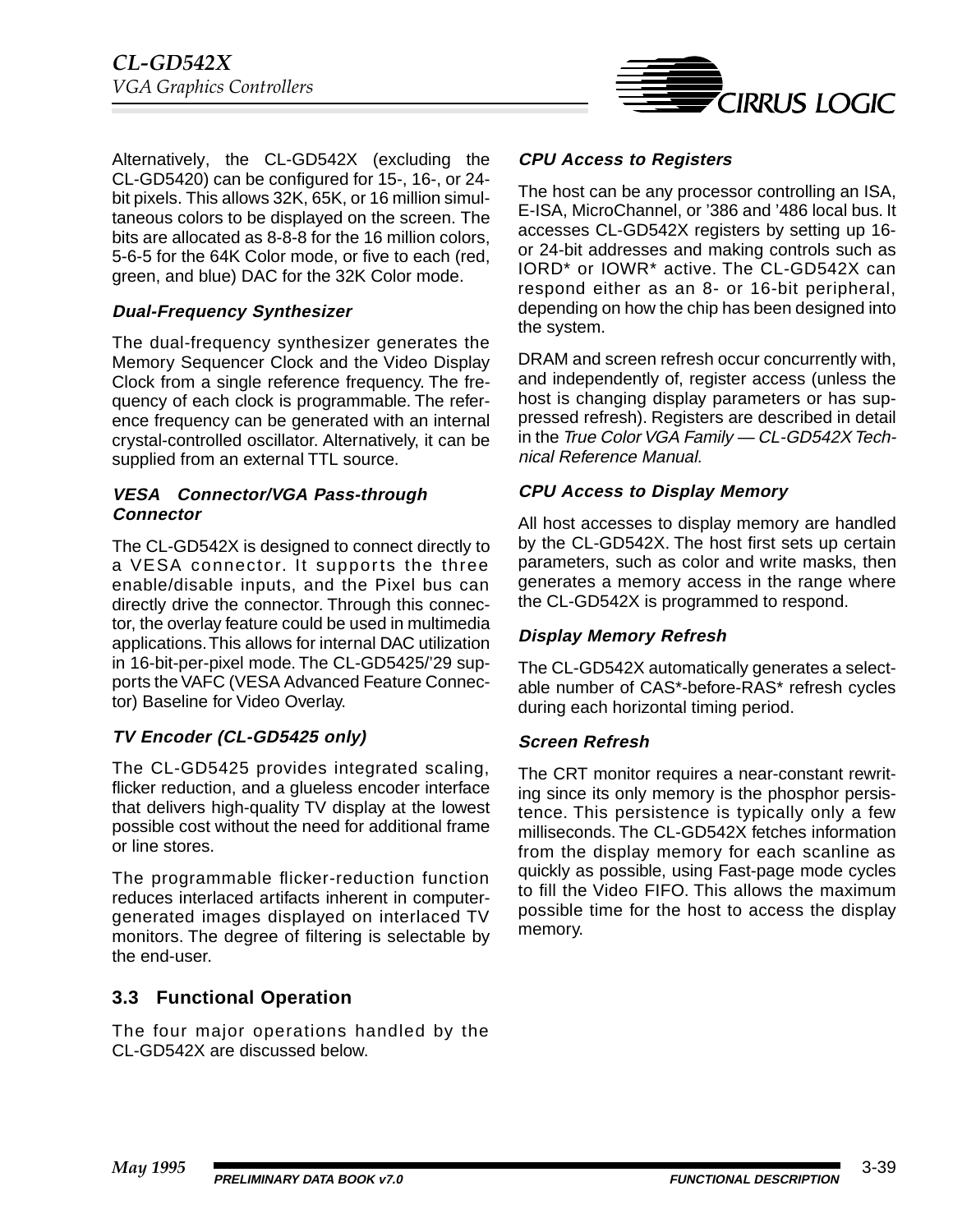

## **3.4 Performance**

The CL-GD542X is designed with the following performance-enhancing features:

- Accelerated Microsoft Windows with BitBLT (CL-GD5426/'28/'29 only)
- 16-bit CPU interface to I/O registers for faster host access
- 16-bit CPU interface to display memory for faster host access in all modes, including Planar mode
- 32-bit display memory data bus for faster access to display memory (CL-GD5422/'24/'25/'26/'28/'29)
- DRAM Fast-page mode operations for faster access to display memory
- Zero-wait-state performance and a CPU write buffer allows faster CPU access for writes to display memory
- Video FIFO to minimize memory contention
- $32 \times 32$  and 64  $\times$  64 hardware cursor to improve Microsoft Windows performance
- Increased throughput with '386 and '486 local bus interface (CL-GD5424/'25/'26/'28/'29)

## **3.5 Compatibility**

The CL-GD542X includes all registers and data paths required for VGA controllers.

The CL-GD542X supports extensions to VGA, including 1024  $\times$  768  $\times$  256 interlaced and non-interlaced, and  $1280 \times 1024 \times 256$  interlaced modes. Additionally, various 132-column text modes are supported.

## **3.6 Board Testability**

The CL-GD542X chip is testable, even when installed on a PC board. By using pin scan testing, any IC signal pins not connected to the board or shorted to a neighboring pin or trace, will be detected. The Signature Generator allows the entire system, including the display memory, to be tested at speed. For further information on pin scan testing and the Signal Generator, refer to Appendixes B11 and B13 in the True Color VGA Family -CL-GD542X Technical Reference Manual.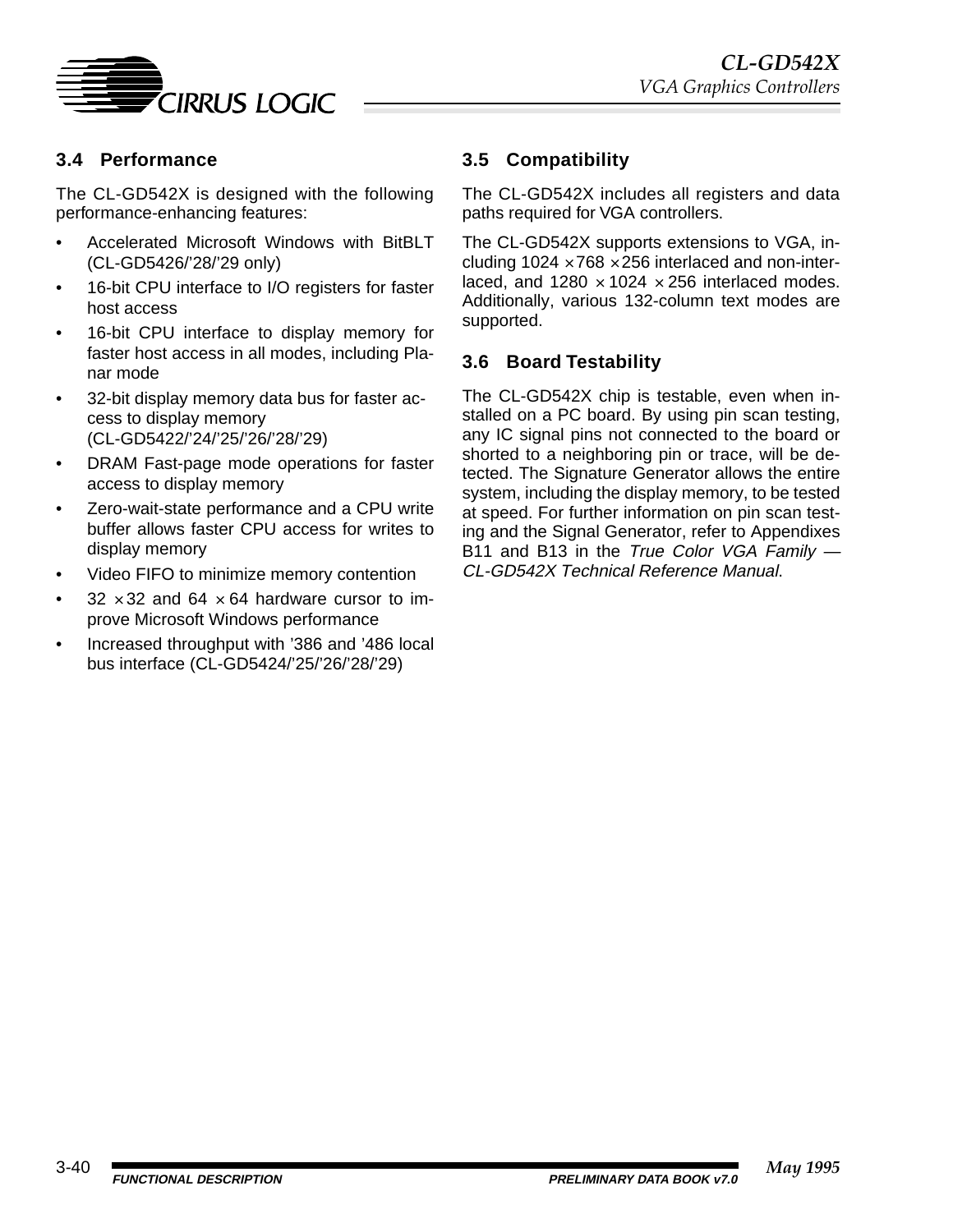

# **4. CL-GD542X CONFIGURATION TABLES**

### **4.1 Video Modes**

#### **Table 4-1. Standard VGA Modes**

| <b>Mode</b><br>No. | <b>VESA®</b><br><b>Mode</b><br>No. | No. of<br><b>Colors</b> | Char. $\times$<br><b>Row</b> | Char.<br>Cell | <b>Screen For-</b><br>mat | <b>Display</b><br><b>Mode</b> | Horiz.<br>Freq.<br>kHz | Vert.<br>Freq.<br>Hz |
|--------------------|------------------------------------|-------------------------|------------------------------|---------------|---------------------------|-------------------------------|------------------------|----------------------|
| 00/01              | $\qquad \qquad -$                  | 16/256                  | $40 \times 25$               | $8 \times 8$  | $320 \times 200$          | Text                          | 31.5                   | 70                   |
| $00*/01*$          |                                    | 16/256                  | $40 \times 25$               | $8 \times 14$ | $320 \times 350$          | <b>Text</b>                   | 31.5                   | 70                   |
| $00+/01+$          |                                    | 16/256                  | $40 \times 25$               | $9 \times 16$ | $360 \times 400$          | Text                          | 31.5                   | 70                   |
| 02/03              |                                    | 16/256                  | $80 \times 25$               | $8 \times 8$  | $640 \times 200$          | <b>Text</b>                   | 31.5                   | 70                   |
| $02*/03*$          |                                    | 16/256                  | $80 \times 25$               | $8 \times 14$ | $640 \times 350$          | Text                          | 31.5                   | 70                   |
| $02 + / 03 +$      |                                    | 16/256                  | $80 \times 25$               | $9 \times 16$ | $720 \times 400$          | <b>Text</b>                   | 31.5                   | 70                   |
| 04/05              |                                    | 4/256                   | $40 \times 25$               | $8 \times 8$  | $320 \times 200$          | Graphics                      | 31.5                   | 70                   |
| 6                  |                                    | 2/256                   | $80 \times 25$               | $8 \times 8$  | $640 \times 200$          | Graphics                      | 31.5                   | 70                   |
| $07*$              | $\overline{\phantom{m}}$           | Monochrome              | $80 \times 25$               | $9 \times 14$ | $720 \times 350$          | Text                          | 31.5                   | 70                   |
| $07+$              | $\qquad \qquad -$                  | Monochrome              | $80 \times 25$               | $9 \times 16$ | $720 \times 400$          | Text                          | 31.5                   | 70                   |
| 0D                 |                                    | 16/256                  | $40 \times 25$               | $8 \times 8$  | $320 \times 200$          | Graphics                      | 31.5                   | 70                   |
| 0E                 |                                    | 16/256                  | $80 \times 25$               | $8 \times 8$  | $640 \times 200$          | Graphics                      | 31.5                   | 70                   |
| 0F                 |                                    | Monochrome              | $80 \times 25$               | $8 \times 14$ | $640\times350$            | Graphics                      | 31.5                   | 70                   |
| 10                 |                                    | 16/256                  | $80 \times 25$               | $8 \times 14$ | $640 \times 350$          | Graphics                      | 31.5                   | 70                   |
| 11                 |                                    | 2/256                   | $80 \times 30$               | $8 \times 16$ | $640 \times 480$          | Graphics                      | 31.5                   | 60                   |
| $11+$              |                                    | 2/256                   | $80 \times 30$               | $8 \times 16$ | $640 \times 480$          | Graphics                      | 37.9                   | 72                   |
| 12                 |                                    | 16/256                  | $80 \times 30$               | $8 \times 16$ | $640 \times 480$          | Graphics                      | 31.5                   | 60                   |
| $12+$              | $\overline{\phantom{m}}$           | 16/256                  | $80 \times 30$               | $8 \times 16$ | $640 \times 480$          | Graphics                      | 37.9                   | 72                   |
| 13                 |                                    | 256/256                 | $40\times25$                 | $8 \times 8$  | $320 \times 200$          | Graphics                      | 31.5                   | 70                   |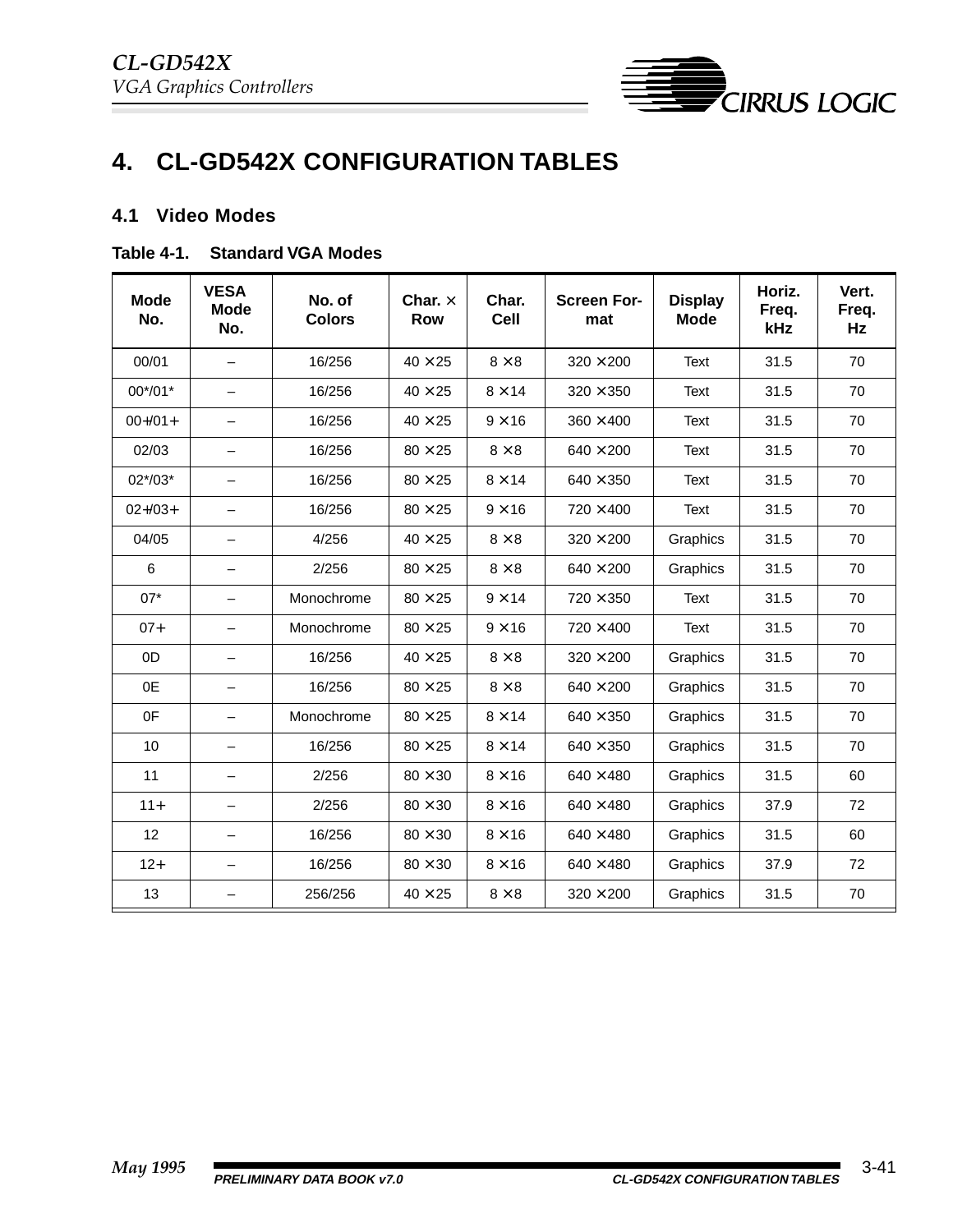

**Table 4-2. Cirrus Logic Extended Video Modes**

| <b>Mode</b><br>No. | <b>VESA®</b><br>No. | No. of<br><b>Colors</b> | Char. $\times$<br><b>Row</b> | Char.<br><b>Cell</b> | <b>Screen</b><br>Format | <b>Display</b><br><b>Mode</b> | <b>Pixel</b><br>Freq.<br><b>MHz</b> | Horiz.<br>Freq.<br>kHz | Vert.<br>Freq.<br>Hz |
|--------------------|---------------------|-------------------------|------------------------------|----------------------|-------------------------|-------------------------------|-------------------------------------|------------------------|----------------------|
| 14                 | $\qquad \qquad -$   | 16/256K                 | $132 \times 25$              | $8 \times 16$        | $1056 \times 400$       | Text                          | 41.5                                | 31.5                   | 70                   |
| 54                 | 10A                 | 16/256K                 | $132 \times 43$              | $8 \times 8$         | $1056 \times 350$       | <b>Text</b>                   | 41.5                                | 31.5                   | 70                   |
| 55                 | 109                 | 16/256K                 | $132 \times 25$              | $8 \times 14$        | $1056 \times 350$       | Text                          | 41.5                                | 31.5                   | 70                   |
| 58, 6A             | 102                 | 16/256K                 | $100 \times 37$              | $8 \times 16$        | $800 \times 600$        | Graphics                      | 36                                  | 35.2                   | 56                   |
| 58, 6A             | 102                 | 16/256K                 | $100 \times 37$              | $8 \times 16$        | $800 \times 600$        | Graphics                      | 40                                  | 37.8                   | 60                   |
| 58, 6A             | 102                 | 16/256K                 | $100 \times 37$              | $8 \times 16$        | $800 \times 600$        | Graphics                      | 50                                  | 48.1                   | 72                   |
| 58, 6A             | 102                 | 16/256K                 | $100 \times 37$              | $8 \times 16$        | $800 \times 600$        | Graphics                      | 49.5                                | 46.9                   | 75                   |
| 5C                 | 103                 | 256/256K                | $100 \times 37$              | $8 \times 16$        | $800 \times 600$        | Graphics                      | 36                                  | 35.2                   | 56                   |
| 5C                 | 103                 | 256/256K                | $100 \times 37$              | $8 \times 16$        | $800 \times 600$        | Graphics                      | 40                                  | 37.9                   | 60                   |
| 5C                 | 103                 | 256/256K                | $100 \times 37$              | $8 \times 16$        | $800 \times 600$        | Graphics                      | 50                                  | 48.1                   | 72                   |
| 5C                 | 103                 | 256/256K                | $100 \times 37$              | $8 \times 16$        | $800 \times 600$        | Graphics                      | 49.5                                | 46.9                   | 75                   |
| $5D+$              | 104                 | 16/256K                 | $128 \times 48$              | $8 \times 16$        | $1024 \times 768$       | Graphics                      | 44.9                                | 35.5                   | 87 <sup>†</sup>      |
| 5D                 | 104                 | 16/256K                 | $128 \times 48$              | $8 \times 16$        | $1024 \times 768$       | Graphics                      | 65                                  | 48.3                   | 60                   |
| 5D                 | 104                 | 16/256K                 | $128 \times 48$              | $8 \times 16$        | $1024 \times 768$       | Graphics                      | 75                                  | 56                     | 70                   |
| 5D                 | 104                 | 16/256K                 | $128 \times 48$              | $8 \times 16$        | $1024 \times 768$       | Graphics                      | 77                                  | 58                     | 72                   |
| 5D                 | 104                 | 16/256K                 | $128 \times 48$              | $8 \times 16$        | $1024 \times 768$       | Graphics                      | 78.7                                | 60                     | 75                   |
| 5E                 | 100                 | 256/256K                | $80 \times 25$               | $8 \times 16$        | $640 \times 400$        | Graphics                      | 25                                  | 31.5                   | 70                   |
| 5F                 | 101                 | 256/256K                | $80 \times 30$               | $8 \times 16$        | $640 \times 480$        | Graphics                      | 25                                  | 31.5                   | 60                   |
| 5F                 | 101                 | 256/256K                | $80 \times 30$               | $8 \times 16$        | $640 \times 480$        | Graphics                      | 31.5                                | 37.9                   | 72                   |
| 60†                | 105                 | 256/256K                | $128 \times 48$              | $8 \times 16$        | $1024 \times 768$       | Graphics                      | 44.9                                | 35.5                   | 87 <sup>†</sup>      |
| 60                 | 105                 | 256/256K                | $128 \times 48$              | $8 \times 16$        | $1024 \times 768$       | Graphics                      | 65                                  | 48.3                   | 60                   |
| 60                 | 105                 | 256/256K                | $128 \times 48$              | $8 \times 16$        | $1024 \times 768$       | Graphics                      | 75                                  | 56                     | 70                   |
| 60                 | 105                 | 256/256K                | $128 \times 48$              | $8 \times 16$        | $1024 \times 768$       | Graphics                      | 77                                  | 58                     | 72                   |
| 60                 | 105                 | 256/256K                | $128 \times 48$              | $8 \times 16$        | $1024 \times 768$       | Graphics                      | 78.7                                | 60                     | 75                   |
| 64                 | 111                 | 64K                     | —                            |                      | $640 \times 480$        | Graphics                      | 25                                  | 31.5                   | 60                   |
| 64                 | 111                 | 64K                     | $\qquad \qquad -$            | —                    | $640 \times 480$        | Graphics                      | 31.5                                | 37.9                   | 72                   |
| 65                 | 114                 | 64K                     | $\qquad \qquad -$            | —                    | $800 \times 600$        | Graphics                      | 36                                  | 35.2                   | 56                   |
| 65                 | 114                 | 64K                     | -                            | -                    | $800\times600$          | Graphics                      | 40                                  | 37.8                   | 60                   |
| 65                 | 114                 | 64K                     | -                            | -                    | $800 \times 600$        | Graphics                      | 50                                  | 48.1                   | 72                   |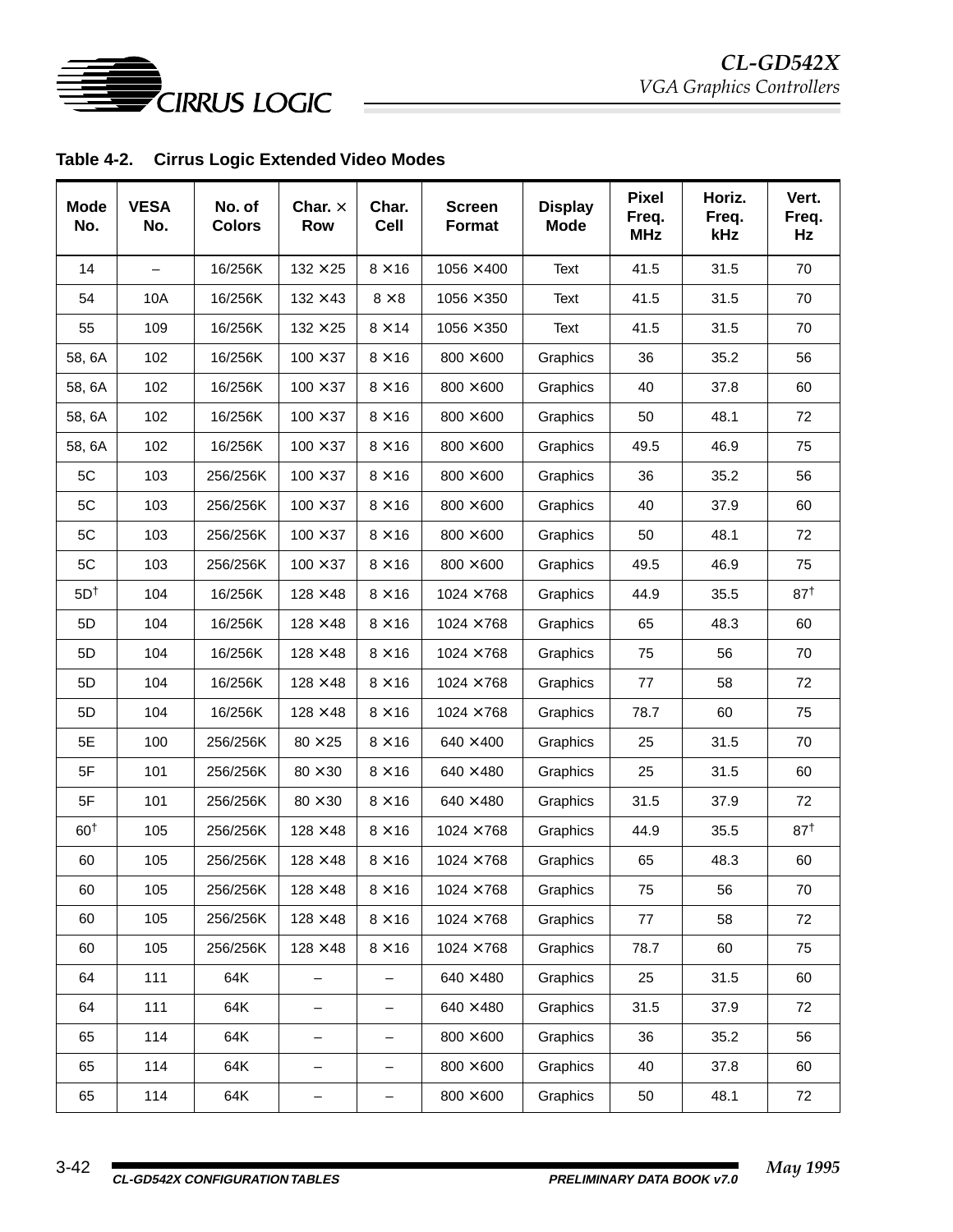

| Mode<br>No.     | <b>VESA®</b><br>No. | No. of<br><b>Colors</b> | Char. $\times$<br><b>Row</b> | Char.<br>Cell | <b>Screen</b><br><b>Format</b> | <b>Display</b><br><b>Mode</b> | <b>Pixel</b><br>Freq.<br><b>MHz</b> | Horiz.<br>Freg.<br>kHz | Vert.<br>Freq.<br>Hz |
|-----------------|---------------------|-------------------------|------------------------------|---------------|--------------------------------|-------------------------------|-------------------------------------|------------------------|----------------------|
| 66              | 110                 | 32K <sup>‡</sup>        |                              |               | $640 \times 480$               | Graphics                      | 25                                  | 31.5                   | 60                   |
| 66              | 110                 | 32K <sup>‡</sup>        |                              | —             | $640 \times 480$               | Graphics                      | 31.5                                | 37.9                   | 72                   |
| 67              | 113                 | 32K <sup>‡</sup>        |                              |               | $800 \times 600$               | Graphics                      | 36                                  | 35.2                   | 56                   |
| 67              | 113                 | 32K <sup>‡</sup>        |                              |               | $800 \times 600$               | Graphics                      | 40                                  | 37.8                   | 60                   |
| 67              | 113                 | 32K <sup>‡</sup>        |                              |               | $800 \times 600$               | Graphics                      | 50                                  | 48.1                   | 72                   |
| 68†             | 116                 | 32K <sup>‡</sup>        |                              |               | $1024 \times 768$              | Graphics                      | 44.9                                | 35.5                   | 87†                  |
| $6C+$           | 106                 | 16/256K                 | $160 \times 64$              | $8 \times 16$ | $1280 \times 1024$             | Graphics                      | 75                                  | 48                     | 87†                  |
| 6D <sup>†</sup> | 107                 | 256/256K                | $160 \times 64$              | $8 \times 16$ | $1280 \times 1024$             | Graphics                      | 75                                  | 48                     | 87†                  |
| 71              | 112                 | 16M                     |                              |               | $640 \times 480$               | Graphics                      | 25                                  | 31.5                   | 60                   |
| 74†             | 117                 | 64K                     |                              |               | $1024 \times 768$              | Graphics                      | 44.9                                | 35.5                   | 87 <sup>†</sup>      |

Table 4-2. Cirrus Logic Extended Video Modes (cont.)

#### **NOTES:**

- 1) Some modes are not supported by all CL-GD542X controllers. Refer to the CL-GD542X data book and software release kit for the list of video modes supported by the CL-GD542X BIOS.
- 2) Not all monitors support all modes. The fastest vertical refresh rate for the monitor type selected will be used automatically.
- 3) ‡ indicates 32K Direct-Color/256-color Mixed mode.
- 4) '†' indicates Interlaced mode.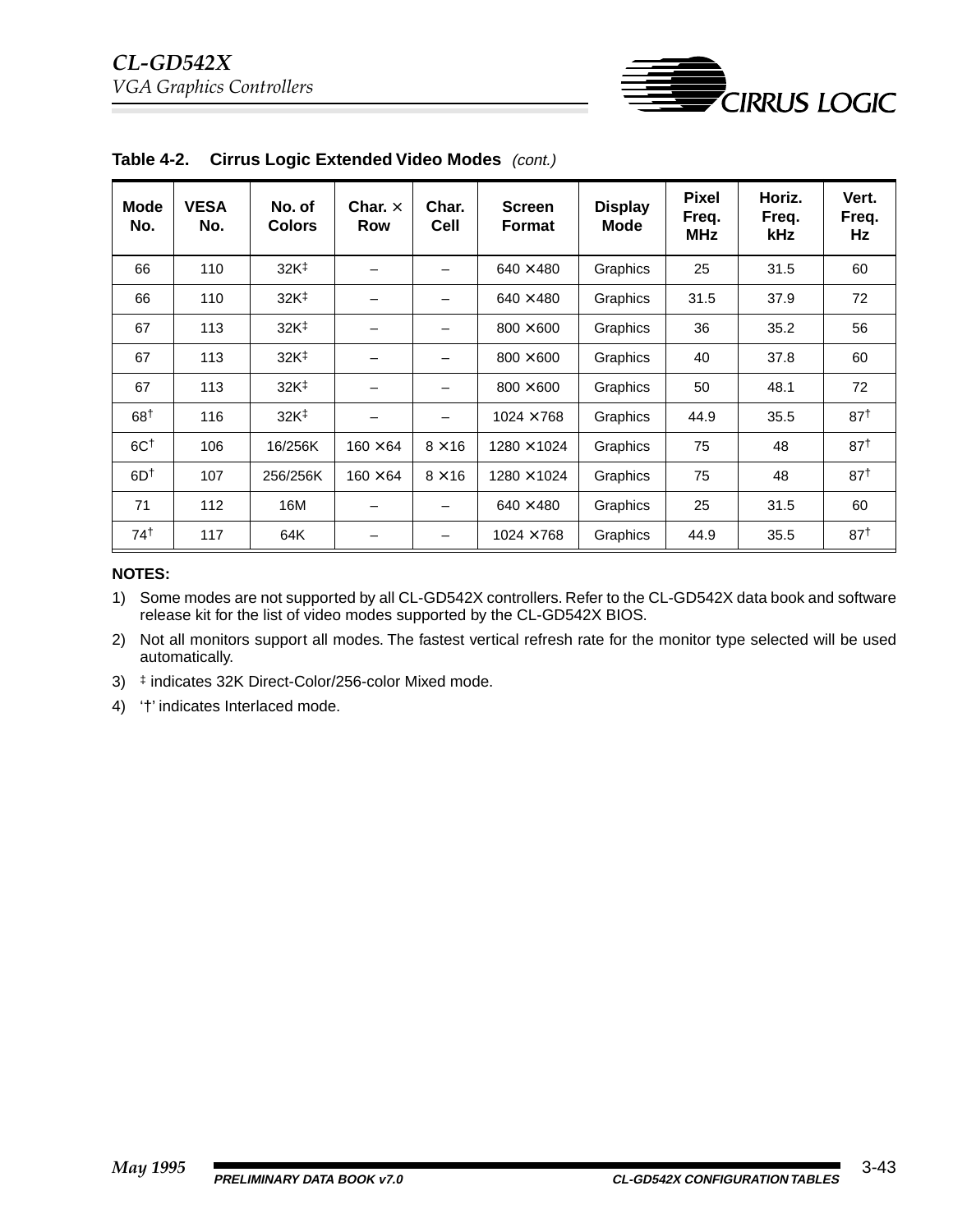

| Mode No. | <b>Colors</b> | <b>Screen Format</b> | Char. $\times$ Row | <b>Char. Cell</b> | <b>Display Mode</b> | <b>Note</b>    |
|----------|---------------|----------------------|--------------------|-------------------|---------------------|----------------|
| 00/01    | 16/256K       | $320 \times 200$     | $40 \times 25$     | $8 \times 8$      | Text                |                |
| 02/03    | 16/256K       | $640 \times 200$     | $80 \times 25$     | $8 \times 8$      | Text                |                |
| 04/05    | 4/256K        | $320 \times 200$     | $40 \times 25$     | $8\times8$        | Graphics            | Double scanned |
| 06       | 2/256K        | $640 \times 200$     | $80 \times 25$     | $8\times8$        | Graphics            | Double scanned |
| 0D       | 16/256K       | $320 \times 200$     | $40 \times 25$     | $8 \times 8$      | Graphics            | Double scanned |
| 0E       | 16/256K       | $640 \times 200$     | $80 \times 25$     | $8\times8$        | Graphics            | Double scanned |
| 10       | 16/256K       | $640 \times 350$     | $80 \times 25$     | $8 \times 14$     | Graphics            | 7:8 expansion  |
| 11/12    | 16/256K       | $640 \times 480$     | $80 \times 30$     | $8 \times 16$     | Graphics            | 6:5 scale      |
| 13       | 256/256K      | $320 \times 200$     | $40 \times 25$     | $8\times8$        | Graphics            | Double scanned |
| 5E       | 256/256K      | 640 x 400            | 80 x 25            | 8 x 16            | Graphics            |                |
| 5F       | 256/256K      | $640 \times 480$     | $80 \times 30$     | $8 \times 16$     | Graphics            | 6:5 scale      |
| 64       | 64K           | $640 \times 480$     |                    |                   | Graphics            | 6:5 scale      |
| 7A       | 64K           | $640 \times 400$     |                    |                   | Graphics            |                |

**Table 4-3. NTSC TV Video Modes (CL-GD5425 only)** 

### **Table 4-4. PAL TV Video Modes (CL-GD5425 only)**

| Mode No. | <b>Colors</b> | <b>Screen Format</b> | Char. $\times$ Row | <b>Char. Cell</b> | <b>Display Mode</b> | <b>Note</b>                     |
|----------|---------------|----------------------|--------------------|-------------------|---------------------|---------------------------------|
| 00/01    | 16/256K       | $320 \times 200$     | $40 \times 25$     | $8 \times 8$      | Text                | 5:6 expansion                   |
| 02/03    | 16/256K       | $640 \times 200$     | $80 \times 25$     | $8 \times 8$      | Text                | 5:6 expansion                   |
| 04/05    | 4/256K        | $320 \times 200$     | $40 \times 25$     | $8 \times 8$      | Graphics            | Double Scanned<br>5:6 expansion |
| 06       | 2/256K        | $640 \times 200$     | $80 \times 25$     | $8 \times 8$      | Graphics            | Double Scanned<br>5:6 expansion |
| 0D       | 16/256K       | $320 \times 200$     | $40 \times 25$     | $8 \times 8$      | Graphics            | Double scanned<br>5:6 expansion |
| 0E       | 16/256K       | $640 \times 200$     | $80 \times 25$     | $8 \times 8$      | Graphics            | Double scanned<br>5:6 expansion |
| 10       | 16/256K       | $640 \times 350$     | $80 \times 25$     | $8 \times 14$     | Graphics            | 5:7 expansion<br>490 scanlines  |
| 11/12    | 16/256K       | $640 \times 480$     | $80 \times 30$     | $8 \times 16$     | Graphics            |                                 |
| 13       | 256/256K      | $320 \times 200$     | $40 \times 25$     | $8 \times 8$      | Graphics            | 5:6 expansion                   |
| 5E       | 256/256K      | 640 x 400            | 80 x 25            | 8 x 16            | Graphics            | 5:6 Expansion                   |
| 5F       | 256/256K      | $640 \times 480$     | $80 \times 30$     | $8 \times 16$     | Graphics            |                                 |
| 64       | 64K           | $640 \times 480$     |                    |                   | Graphics            |                                 |
| 7A       | 64K           | $640 \times 400$     |                    |                   | Graphics            | 5:6 expansion                   |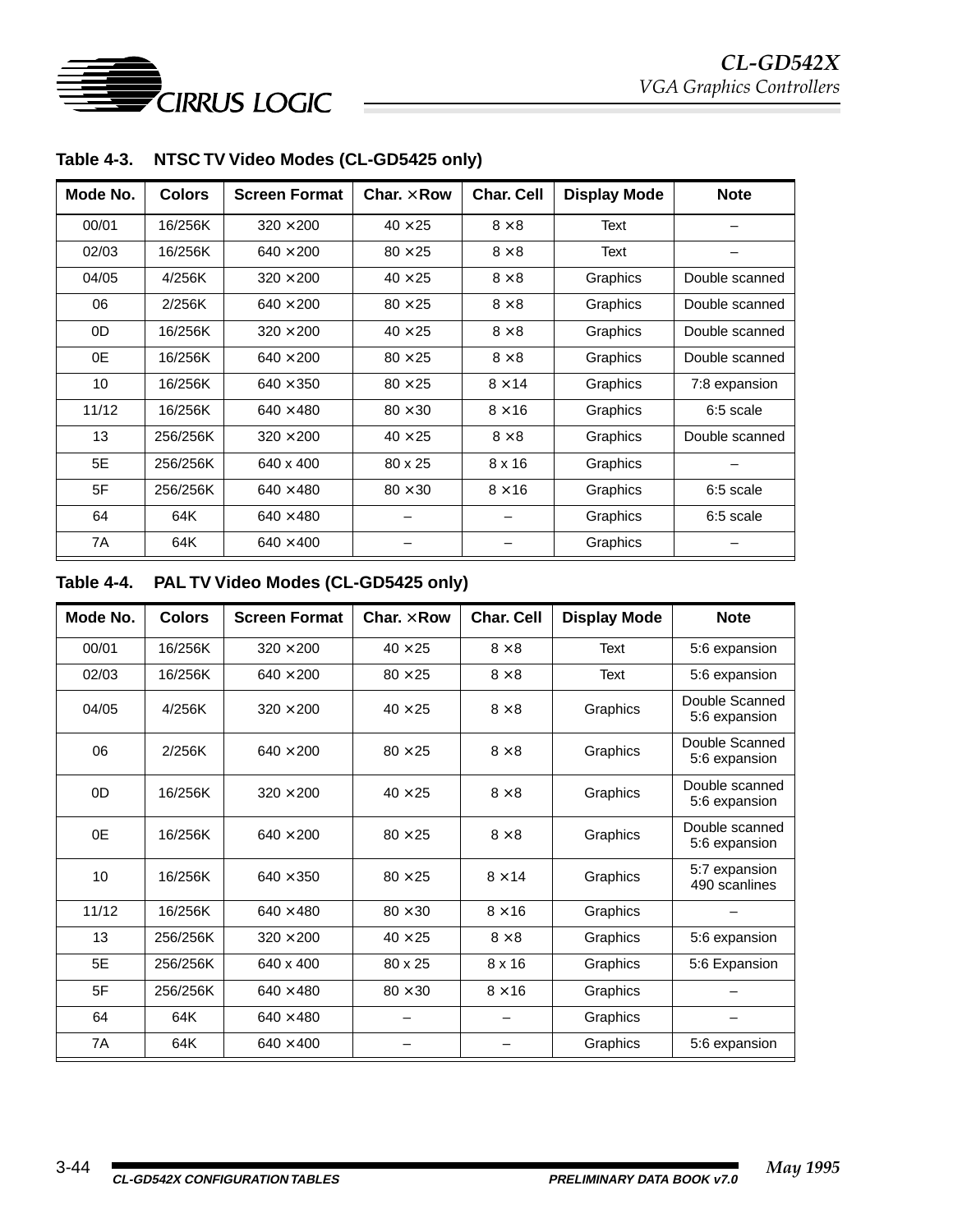

## **4.2 Configuration Register, CF1**

When RESET (system power-on reset) goes active, the CL-GD542X samples the levels on several of the Display Memory Data MD[x] pins. These levels are latched into a write-only configuration register (CF1). The data bits in this register are not accessible to the host CPU. The levels on the Memory Data bus are, by default, a logic '1' during power-on reset due to internal 250-kΩ pull-up resistors. A logic '0' is achieved by installing an external 6.8-kΩ pull-down resistor on the memory data line corresponding to the appropriate bit in the Configuration register. The following table identifies the Configuration register bits and the particular VGA function enabled by the latched level on the Memory Data bus during power-on reset.

| <b>CF Bits</b> | Level                                                | <b>Description</b>                                                                                                                                                                                                                                                                                                             | <b>Memory Data Bit</b> | <b>Pin Number</b> |
|----------------|------------------------------------------------------|--------------------------------------------------------------------------------------------------------------------------------------------------------------------------------------------------------------------------------------------------------------------------------------------------------------------------------|------------------------|-------------------|
| 15             | 0<br>1                                               | Source VCLK on MCLK pin (CL-GD5425/'29)<br>Source MCLK on MCLK pin (CL-GD5425/'29)                                                                                                                                                                                                                                             | MD31                   | 97                |
| 14, 7, 5       | 000<br>001<br>010<br>011<br>100<br>101<br>110<br>111 | Reserved<br>'386DX local bus (CL-GD5424/'25/'26/'28/'29)<br>'386SX local bus (CL-GD5424/'25/'26/'28/'29)<br>'486SX/DX local bus (CL-GD5424/'25/'26/'28)<br>VESA <sup>®</sup> VL-Bus <sup>™</sup> > 33 MHz (CL-GD5425/'29)<br>MicroChannel <sup>®</sup> bus<br>VESA <sup>®</sup> VL-Bus™ (CL-GD5424/'25/'26/'28/'29)<br>ISA bus | MD30, 23, 21           | 98, 108, 110      |
| 13             | 0<br>1                                               | Asymmetric DRAM (Not CL-GD5425)<br><b>Symmetric DRAM</b><br>IREF Adjust (CL-GD5425)                                                                                                                                                                                                                                            | MD29                   | 99                |
| 12             | 0<br>1                                               | CAS[3:0]*, single-WE* (Reserved in CL-GD5420/'25)<br>WE[3:0]*, single-CAS*                                                                                                                                                                                                                                                     | <b>MD28</b>            | 100               |
| 11             | 0<br>1                                               | 7-MCLK RAS* cycle<br>6-MCLK RAS* cycle                                                                                                                                                                                                                                                                                         | MD <sub>27</sub>       | 102               |
| 10,9           | 00<br>01<br>10<br>11                                 | 50.11363-MHz MCLK (Reserved in CL-GD5425)<br>44.74431-MHz MCLK<br>41.16477-MHz MCLK<br>37.58523-MHz MCLK                                                                                                                                                                                                                       | MD26, 25               | 103, 104          |
| 8              | $\pmb{0}$<br>$\mathbf{1}$                            | 64K ROM BIOS @ C0000-CFFFF<br>32K ROM BIOS @ C0000-C7FFF                                                                                                                                                                                                                                                                       | <b>MD24</b>            | 105               |
| 6              | 0<br>1                                               | 16-bit BIOS ROM (ISA bus only)<br>(MCS16* generated for 64K or 32K)<br>8-bit BIOS ROM<br>(CL-GD5424 does not generate MCS16*)                                                                                                                                                                                                  | <b>MD22</b>            | 109               |
| 4              | 0<br>$\mathbf{1}$                                    | External MCLK (pin 157 is an input) (Test)<br>Internal MCLK (pin 157 is an output)                                                                                                                                                                                                                                             | <b>MD20</b>            | 111               |
| 3              | 0<br>$\mathbf{1}$                                    | Port 3C3h is Video System Sleep register<br>Port 46E8h is Video System Sleep register                                                                                                                                                                                                                                          | <b>MD19</b>            | 112               |
| $\overline{2}$ |                                                      | Reserved                                                                                                                                                                                                                                                                                                                       | <b>MD18</b>            | 113               |
| 1              | $\mathbf 0$<br>$\mathbf{1}$<br>0<br>$\mathbf{1}$     | Zero wait enabled (except CL-GD5425/'29)<br>Zero wait disabled (except CL-GD5425/'29)<br>Disable NTSC Black-Level offset (CL-GD5425)<br>Enable NTSC Black-Level offset (CL-GD5425)                                                                                                                                             | MD <sub>17</sub>       | 114               |
| $\mathbf 0$    | 0<br>1                                               | XTAL, OSC configured for two ref (CL-GD5425)<br>XTAL, OSC configured for one ref (CL-GD5425)                                                                                                                                                                                                                                   | <b>MD16</b>            | 115               |

**Table 4-5. Configuration Register Bits**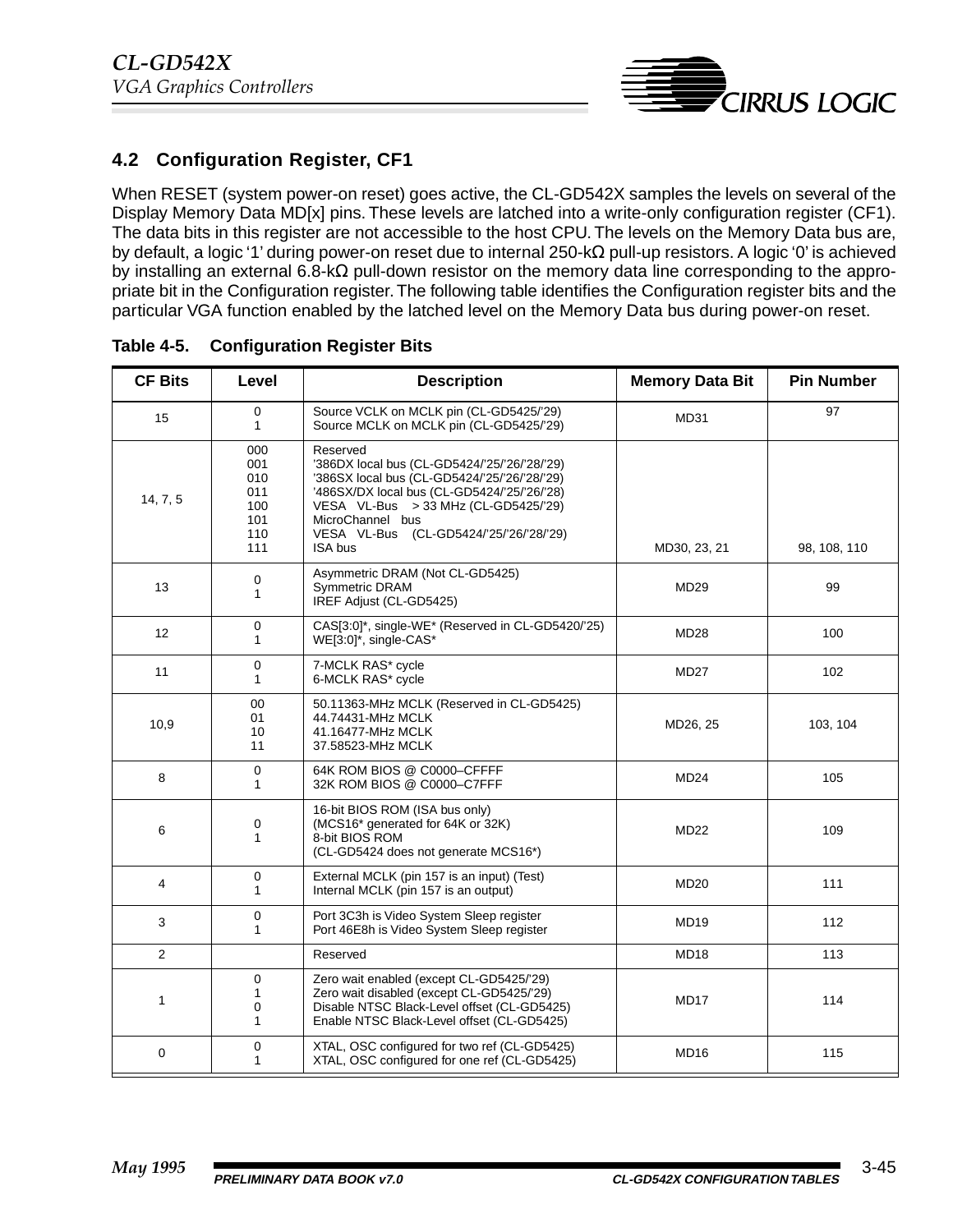

## **4.3 Host Interface Signals**

With the pin connections listed below, the CL-GD542X will interface directly to an ISA, MicroChannel, or local bus.

|  | Table 4-6. | <b>Bus Connections</b> |
|--|------------|------------------------|
|--|------------|------------------------|

| CL-GD542X Pin                   | <b>ISA Bus</b>  | MicroChannel <sup>®</sup> Bus | '386SX         | '386DX        | '486                   | <b>VESA®</b><br><b>VL-Bus</b> ™ |
|---------------------------------|-----------------|-------------------------------|----------------|---------------|------------------------|---------------------------------|
| $[4542]$ , $[3929]$             | SA[16:2]        | A[16:2]                       | A[16:2]        | A[16:2]       | A[16:2]                | A[16:2]                         |
| 28                              | SA <sub>1</sub> | A1                            | A <sub>1</sub> | <b>BE3#</b>   | <b>BE3#</b>            | <b>BE3#</b>                     |
| 27                              | SA <sub>0</sub> | A <sub>0</sub>                | BLE#           | <b>BE2#</b>   | <b>BE2#</b>            | <b>BE2#</b>                     |
| [2115]                          | LA[23:17]       | A[23:17]                      | A[23:17]       | A[23:17]      | A[23:17]               | A[23:17]                        |
| [118], [63]                     | SD[15:8]        | D[15:8]                       | D[15:8]        | D[15:8]       | $D[15:8]$ <sup>†</sup> | $D[15:8]$ <sup>†</sup>          |
| $[6362]$ , $[6059]$ ,<br>[5754] | SD[7:0]         | D[7:0]                        | D[7:0]         | D[7:0]        | $D[7:0]$ <sup>†</sup>  | $D[7:0]$ <sup>†</sup>           |
| 24                              | SBHE*           | $-SBHE$                       | BHE#           | <b>BE1#</b>   | <b>BE1#</b>            | <b>BE1#</b>                     |
| 25                              | <b>BALE</b>     | MADE24                        | ADS#           | ADS#          | ADS#                   | ADS#                            |
| 46                              | <b>AEN</b>      | -CD_SETUP                     | CPU-<br>Reset  | CPU-<br>Reset | Ground                 | RDYRTN#                         |
| 49                              | IOR*            | $-S1$                         | W/R#           | W/R#          | W/R#                   | W/R#                            |
| 50                              | IOW*            | $-CMD$                        | CLK2X          | CLK2X         | CLK1X                  | CLK1X                           |
| 14                              | MEMR*           | $M/-IO$                       | M/IO#          | M/IO#         | M/IO#                  | M/IO#                           |
| 13                              | MEMW*           | $-S0$                         | (unused)       | UADDR#        | UADDR#                 | UADDR#                          |
| 41                              | <b>RESET</b>    | <b>CHRESET</b>                | <b>RESET</b>   | <b>RESET</b>  | <b>RESET</b>           | <b>RESET</b>                    |
| 48                              | <b>REFRESH</b>  | -REFRESH                      | (unused)       | BE0#          | BE0#                   | BE0#                            |
| 23                              | MCS16*          | $-CD$ DS16                    | (unused)       | <b>BS16#</b>  | <b>BS16#</b>           | <b>BS16#</b>                    |
| 51                              | 0WS*            | (unused)                      | <b>GROUND</b>  | <b>GROUND</b> | <b>GROUN</b><br>D      | <b>GROUND</b>                   |
| 52                              | <b>IRQ</b>      | $-IRQ$                        | <b>INTR</b>    | <b>INTR</b>   | <b>INTR</b>            | <b>INTR</b>                     |
| 47                              | <b>IOCHRDY</b>  | CD_CHRDY                      | READY#         | READY#        | RDY#                   | RDY#                            |
| 22                              | IOCS16*         | -CD_SFDBK                     | LBA#           | LBA#          | LBA#                   | LBA#                            |
| 159                             | <b>OSC</b>      | <b>OSC</b>                    | <b>OSC</b>     | <b>OSC</b>    | <b>OSC</b>             | <b>OSC</b>                      |
| $\overline{c}$                  | EROM*           | EROM*                         | EROM*          | EROM*         | EROM*                  | EROM*                           |

#### **NOTES:**

- 2) The OSC and EROM\* pins are common in all configurations.
- 3) The OSC pin is an input for 14.31818 MHz.
- 4) † Data lines D[15:0] connect to external, data-steering transceiver.

<sup>1)</sup> For ISA-bus applications, note that SA[19..17] are not found on the CL-GD542X; this means that an adapter board will only function in a 16-bit slot.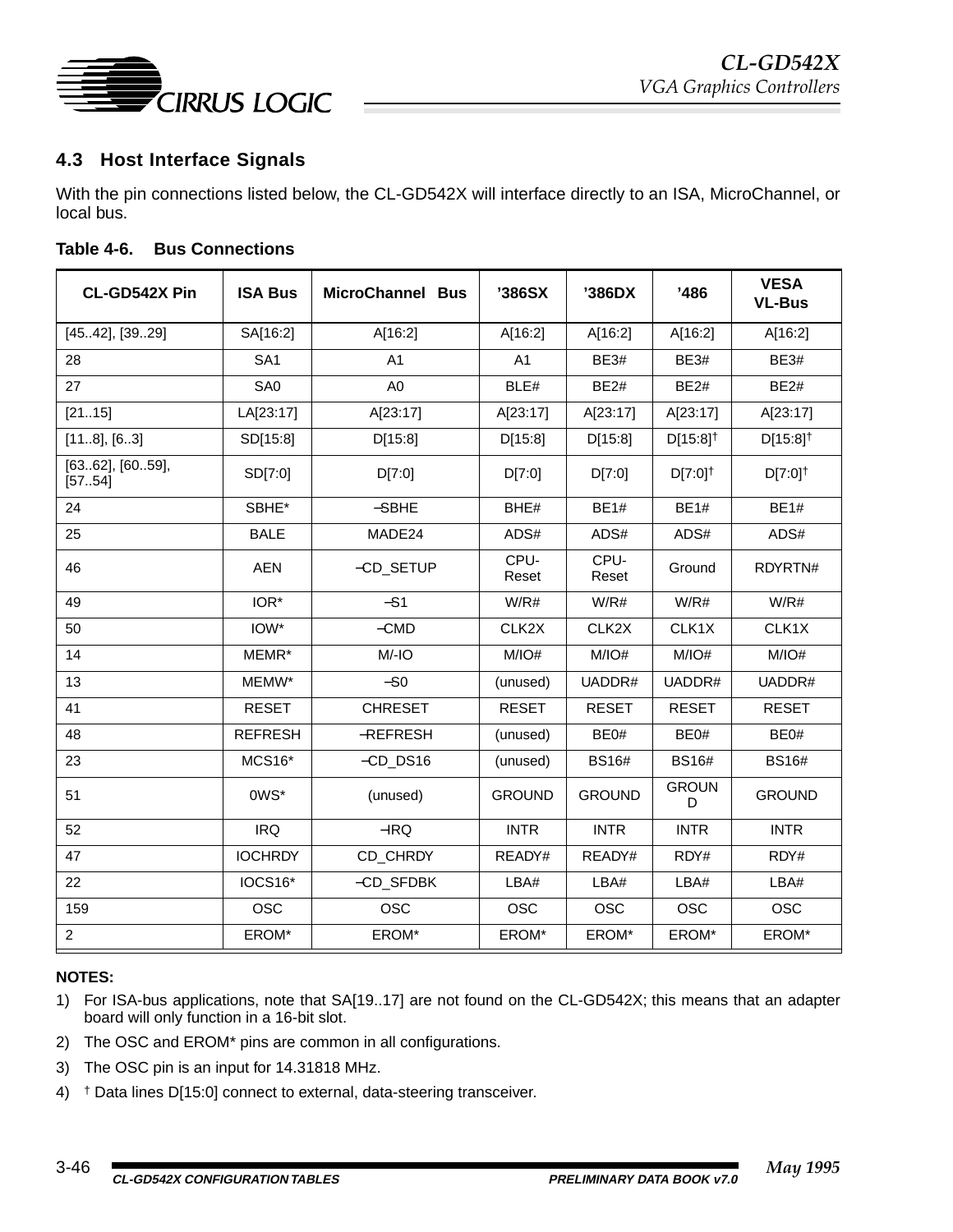

# **5. VGA REGISTER PORT MAP**

| <b>Table 5-1.</b> | <b>VGA Register Port Map</b> |  |
|-------------------|------------------------------|--|
|-------------------|------------------------------|--|

| <b>Address</b>  | Port                                                          |
|-----------------|---------------------------------------------------------------|
| 94              | POS 102 Access Control (3C3 sleep)                            |
| 102             | POS102 register                                               |
| 3B4             | CRT Controller Index (R/W - monochrome)                       |
| 3B5             | CRT Controller Data (R/W - monochrome)                        |
| 3BA             | Feature Control (W), Input Status register 1 (R - monochrome) |
| 3C <sub>0</sub> | Attribute Controller Index/Data (Write)                       |
| 3C1             | Attribute Controller Index/Data (Read)                        |
| 3C <sub>2</sub> | Miscellaneous Output (W), Input Status register 0 (R)         |
| 3C <sub>3</sub> | MotherBoard Sleep                                             |
| 3C <sub>4</sub> | Sequencer Index (R/W)                                         |
| 3C <sub>5</sub> | Sequencer Data (R/W)                                          |
| 3C <sub>6</sub> | Video DAC Pixel Mask (R/W), Hidden DAC register (R/W)         |
| 3C7             | Pixel Address Read mode (W), DAC State (R)                    |
| 3C <sub>8</sub> | Pixel Mask Write mode (R/W)                                   |
| 3C <sub>9</sub> | Pixel Data (R/W)                                              |
| 3CA             | Feature Control Readback (R)                                  |
| 3CC             | Miscellaneous Output Readback (R)                             |
| 3CE             | Graphics Controller Index (R/W)                               |
| 3CF             | Graphics Controller Data (R/W)                                |
| 3D4             | CRT Controller Index (R/W - color)                            |
| 3D <sub>5</sub> | CRT Controller Data (R/W - color)                             |
| 3DA             | Feature Control (W), Input Status register 1 (R - color)      |
| 46E8            | <b>Adapter Sleep</b>                                          |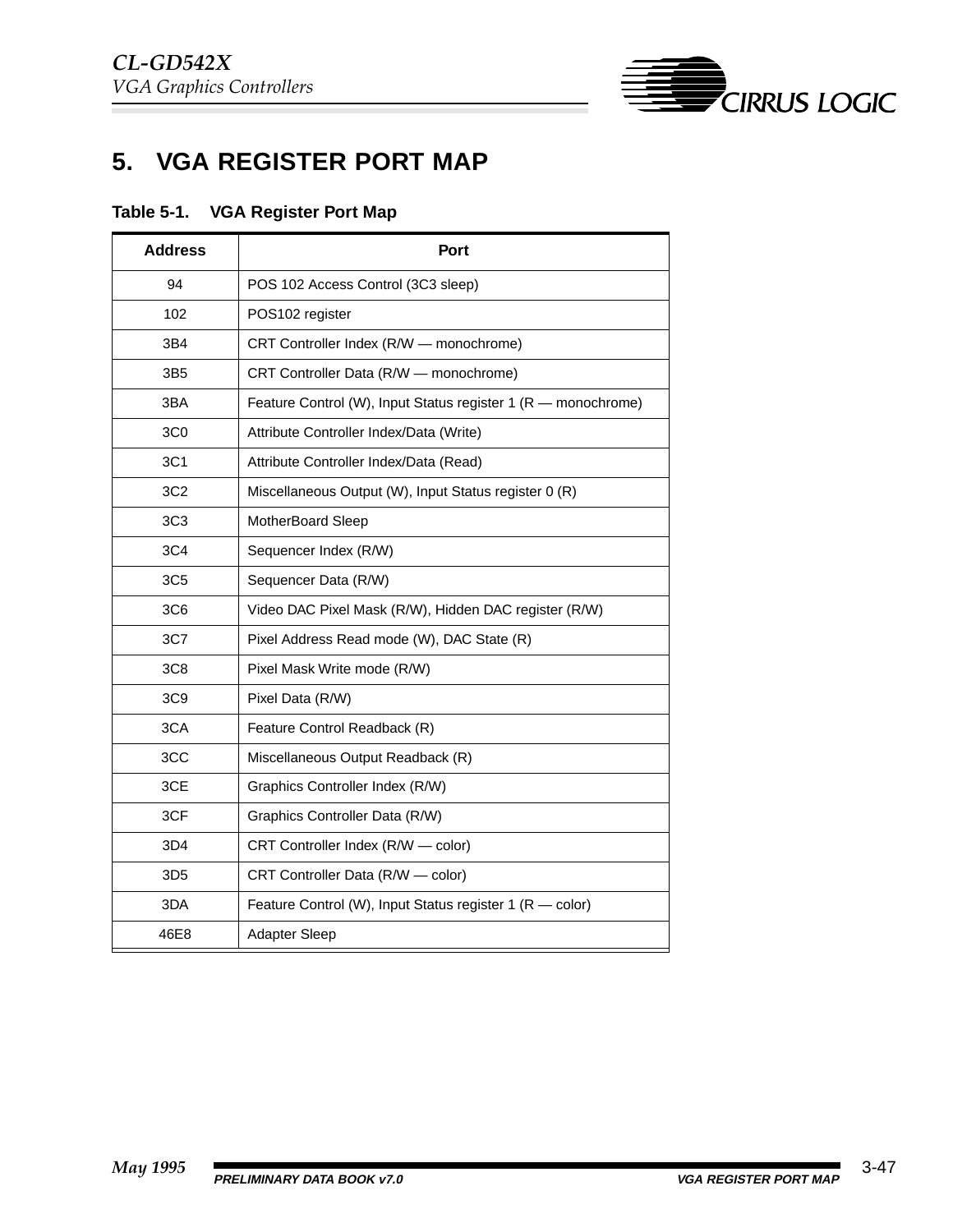

# **6. CL-GD542X REGISTERS**

### **Table 6-1. External/General Registers**

| <b>Abbreviation</b> | <b>Register Name</b>                                       | Index | Port            |
|---------------------|------------------------------------------------------------|-------|-----------------|
| 102 Access          | POS 94: 102 Access Control                                 |       | 94              |
| POS <sub>102</sub>  | POS <sub>102</sub>                                         |       | 102             |
| <b>VSSM</b>         | Motherboard Sleep Address (CL-GD5424/'25/'26/'28/'29 only) |       | 3C <sub>3</sub> |
| <b>VSSM</b>         | Adapter Sleep                                              |       | 46E8            |
| <b>MISC</b>         | Miscellaneous Output                                       |       | 3C2 (Write)     |
| <b>MISC</b>         | Miscellaneous Output                                       |       | 3CC (Read)      |
| <b>FC</b>           | <b>Feature Control</b>                                     |       | 3?A (Write)a    |
| FC                  | <b>Feature Control</b>                                     |       | 3CA (Read)      |
| <b>FEAT</b>         | Input Status Register 0                                    |       | 3C <sub>2</sub> |
| <b>STAT</b>         | Input Status Register 1                                    |       | 3?A             |
| 3C <sub>6</sub>     | <b>Pixel Mask</b>                                          |       | 3C <sub>6</sub> |
| 3C7                 | Pixel Address Read Mode                                    |       | 3C7 (Write)     |
| 3C7                 | <b>DAC State</b>                                           |       | 3C7 (Read)      |
| 3C8                 | Pixel Address Write Mode                                   |       | 3C8             |
| 3C <sub>9</sub>     | <b>Pixel Data</b>                                          |       | 3C9             |

a '?' in the above register addresses is 'B' in Monochrome mode and 'D' in Color mode.

#### **Table 6-2. VGA Sequencer Registers**

| <b>Abbreviation</b> | <b>Register Name</b>        | <b>Index</b> | Port            |
|---------------------|-----------------------------|--------------|-----------------|
| <b>SRX</b>          | Sequencer Index             |              | 3C4             |
| SR <sub>0</sub>     | Reset                       | 0            | 3C <sub>5</sub> |
| SR <sub>1</sub>     | <b>Clocking Mode</b>        |              | 3C <sub>5</sub> |
| SR <sub>2</sub>     | Plane Mask                  | 2            | 3C <sub>5</sub> |
| SR <sub>3</sub>     | <b>Character Map Select</b> | 3            | 3C <sub>5</sub> |
| SR <sub>4</sub>     | <b>Memory Mode</b>          | 4            | 3C <sub>5</sub> |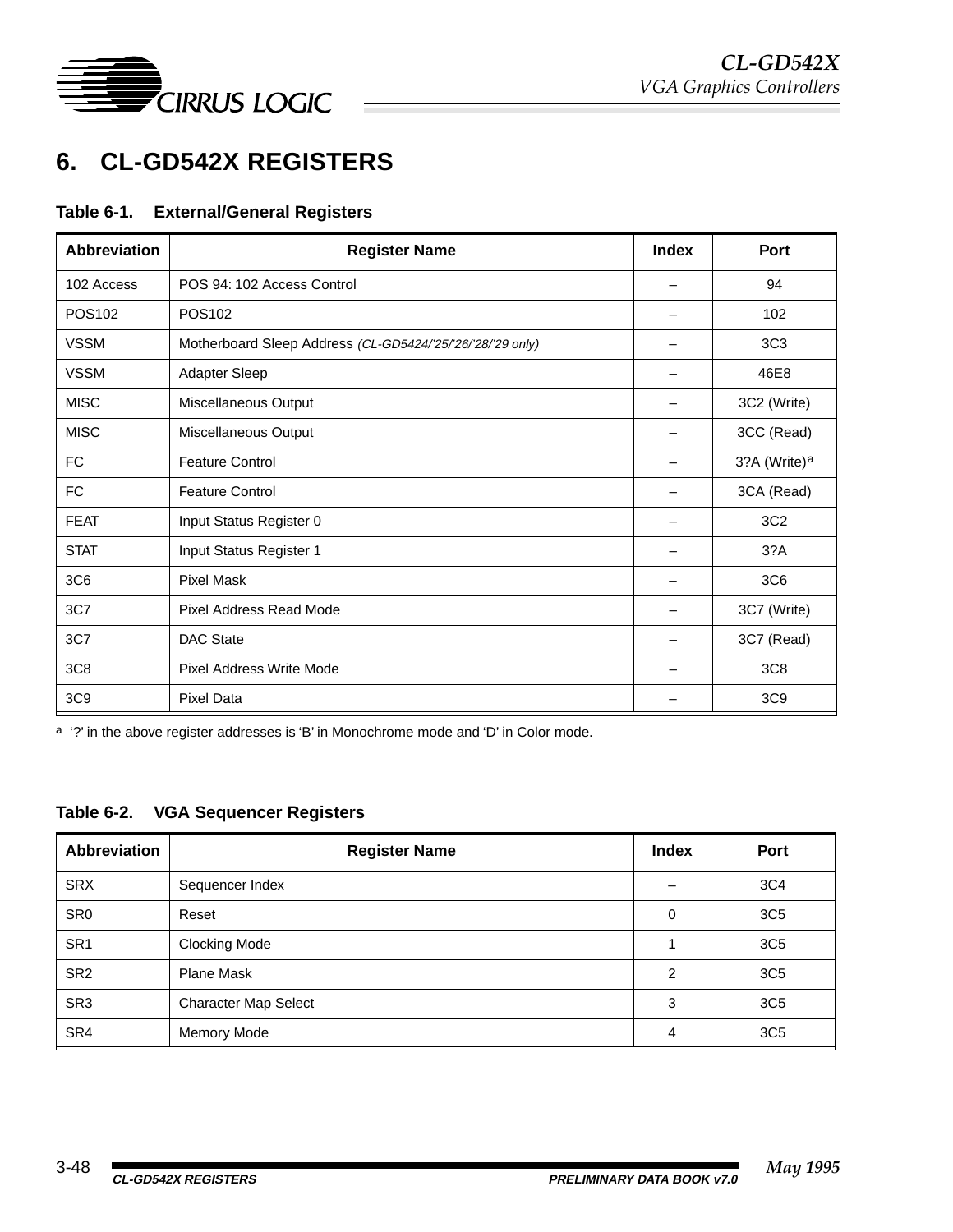

| <b>Abbreviation</b> | <b>Register Name</b>                 |                | Port |
|---------------------|--------------------------------------|----------------|------|
| <b>CRX</b>          | <b>CRTC</b> Index                    |                | 3?4a |
| CR <sub>0</sub>     | <b>Horizontal Total</b>              | $\mathbf 0$    | 3?5  |
| CR1                 | Horizontal Display End               | $\mathbf{1}$   | 3?5  |
| CR <sub>2</sub>     | Horizontal Blanking Start            | $\overline{2}$ | 3?5  |
| CR <sub>3</sub>     | Horizontal Blanking End              | 3              | 3?5  |
| CR4                 | <b>Horizontal Sync Start</b>         | $\overline{4}$ | 3?5  |
| CR <sub>5</sub>     | Horizontal Sync End                  | $\sqrt{5}$     | 3?5  |
| CR <sub>6</sub>     | <b>Vertical Total</b>                | 6              | 3?5  |
| CR7                 | Overflow                             | $\overline{7}$ | 3?5  |
| CR8                 | Screen A Preset Row Scan             | 8              | 3?5  |
| CR <sub>9</sub>     | Character Cell Height                | 9              | 3?5  |
| <b>CRA</b>          | <b>Text Cursor Start</b>             | A              | 3?5  |
| <b>CRB</b>          | <b>Text Cursor End</b>               | B              | 3?5  |
| <b>CRC</b>          | Screen Start Address High            | $\mathsf{C}$   | 3?5  |
| CRD                 | Screen Start Address Low             | D              | 3?5  |
| <b>CRE</b>          | Text Cursor Location High            | E              | 3?5  |
| <b>CRF</b>          | <b>Text Cursor Location Low</b>      | $\mathsf F$    | 3?5  |
| <b>CR10</b>         | Vertical Sync Start                  | 10             | 3?5  |
| <b>CR11</b>         | Vertical Sync End                    | 11             | 3?5  |
| <b>CR12</b>         | Vertical Display End                 | 12             | 3?5  |
| <b>CR13</b>         | Offset                               | 13             | 3?5  |
| CR <sub>14</sub>    | <b>Underline Row Scanline</b>        | 14             | 3?5  |
| CR15                | Vertical Blanking Start              | 15             | 3?5  |
| CR <sub>16</sub>    | Vertical Blanking End                | 16             | 3?5  |
| CR17                | Mode Control                         | 17             | 3?5  |
| CR <sub>18</sub>    | Line Compare                         | 18             | 3?5  |
| <b>CR22</b>         | Graphics Data Latches Readback       | 22             | 3?5  |
| CR <sub>24</sub>    | Attribute Controller Toggle Readback | 24             | 3?5  |
| CR <sub>26</sub>    | Attribute Controller Index Readback  | 26             | 3?5  |

| Table 6-3. |  | <b>CRT Controller Registers</b> |  |
|------------|--|---------------------------------|--|
|------------|--|---------------------------------|--|

a '?' in the above register addresses is 'B' in Monochrome mode and 'D' in Color mode.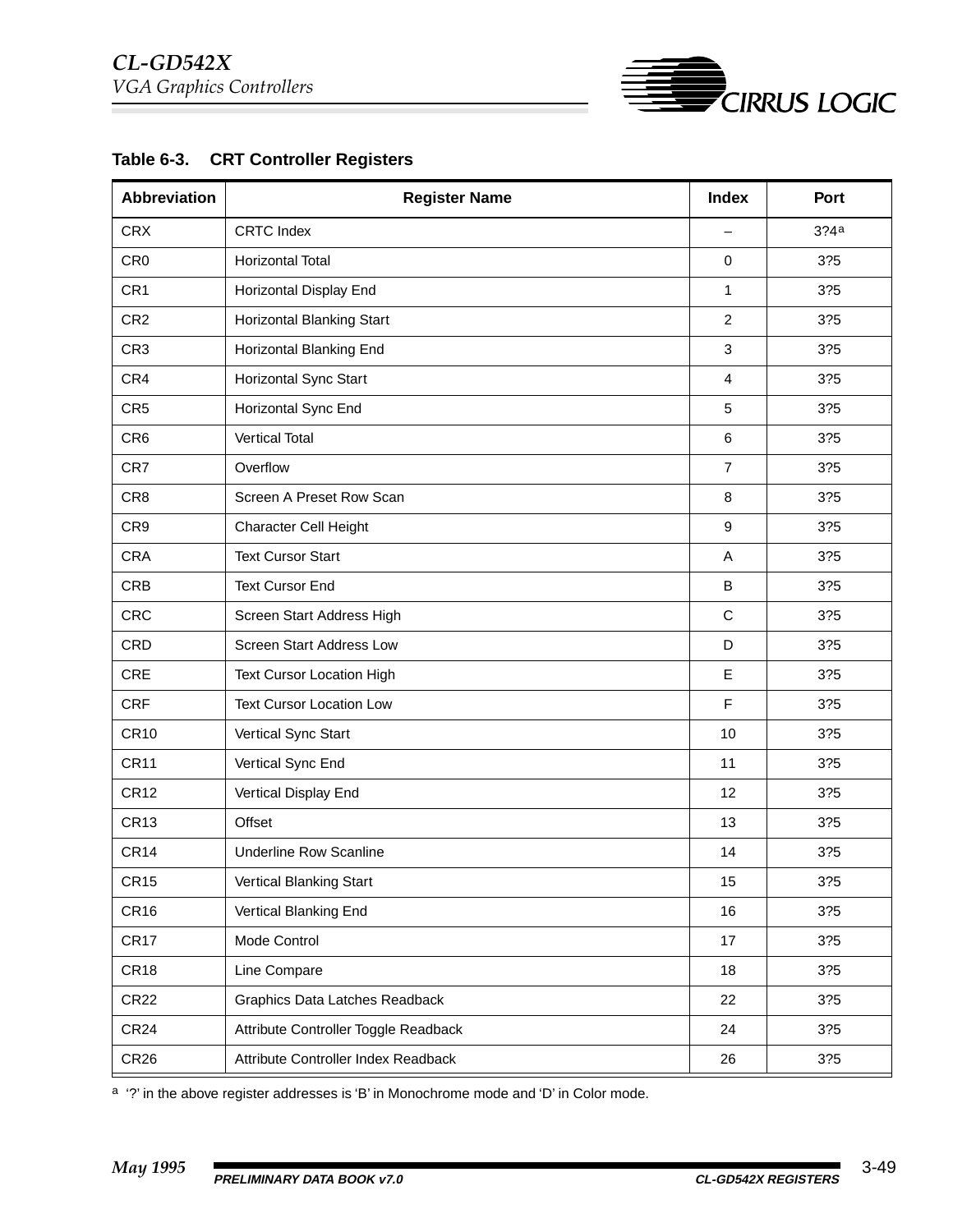

| Table 6-4. |  |  | <b>VGA Graphics Controller Registers</b> |  |
|------------|--|--|------------------------------------------|--|
|------------|--|--|------------------------------------------|--|

| Abbreviation    | <b>Register Name</b>             | <b>Index</b>   | Port |
|-----------------|----------------------------------|----------------|------|
| <b>GRX</b>      | <b>Graphics Controller Index</b> |                | 3CE  |
| GR <sub>0</sub> | Set/Reset                        | 0              | 3CF  |
| GR <sub>1</sub> | Set/Reset Enable                 | 1              | 3CF  |
| GR <sub>2</sub> | Color Compare                    | $\overline{2}$ | 3CF  |
| GR <sub>3</sub> | Data Rotate                      | 3              | 3CF  |
| GR4             | Read Map Select                  | 4              | 3CF  |
| GR <sub>5</sub> | Mode                             | 5              | 3CF  |
| GR <sub>6</sub> | <b>Miscellaneous</b>             | 6              | 3CF  |
| GR7             | Color Don't Care                 | 7              | 3CF  |
| GR <sub>8</sub> | <b>Bit Mask</b>                  | 8              | 3CF  |

## **Table 6-5. VGA Attribute Controller Registers**

| <b>Abbreviation</b> | <b>Register Name</b>         | Index  | <b>Port</b> |
|---------------------|------------------------------|--------|-------------|
| ARX                 | Attribute Controller Index   |        | 3C0/3C1     |
| AR0-ARF             | Attribute Controller Palette | $0:$ F | 3C0/3C1     |
| AR10                | Attribute Controller Mode    | 10     | 3C0/3C1     |
| AR11                | Overscan (Border) Color      | 11     | 3C0/3C1     |
| AR12                | <b>Color Plane Enable</b>    | 12     | 3C0/3C1     |
| AR13                | <b>Pixel Panning</b>         | 13     | 3C0/3C1     |
| AR14                | Color Select                 | 14     | 3C0/3C1     |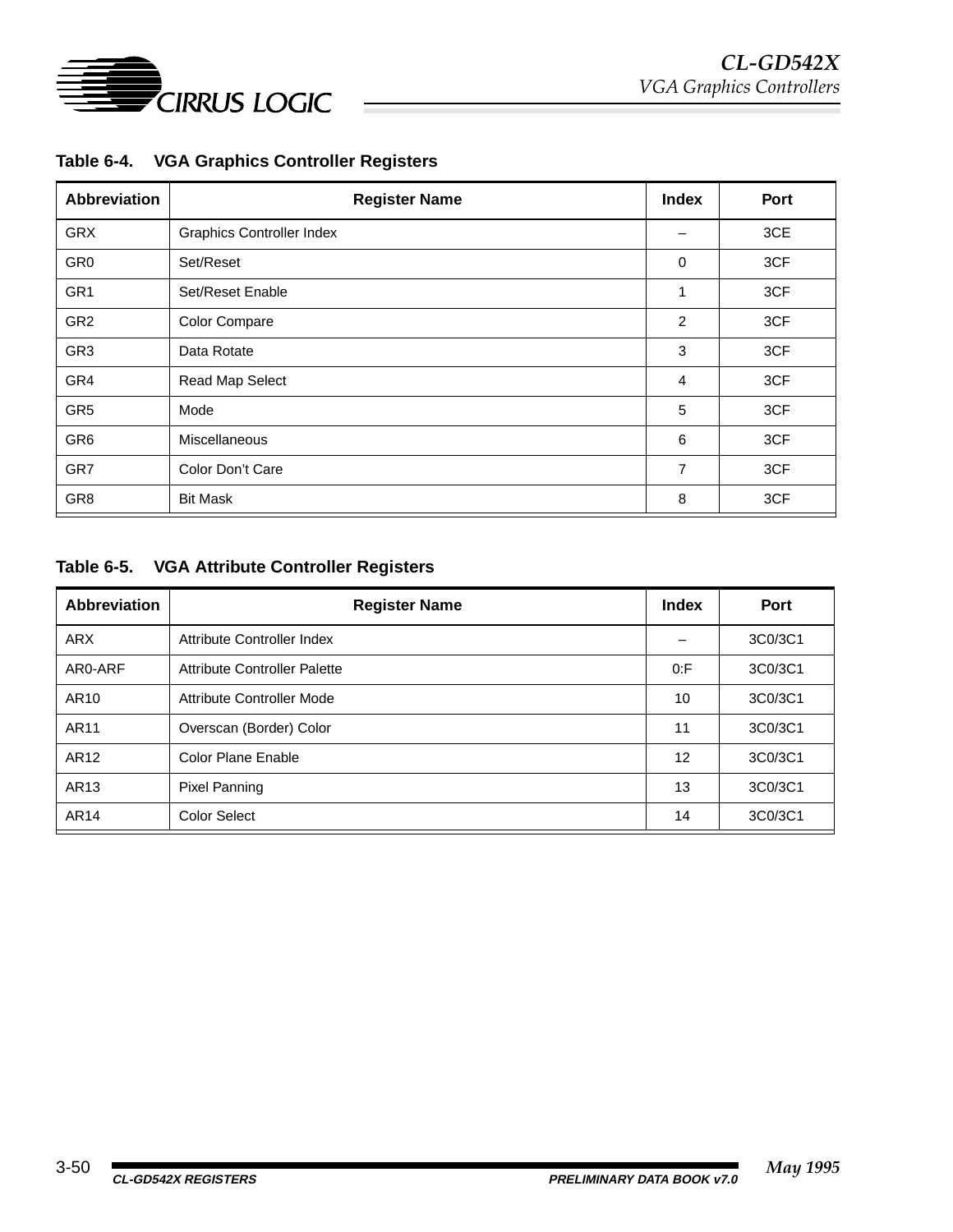

## **Table 6-6. Extension Registers**

| <b>Abbreviation</b> | <b>Register Name</b>                                           | <b>Index</b>   | Port            |
|---------------------|----------------------------------------------------------------|----------------|-----------------|
| SR <sub>2</sub>     | <b>Enable Writing Pixel Extension</b>                          | 2              | 3C <sub>5</sub> |
| SR <sub>6</sub>     | <b>Unlock ALL Extensions</b>                                   | 6              | 3C <sub>5</sub> |
| SR7                 | <b>Extended Sequencer Mode</b>                                 | $\overline{7}$ | 3C <sub>5</sub> |
| SR <sub>8</sub>     | <b>EEPROM Control</b>                                          | 8              | 3C <sub>5</sub> |
| SR9                 | Scratch-Pad 0                                                  | 9              | 3C <sub>5</sub> |
| <b>SRA</b>          | Scratch-Pad 1                                                  | A              | 3C <sub>5</sub> |
| <b>SRB</b>          | <b>VCLK0 Numerator</b>                                         | B              | 3C <sub>5</sub> |
| <b>SRC</b>          | <b>VCLK1 Numerator</b>                                         | C              | 3C <sub>5</sub> |
| <b>SRD</b>          | <b>VCLK2 Numerator</b>                                         | D              | 3C <sub>5</sub> |
| <b>SRE</b>          | <b>VCLK3 Numerator</b>                                         | E              | 3C <sub>5</sub> |
| <b>SRF</b>          | <b>DRAM Control</b>                                            | F              | 3C <sub>5</sub> |
| <b>SR10</b>         | <b>Graphics Cursor Y Position</b>                              | 10             | 3C <sub>5</sub> |
| <b>SR11</b>         | <b>Graphics Cursor X Position</b>                              | 11             | 3C <sub>5</sub> |
| <b>SR12</b>         | <b>Graphics Cursor Attributes</b>                              | 12             | 3C <sub>5</sub> |
| <b>SR13</b>         | Graphics Cursor Pattern Address Offset                         | 13             | 3C <sub>5</sub> |
| <b>SR14</b>         | Scratch-Pad 2 (CL-GD5425/'26/'28/'29 only)                     | 14             | 3C <sub>5</sub> |
| <b>SR15</b>         | Scratch-Pad 3 (CL-GD5425/'26/'28/'29 only)                     | 15             | 3C <sub>5</sub> |
| <b>SR16</b>         | Performance Tuning (CL-GD5424/'25/'26/'28/'29 only)            | 16             | 3C <sub>5</sub> |
| <b>SR17</b>         | Configuration Readback and Extended Control (except CL-GD5420) | 17             | 3C <sub>5</sub> |
| <b>SR18</b>         | Signature Generator Control (except CL-GD5420)                 | 18             | 3C <sub>5</sub> |
| <b>SR19</b>         | Signature Generator Result Low Byte (except CL-GD5420)         | 19             | 3C <sub>5</sub> |
| SR <sub>1</sub> A   | Signature Generator Result High Byte (except CL-GD5420)        | 1A             | 3C <sub>5</sub> |
| SR <sub>1</sub> B   | <b>VCLK0 Denominator and Post-Scalar Value</b>                 | 1B             | 3C5             |
| SR <sub>1C</sub>    | <b>VCLK1 Denominator and Post-Scalar Value</b>                 | 1C             | 3C <sub>5</sub> |
| SR <sub>1</sub> D   | VCLK2 Denominator and Post-Scalar Value                        | 1D             | 3C <sub>5</sub> |
| SR <sub>1E</sub>    | <b>VCLK3 Denominator and Post-Scalar Value</b>                 | 1E             | 3C <sub>5</sub> |
| SR <sub>1F</sub>    | <b>BIOS ROM Write Enable and MCLK Select</b>                   | 1F             | 3C <sub>5</sub> |
| GR <sub>0</sub>     | Write Mode 5 Background Extension                              | $\mathbf 0$    | 3CF             |
| GR <sub>1</sub>     | Write Mode 4, 5 Foreground Extension                           | 1              | 3CF             |
| GR9                 | Offset Register 0                                              | 9              | 3CF             |
| <b>GRA</b>          | Offset Register 1                                              | Α              | 3CF             |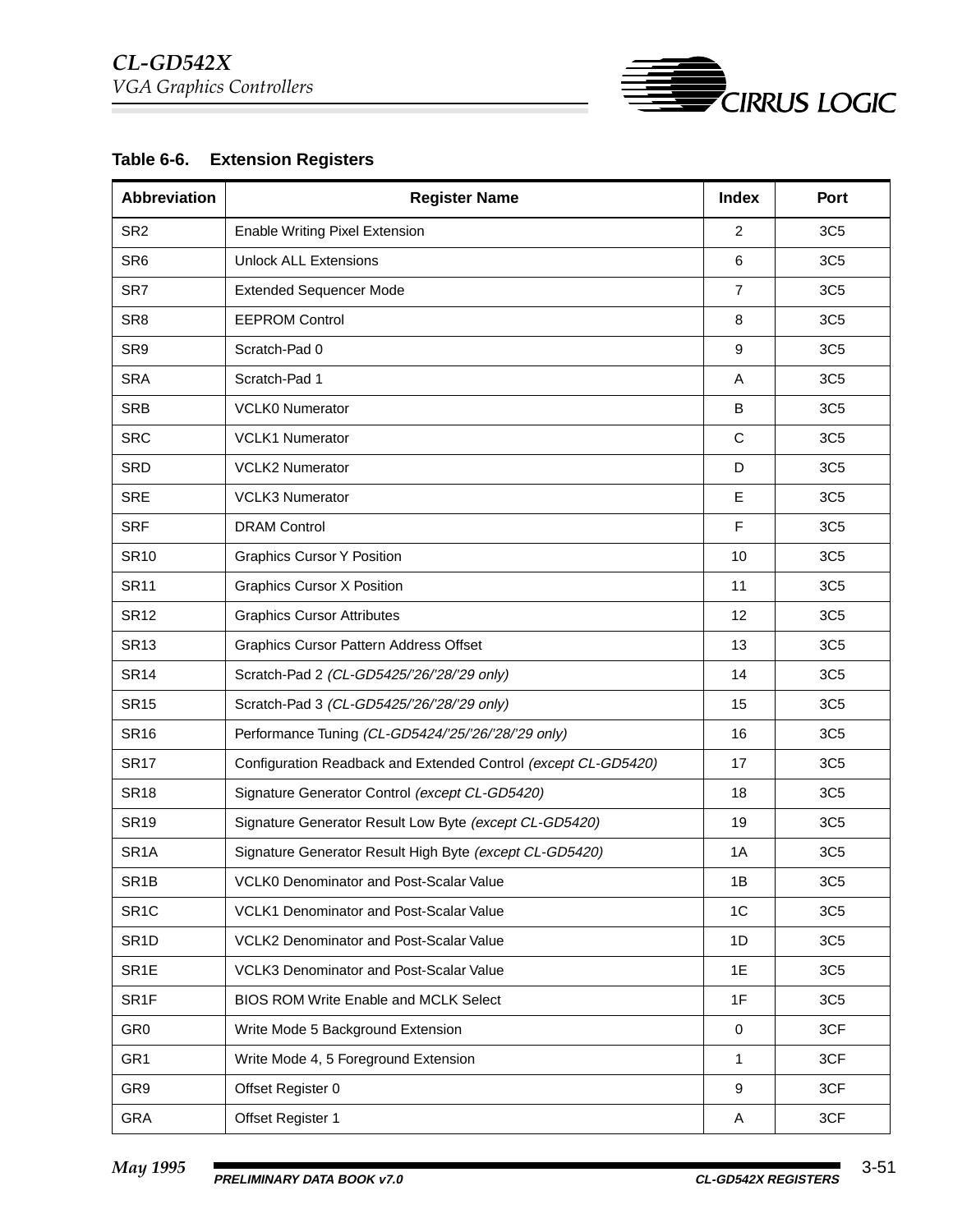

## Table 6-6. Extension Registers (cont.)

| <b>Abbreviation</b> | <b>Register Name</b>                               | <b>Index</b>   | Port            |
|---------------------|----------------------------------------------------|----------------|-----------------|
| <b>GRB</b>          | <b>Graphics Controller Mode Extensions</b>         | B              | 3CF             |
| <b>GRC</b>          | Color Key (CL-GD5424/'25/'26/'28/'29 only)         | C              | 3CF             |
| <b>GRD</b>          | Color Key Mask (CL-GD5424/'25/'26/'28/'29 only)    | D              | 3CF             |
| <b>GRE</b>          | Miscellaneous Control (CL-GD5425/'28/'29 only)     | E              | 3CF             |
| GR <sub>10</sub>    | 16-bit Pixel BG Color High Byte (except CL-GD5420) | 10             | 3CF             |
| <b>GR11</b>         | 16-bit Pixel FG Color High Byte (except CL-GD5420) | 11             | 3CF             |
| GR <sub>18</sub>    | Extended DRAM Controls (CL-GD5429 only)            | 18             | 3CF             |
| <b>CR19</b>         | Interlace End                                      | 19             | 325a            |
| CR <sub>1</sub> A   | Miscellaneous Control                              | 1A             | 3?5             |
| CR <sub>1</sub> B   | <b>Extended Display Controls</b>                   | 1B             | 3?5             |
| CR <sub>1</sub> C   | Sync Adjust and GENLOCK (CL-GD5425 only)           | 1 <sup>C</sup> | 3?5             |
| CR <sub>1</sub> D   | Overlay Mode Controls (CL-GD5425/'29 only)         | 1D             | 3?5             |
| CR <sub>25</sub>    | <b>Part Status</b>                                 | 25             | 3?5             |
| <b>CR27</b>         | ID                                                 | 27             | 3?5             |
| <b>CR30</b>         | TV-Out Mode Control (CL-GD5425 only)               | 30             | 3?5             |
| <b>HDR</b>          | Hidden DAC (except CL-GD5420)                      |                | 3C <sub>6</sub> |

a '?' in the above register addresses is 'B' in Monochrome mode and 'D' in Color mode.

## **Table 6-7. CL-GD5426/'28/'29 BitBLT Registers**

| <b>Abbreviation</b> | <b>Register Name</b>              | <b>Index</b> | Port |
|---------------------|-----------------------------------|--------------|------|
| GR <sub>20</sub>    | <b>BLT Width Low</b>              | 20           | 3CF  |
| GR21                | <b>BLT Width High</b>             | 21           | 3CF  |
| GR22                | <b>BLT Height Low</b>             | 22           | 3CF  |
| GR23                | <b>BLT Height High</b>            | 23           | 3CF  |
| <b>GR24</b>         | <b>BLT Destination Pitch Low</b>  | 24           | 3CF  |
| GR <sub>25</sub>    | <b>BLT Destination Pitch High</b> | 25           | 3CF  |
| GR26                | <b>BLT Source Pitch Low</b>       | 26           | 3CF  |
| <b>GR27</b>         | <b>BLT Source Pitch High</b>      | 27           | 3CF  |
| <b>GR28</b>         | <b>BLT Destination Start Low</b>  | 28           | 3CF  |
| GR29                | <b>BLT Destination Start Mid</b>  | 29           | 3CF  |
| GR <sub>2</sub> A   | <b>BLT Destination Start High</b> | 2A           | 3CF  |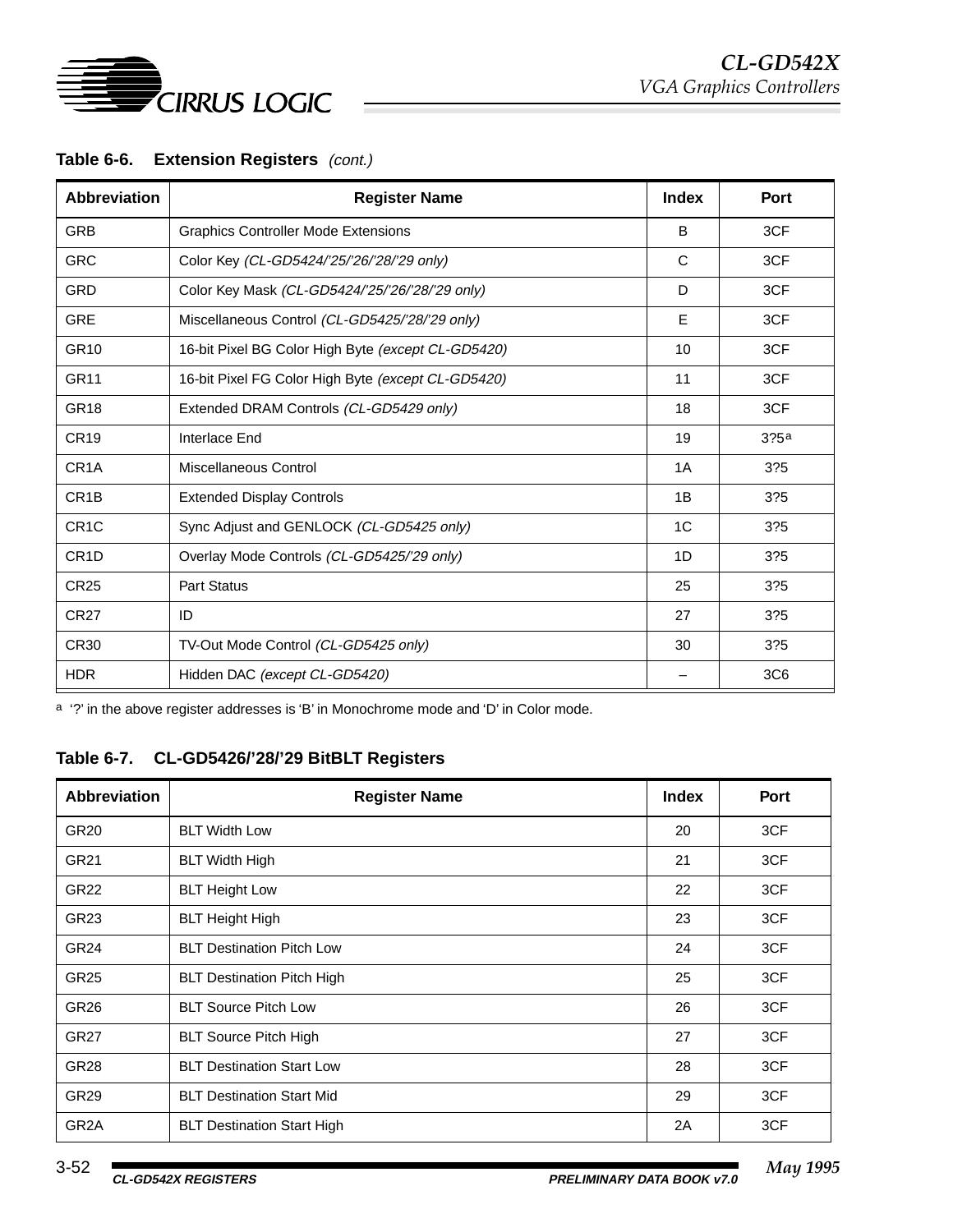

| <b>Abbreviation</b> | <b>Register Name</b>                             | <b>Index</b> | <b>Port</b> |
|---------------------|--------------------------------------------------|--------------|-------------|
| GR <sub>2</sub> C   | <b>BLT Source Start Low</b>                      | 2C           | 3CF         |
| GR <sub>2</sub> D   | <b>BLT Source Start Mid</b>                      | 2D           | 3CF         |
| GR <sub>2</sub> E   | <b>BLT Source Start High</b>                     | 2E           | 3CF         |
| GR <sub>2</sub> F   | BLT Write Mask Destination (CL-GD5429 only)      | 2F           | 3CF         |
| GR30                | <b>BLT Mode</b>                                  | 30           | 3CF         |
| GR31                | <b>BLT Start/Status</b>                          | 31           | 3CF         |
| GR32                | <b>BLT Raster Operation</b>                      | 32           | 3CF         |
| <b>GR34</b>         | Transparent Color Select Low (except CL-GD5429)  | 34           | 3CF         |
| <b>GR35</b>         | Transparent Color Select High (except CL-GD5429) | 35           | 3CF         |
| GR <sub>38</sub>    | Transparent Color Mask Low (except CL-GD5429)    | 38           | 3CF         |
| GR39                | Transparent Color Mask High (except CL-GD5429)   | 39           | 3CF         |

**Table 6-7. CL-GD5426/'28/'29 BitBLT Registers** (cont.)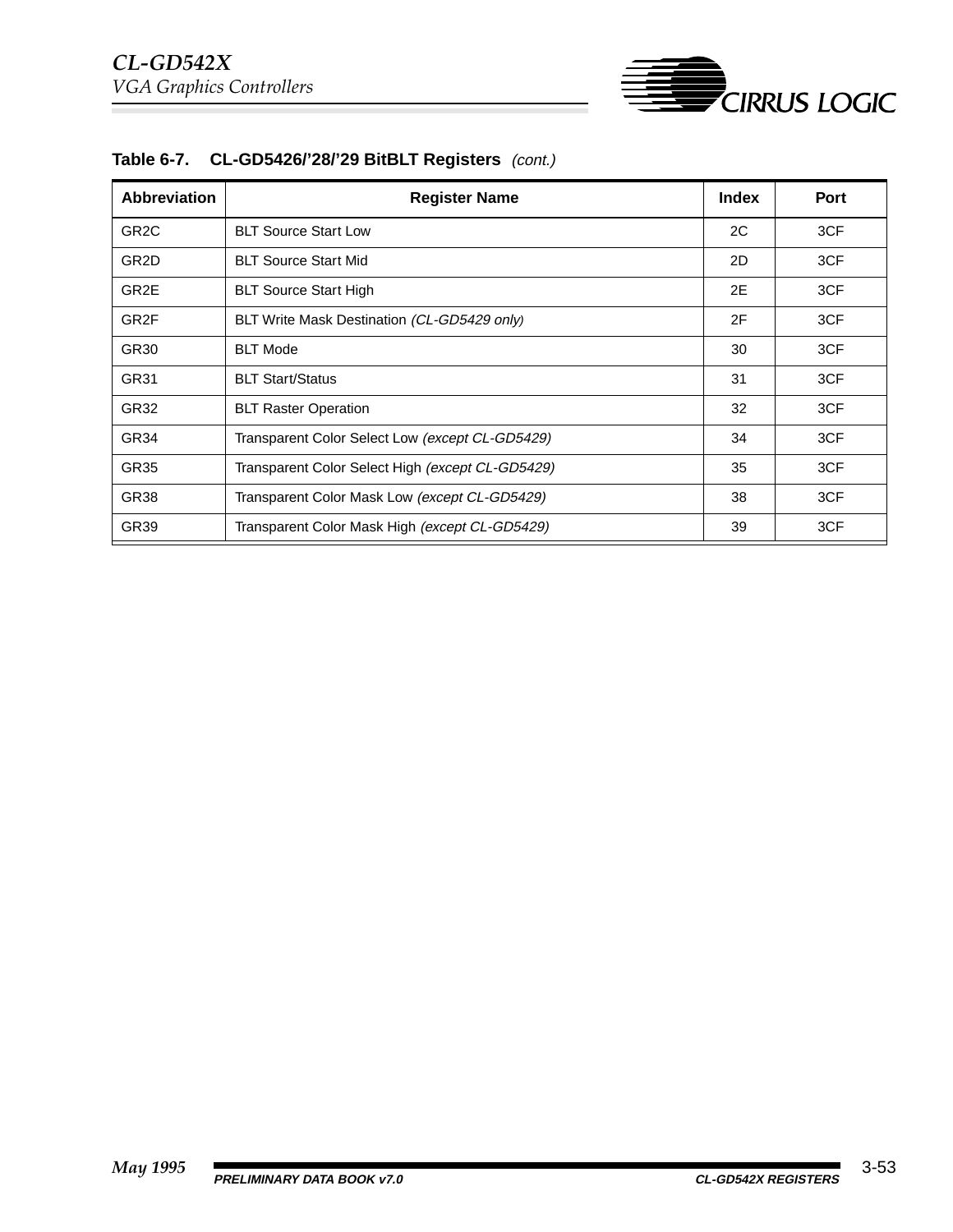

# **7. ELECTRICAL SPECIFICATIONS**

## **7.1 Absolute Maximum Ratings**

**NOTE:** Stresses above those listed may cause permanent damage to system components. These are stress ratings only. Functional operation at these or any conditions above those indicated in the operational ratings of this specification is not implied. Exposure to absolute maximum rating conditions for extended periods may affect system reliability.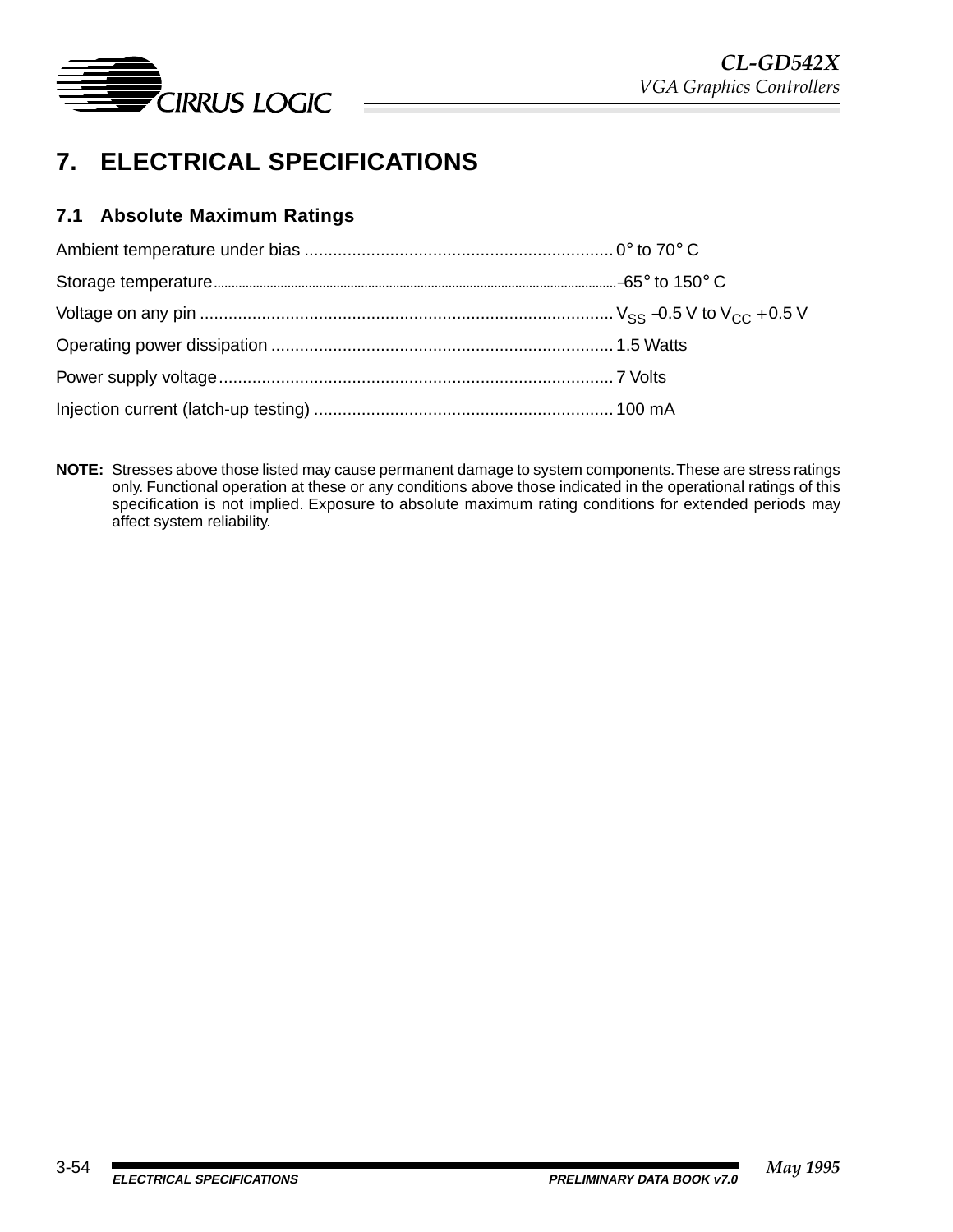

## **7.2 DC Specifications (Digital)**

( $V_{CC}$  = 5V ± 5%, T<sub>A</sub> = 0° to 70° C, unless otherwise specified)

| <b>Symbol</b>           | <b>Parameter</b>             | <b>MIN</b> | <b>MAX</b>            | <b>Units</b> | <b>Test Conditions</b>      | <b>Note</b>    |
|-------------------------|------------------------------|------------|-----------------------|--------------|-----------------------------|----------------|
| $V_{CC}$                | Power Supply Voltage         | 4.75       | 5.25                  | Volts        | Normal Operation            |                |
| $V_{IL}$                | Input Low Voltage            | 0          | 0.8                   | <b>Volts</b> |                             |                |
| $V_{\text{IH}}$         | Input High Voltage           | 2.0        | $V_{\text{CC}} + 0.5$ | Volts        |                             |                |
| $V_{OL}$                | <b>Output Low Voltage</b>    |            | 0.5                   | Volts        | $I_{OL} = 4 mA$             | 1              |
| $V_{OH}$                | <b>Output High Voltage</b>   | 2.4        |                       | Volts        | $I_{OH} = 400 \mu A$        | $\overline{2}$ |
| $I_{\rm CC}$            | <b>Supply Current</b>        |            |                       |              | V <sub>CC</sub> Nominal     | 3              |
| ŀщ                      | Input High Current           |            | 10                    | μA           | $V_{II} = V_{DD}$           |                |
| $I_{\parallel L}$       | Input Low Current            | $-10$      |                       | μA           | $V_{DD} = 5.25, V_{II} = 0$ |                |
| <b>I</b> <sub>IHP</sub> | Input High Current (pull-up) | $-10$      | 10                    | μA           | $V_{IL} = V_{DD}$           |                |
| $I_{ILP}$               | Input Low Current (pull-up)  | $-45$      | $-12$                 | μA           | $V_{DD} = 5.25, V_{IL} = 0$ |                |
| $I_{OZ}$                | Input Leakage                | $-10$      | 10                    | μA           | $0 < V_{IN} < V_{CC}$       |                |
| $C_{IN}$                | Input Capacitance            |            | 10                    | рF           |                             | 4              |
| $C_{OUT}$               | <b>Output Capacitance</b>    |            | 10                    | pF           |                             | 4              |

#### **NOTES:**

1)  $I_{OL}$  is specified for a standard buffer. See the pin summary for further information.

2)  $I_{OH}$  is specified for a standard buffer. See the pin summary for further information.

3)  $I_{CC}$  is measured with VCLK and MCLK as indicated in the table below:

| <b>Part Number</b> | <b>VCLK</b> | <b>MCLK</b> | <b>I</b> cc |
|--------------------|-------------|-------------|-------------|
| CL-GD5420          | 75 MHz      | 50 MHz      | 250 mA      |
| <b>CL-GD5422</b>   | 80 MHz      | 50 MHz      | 260 mA      |
| CL-GD5424/'25      | 80 MHz      | 50 MHz      | 260 mA      |
| CL-GD5426/'28      | 80 MHz      | 50 MHz      | 260 mA      |
| CL-GD5429          | 86 MHz      | 70 MHz      | 310 mA      |

4) This is not 100% tested, but is periodically sampled.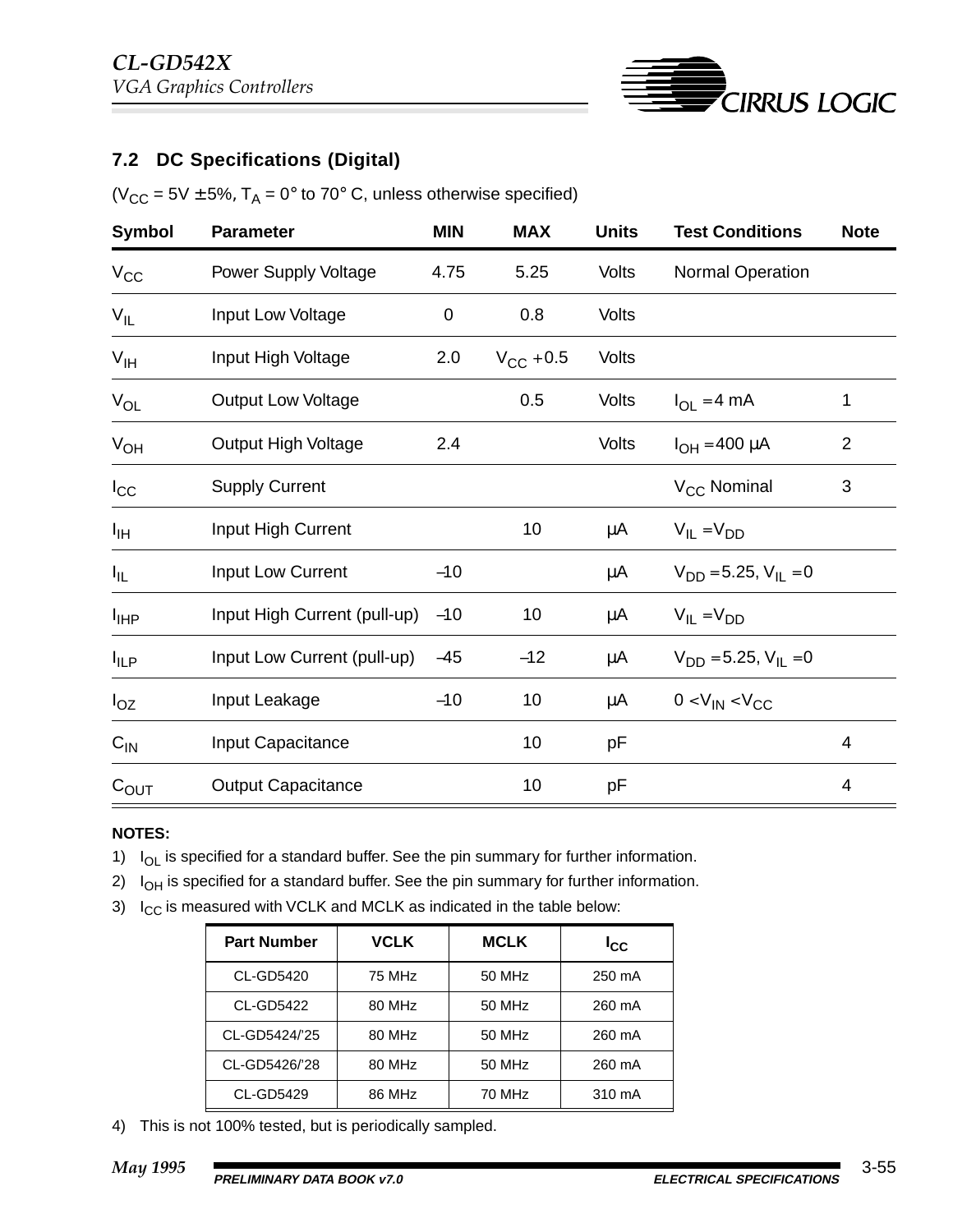

## **7.3 DC Specifications (Palette DAC)**

( $V_{CC}$  = 5V ± 5%, T<sub>A</sub> = 0° to 70° C, unless otherwise specified)

| Symbol           | <b>Parameter</b>      | <b>MIN</b> | <b>MAX</b> | Units | <b>Test Conditions</b>  | <b>Note</b> |
|------------------|-----------------------|------------|------------|-------|-------------------------|-------------|
| A <sub>VDD</sub> | DAC Supply Voltage    | 4.75       | 5.25       | Volts | <b>Normal Operation</b> |             |
| $I_{REF}$        | DAC Reference Current | $-3$       | $-10$      | mA    |                         |             |

**NOTE:** See the Detailed Pin Description for information regarding nominal IREF.

## **7.4 DC Specifications (Frequency Synthesizer)**

( $V_{CC}$  = 5 V  $\pm$  5%,  $T_A$  = 0° to 70° C, unless otherwise specified)

| <b>Symbol</b>    | <b>Parameter</b>                | <b>MIN</b> | <b>MAX</b> | Units | <b>Test Conditions</b> | <b>Note</b> |
|------------------|---------------------------------|------------|------------|-------|------------------------|-------------|
| A <sub>VDD</sub> | Synthesizer Supply Voltage 4.75 |            | 5.25       | Volts |                        |             |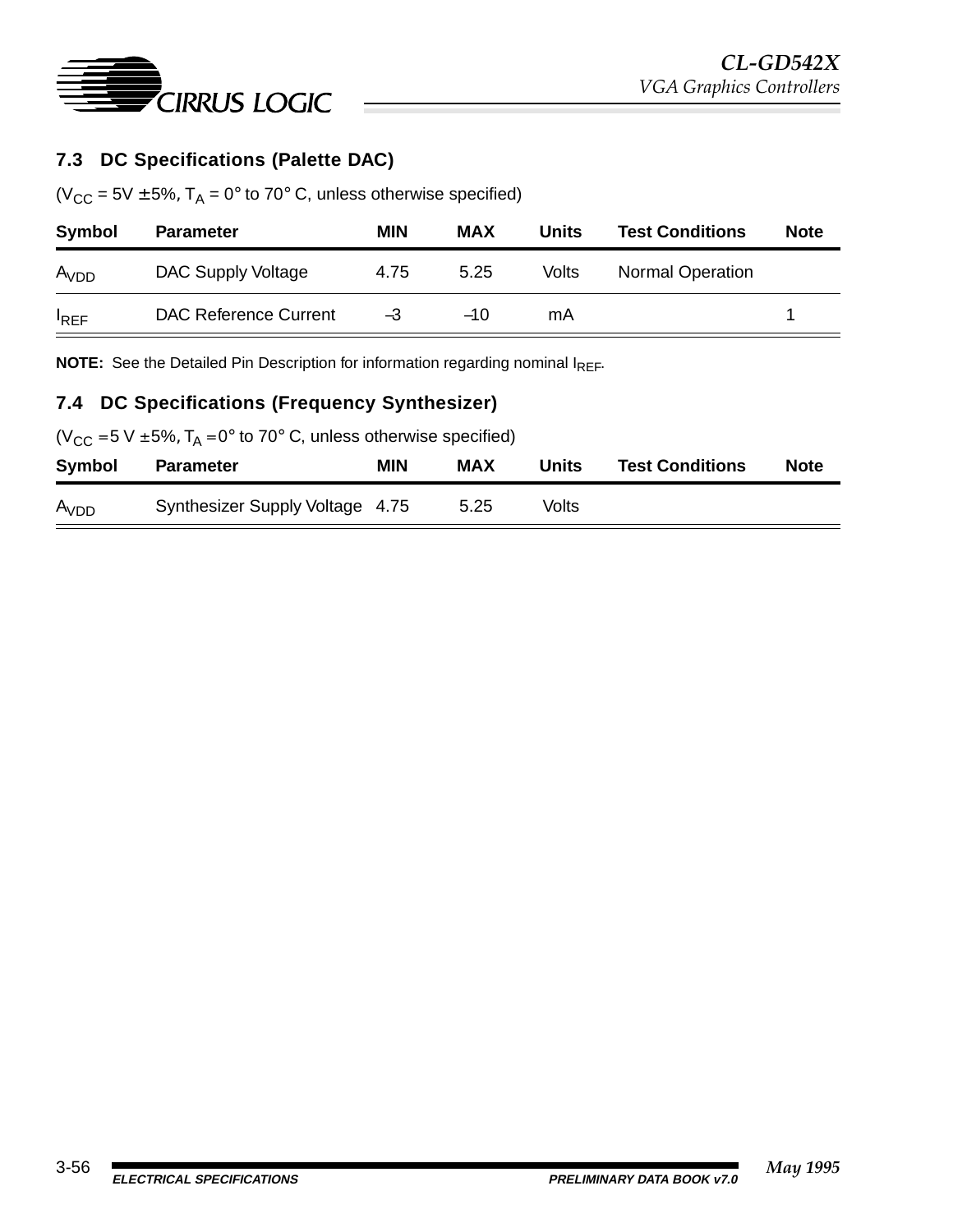

## **7.5 DAC Characteristics**

| <b>Symbol</b> | <b>Parameter</b>               | <b>MIN</b> | <b>MAX</b>     | <b>Units</b> | <b>Test Conditions</b> | <b>Note</b> |
|---------------|--------------------------------|------------|----------------|--------------|------------------------|-------------|
| R             | Resolution                     | 8          | Max            | <b>Bits</b>  |                        |             |
| IO            | <b>Output Current</b>          | 30         | Max            | mA           | VO < 1V                |             |
| TR            | Analog Output Rise/Fall Time 8 |            | Max            | ns           |                        | 2, 3, 4     |
| <b>TS</b>     | Analog Output Settling Time 15 |            | Max            | ns           |                        | 2, 3, 5     |
| <b>TSK</b>    | <b>Analog Output Skew</b>      | tbd        | Max            | ns           |                        | 2, 3, 6     |
| DT            | DAC-to-DAC Correlation         | 2.5        | Max            | %            |                        | 6, 7        |
| GI            | Glitch Impulse                 |            | <b>Typical</b> | pV-sec.      |                        | 2, 3, 6     |
| IL.           | <b>Integral Linearity</b>      | 1.5        | Max            | <b>LSB</b>   |                        |             |
| <b>DL</b>     | <b>Differential Lineaity</b>   | 1.5        | Max            | <b>LSB</b>   |                        |             |

( $V_{CC}$  = 5 V  $\pm$  5%,  $T_A$  = 0° to 70° C, unless otherwise specified)

#### **NOTES:**

- 1) TD is measured from the 50% point of VCLK to the 50% point of full-scale transition.
- 2) Load is 50  $\Omega$  and 30 pF per analog output.
- 3)  $I_{RFF} = -6.67$  mA.
- 4) TR is measured from 10% to 90% full-scale.
- 5) TS is measured from 50% of full-scale transition to the output remaining within 2% of final value.
- 6) Outputs loaded identically.
- 7) About the mid-point of the distribution of the three DACs measured at full-scale output.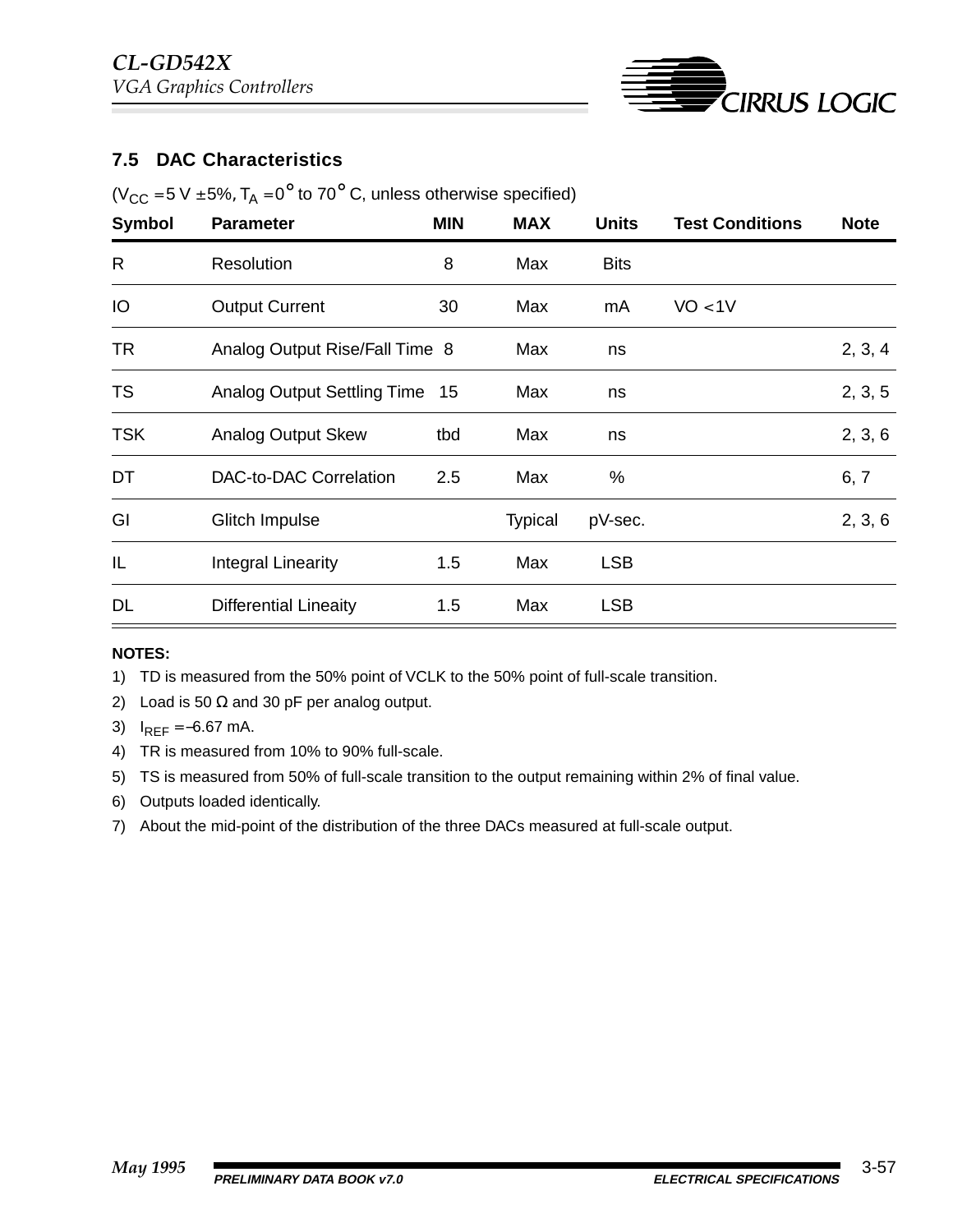

## **7.6 List of Waveforms**

| <b>Table/Figure</b> | <b>Title</b>                                                             | Page |
|---------------------|--------------------------------------------------------------------------|------|
| $7 - 1$             |                                                                          |      |
| $7 - 2$             |                                                                          |      |
| $7 - 3$             |                                                                          |      |
| $7 - 4$             |                                                                          |      |
| $7 - 5$             |                                                                          |      |
| $7-6$               |                                                                          |      |
| $7 - 7$             |                                                                          |      |
| $7 - 8$             |                                                                          |      |
| $7-9$               |                                                                          |      |
| $7 - 10$            |                                                                          |      |
| $7 - 11$            |                                                                          |      |
| $7 - 12$            |                                                                          |      |
| $7 - 13$            |                                                                          |      |
| $7 - 14$            |                                                                          |      |
| $7 - 15$            |                                                                          |      |
| $7 - 16$            |                                                                          |      |
| $7 - 17$            |                                                                          |      |
| $7 - 18$            |                                                                          |      |
| $7 - 19$            |                                                                          |      |
| $7 - 20$            |                                                                          |      |
| $7 - 21$            |                                                                          |      |
| $7 - 22$            |                                                                          |      |
| $7 - 23$            |                                                                          |      |
| $7 - 24$            |                                                                          |      |
| $7 - 25$            |                                                                          |      |
| $7 - 26$            |                                                                          |      |
| $7 - 27$            |                                                                          |      |
| $7 - 28$            |                                                                          |      |
| $7 - 29$            |                                                                          |      |
| $7 - 30$            |                                                                          |      |
| $7 - 31$            |                                                                          |      |
| $7 - 32$            |                                                                          |      |
| $7 - 33$            |                                                                          |      |
| $7 - 34$            | Feature Bus Timing, 8-Bit Mode, Outputs (DCLK output as reference)  89   |      |
| $7 - 35$            |                                                                          |      |
| $7 - 36$            | P-Bus as Inputs, 16-Bit Mode, Clock Mode 1 (DCLK input as reference)  91 |      |
| $7 - 37$            | P-Bus as Inputs, 16-Bit Mode, Clock Mode 2 (DCLK input as reference)  92 |      |
| $7 - 38$            |                                                                          |      |
| $7 - 39$            |                                                                          |      |
| $7 - 40$            |                                                                          |      |
| $7 - 41$            |                                                                          |      |
| $7 - 42$            |                                                                          |      |
| $7 - 43$            |                                                                          |      |
| $7 - 44$            |                                                                          |      |
| $7 - 45$            |                                                                          |      |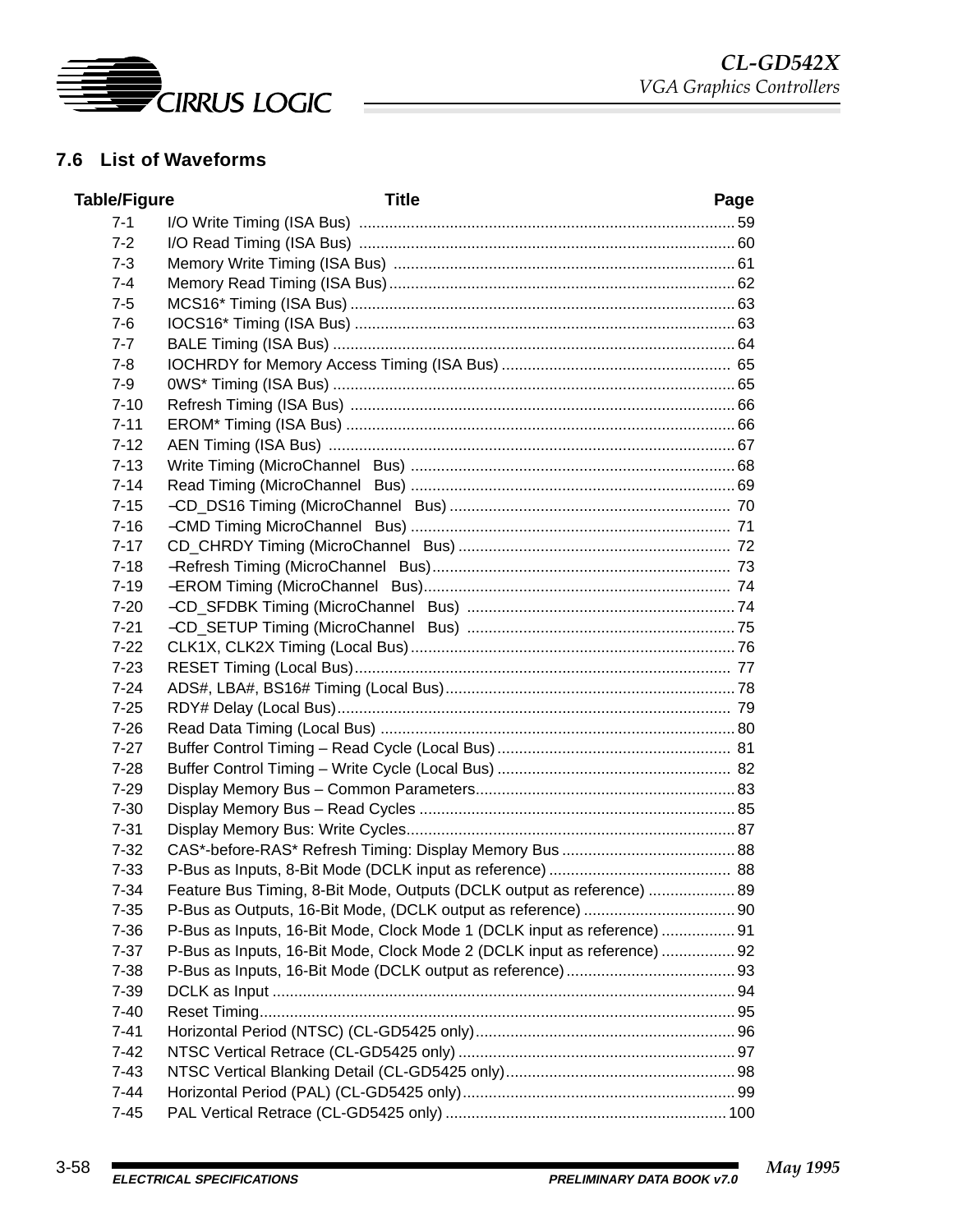

<span id="page-58-0"></span>

| Table 7-1. | I/O Write Timing (ISA Bus) <sup>a</sup> |  |
|------------|-----------------------------------------|--|
|            |                                         |  |

| Symbol         | <b>Parameter</b>                       | <b>MIN</b> | <b>MAX</b> | <b>Units</b> |
|----------------|----------------------------------------|------------|------------|--------------|
| t <sub>1</sub> | Address, SBHE* setup to IOW* active    | 5          |            | ns           |
| t <sub>2</sub> | IOW* pulse width                       | 40         |            | ns           |
| $t_3$          | Data setup to IOW* inactive            | 5          |            | ns           |
| $t_4$          | Data hold from IOW* inactive           | 10         |            | ns           |
| $t_5$          | Address, SBHE* hold from IOW* inactive | 5          |            | ns           |
| $t_6$          | IOW* inactive to any command active    | 80         |            | ns           |

a AEN must be inactive.



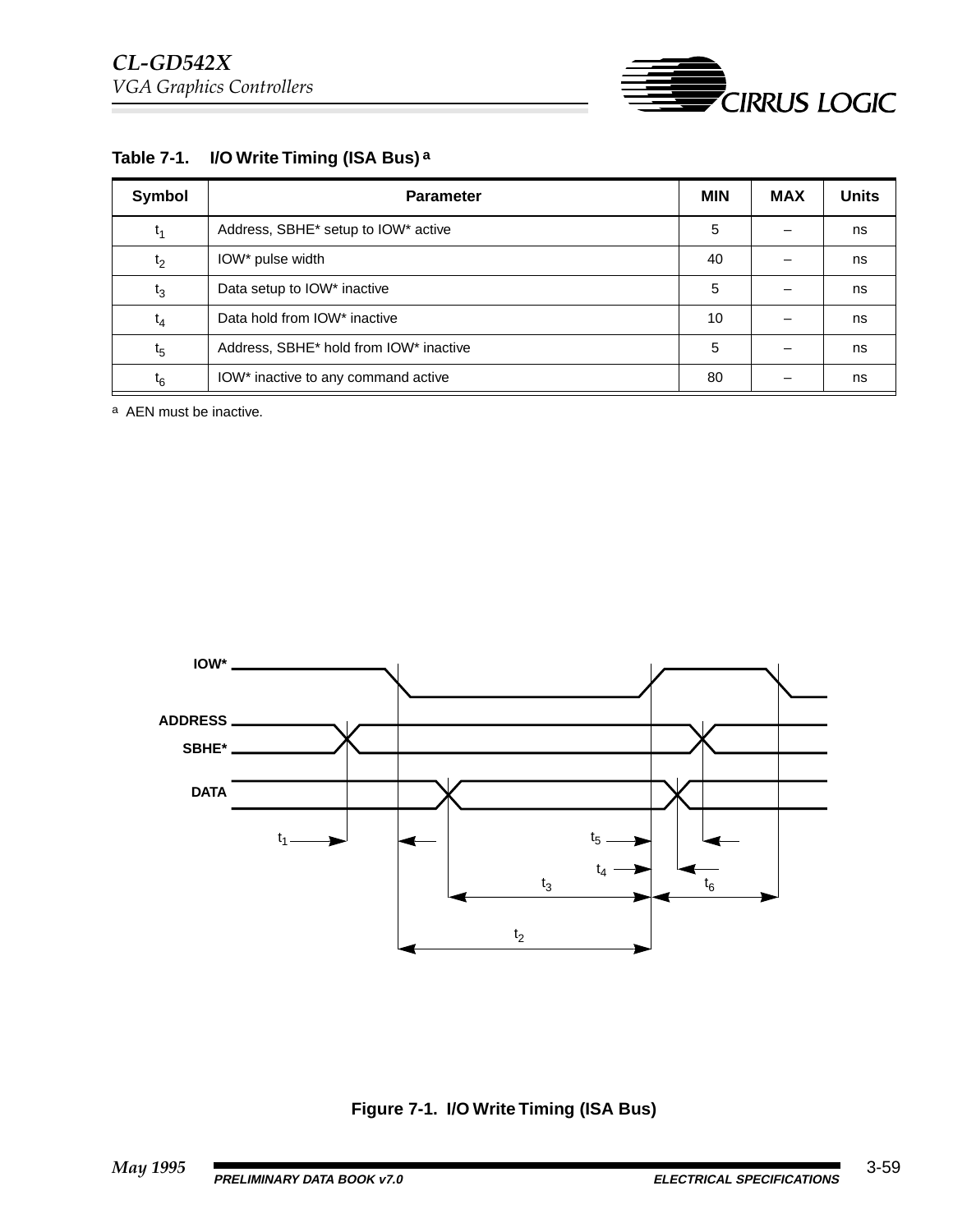<span id="page-59-0"></span>

## **Table 7-2. I/O Read Timing (ISA Bus)a**

| Symbol         | <b>Parameter</b>                               | <b>MIN</b> | <b>MAX</b> | <b>Units</b> |
|----------------|------------------------------------------------|------------|------------|--------------|
| $t_1$          | Address, SBHE* setup to IOR* active            | 5          |            | ns           |
| t <sub>2</sub> | IOR <sup>*</sup> active to low-impedance delay | 0          |            | ns           |
| $t_3$          | Data delay from IOR* active (IOR* access time) |            | 60         | ns           |
| $t_4$          | IOR <sup>*</sup> pulse width                   | 70         |            | ns           |
| $t_5$          | Data hold from IOR* inactive                   | 0          | 20         | ns           |
| $t_6$          | Address, SBHE* hold from IOR* inactive         | 0          |            | ns           |
| t <sub>7</sub> | IOR* inactive to high-impedance delay          | 0          | 20         | ns           |

a AEN must be inactive.



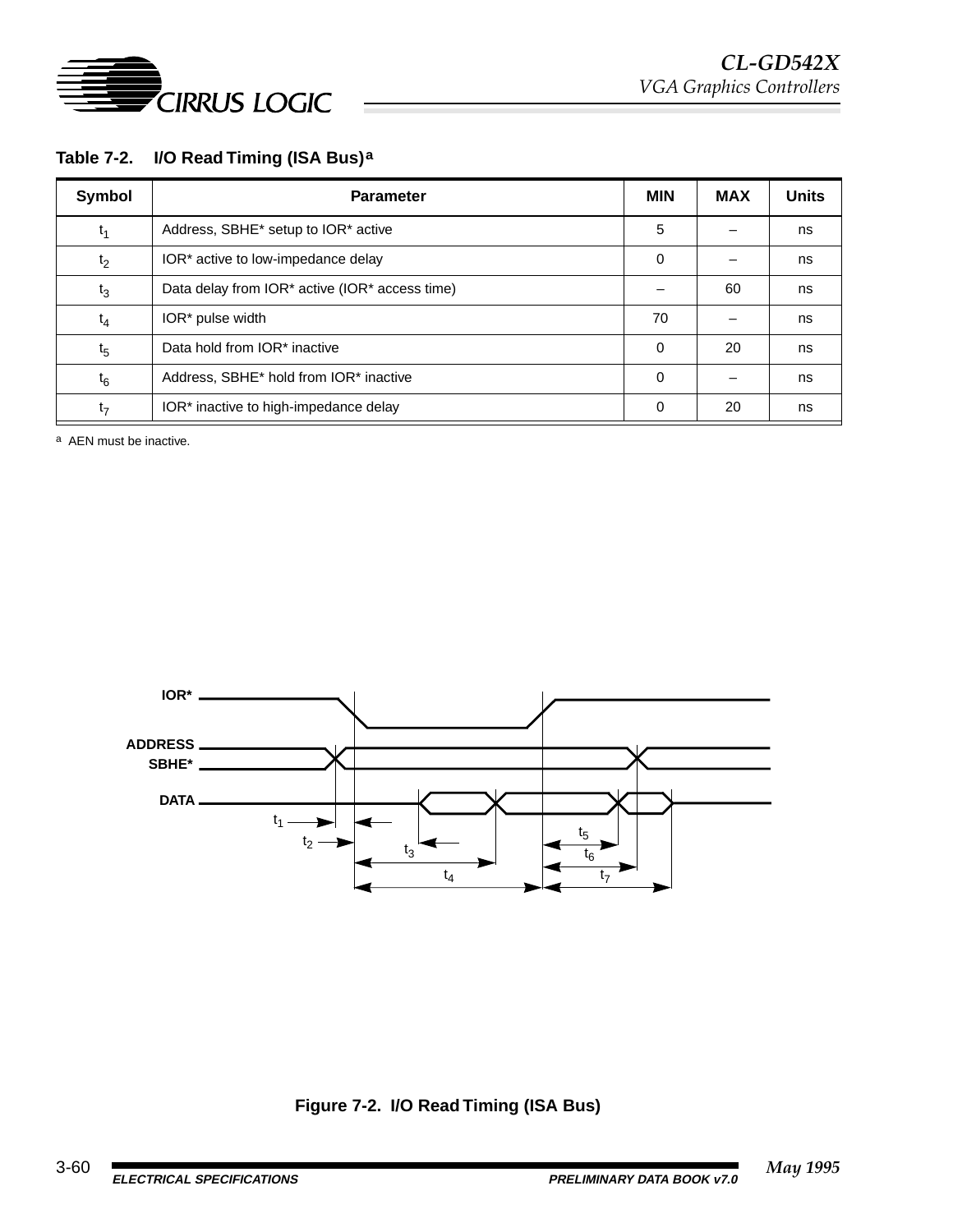

<span id="page-60-0"></span>

| Table 7-3. Memory Write Timing (ISA Bus) |  |  |  |
|------------------------------------------|--|--|--|
|                                          |  |  |  |

| Symbol         | <b>Parameter</b>                         | MIN | <b>MAX</b> | <b>Units</b> |
|----------------|------------------------------------------|-----|------------|--------------|
| t <sub>1</sub> | Address, SBHE* to SMEMW* active setup    | 5   |            | ns           |
| t <sub>2</sub> | SMEMW* pulse width                       | 3   |            | ma           |
| $t_3$          | Data valid from SMEMW* active            |     | 3          | m            |
| $t_4$          | Data hold from SMEMW* inactive           | 10  |            | ns           |
| $t_5$          | Address, SBHE* hold from SMEMW* inactive | 0   |            | ns           |
| $t_6$          | SMEMW* inactive to next SMEMW*           | 3   |            | m            |

 $a$  m = MCLK period.



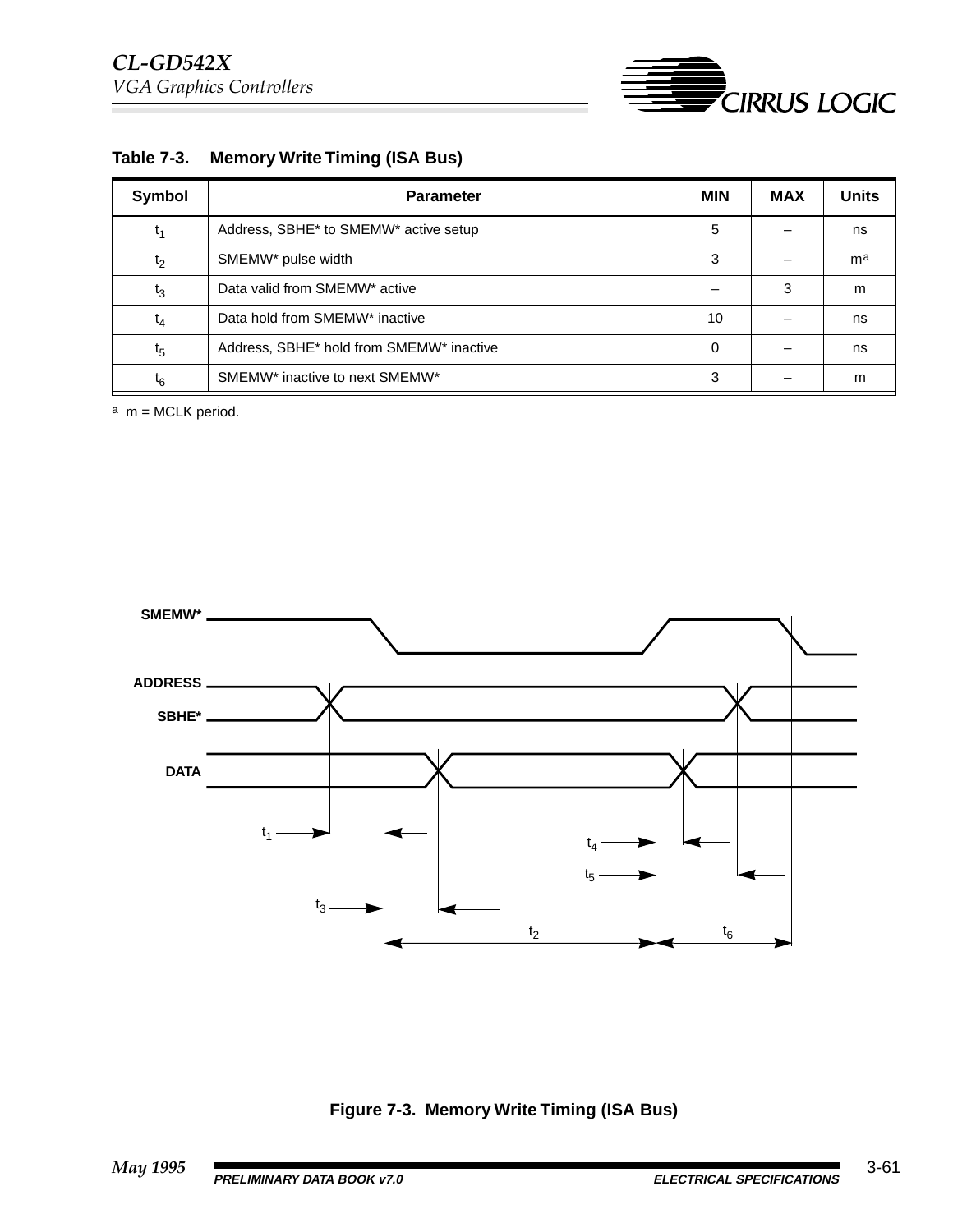<span id="page-61-0"></span>

## **Table 7-4. Memory Read Timing (ISA Bus)**

| Symbol         | <b>Parameter</b>                         | <b>MIN</b> | <b>MAX</b> | <b>Units</b> |
|----------------|------------------------------------------|------------|------------|--------------|
| $t_1$          | Address, SBHE* to SMEMR* active          | 5          |            | ns           |
| t <sub>2</sub> | SMEMR* active to low-impedance delay     | 0          |            | ns           |
| $t_3$          | Data delay from IOCHRDY active           |            | 15         | ns           |
| $t_4$          | SMEMR* pulse width                       |            | a          | ns           |
| $t_5$          | Data hold from SMEMR* inactive           | 0          | 20         | ns           |
| $t_6$          | Address, SBHE* hold from SMEMR* inactive | 0          |            | ns           |
| t <sub>7</sub> | SMEMR* inactive to high-impedance delay  |            | 20         | ns           |

a SMEMR\* active-pulse width is determined by IOCHRDY.



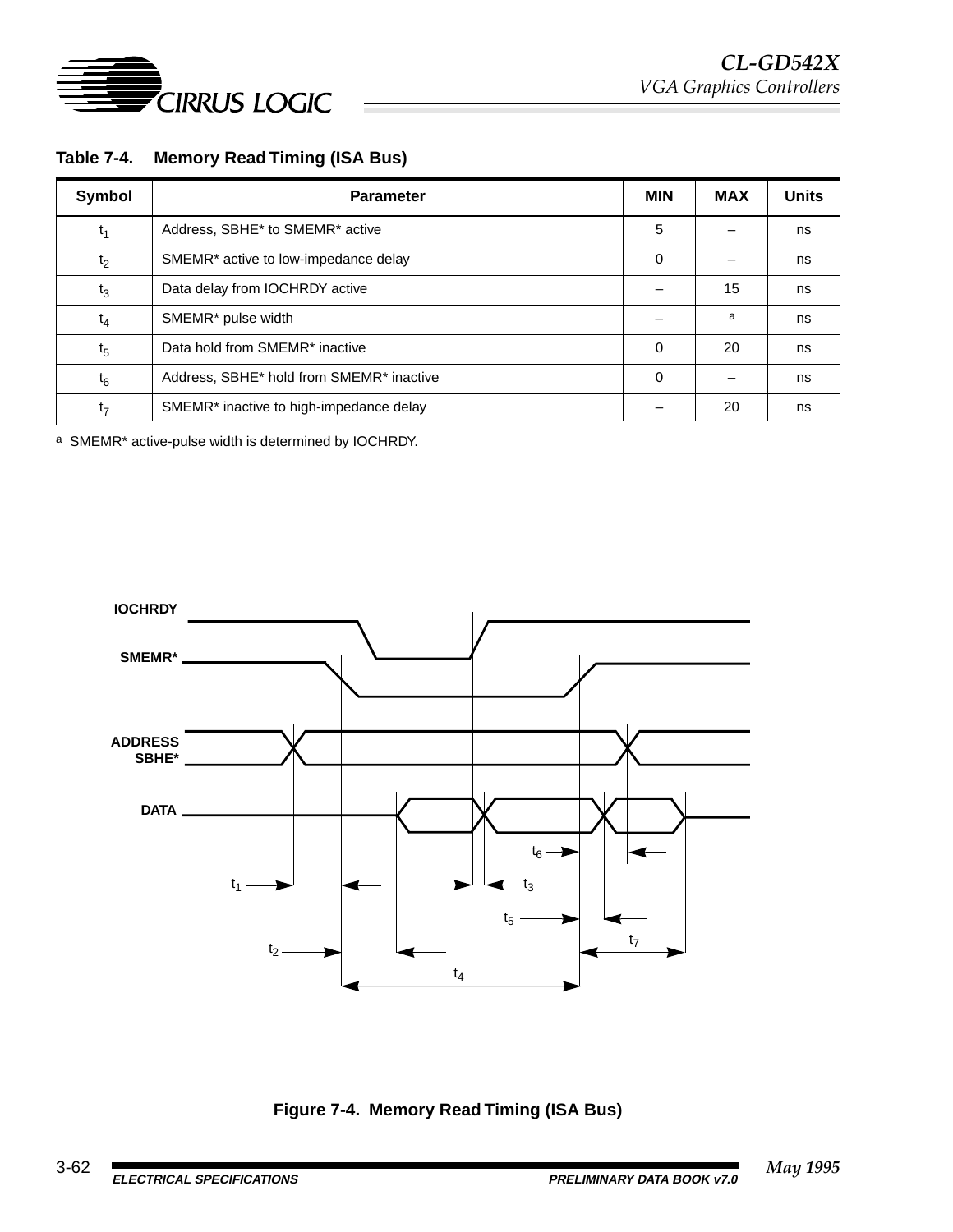

<span id="page-62-0"></span>**Table 7-5. MCS16\* Timing (ISA Bus)**

| Symbol   | <b>Parameter</b>                           | <b>MIN</b> | <b>MAX</b> | Units |
|----------|--------------------------------------------|------------|------------|-------|
| $t_{1a}$ | MCS16* active delay from LA[23:17] valid   |            | 20         | ns    |
| $t_{1b}$ | MCS16* active delay from SA[16:15] valid   |            | 14         | ns    |
| t2       | MCS16* inactive delay from address invalid |            | 25         | ns    |



**Figure 7-5. MCS16\* Timing (ISA Bus)**

**Table 7-6. IOCS16\* Timing (ISA Bus)**

| Symbol | <b>Parameter</b>                              |   | <b>MAX</b> | <b>Units</b> |
|--------|-----------------------------------------------|---|------------|--------------|
| ι1     | IOCS16 <sup>*</sup> active delay from address | - | 25         | ns           |
| to     | IOCS16* inactive delay from address           | - | 30         | ns           |



**Figure 7-6. IOCS16\* Timing (ISA Bus)**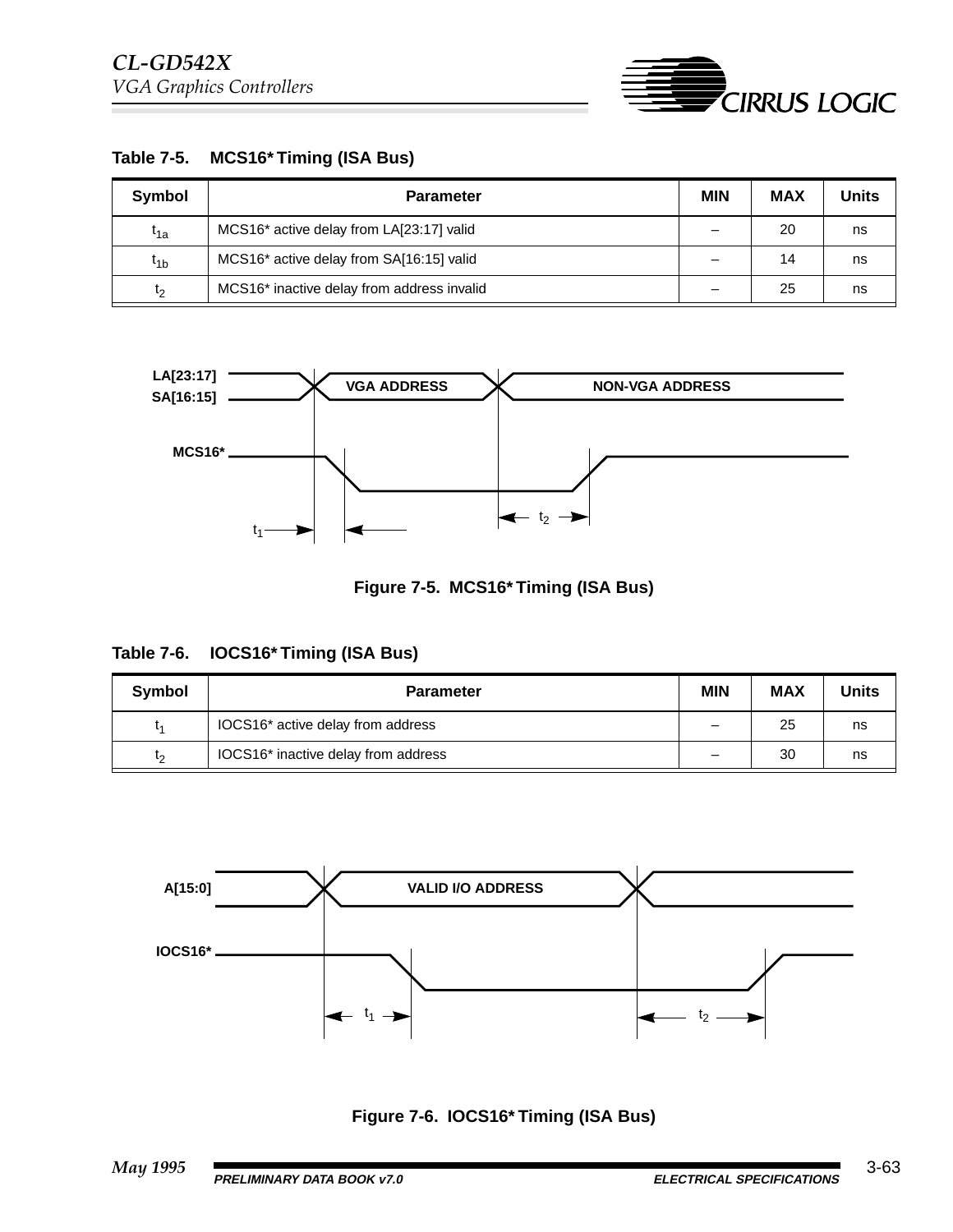<span id="page-63-0"></span>

## **Table 7-7. BALE Timing (ISA Bus)**

| Symbol         | <b>Parameter</b>                             | <b>MIN</b> | <b>MAX</b> | <b>Units</b> |
|----------------|----------------------------------------------|------------|------------|--------------|
| t <sub>1</sub> | LA[23:17] setup to BALE negative transition  | 20         |            | ns           |
| t <sub>2</sub> | SBHE* setup to BALE negative transition      | 20         |            | ns           |
| $t_3$          | LA[23:17] hold from BALE negative transition | 20         |            | ns           |
| $t_4$          | SBHE* hold from BALE negative transition     | 20         |            | ns           |
| $t_{5}$        | <b>BALE</b> pulse width                      | 20         |            | ns           |



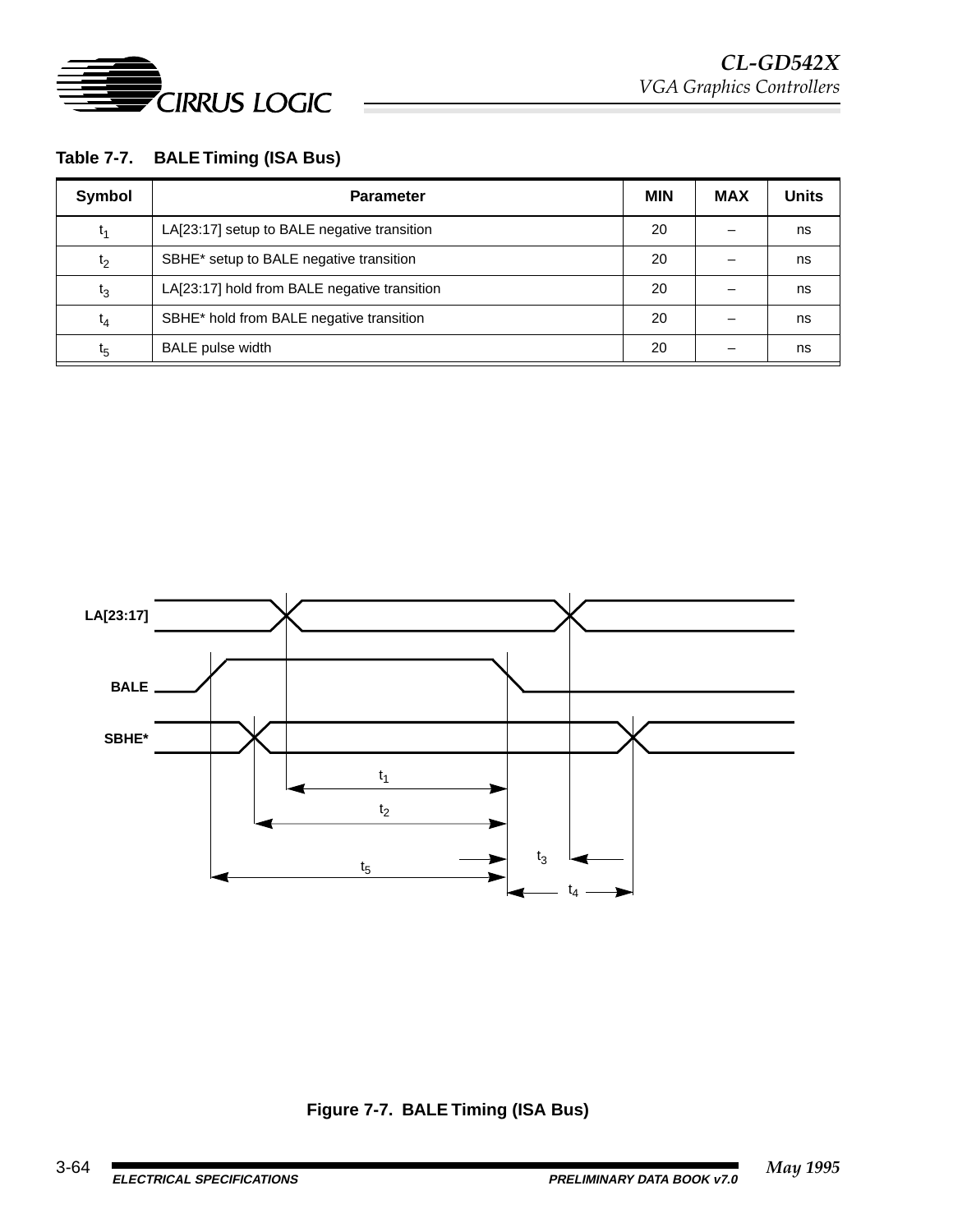

#### <span id="page-64-0"></span>**Table 7-8. IOCHRDY for Memory Access Timing (ISA Bus)**

| Symbol | <b>Parameter</b>                                |    | <b>MAX</b> | Units |
|--------|-------------------------------------------------|----|------------|-------|
| ι1     | SMEMR* or SMEMW* active to IOCHRDY inactive low | -  | 28         | ns    |
| しつ     | <b>IOCHRDY</b> inactive low pulse width         | 10 | a          | ns    |

a Video mode dependent.





**Table 7-9. 0WS\* Timing (ISA Bus)**

| Symbol   | <b>Parameter</b>                                     |   | MAX | <b>Units</b> |
|----------|------------------------------------------------------|---|-----|--------------|
| $t_{1a}$ | 0WS* active delay from SMEMR* (BIOS ACCESS)          | - | 22  | ns           |
| $t_{1b}$ | 0WS* active delay from SMEMW* (display memory write) |   | 18  | ns           |
| $t_{2a}$ | 0WS* high-impedance delay from SMEMR*                |   | 18  | ns           |
| $t_{2b}$ | 0WS* high-impedance delay from SMEMW*                | - | 19  | ns           |



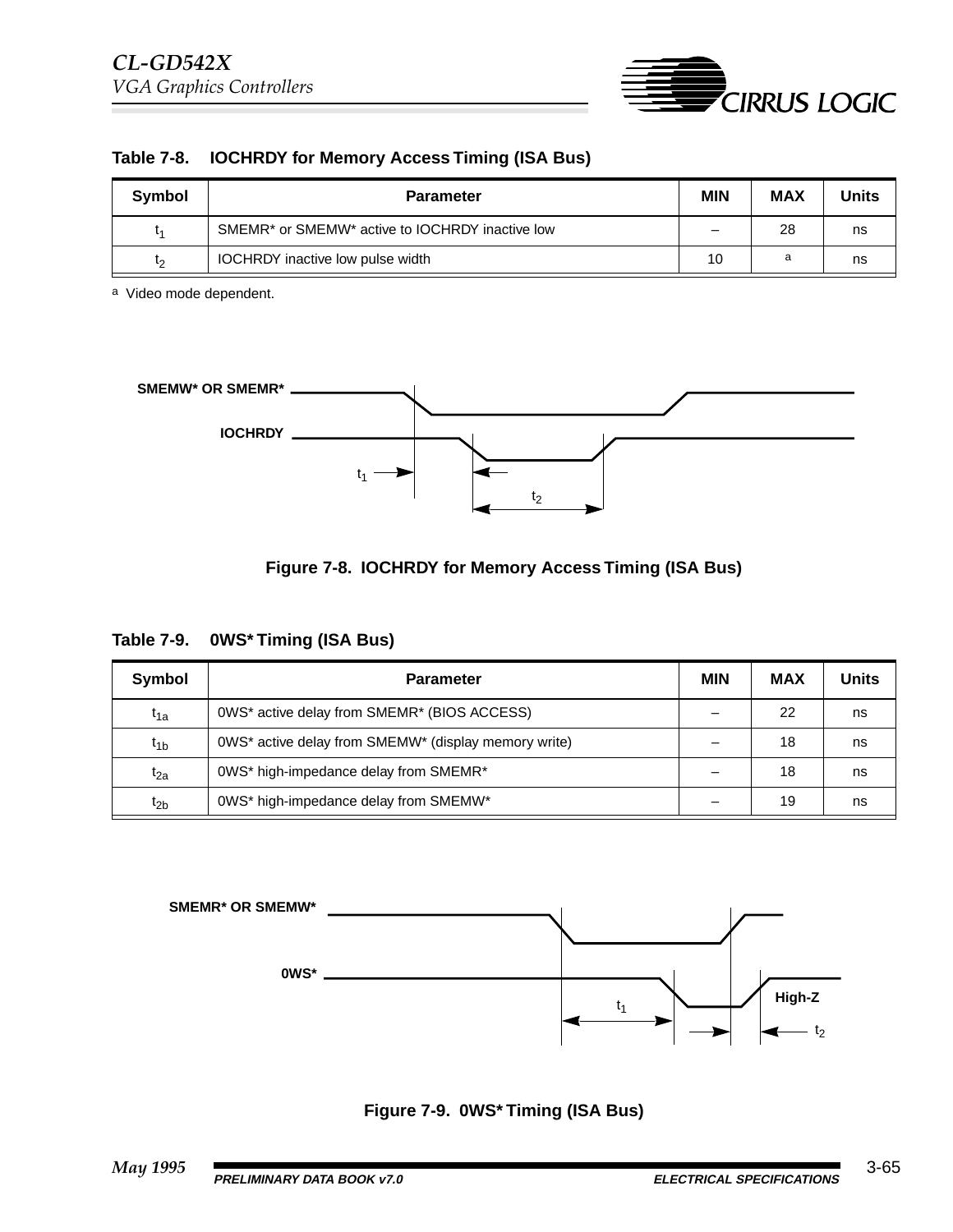<span id="page-65-0"></span>

## **Table 7-10. Refresh Timing (ISA Bus)**

| Symbol | <b>Parameter</b>                                               |    | <b>MAX</b>               | Units |
|--------|----------------------------------------------------------------|----|--------------------------|-------|
|        | REFRESH <sup>*</sup> active setup to SMEMR <sup>*</sup> active | 20 | $\overline{\phantom{0}}$ | ns    |
| しつ     | REFRESH* active hold from SMEMR* active                        |    | $\qquad \qquad$          | ns    |





#### **Table 7-11. EROM\* Timing (ISA Bus)**

| Symbol | <b>Parameter</b>                          | <b>MIN</b> | <b>MAX</b> | Units |
|--------|-------------------------------------------|------------|------------|-------|
| ι1     | EROM* active delay from SMEMR* active     | -          | 30         | ns    |
| l2     | EROM* inactive delay from SMEMR* inactive | -          | 20         | ns    |



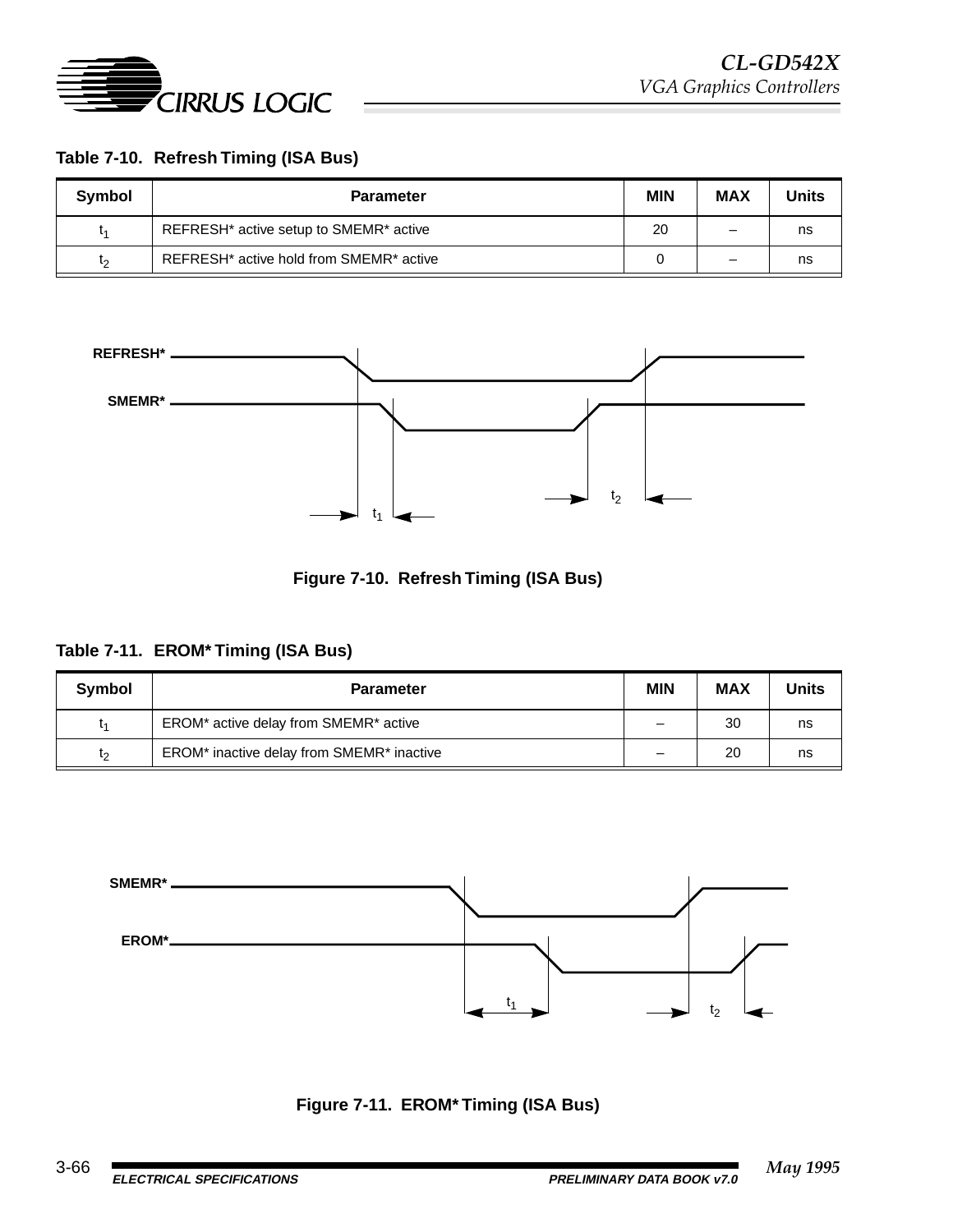

## <span id="page-66-0"></span>**Table 7-12. AEN Timing (ISA Bus)a**

| Symbol | <b>Parameter</b>                                         |  | <b>MAX</b> | Units |
|--------|----------------------------------------------------------|--|------------|-------|
| ι1     | AEN setup to IOR <sup>*</sup> or IOW <sup>*</sup> active |  | -          | ns    |
| しつ     | AEN hold from IOR* or IOW* inactive                      |  | -          | ns    |

a AEN high, as shown below, will cause the CL-GD542X to **ignore** the I/O cycle.



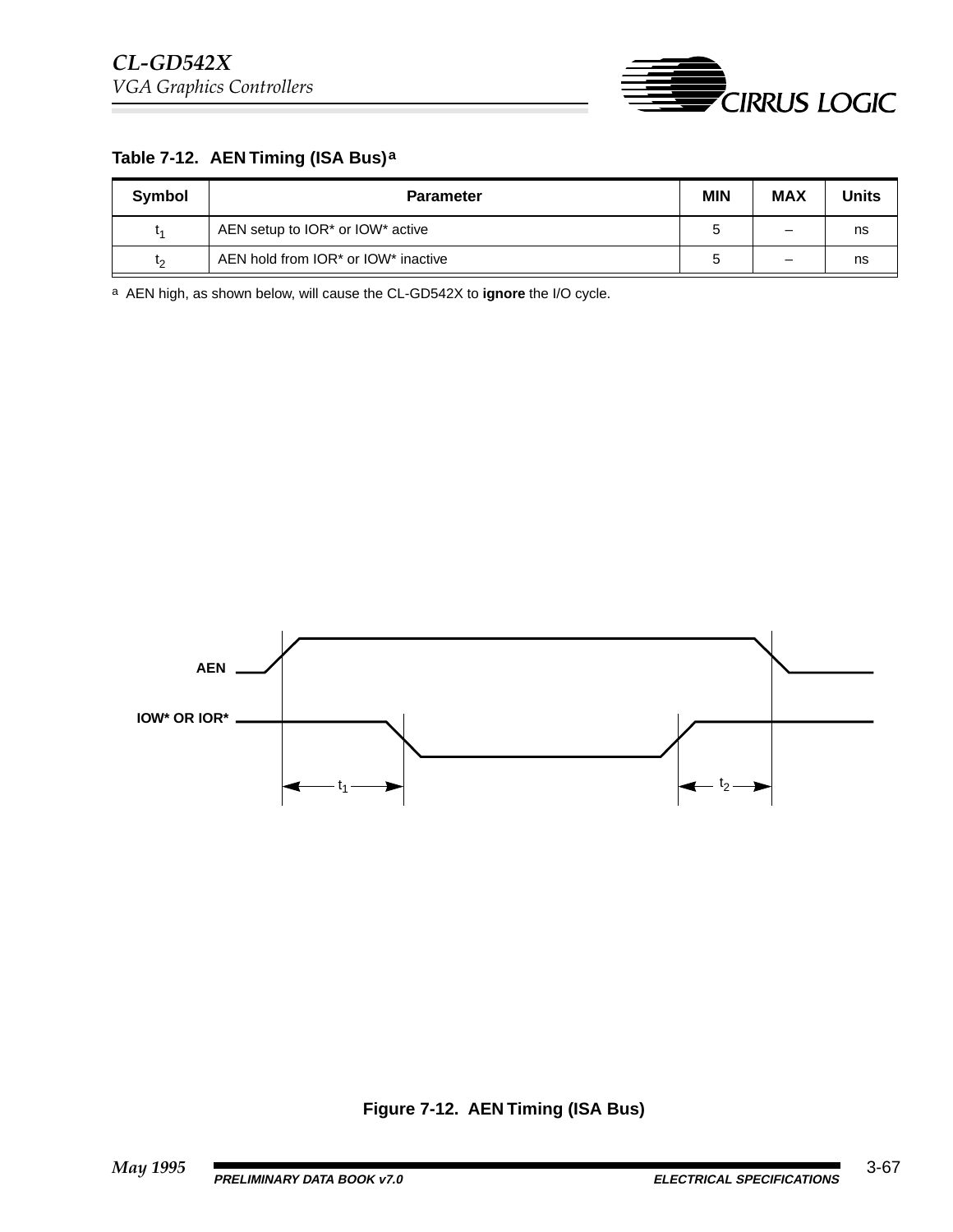<span id="page-67-0"></span>

| Symbol         | <b>Parameter</b>                                      |          | <b>MAX</b> | <b>Units</b> |
|----------------|-------------------------------------------------------|----------|------------|--------------|
| t <sub>1</sub> | Data to -CMD active setup                             | $-15$    |            | ns           |
| $t_{2a}$       | -CMD active pulse width (default cycle)               | 90       |            | ns           |
| $t_{2b}$       | -CMD active pulse width (synchronous extended cycle)  | 190      |            | ns           |
| $t_{2c}$       | -CMD active pulse width (asynchronous extended cycle) | a        | a          | ns           |
| $t_3$          | Data hold from -CMD inactive                          | $\Omega$ |            | ns           |
| $t_4$          | CD_CHRDY active to -CMD inactive delay                | 0        |            | ns           |

a The maximum  $t_{2c}$  depends on display memory activity.



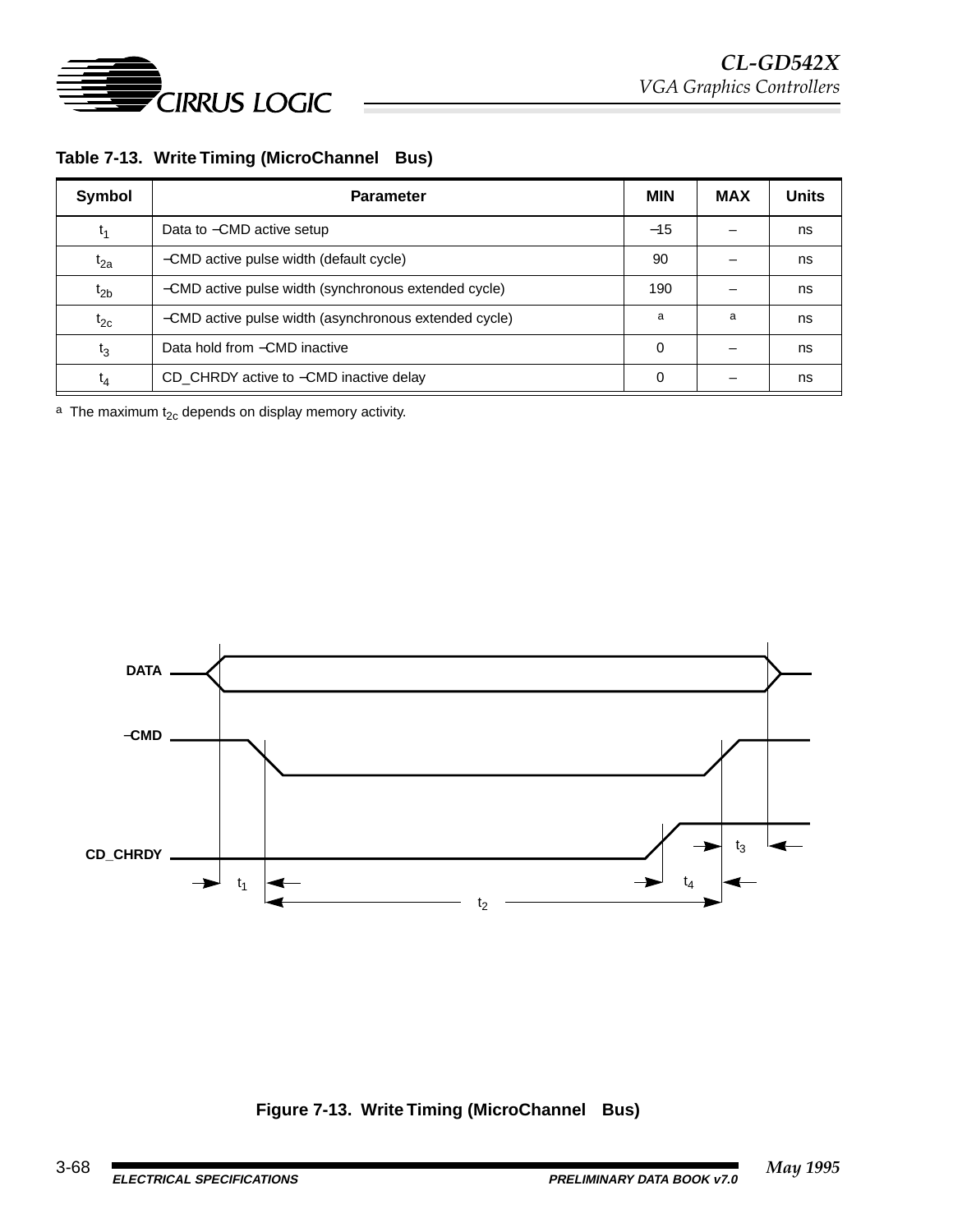

<span id="page-68-0"></span>

|  | Table 7-14. Read Timing (MicroChannel <sup>®</sup> Bus) |  |
|--|---------------------------------------------------------|--|
|  |                                                         |  |

| Symbol         | <b>Parameter</b>                                           |  | <b>MAX</b> | Units |
|----------------|------------------------------------------------------------|--|------------|-------|
| t4             | -CMD active to DATA valid delay (default cycle) (I/O read) |  | 45         | ns    |
| t <sub>2</sub> | CD CHRDY active to DATA valid delay (memory read cycle)    |  | 45         | ns    |
| $t_3$          | READ DATA hold from -CMD inactive                          |  |            | ns    |
| $t_4$          | READ DATA high-impedance from -CMD inactive                |  | 30         | ns    |



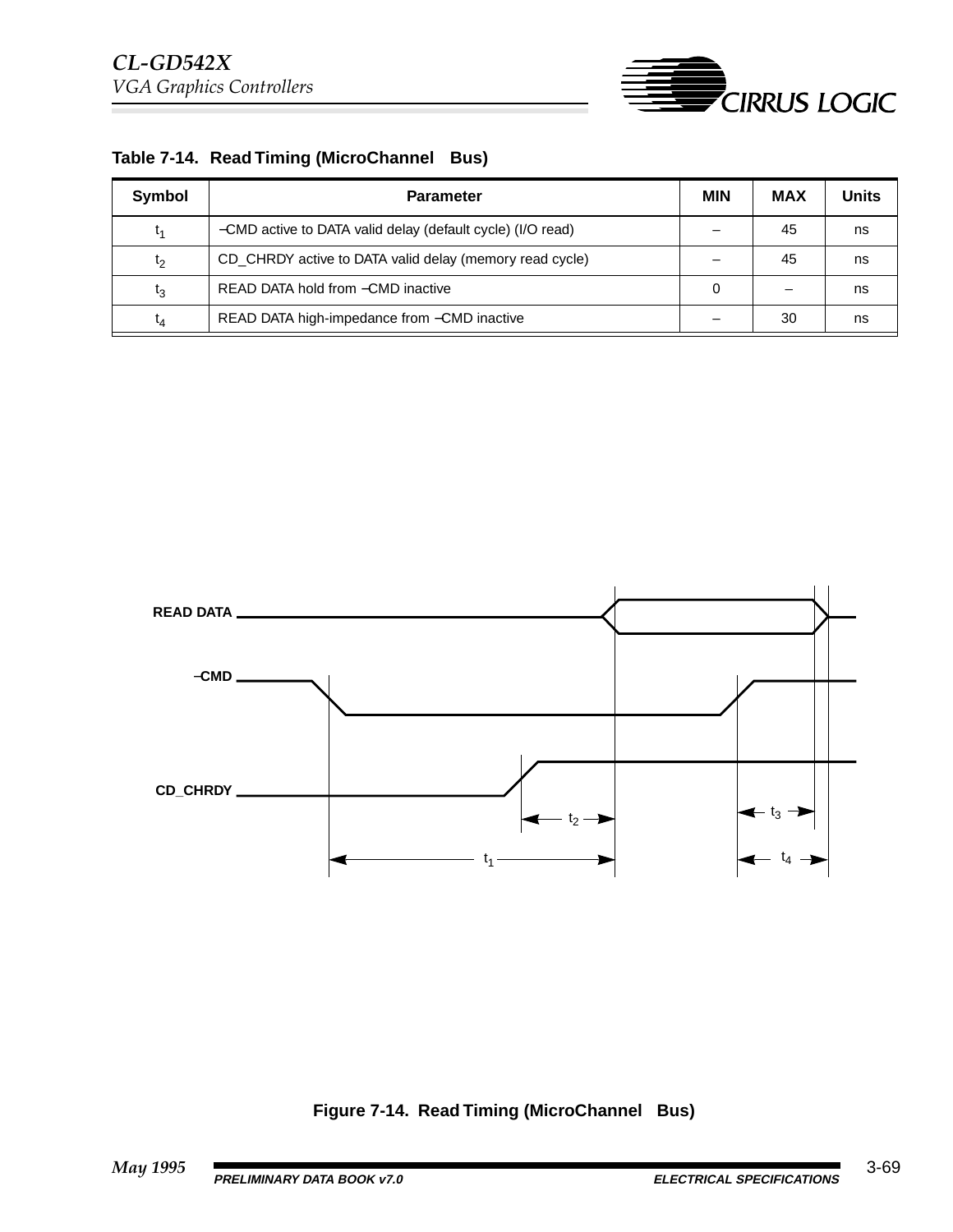<span id="page-69-0"></span>

## **Table 7-15.** −**CD\_DS16 Timing (MicroChannel Bus)**

| <b>Symbol</b> | <b>Parameter</b>                                  | <b>MIN</b> | <b>MAX</b> | Units |
|---------------|---------------------------------------------------|------------|------------|-------|
|               | -CD DS16 active from address, M/-IO, MADE24 valid |            | 50         | ns    |



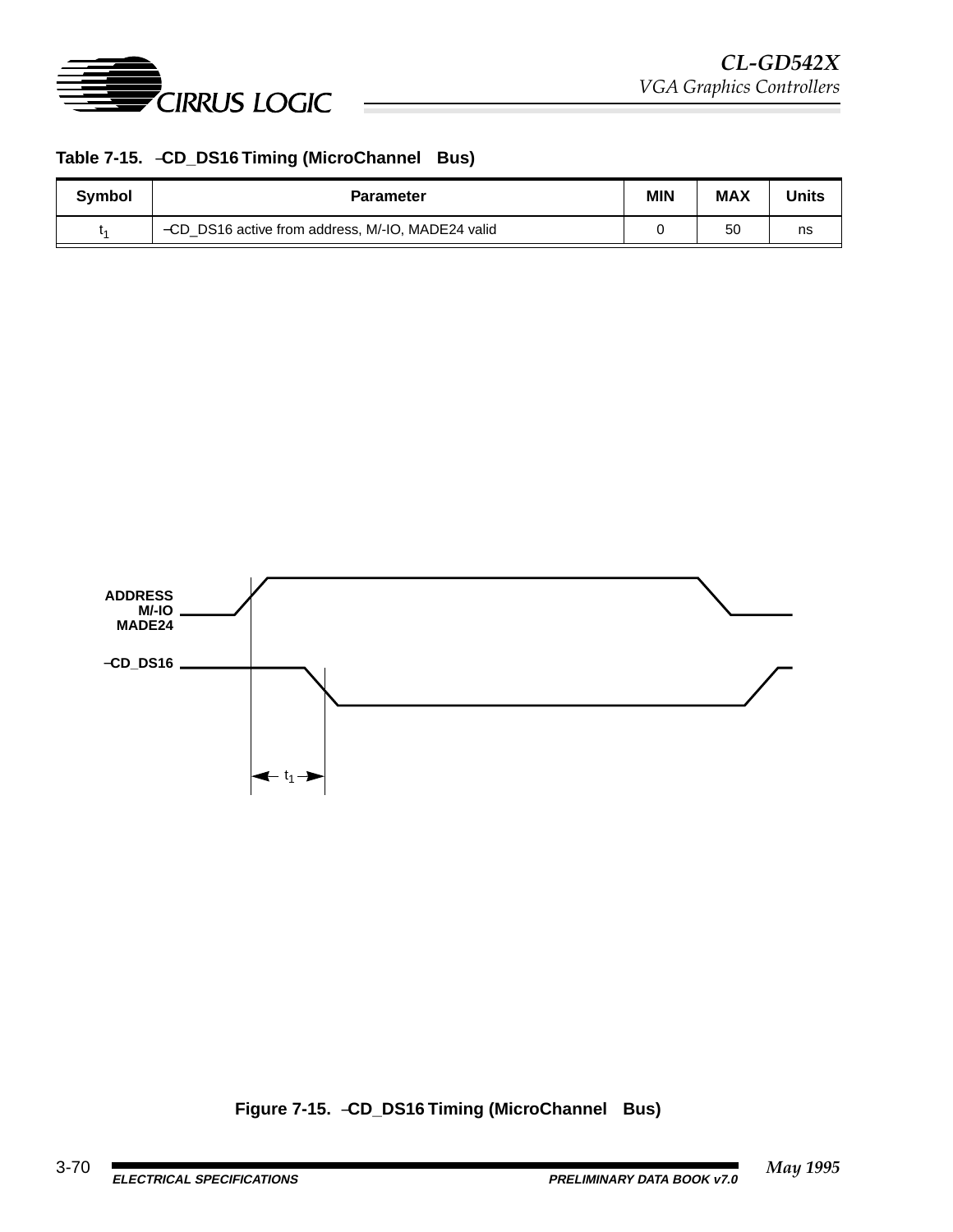

<span id="page-70-0"></span>

|  | Table 7-16. – CMD Timing (MicroChannel <sup>®</sup> Bus) |
|--|----------------------------------------------------------|
|  |                                                          |

| <b>Symbol</b>  | <b>Parameter</b>                     | <b>MIN</b> | <b>MAX</b> | <b>Units</b> |
|----------------|--------------------------------------|------------|------------|--------------|
| t <sub>1</sub> | Address valid setup to -CMD active   | 80         |            | ns           |
| t <sub>2</sub> | Status active setup to -CMD active   | 50         |            | ns           |
| $t_3$          | -SBHE valid setup to -CMD active     | 35         |            | ns           |
| $t_4$          | -CMD pulse width                     | 90         |            | ns           |
| $t_{5}$        | Address, -SBHE hold from -CMD active | 25         |            | ns           |
| $t_6$          | Status hold from - CMD active        | 25         |            | ns           |



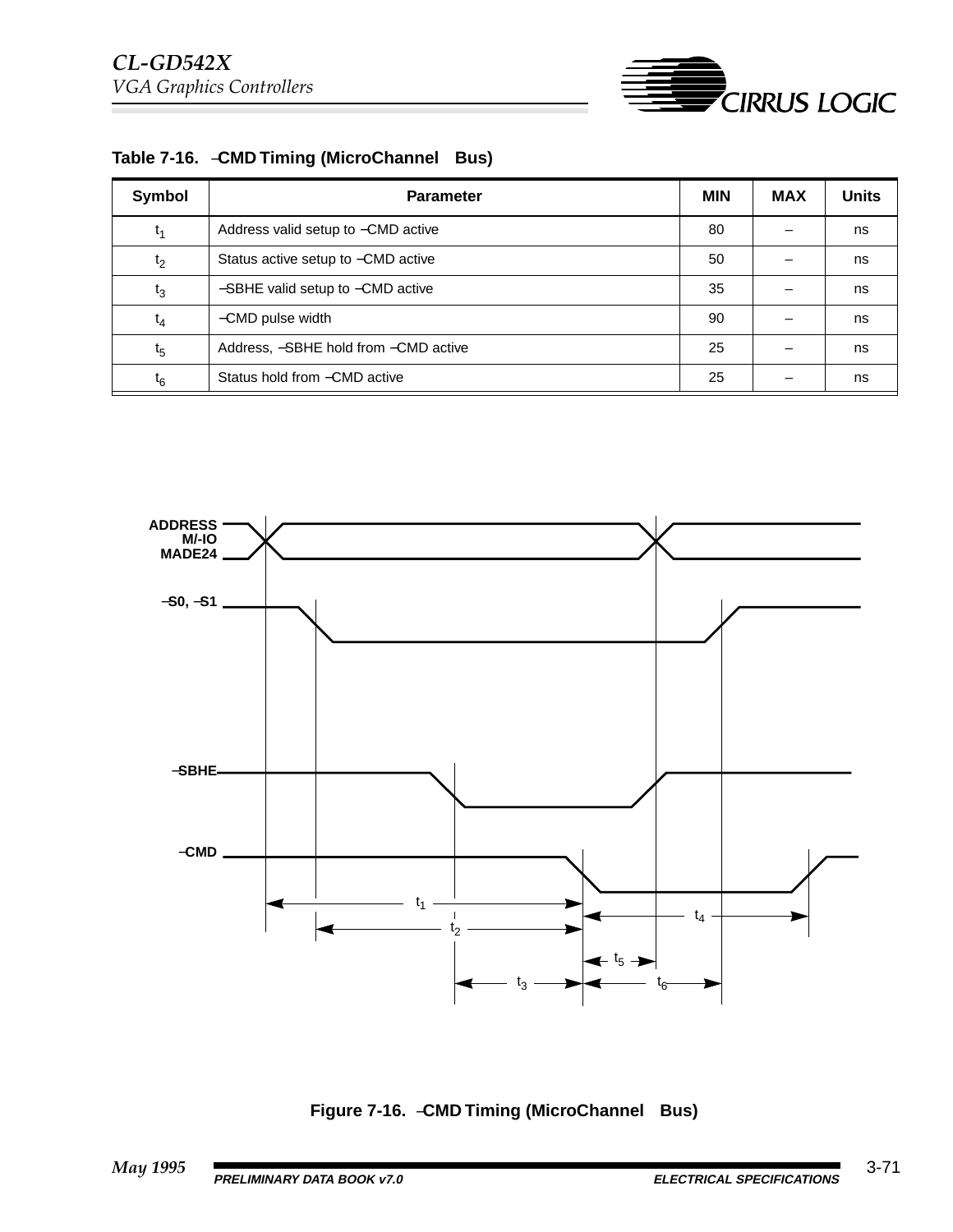<span id="page-71-0"></span>

| Symbol         | <b>Parameter</b>                           | <b>MIN</b> | MAX | Units |
|----------------|--------------------------------------------|------------|-----|-------|
| t,             | CD CHRDY inactive (low) from Address valid |            | 50  | ns    |
| t <sub>2</sub> | CD CHRDY inactive (low) from Status active | -          | 25  | ns    |
| $t_3$          | CD_CHRDY inactive (low) pulse width        | -          | 3.5 | ms    |



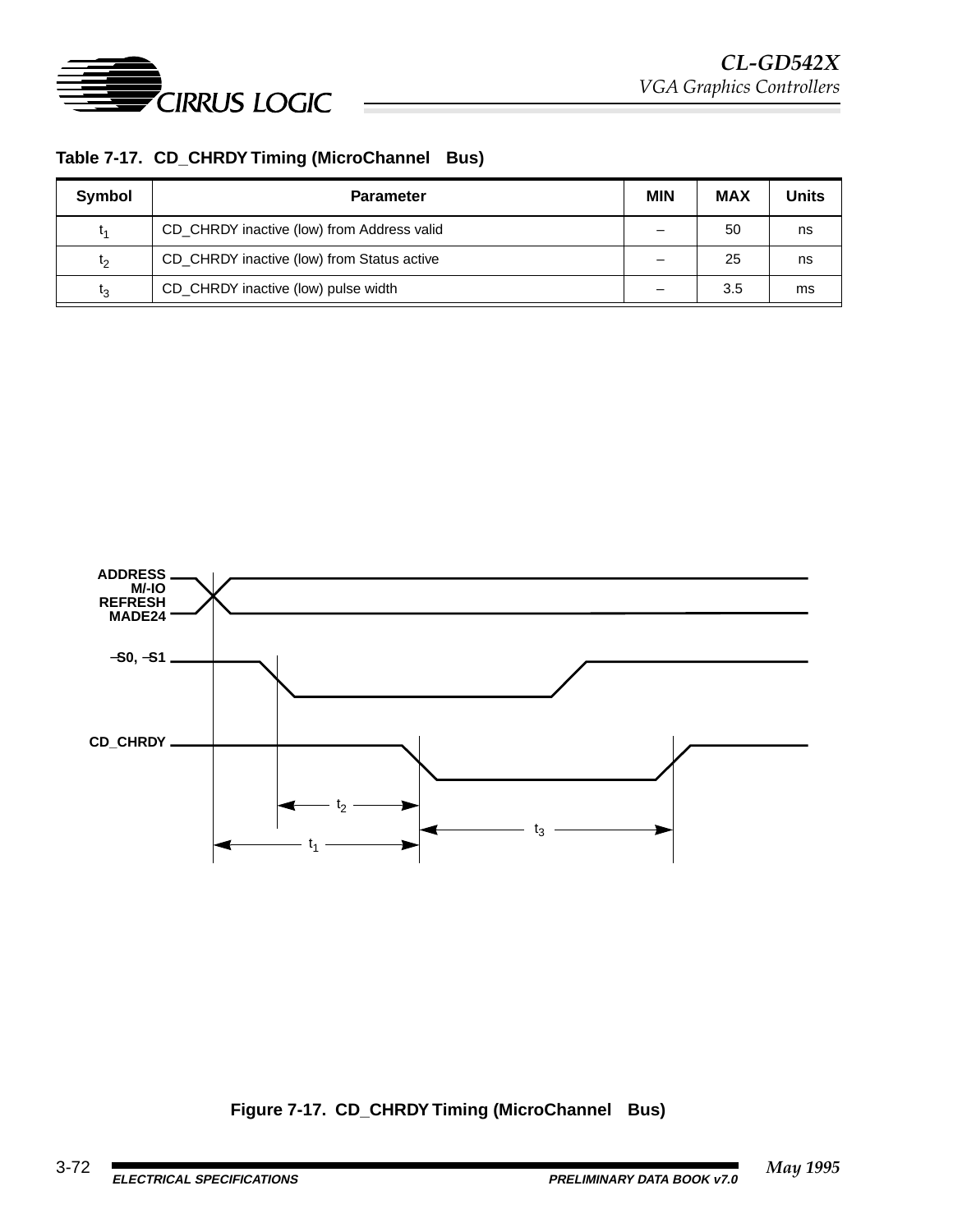

|  | Table 7-18. -REFRESH Timing (MicroChannel <sup>®</sup> Bus) |
|--|-------------------------------------------------------------|
|  |                                                             |

| Symbol  | <b>Parameter</b>                 | <b>MIN</b> | <b>MAX</b>               | Units |
|---------|----------------------------------|------------|--------------------------|-------|
| $L_{1}$ | -REFRESH setup to -Status active | 5          | $\overline{\phantom{m}}$ | ns    |
| t2      | -REFRESH setup to -CMD active    | 40         | $\overline{\phantom{0}}$ | ns    |
| Ţβ      | -REFRESH hold from -CMD active   | 25         | $\overline{\phantom{m}}$ | ns    |



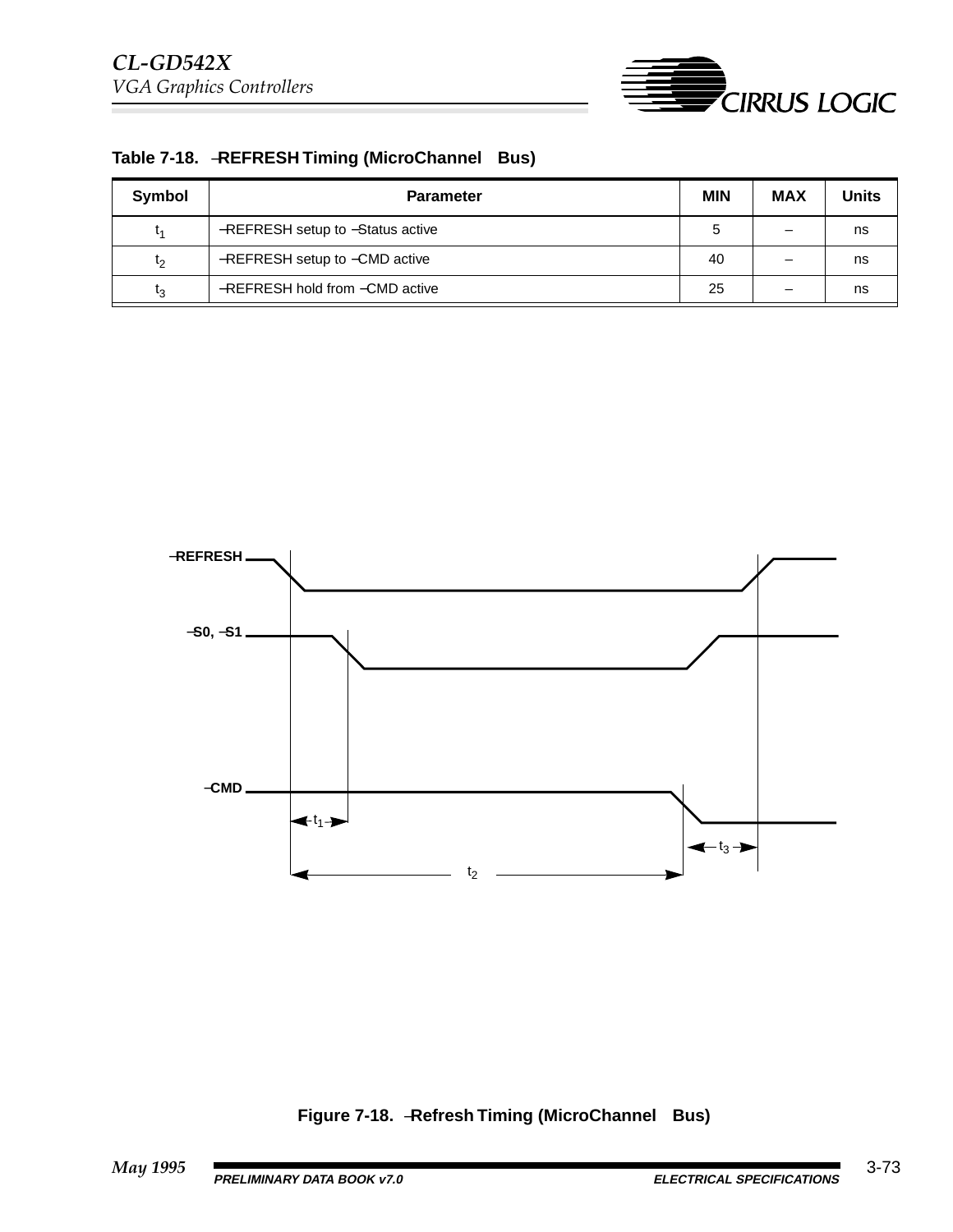

| Symbol | <b>Parameter</b>                | <b>MIN</b> | <b>MAX</b> | Units |
|--------|---------------------------------|------------|------------|-------|
| ι1     | -CMD active to -EROM active     |            | 30         | ns    |
| ເາ     | -CMD inactive to -EROM inactive |            | 30         | ns    |



**Figure 7-19.** −**EROM Timing (MicroChannel Bus)**

**Table 7-20.** −**CD\_SFDBK Timing (MicroChannel Bus)**

| Symbol | <b>Parameter</b>                                           | <b>MIN</b> | MAX | Units |
|--------|------------------------------------------------------------|------------|-----|-------|
|        | Address, M/-IO, MADE24 valid to -CD SFDBK active delay     | -          | 55  | ns    |
| い      | Address, M/-IO, MADE24 invalid to -CD SFDBK inactive delay |            | –   | ns    |



**Figure 7-20.** −**CD\_SFDBK Timing (MicroChannel Bus)**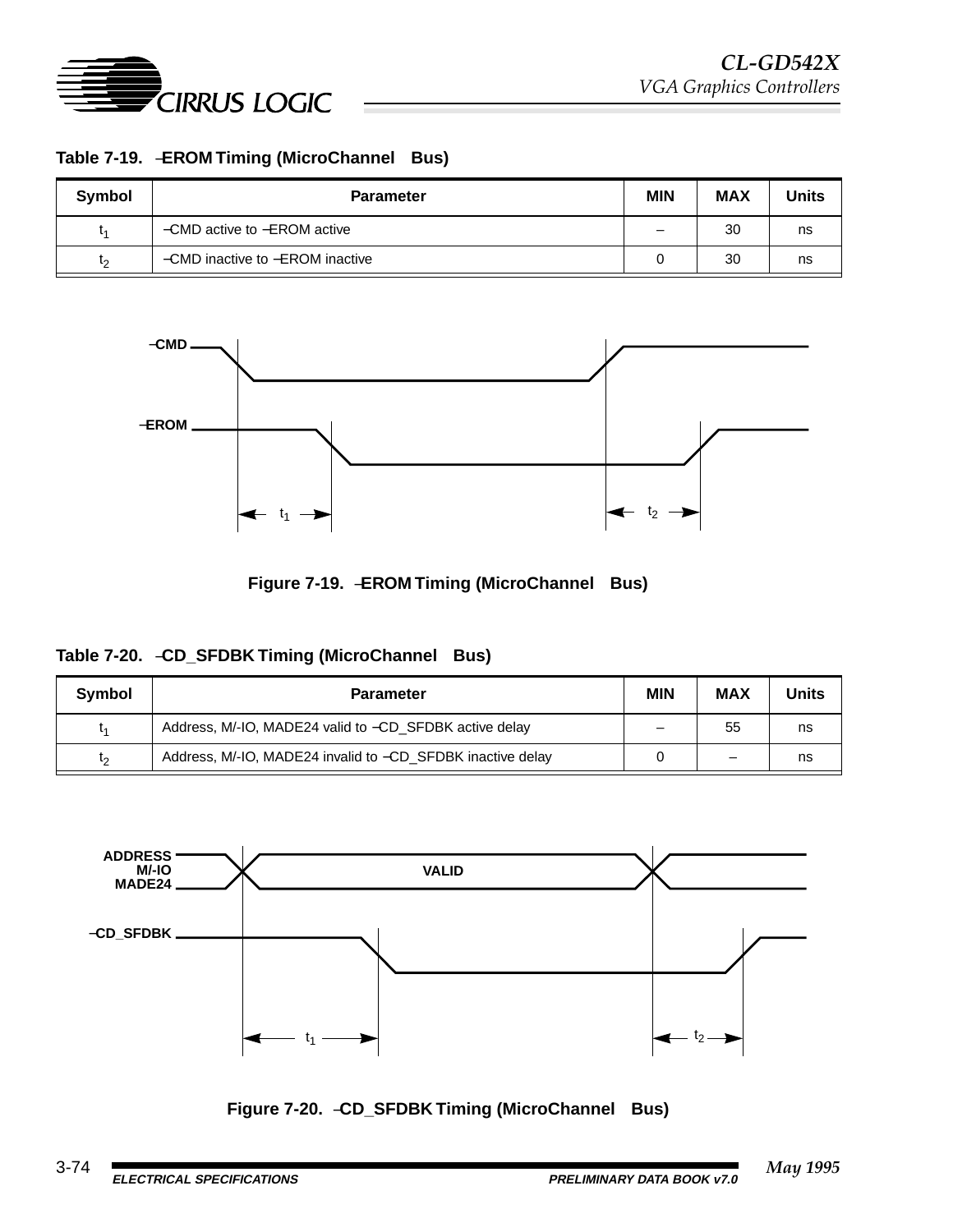

| Symbol | <b>Parameter</b>                       | <b>MIN</b> | <b>MAX</b> | <b>Units</b> |
|--------|----------------------------------------|------------|------------|--------------|
| t4     | -CD_SETUP active setup to -CMD active  | 10         | -          | ns           |
| t2     | -CD_SETUP delay to CD_CHRDY inactive   |            | 95         | ns           |
| t3     | -CMD active to -CD SETUP inactive hold | 25         | -          | ns           |



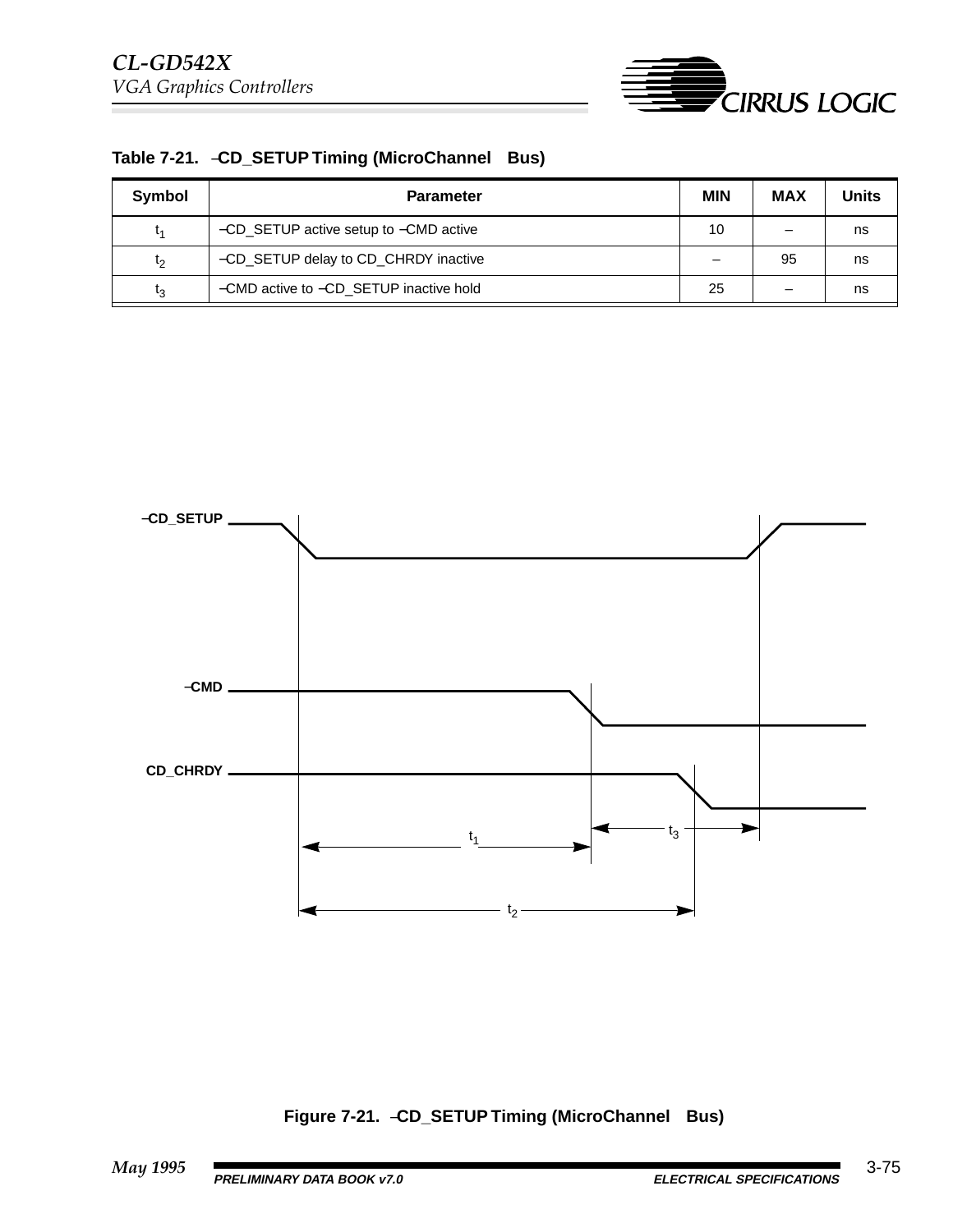

## **Table 7-22. CLK1X, CLK2X Timing (Local Bus)**

| Symbol         | <b>Parameter</b>                                             | <b>MIN</b> | <b>MAX</b>     | <b>Units</b> |
|----------------|--------------------------------------------------------------|------------|----------------|--------------|
| $t_1$          | Rise time (CLK1X) '486 ( $V_{IL}$ - $V_{IH}$ )               |            | $\overline{4}$ | ns           |
| t <sub>2</sub> | Fall time (CLK1X) '486 ( $V_{\text{IH}}$ - $V_{\text{II}}$ ) |            | $\overline{4}$ | ns           |
| $t_3$          | High period (CLK1X) '486 ( $V_{IH}$ - $V_{IH}$ )             | 40         | 60             | % $t_5$      |
| $t_4$          | Low period (CLK1X) '486 ( $V_{IL} - V_{IL}$ )                | 40         | 60             | % $t_5$      |
| $t_5$          | Period (CLK1X) '486                                          | 25         |                | ns           |
| $t_{5}$        | Period (CLK1X) '486 (CL-GD5429)                              | 20         |                | ns           |
| $t_1$          | Rise time (CLK2X) '386 ( $V_{II}$ - $V_{IH}$ )               |            | $\overline{4}$ | ns           |
| t <sub>2</sub> | Fall time (CLK2X) '386 ( $V_{\text{IH}}$ - $V_{\text{II}}$ ) |            | 4              | ns           |
| $t_3$          | High period (CLK2X) '386 ( $V_{IH}$ - $V_{IH}$ )             | 40         | 60             | % $t_5$      |
| $t_4$          | Low period (CLK2X) '386 ( $V_{II}$ - $V_{II}$ )              | 40         | 60             | % $t_5$      |
| t <sub>5</sub> | Period (CLK2X) '386                                          | 12.5       |                | ns           |



**Figure 7-22. CLK1X, CLK2X Timing (Local Bus)**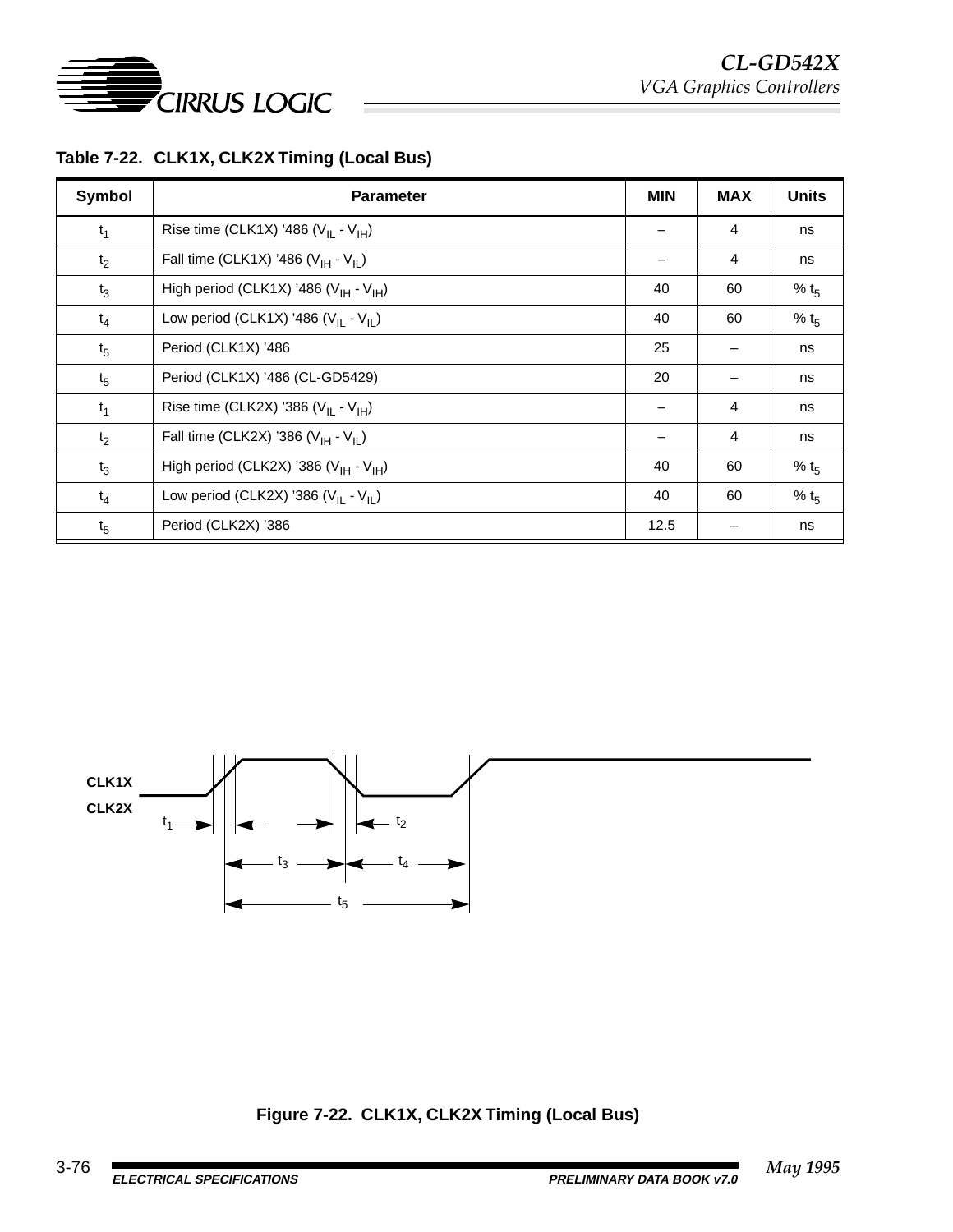

## **Table 7-23. RESET Timing (Local Bus)a**

| Symbol | <b>Parameter</b>               | <b>MIN</b> | <b>MAX</b> | <b>Units</b> |
|--------|--------------------------------|------------|------------|--------------|
|        | CPU RESET hold time from CLK2X | 10         | -          | ns           |
| い      | CPU_RESET setup time to CLK2X  |            | -          | ns           |

a Applies to '386 only. For '486, pin 46 must be tied to ground. For VESA VL-Bus, pin 46 must be tied to RDYRTN#.



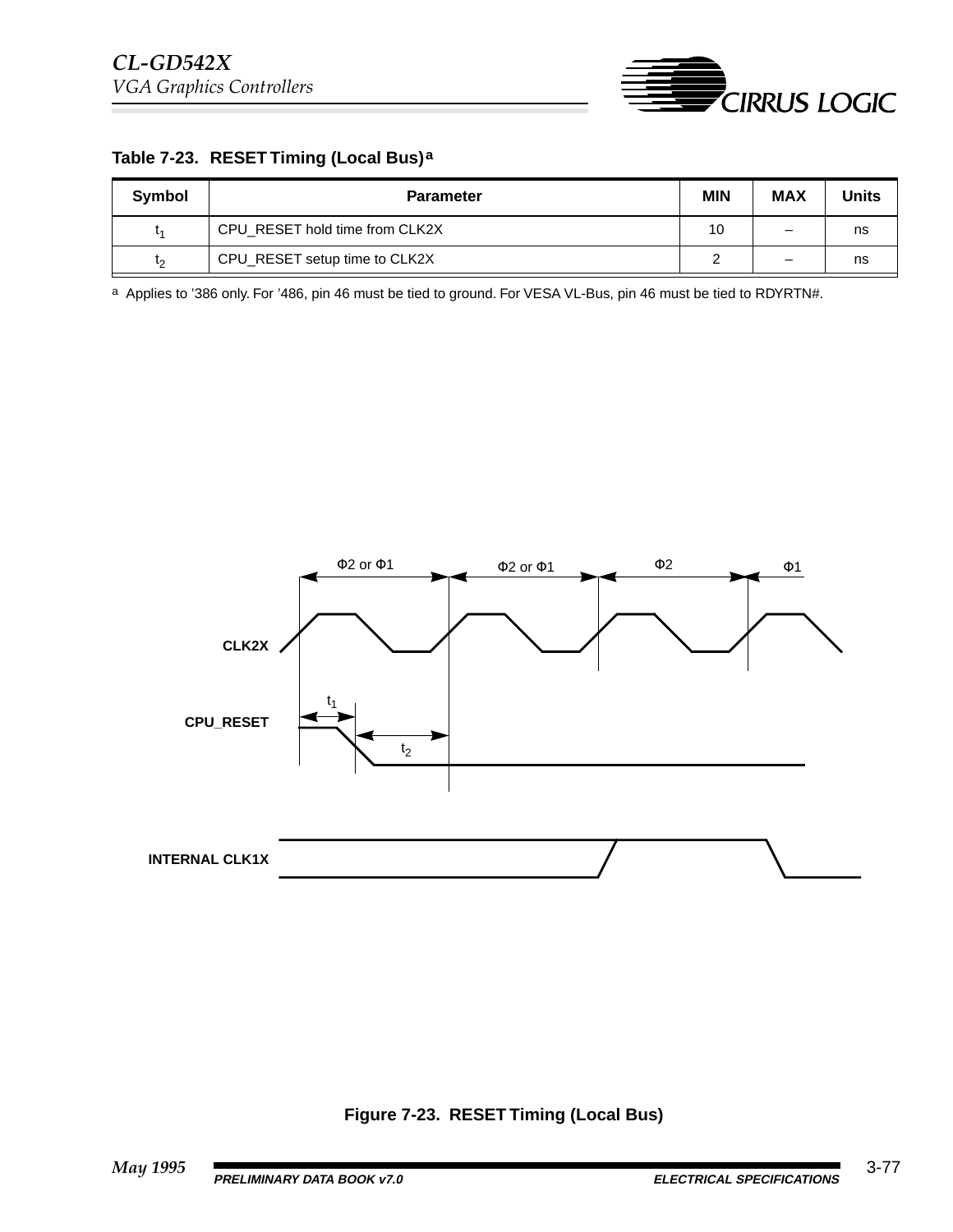

## **Table 7-24. ADS#, LBA#, BS16# Timing (Local Bus)**

| Symbol | <b>Parameter</b>                             | <b>MIN</b><br>'24/'26/'28 | <b>MAX</b><br>'24/'26/'28 | <b>MIN</b><br>'29 | <b>MAX</b><br>'29 | <b>Units</b> |
|--------|----------------------------------------------|---------------------------|---------------------------|-------------------|-------------------|--------------|
| t۱     | Address, Status, ADS# setup to CLK1X         | 8                         |                           | 4                 |                   | ns           |
| t2     | LBA#/LDEV# active delay from Address, Status |                           | 15                        |                   | 15                | ns           |
| $t_3$  | BS16# active delay CLK1X                     |                           | 15                        |                   | 3                 | ns           |
| $t_4$  | LBA# inactive delay from Address, Status     |                           | 18                        |                   | 18                | ns           |



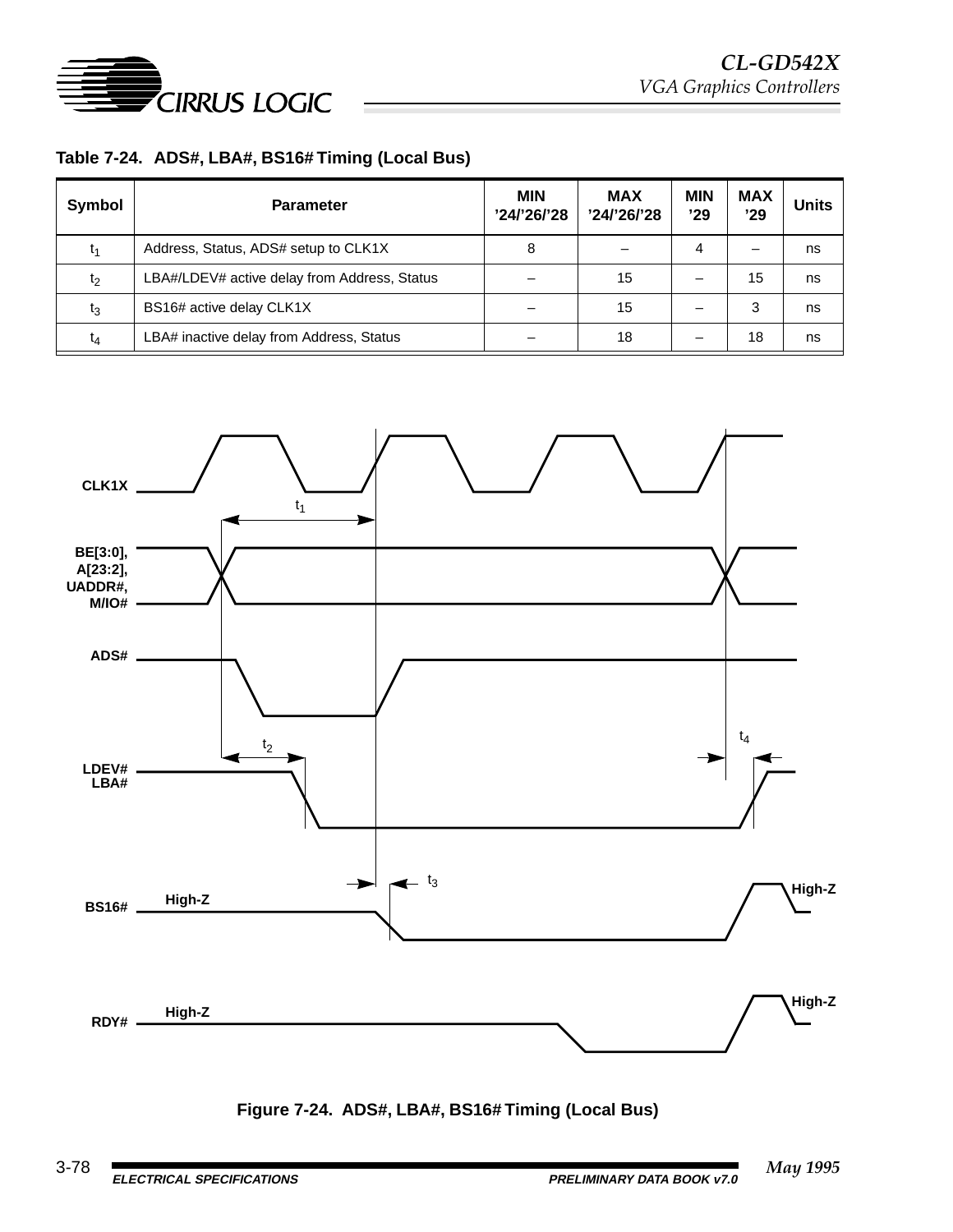

## **Table 7-25. RDY# Delay (Local Bus)**

| Symbol | <b>Parameter</b>               | <b>MIN</b> | <b>MAX</b> | Units              |
|--------|--------------------------------|------------|------------|--------------------|
| l1     | RDY# active delay from CLK1X   | 3          | 13         | ns                 |
| τ2     | RDY# inactive delay from CLK1X | –          | 23         | ns                 |
| ι3     | RDY# high before High-Z        | –          | 1/2        | CLK <sub>1</sub> X |



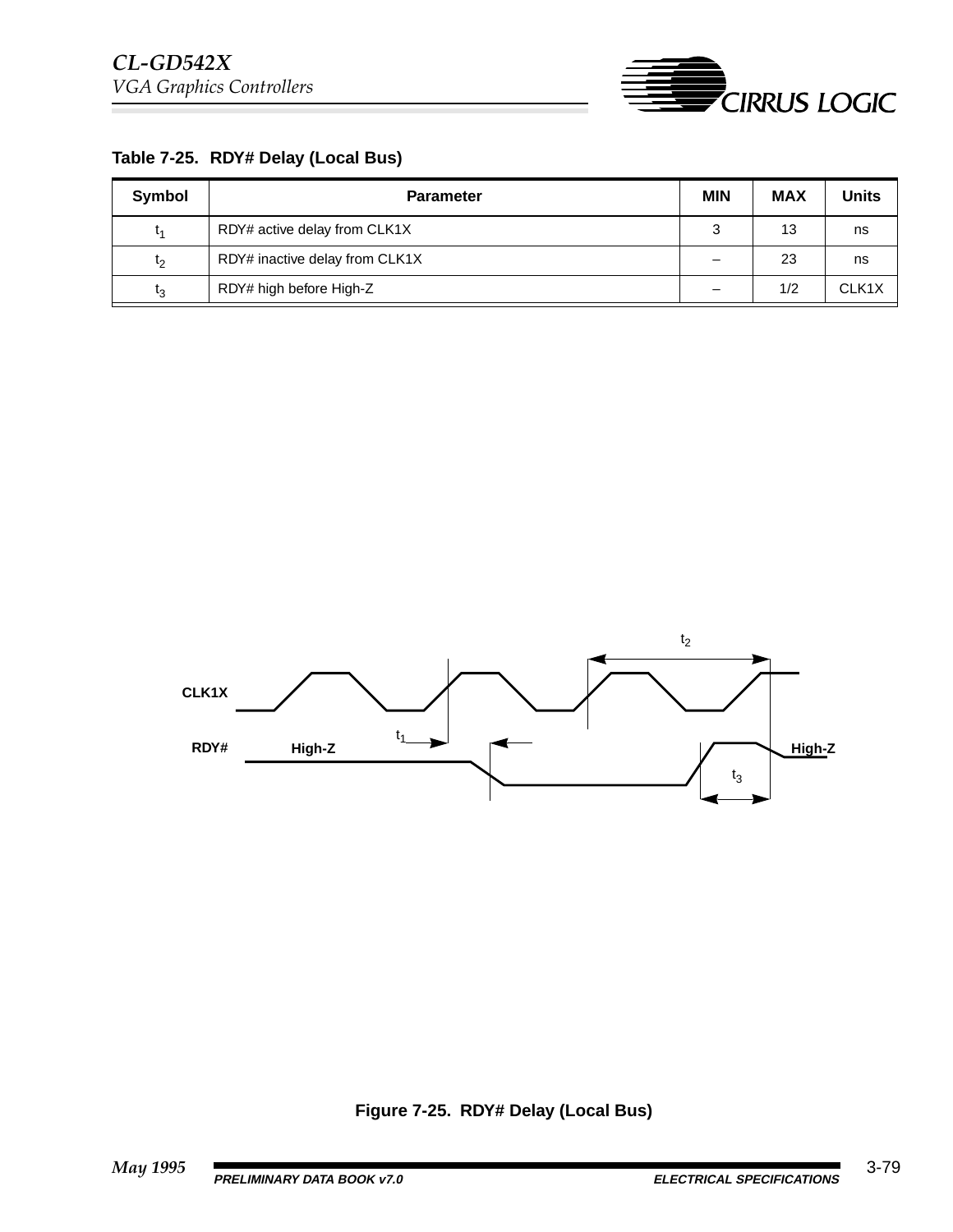

## **Table 7-26. Read Data Timing (Local Bus)**

| Symbol         | <b>Parameter</b>                  | <b>MIN</b><br>'24/'26/'28 | <b>MAX</b><br>'24/'26/'28 | <b>MIN</b><br>'5429 | <b>MAX</b><br>'5429 | <b>Units</b> |
|----------------|-----------------------------------|---------------------------|---------------------------|---------------------|---------------------|--------------|
| t1             | Read data setup to RDY# active    | 0                         |                           |                     |                     | ns           |
| t <sub>2</sub> | Read data hold from RDY# inactive | 12                        |                           | 12                  |                     | ns           |
| $t_3$          | RDYRTN# setup to CLK1X            | 8                         |                           | 5                   |                     | ns           |
| t4             | RDYRTN# hold from CLK1X           | 5                         |                           | ◠                   |                     | ns           |



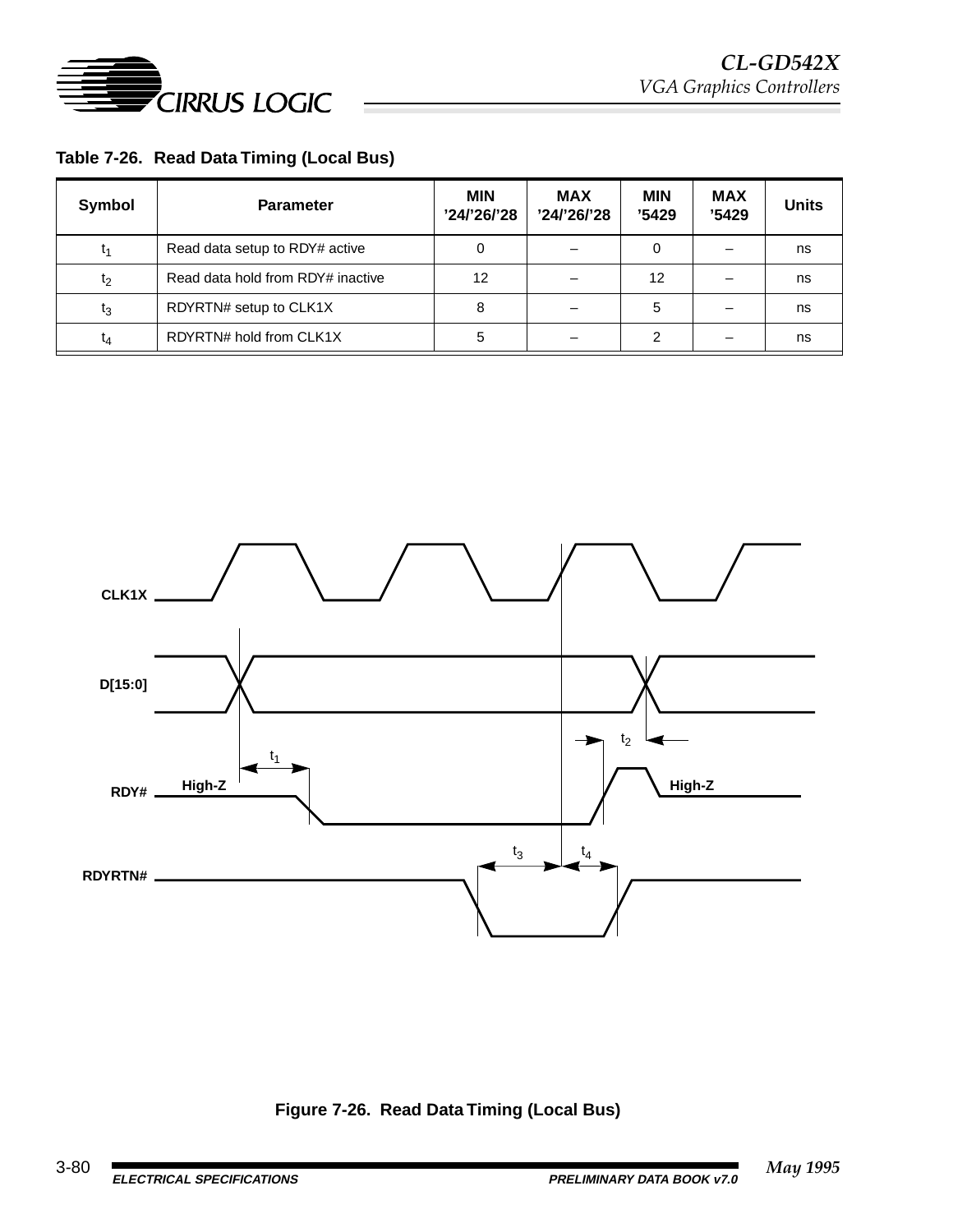

| Table 7-27. Buffer Control Timing - Read Cycle (Local Bus) |  |
|------------------------------------------------------------|--|
|                                                            |  |

| Symbol | <b>Parameter</b> | <b>MIN</b> | <b>MAX</b> | <b>Units</b> |
|--------|------------------|------------|------------|--------------|
|        | OEL#, OEH# delay |            | 14         | ns           |



**NOTE:** Both OEL# and OEH# are active for read cycles.

**Figure 7-27. Buffer Control Timing – Read Cycle (Local Bus)**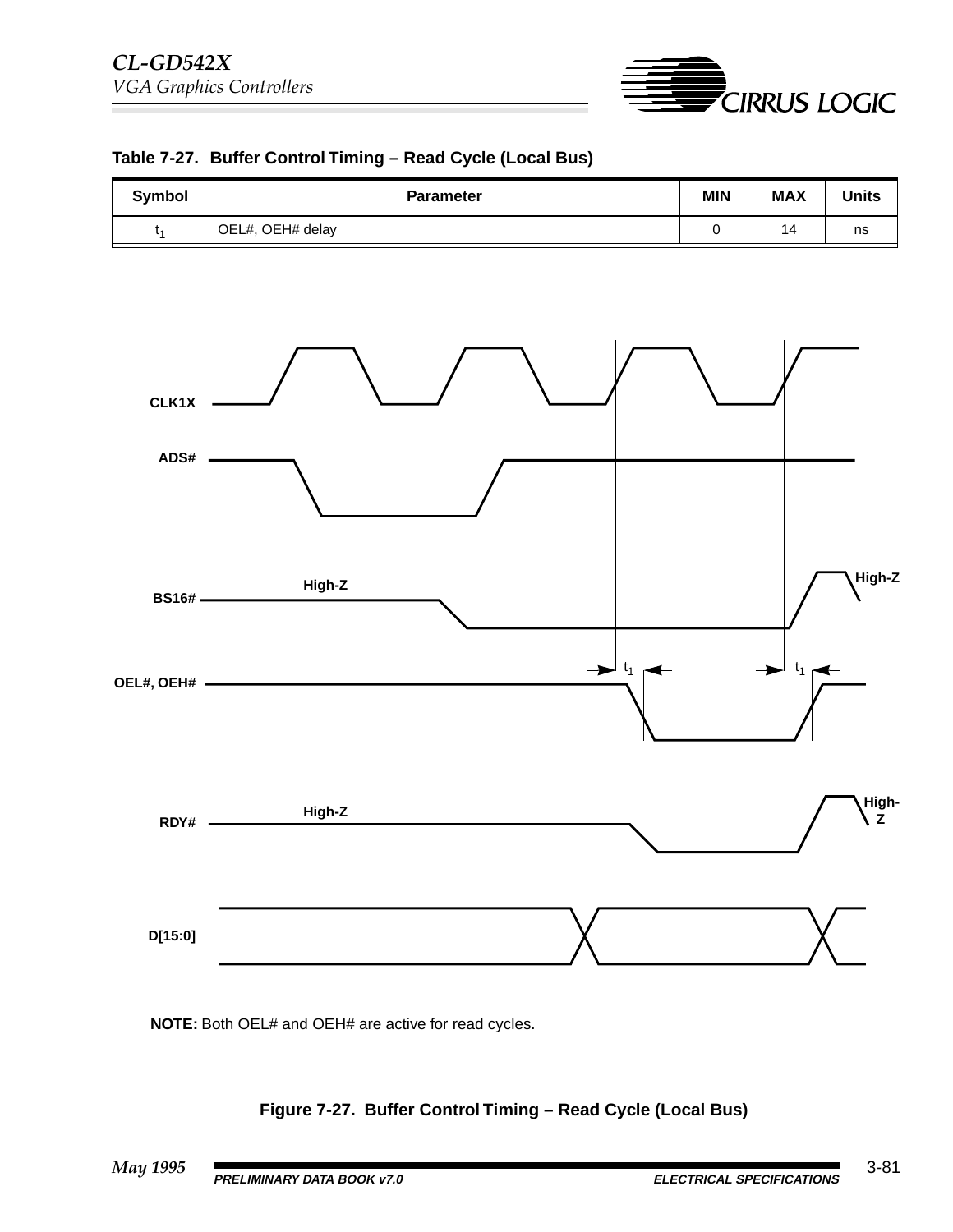

## **Table 7-28. Buffer Control Timing – Write Cycle (Local Bus)**

| Symbol | <b>Parameter</b> | <b>MIN</b> | <b>MAX</b> | Units |
|--------|------------------|------------|------------|-------|
|        | OEL#, OEH# delay |            | 14         | ns    |



**NOTE:** Only one of OEL# and OEH# is active for write cycles.

**Figure 7-28. Buffer Control Timing – Write Cycle (Local Bus)**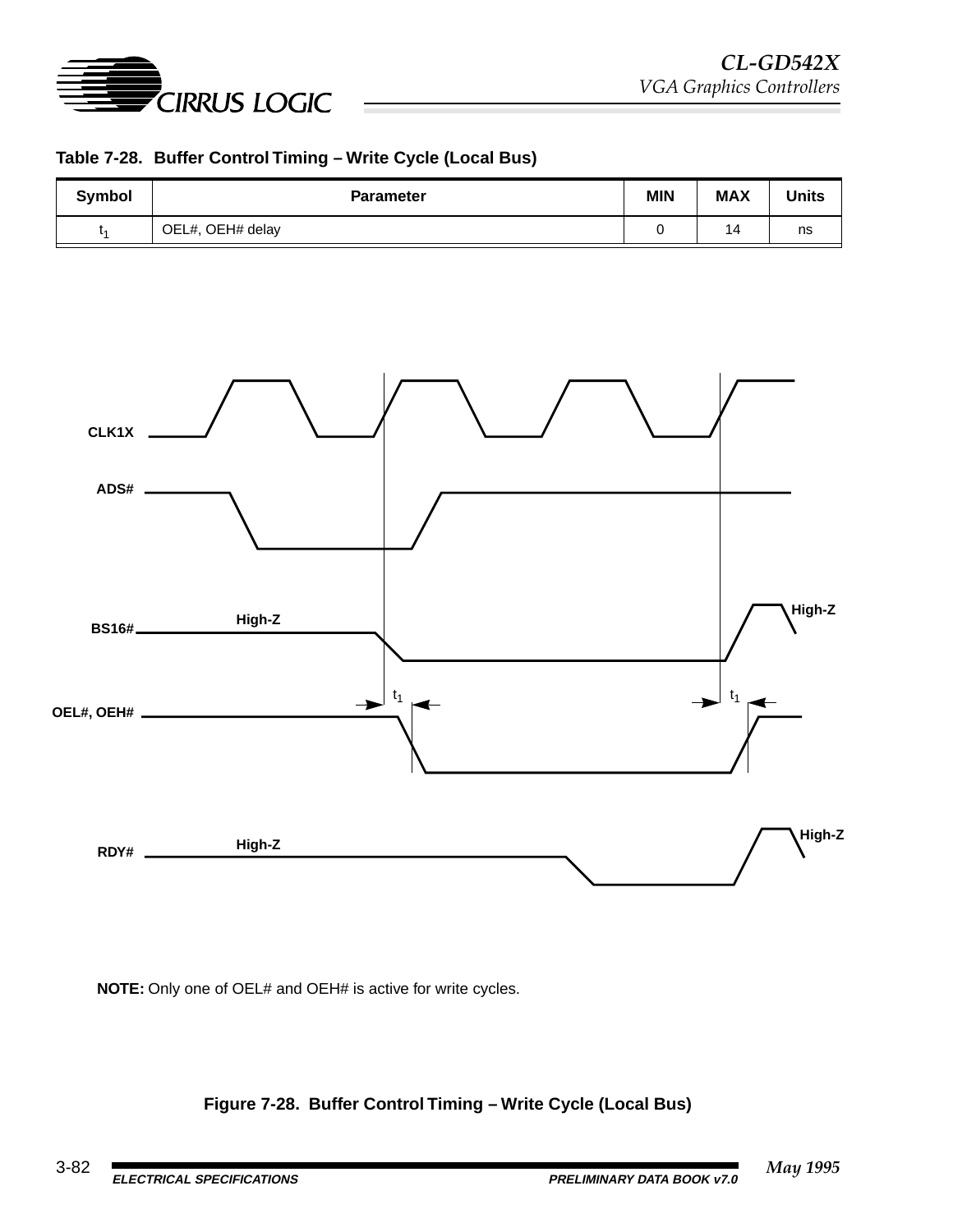

| <b>Symbol</b>  | <b>Parameter</b>                                                                           | <b>MIN</b>          | <b>MAX</b>  |
|----------------|--------------------------------------------------------------------------------------------|---------------------|-------------|
| $t_1$          | $t_{ASR}$ : address setup to RAS* active                                                   | 1.5 $m a - 2$<br>ns |             |
| t <sub>2</sub> | $t_{RAH}$ : row address hold from RAS* active                                              | 1.5 <sub>m</sub>    |             |
| $t_3$          | $t_{\text{ASC}}$ : address setup to CAS* active                                            | $1m - 1$ ns         |             |
| $t_4$          | t <sub>CAH</sub> : column address hold from CAS* active                                    | 1 <sub>m</sub>      |             |
| $t_{5}$        | t <sub>RCD</sub> : RAS* active to CAS* active delay (standard RAS)                         | $2.5m - 2$ ns       |             |
| $t_5$          | t <sub>RCD</sub> : RAS <sup>*</sup> active to CAS <sup>*</sup> active delay (extended RAS) | $3m - 2ns$          |             |
| $t_6$          | $t_{RAS}$ : RAS* pulse width low (standard RAS)                                            | 3.5 <sub>m</sub>    |             |
| $t_6$          | $t_{RAS}$ : RAS* pulse width low (extended RAS)                                            | $4m - 2ns$          |             |
| $t_7$          | $t_{RP}$ : RAS* precharge (RAS* pulse width high $-$ standard RAS)                         | $2.5 m - 2 ns$      |             |
| $t_7$          | $t_{RP}$ : RAS* precharge (RAS* pulse width high — extended RAS)                           | 3m                  |             |
| $t_8$          | $t_{\text{CAS}}$ : CAS* pulse width low                                                    | $1m + 3ns$          | $1m + 6$ ns |
| t g            | $t_{CP}$ : CAS* precharge (CAS* pulse width high)                                          | $1m - 6$ ns         | $1m - 3ns$  |
| $t_{10}$       | $t_{RC}$ : Random cycle (standard RAS)                                                     | 6m                  |             |
| $t_{10}$       | $t_{RC}$ : Random cycle (extended RAS)                                                     | 7m                  |             |
| $t_{11}$       | $t_{PC}$ : Page mode cycle                                                                 | 2m                  |             |

<span id="page-82-0"></span>

|  |  | Table 7-29. Display Memory Bus - Common Parameters |
|--|--|----------------------------------------------------|
|  |  |                                                    |

 $a$  m = MCLK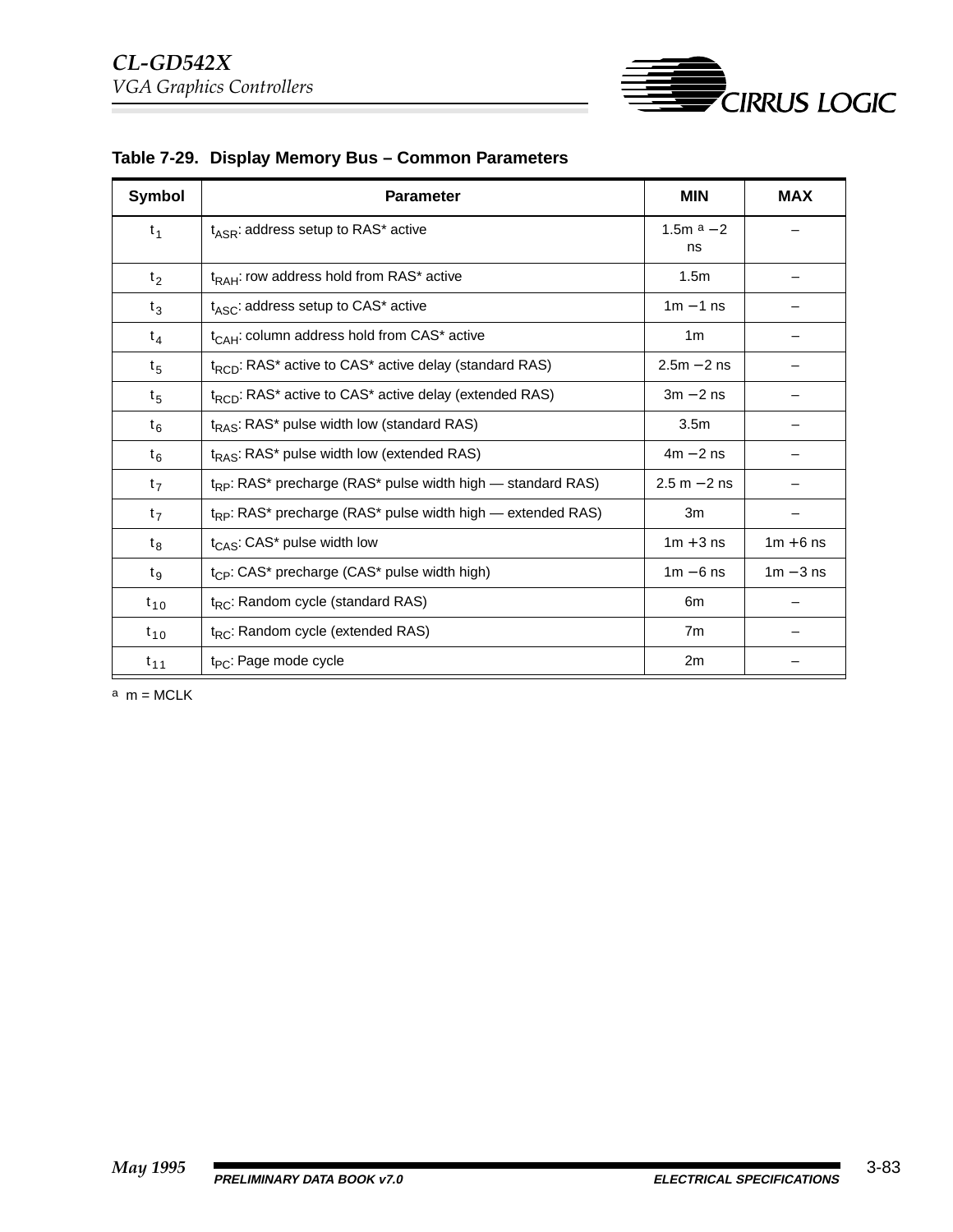



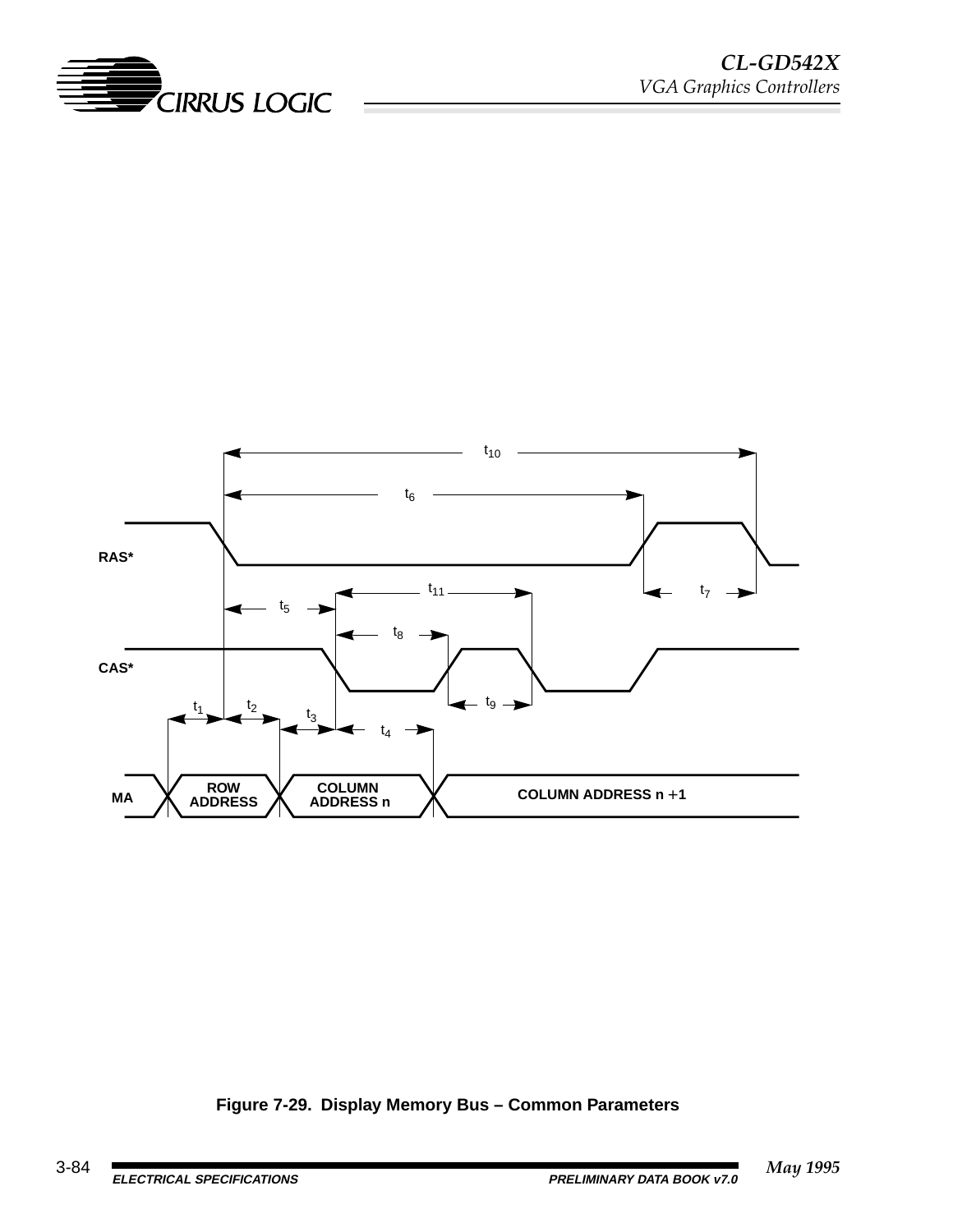

|  | Table 7-30. Display Memory Bus - Read Cycles <sup>a</sup> |  |
|--|-----------------------------------------------------------|--|

| <b>Symbol</b>      | <b>Parameter</b>                                           | <b>MIN</b>       | <b>MAX</b>    |
|--------------------|------------------------------------------------------------|------------------|---------------|
| t <sub>1</sub>     | Read data setup to CAS* rising edge                        | 0                |               |
| t <sub>2</sub>     | Read data hold from CAS* high                              | 10 <sub>ns</sub> |               |
| $t_3$ b            | RAS* active to first CAS* rising edge delay (standard RAS) |                  | $4m - 1$ ns   |
| $t_3$              | RAS* active to first CAS* rising edge delay (extended RAS) |                  | $4.5m - 1$ ns |
| $t_4$ c            | Column address valid to CAS* rising edge delay             |                  | 2m            |
| $t_5$ <sup>d</sup> | CAS* active pulse width                                    |                  | $1m + 3ns$    |
| $t_6$ e            | CAS* period                                                |                  | 2m            |

<sup>a</sup> Only parameters  $t_1$  and  $t_2$  are defined for the device. The remaining parameters in this table are calculated from parameters in the [Table 7-29](#page-82-0). They are provided so that system designers can determine DRAM requirements.

b Parameter  $t_3$  corresponds to DRAM parameter  $t_{RAC}$  (access time from RAS\*).

 $\circ$  Parameter  $t_4$  corresponds to DRAM parameter  $t_{AA}$  (access time from column address).

<sup>d</sup> Parameter  $t_5$  corresponds to DRAM parameter  $t_{CAC}$  (access time from CAS\*).

e Parameter  $t_6$  corresponds to DRAM parameter  $t_{CAP}$  (access time from CAS\* precharge).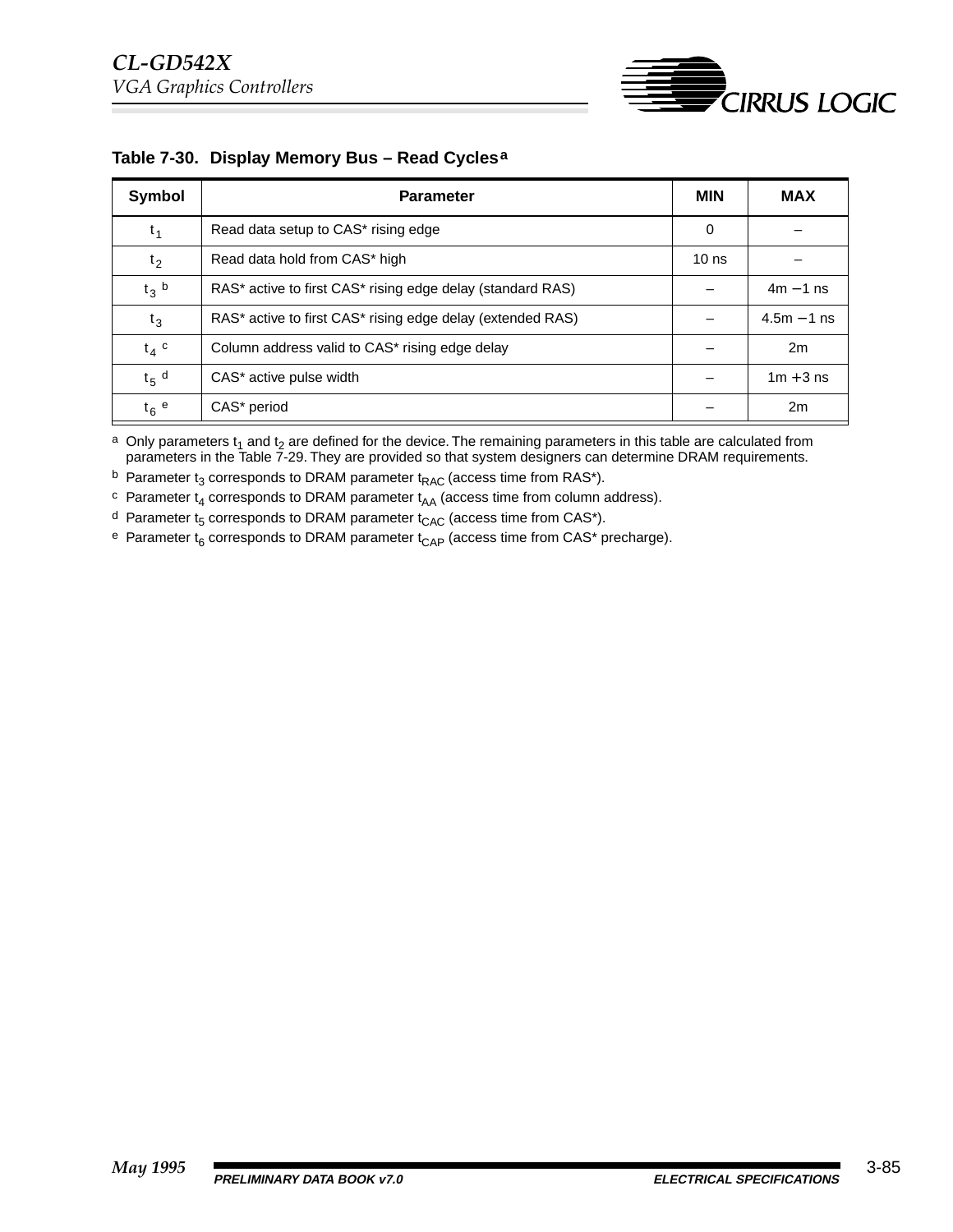



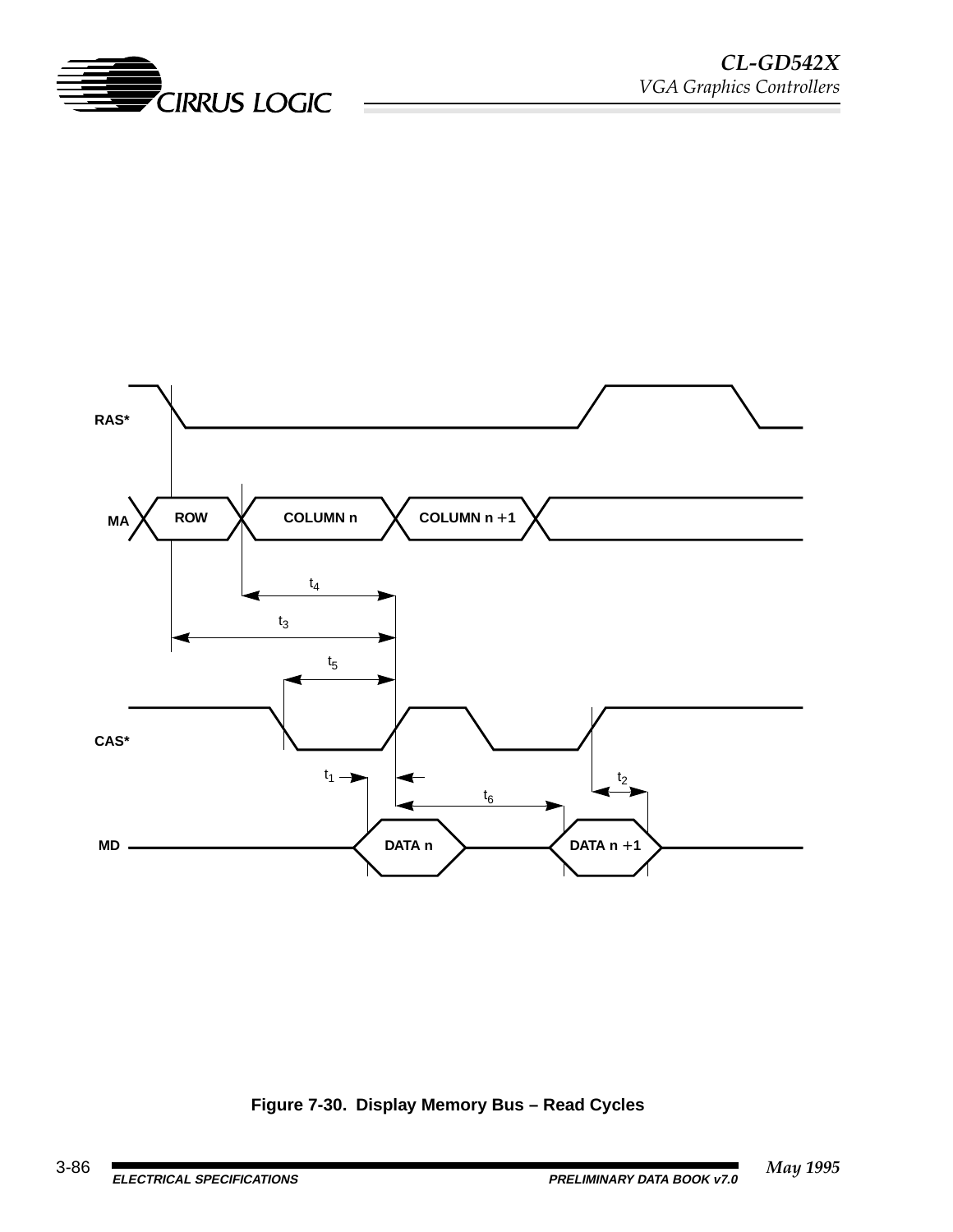

|  | Table 7-31. Display Memory Bus - Write Cycles |  |
|--|-----------------------------------------------|--|
|  |                                               |  |

| <b>Symbol</b> | <b>Parameter</b>                                   | <b>MIN</b>   | MAX        |
|---------------|----------------------------------------------------|--------------|------------|
| t,            | $t_{\text{CWI}}$ : WE* active setup to CAS* active | $1m^a + 2ns$ |            |
| t2            | $t_{DS}$ : Write data setup to CAS* active         | $1m - 2ns$   | $1m + 2ns$ |
| $t_3$         | $t_{DH}$ : write data hold from CAS* active        | $1m + 1$ ns  |            |
| t4            | $t_{WCH}$ : WE active hold from CAS* active        | 1.5m         |            |

 $a$  m = MCLK



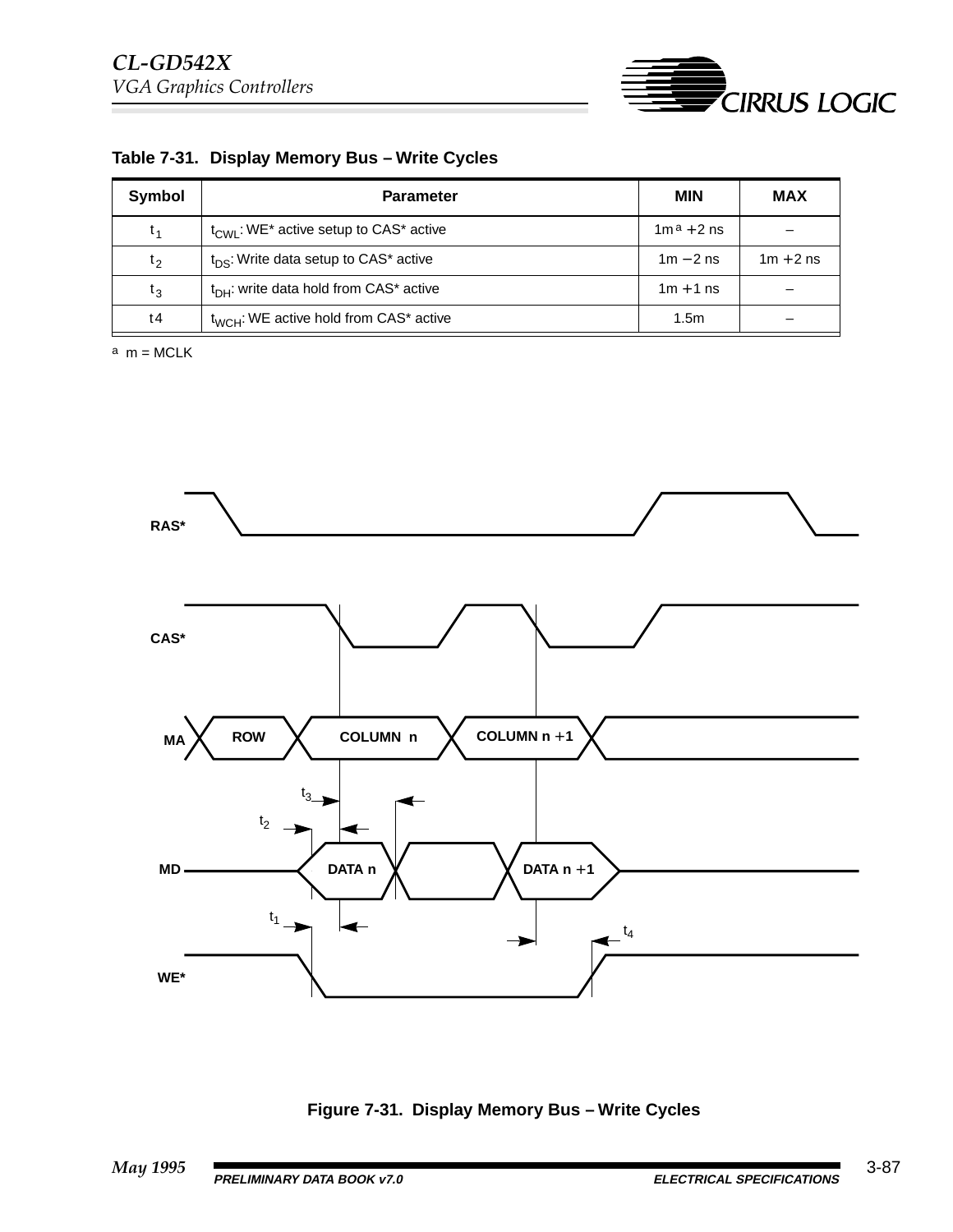

| Table 7-32. CAS*-before-RAS* Refresh Timing (Display Memory Bus) <sup>a</sup> |  |  |  |
|-------------------------------------------------------------------------------|--|--|--|
|                                                                               |  |  |  |

| Symbol         | <b>Parameter</b>                                     | <b>MIN</b>     | <b>MAX</b> |
|----------------|------------------------------------------------------|----------------|------------|
| ι1             | $t_{\text{CSR}}$ : CAS* active setup to RAS* active1 | 1 <sup>b</sup> | -          |
| t <sub>2</sub> | t <sub>RAS</sub> : RAS* low pulse width              | 4m             | -          |
| ι3             | t <sub>RP</sub> : RAS* high pulse width              | 3m             | -          |

a There will be either three or five RAS\* pulses while CAS\* remains low.

 $b$  m = MCLK



**Figure 7-32. CAS\*-before-RAS\* Refresh Timing (Display Memory Bus)**

|  |  | Table 7-33. P-Bus as Inputs, 8-Bit Mode (DCLK input as reference) |
|--|--|-------------------------------------------------------------------|
|  |  |                                                                   |

| <b>Symbol</b> | <b>Parameter</b>              | <b>MIN</b> | <b>MAX</b> | <b>Units</b> |
|---------------|-------------------------------|------------|------------|--------------|
|               | P[7:0], BLANK* setup to DCLK  | —          | -          | ns           |
| ι,            | P[7:0], BLANK* hold from DCLK |            | -          | ns           |

**NOTE:** CL-GD542X RAMDAC driven externally



**Figure 7-33. P-Bus as Inputs, 8-bit Mode (External DCLK)**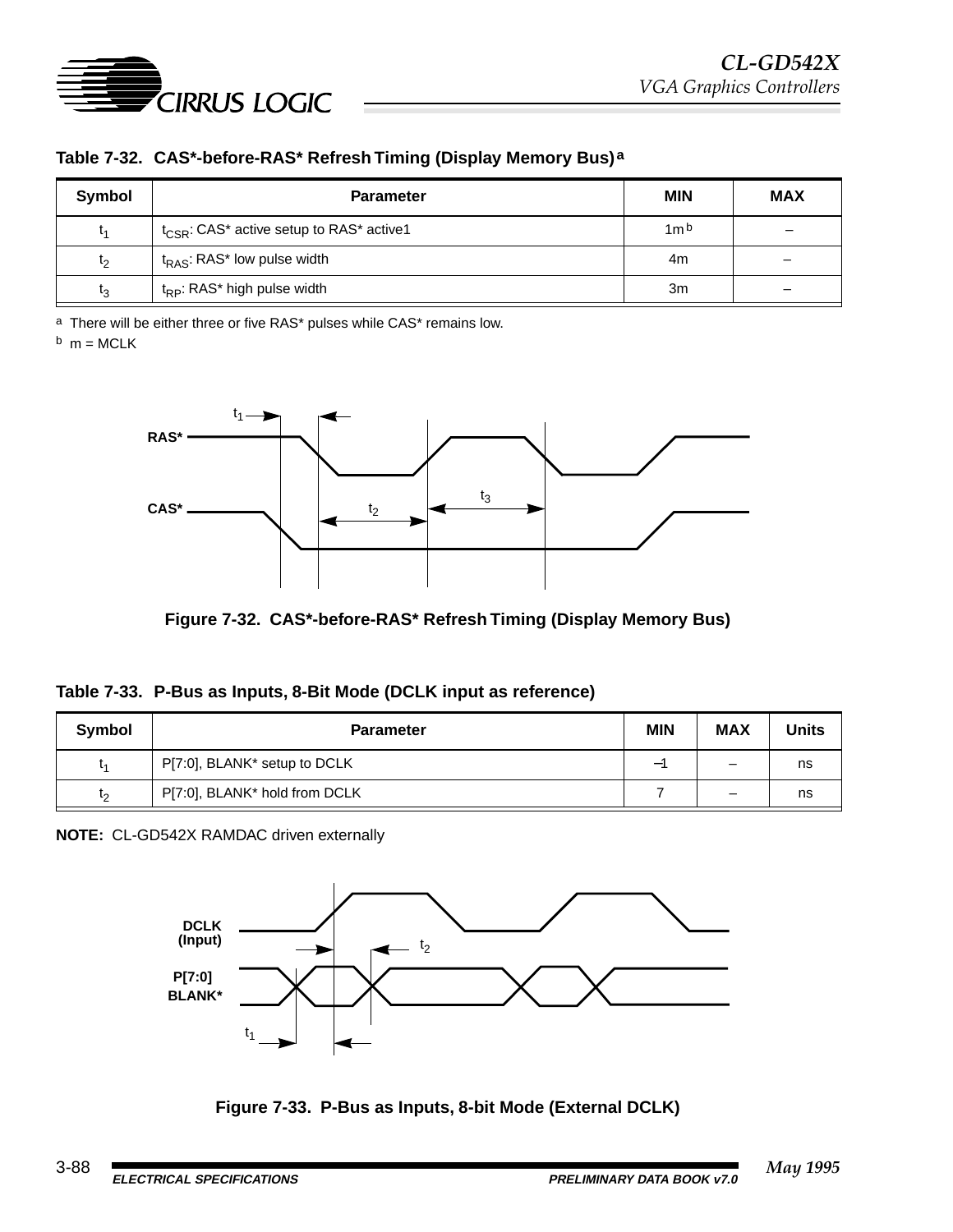

| Table 7-34. Feature Bus Timing, 8-Bit Mode, Outputs (DCLK output as reference) |  |  |
|--------------------------------------------------------------------------------|--|--|

| Symbol         | <b>Parameter</b>           | <b>MIN</b> | <b>MAX</b> | <b>Units</b> |
|----------------|----------------------------|------------|------------|--------------|
| ι1             | DCLK to BLANK* delay       | — 1        |            | ns           |
| t2             | DCLK to HSYNC, VSYNC delay |            | 3          | ns           |
| $t_3$          | DCLK to P[7:0] delay       | $-2$       | 0          | ns           |
| t <sub>4</sub> | DCLK to OVRW delay         | $-1$       |            | ns           |



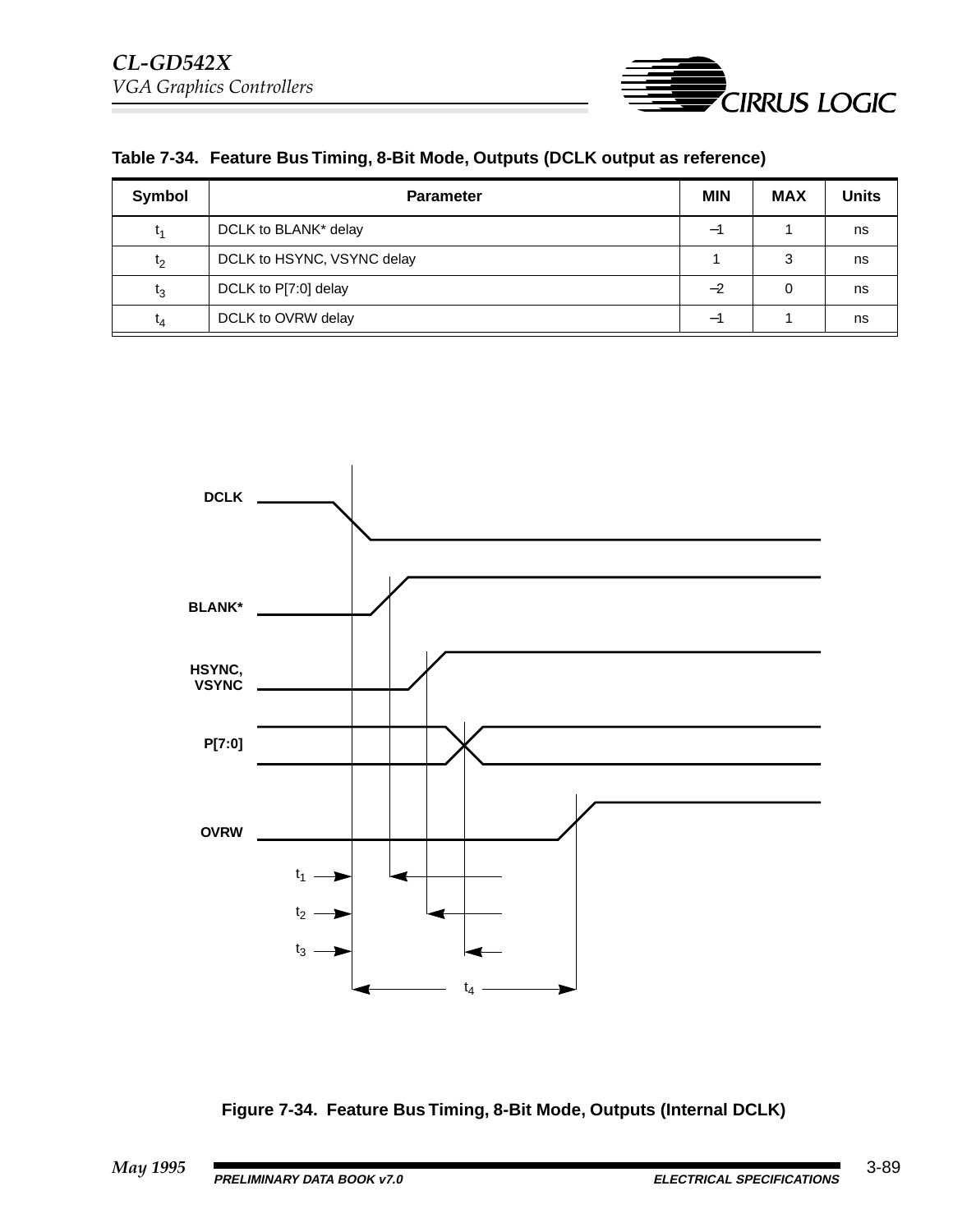

|  |  | Table 7-35. P-Bus as Outputs, 16-bit Mode (DCLK output as reference) CL-GD5425/'28/'29 only <sup>a</sup> |  |
|--|--|----------------------------------------------------------------------------------------------------------|--|
|  |  |                                                                                                          |  |
|  |  |                                                                                                          |  |

| Symbol | <b>Parameter</b>                    | <b>MIN</b> | <b>MAX</b> | Units |
|--------|-------------------------------------|------------|------------|-------|
| ι1     | DCLK (rising edge) to P[7:0] delay  | $-2$       | v          | ns    |
| い      | DCLK (falling edge) to P[7:0] delay | -          |            | ns    |

a SR7[2:1] is programmed to '0,1' and GRE[0] is programmed to '1'.



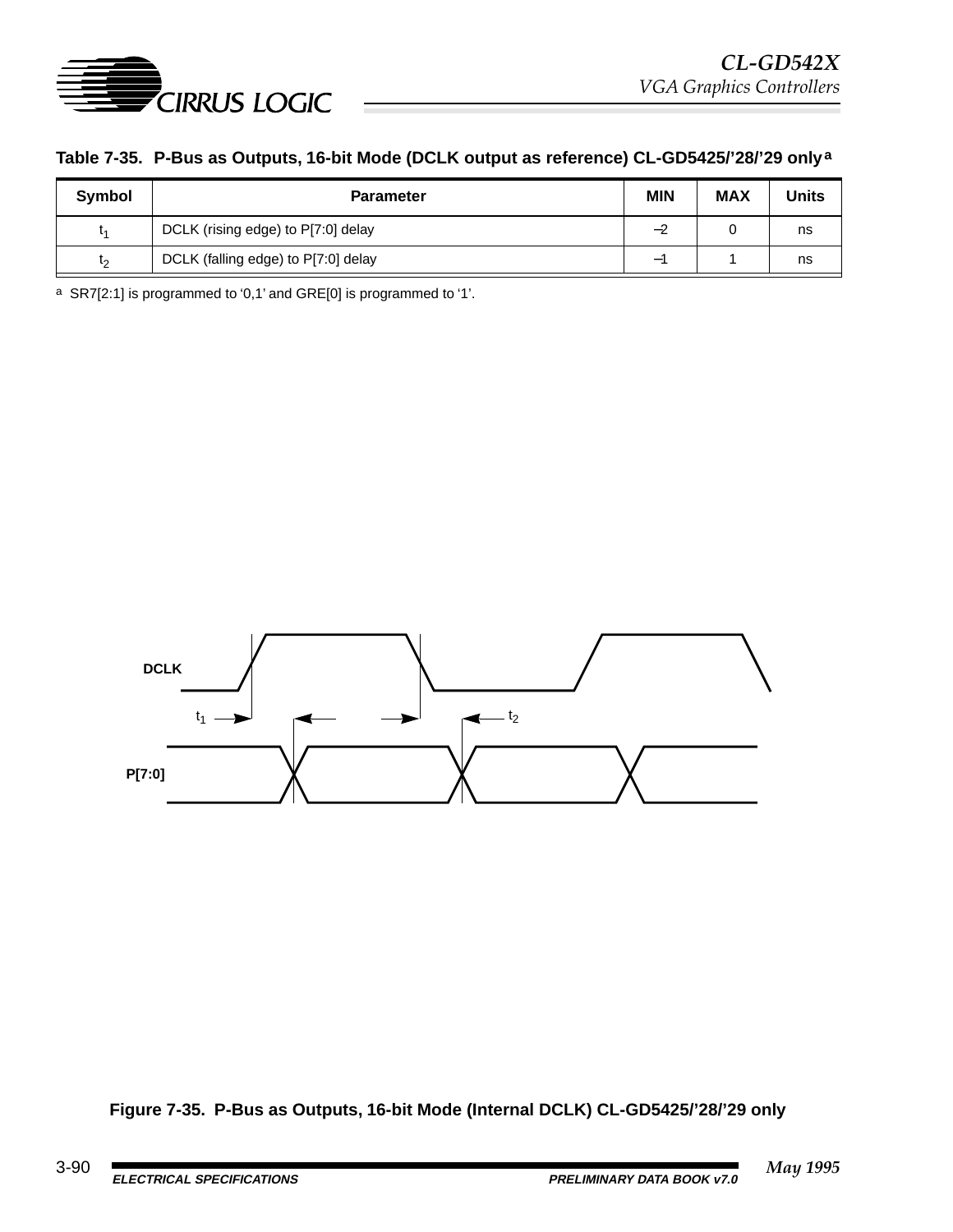

|  |  | Table 7-36. P-Bus as Inputs, 16-Bit Mode, Clock Mode 1 (DCLK input as reference) a |
|--|--|------------------------------------------------------------------------------------|
|  |  |                                                                                    |

| Symbol | <b>Parameter</b>                                    | <b>MIN</b><br>'24/'26 | MIN<br>'28 | MIN<br>'25/'29 | <b>Units</b> |
|--------|-----------------------------------------------------|-----------------------|------------|----------------|--------------|
| t,     | P[7:0] setup to DCLK (rising edge - external DCLK)  | $-1$                  | $-1$       | $-3$           | ns           |
| t2     | P[7:0] hold from DCLK (rising edge - external DCLK) | 5                     | 5          |                | ns           |
| $t_3$  | P[7:0] setup to DCLK (falling edge - external DCLK) | -1                    | $-1$       | $-3$           | ns           |
| $t_4$  | P[7:0] hold from DCLK (rising edge - external DCLK) | 5                     | 5          |                | ns           |

a Clock mode 1 selected in Hidden DAC register (D5 programmed to '0').



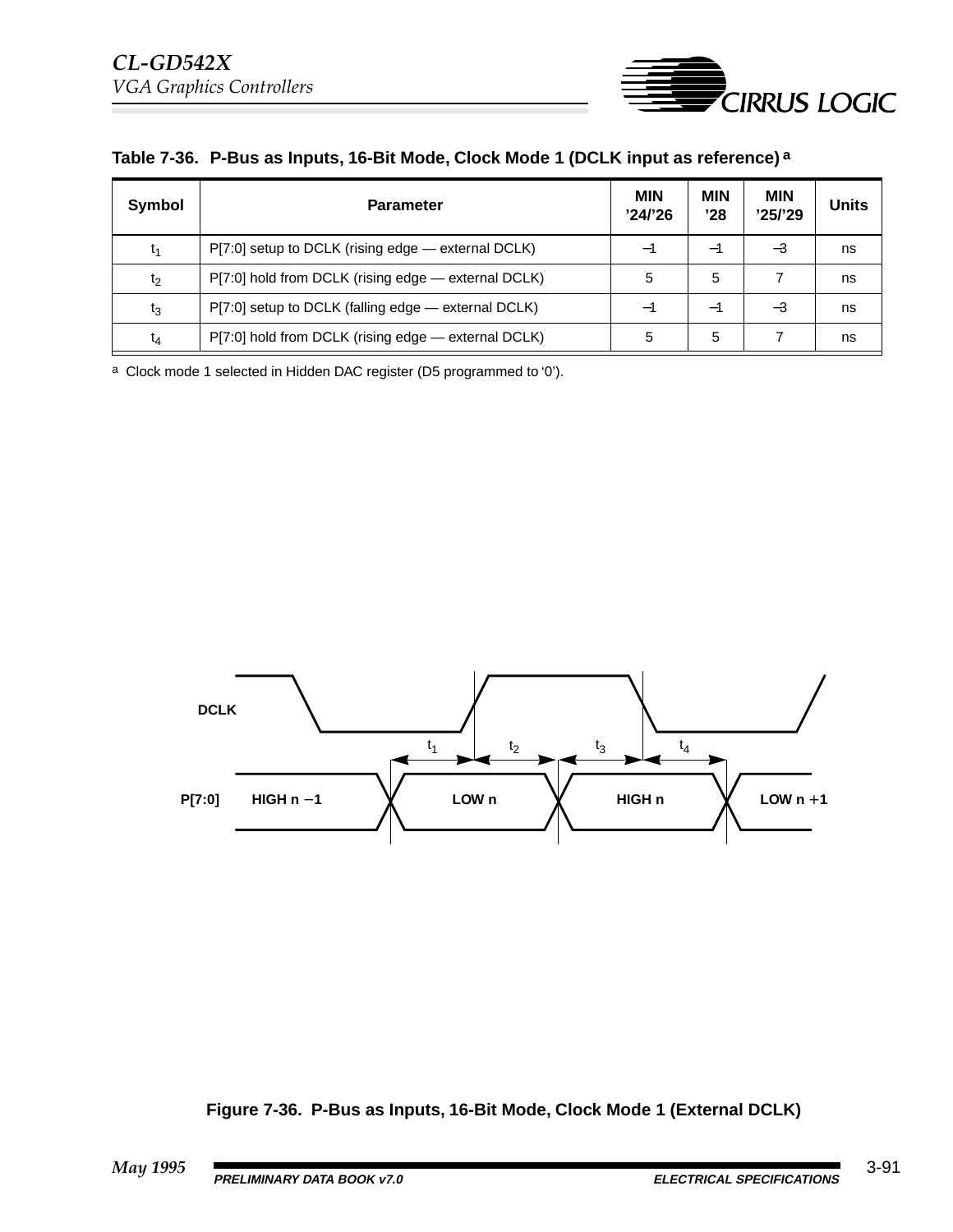

|  |  | Table 7-37. P-Bus as Inputs, 16-Bit Mode, Clock Mode 2 <sup>a</sup> (DCLK input as reference) |
|--|--|-----------------------------------------------------------------------------------------------|
|  |  |                                                                                               |

| Symbol | <b>Parameter</b>                          | <b>MIN</b><br>'24'26 | <b>MIN</b><br>'28 | <b>MIN</b><br>'25'29 | <b>Units</b> |
|--------|-------------------------------------------|----------------------|-------------------|----------------------|--------------|
| 11     | P[7:0], BLANK <sup>*b</sup> setup to DCLK | —                    | $-2$              | $-2$                 | ns           |
| τ2     | P[7:0], BLANK* hold from DCLK             | 5                    | 6                 | 4                    | ns           |

a Clock mode 2 selected in HIdden DAC register  $(D5 = '1')$ .

b The first low byte of 16-bit data input must be synchronized with BLANK\* or the start of overlay window, whichever is later. The first high byte will be clocked on the next rising edge of DCLK.



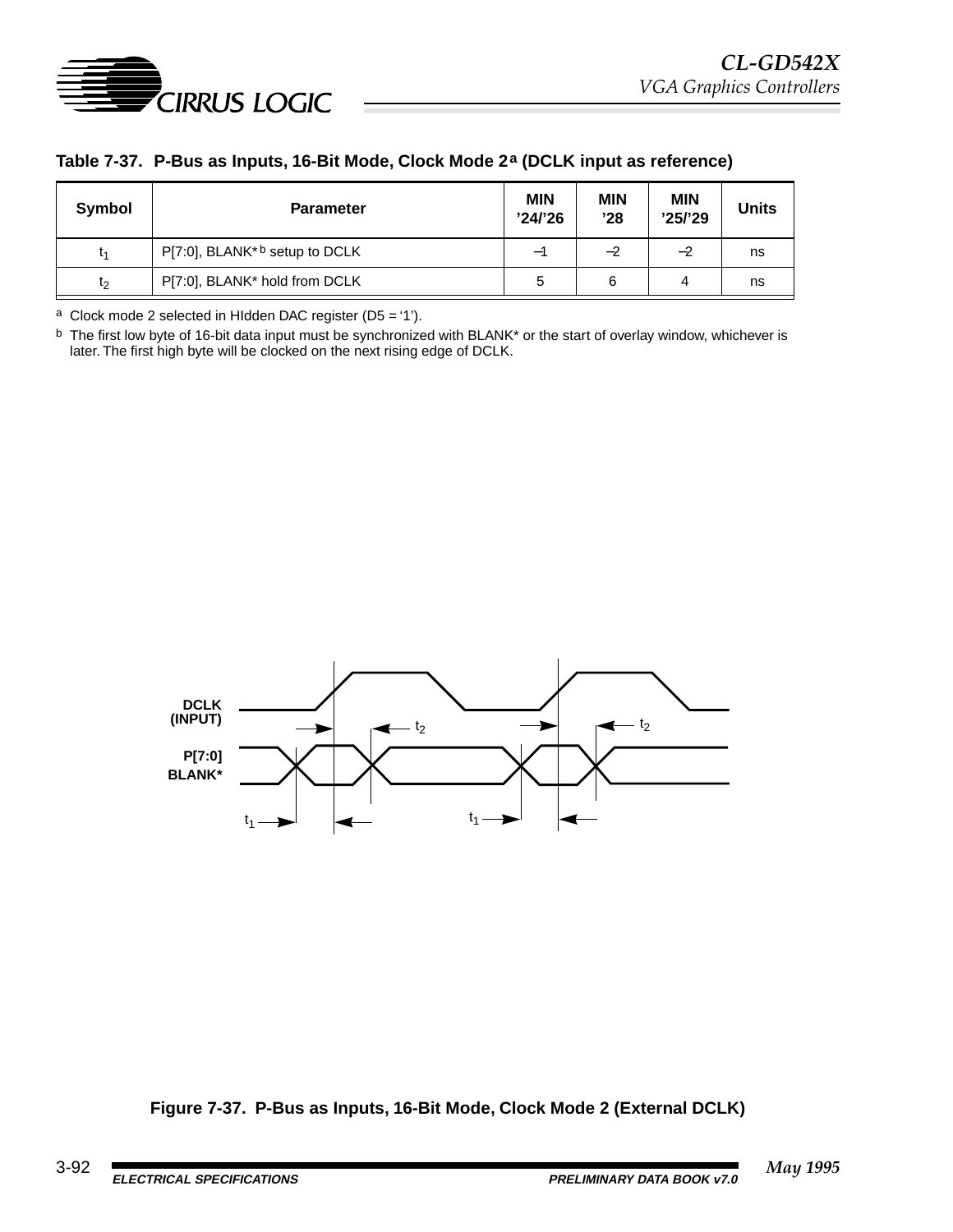

| Table 7-38. P-Bus as Inputs, 16-Bit Mode (DCLK output as reference) <sup>a</sup> |
|----------------------------------------------------------------------------------|
|----------------------------------------------------------------------------------|

| Symbol         | <b>Parameter</b>                                    | MIN<br>'24'26 | <b>MIN</b><br>'28 | <b>MIN</b><br>'25'29 | <b>Units</b> |
|----------------|-----------------------------------------------------|---------------|-------------------|----------------------|--------------|
|                | P[7:0] setup to DCLK (rising edge - internal DCLK)  | 3             | າ                 | з                    | ns           |
| t <sub>2</sub> | P[7:0] hold from DCLK (rising edge - internal DCLK) |               |                   |                      | ns           |
| $t_3$          | P[7:0] setup to DCLK (falling edge - internal DCLK) | 3             | 2                 |                      | ns           |
| $t_4$          | P[7:0] hold from DCLK (rising edge - internal DCLK) |               |                   |                      | ns           |

a Clock mode 1 selected in Hidden DAC register  $(D5 = '0')$ .



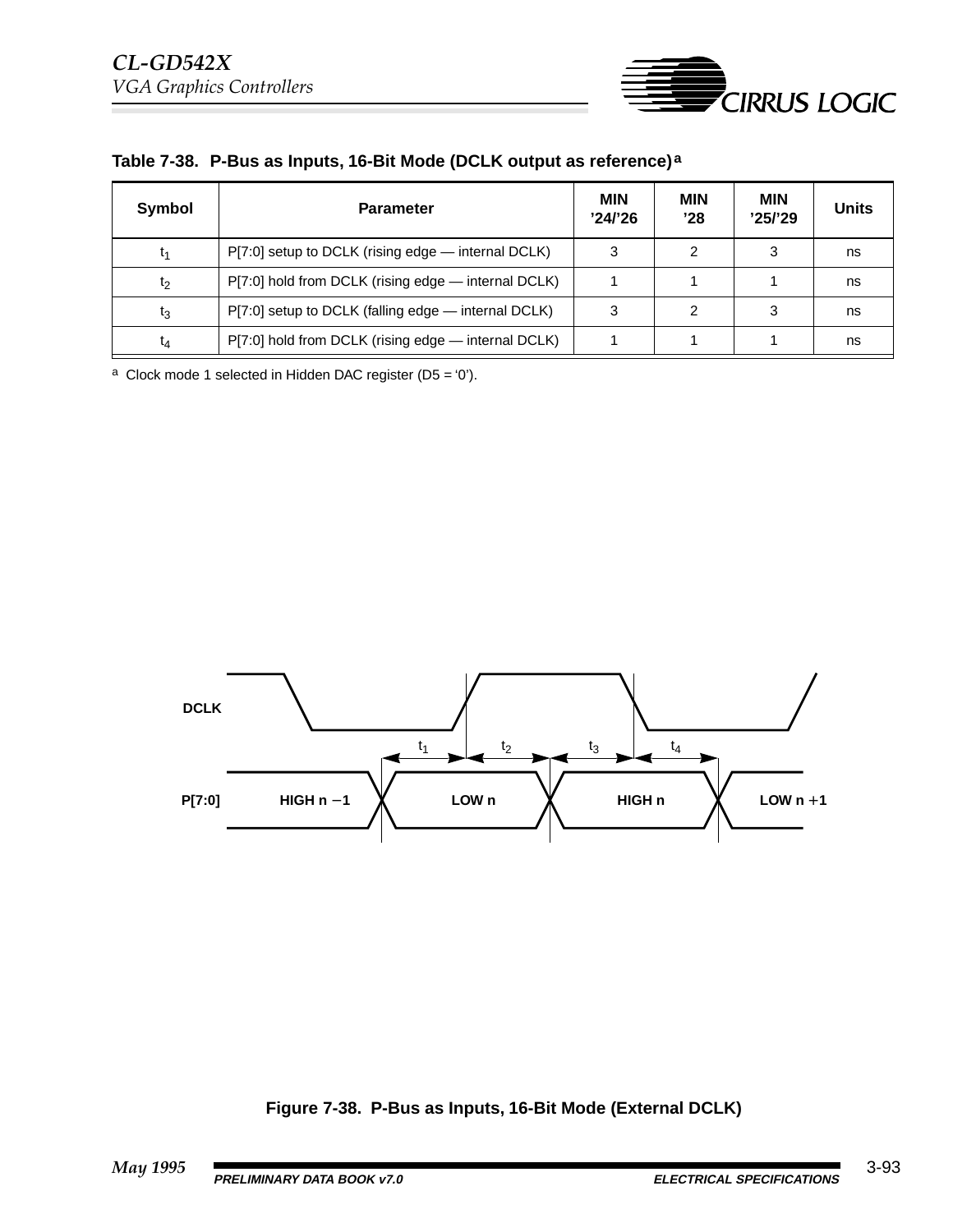

## **Table 7-39. DCLK as Input**

| <b>Symbol</b>            | Parameter: CL-GD5420/'22/'24/'26/'28 | <b>MIN</b> | <b>MAX</b>               | <b>Units</b> |  |  |
|--------------------------|--------------------------------------|------------|--------------------------|--------------|--|--|
| $t_1$                    | Rise time                            |            | 3                        | ns           |  |  |
| t <sub>2</sub>           | Fall time                            |            | 3                        | ns           |  |  |
| $t_3$                    | High period                          | 40         | 60                       | % of $t_5$   |  |  |
| $t_4$                    | Low period                           | 40         | 60                       | % of $t_5$   |  |  |
| $t_{5}$                  | Period                               | 17         | $\overline{\phantom{m}}$ | ns           |  |  |
| Parameter: CL-GD5425/'29 |                                      |            |                          |              |  |  |
| $t_1$                    | Rise time                            |            | 3                        | ns           |  |  |
| t <sub>2</sub>           | Fall time                            |            | 3                        | ns           |  |  |
| $t_3$                    | High period: Clock mode 1            | 45         | 55                       | % of $t_5$   |  |  |
| $t_3$                    | High period: Clock mode 2            | 30         | 70                       | % of $t_5$   |  |  |
| $t_4$                    | Low period: Clock mode 1             | 45         | 55                       | % of $t_5$   |  |  |
| $t_4$                    | Low period: Clock mode 2             | 30         | 70                       | % of $t_5$   |  |  |
| $t_{5}$                  | Period (DCLK)                        | 12.5       |                          | ns           |  |  |



## **Figure 7-39. DCLK As Input**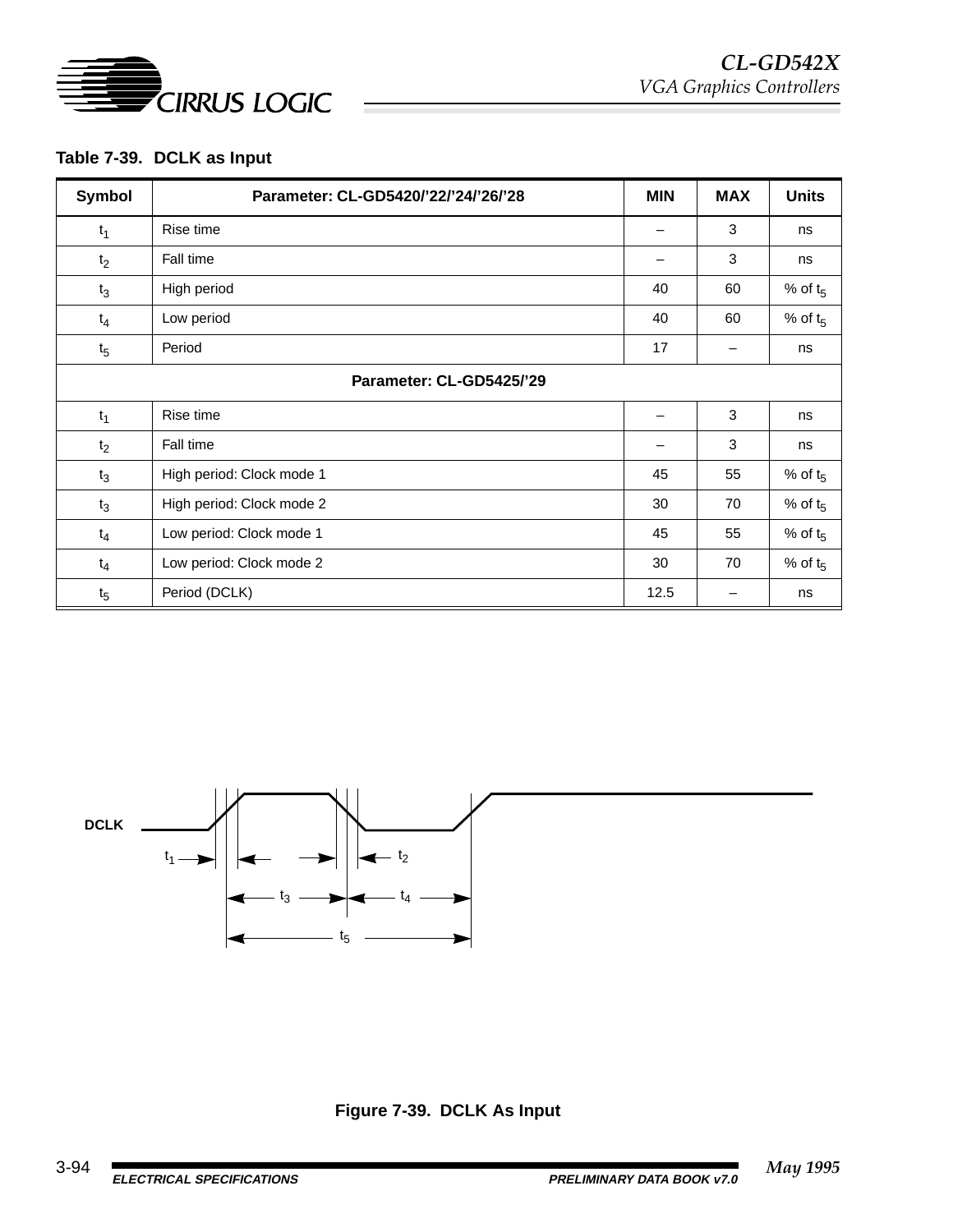

## **Table 7-40. RESET Timing**

| Symbol         | <b>Parameter</b>                       | <b>MIN</b>    | <b>MAX</b> | <b>Units</b> |
|----------------|----------------------------------------|---------------|------------|--------------|
| t4             | RESET pulse width                      | 12            |            | <b>MCLK</b>  |
| t <sub>2</sub> | MD[31:16] setup to RESET falling edge  | $\mathcal{P}$ |            | ns           |
| $t_3$          | MD[31:16] hold from RESET falling edge | 25            |            | ns           |
| $t_4$          | RESET low to first IOW*                | 12            |            | <b>MCLK</b>  |



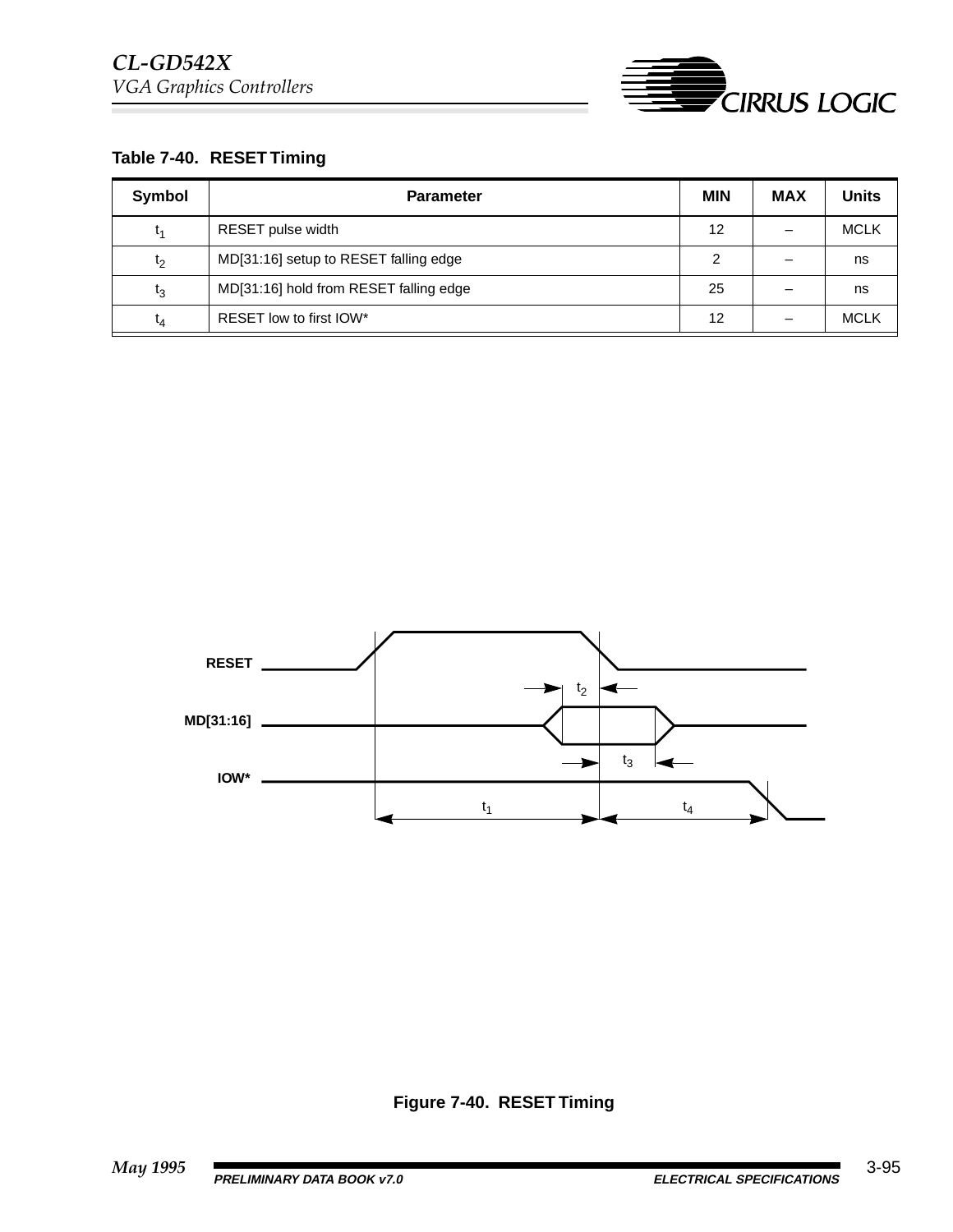

## **Table 7-41. Horizontal Period (NTSC — CL-GD5425 only)**

| Symbol | <b>Parameter</b>        | <b>Nominal</b> | <b>Units</b> |
|--------|-------------------------|----------------|--------------|
|        | Horizontal period       | 63.56          | usec.        |
| いっ     | HSYNC pulse width (low) | 4.65           | usec.        |



**Figure 7-41. Horizontal Period (NTSC — CL-GD5425 only)**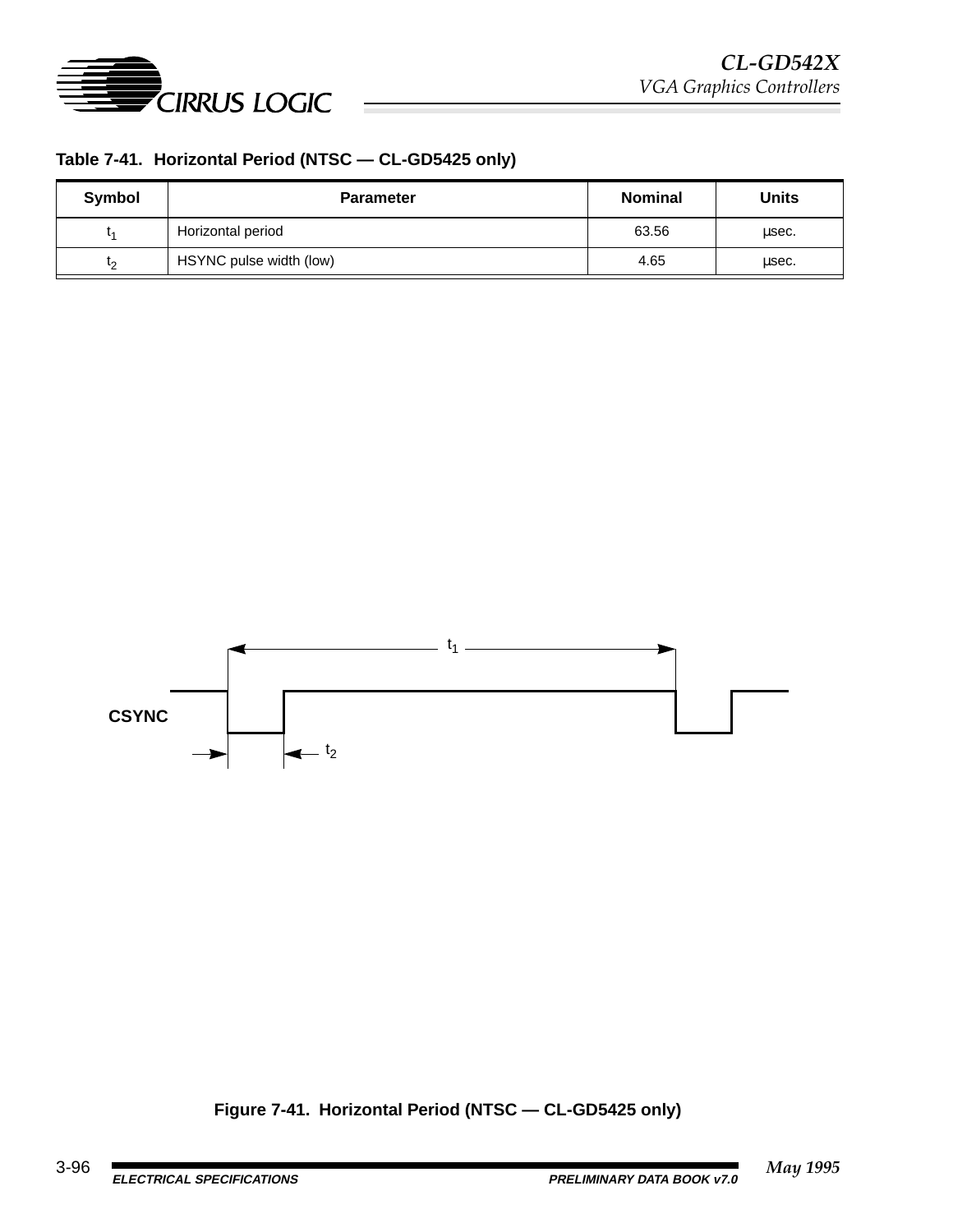

## **Table 7-42. NTSC Vertical Retrace (CL-GD5425 only)**

| Symbol | <b>Parameter</b>         | <b>Nominal</b> | Units    |
|--------|--------------------------|----------------|----------|
|        | Vertical blanking period | 20             | H-period |





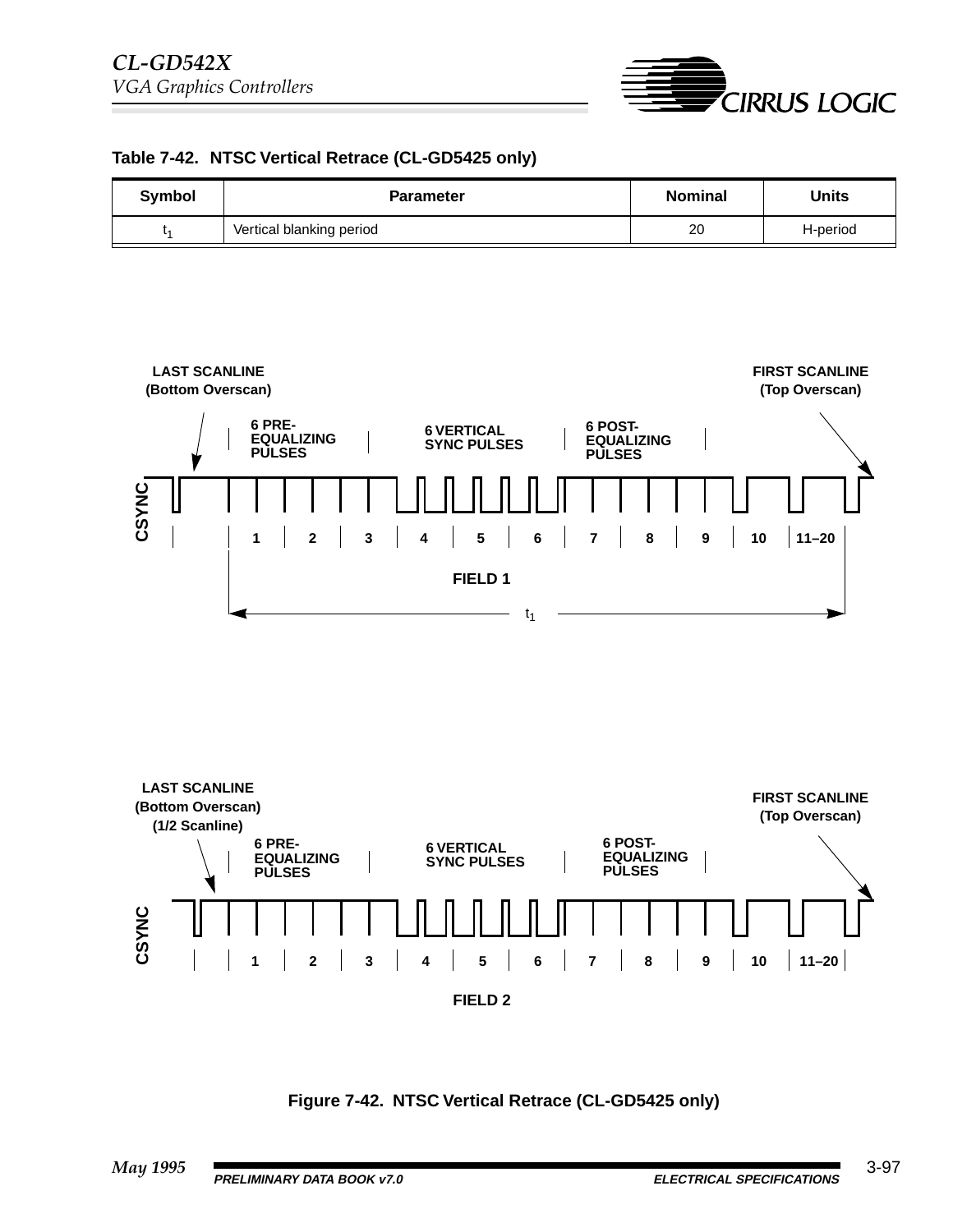

| Symbol | <b>Parameter</b>              | <b>Nominal</b> | <b>Units</b> |
|--------|-------------------------------|----------------|--------------|
| l1     | Equalizing pulse width (low)  | 2.32           | usec.        |
| t2     | Serrations pulse width (high) | 4.65           | usec.        |
| $t_3$  | Equalization to serration     |                | H-period     |
| īΔ     | <b>First serration</b>        | 1/2            | H-period     |



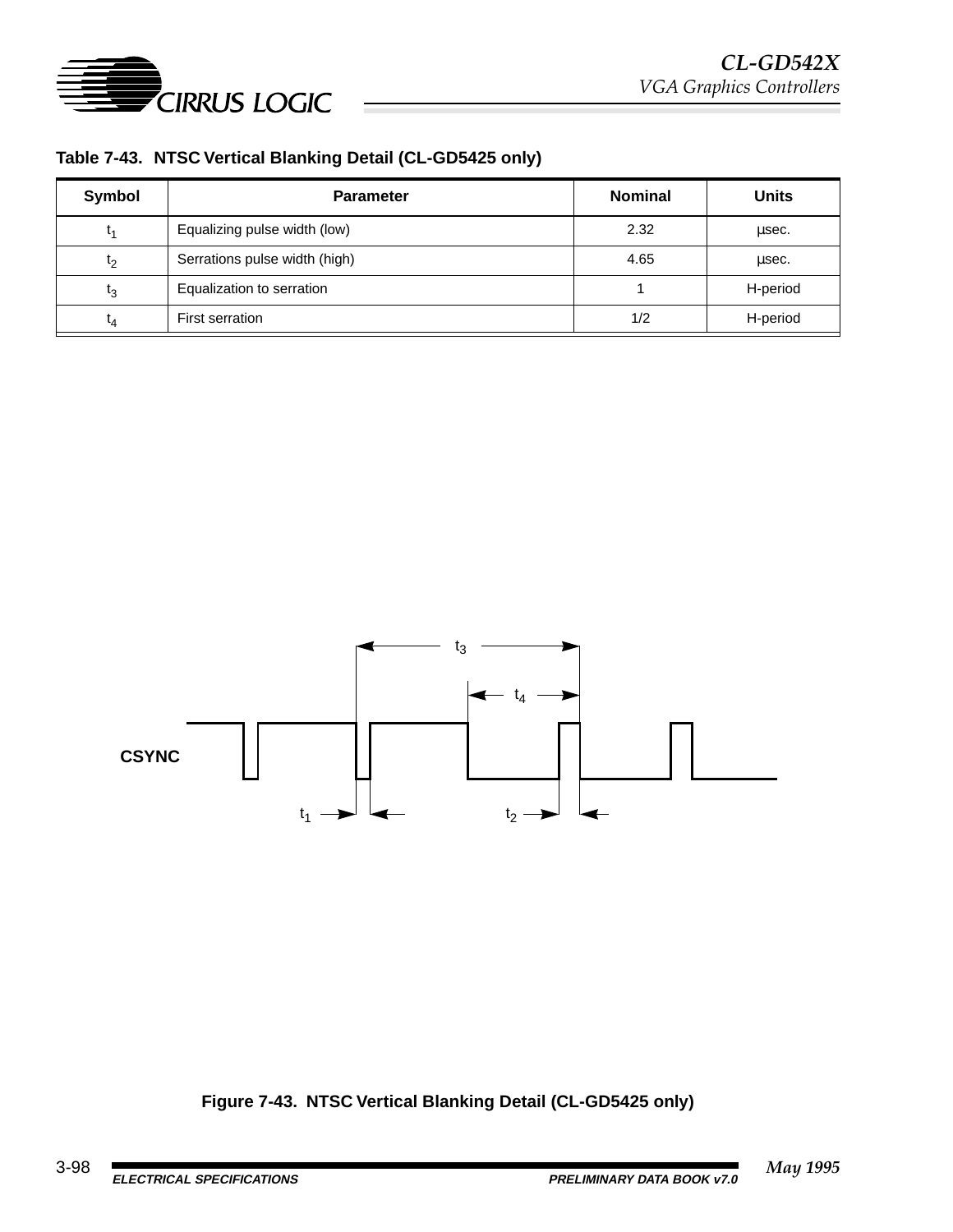

| Symbol   | <b>Parameter</b>        | <b>Nominal</b> | Units |
|----------|-------------------------|----------------|-------|
|          | Horizontal period       | 64.00          | usec. |
| <b>L</b> | HSYNC pulse width (low) | 4.65           | usec. |



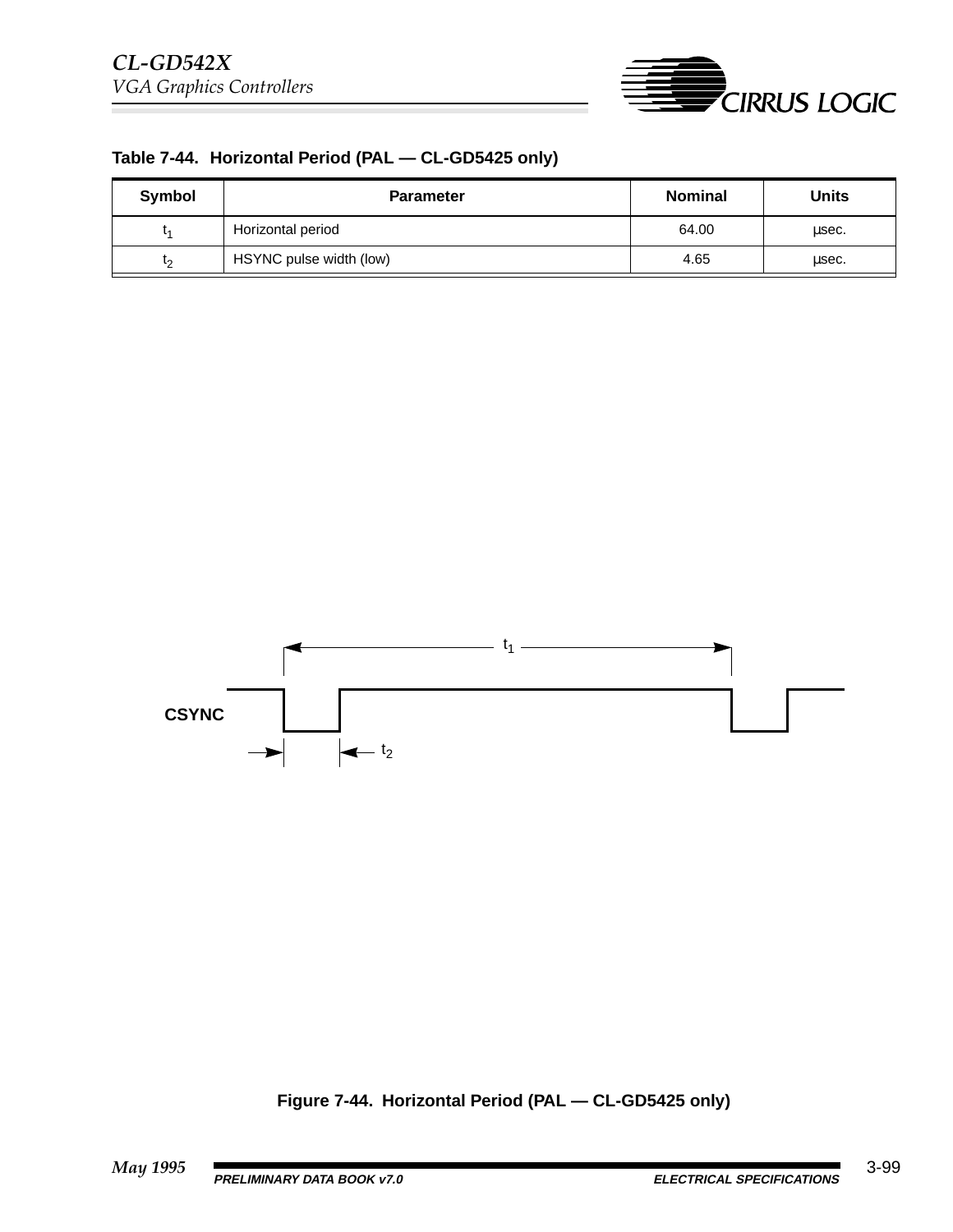

## **Table 7-45. PAL Vertical Retrace (CL-GD5425 only)**

| Symbol | <b>Parameter</b>         | <b>Nominal</b> | Units    |  |
|--------|--------------------------|----------------|----------|--|
|        | Vertical blanking period | 25             | H-period |  |





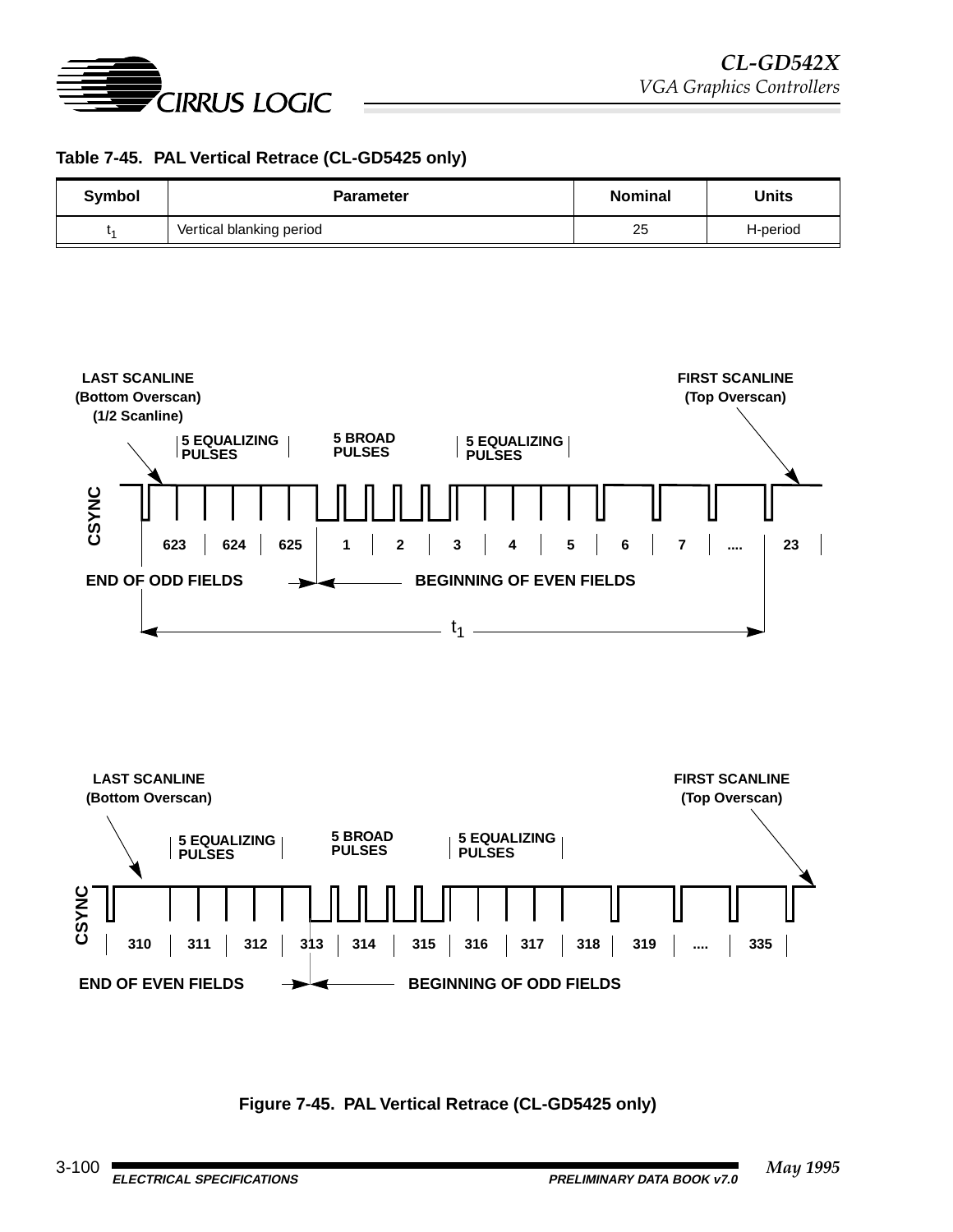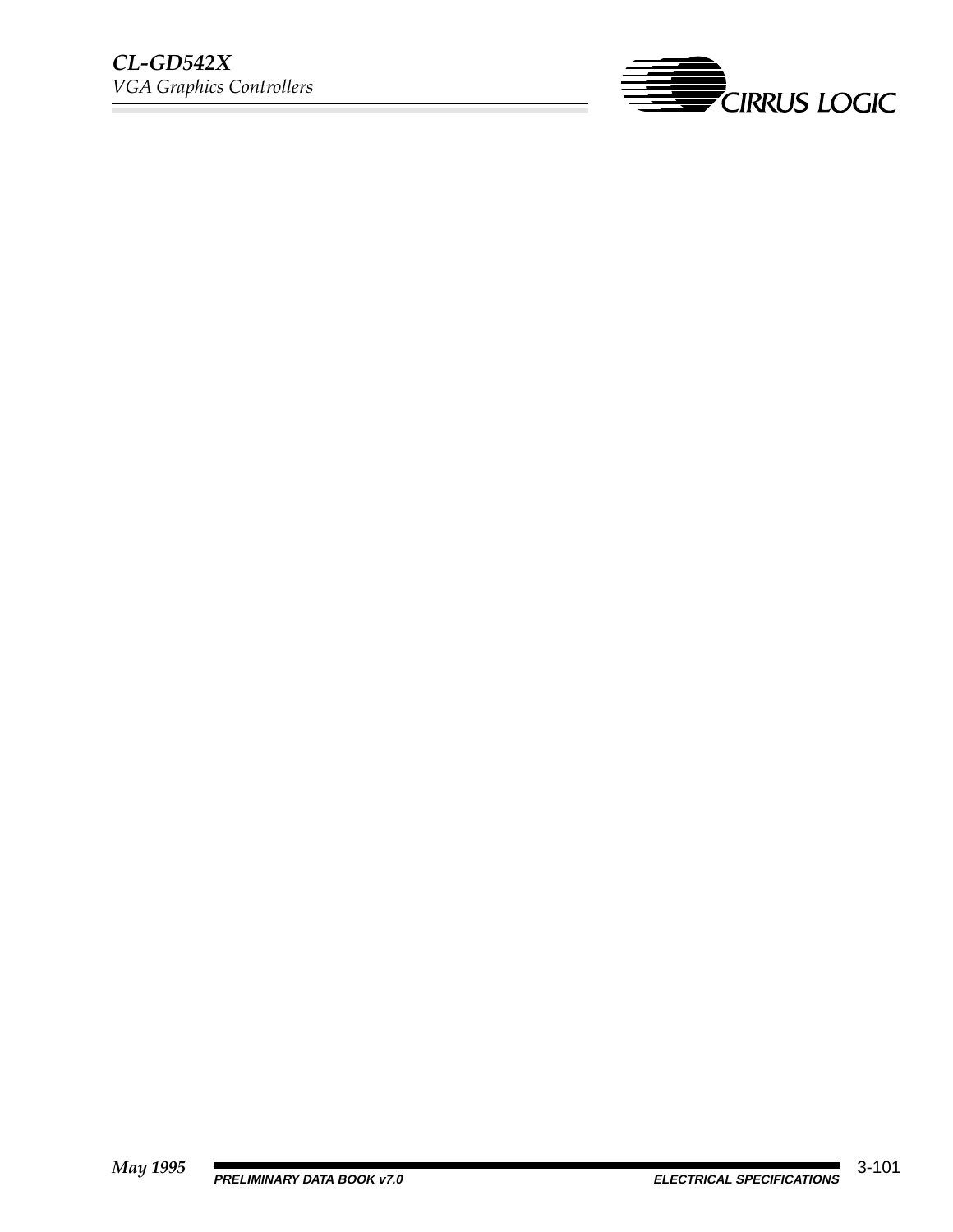

# **8. PACKAGE DIMENSIONS**



## **NOTES:**

- 1) Dimensions are in millimeters (inches), and controlling dimension is millimeter.
- 2) Drawing above does not reflect exact package pin count.
- 3) Before beginning any new design with this device, please contact Cirrus Logic for the latest package information..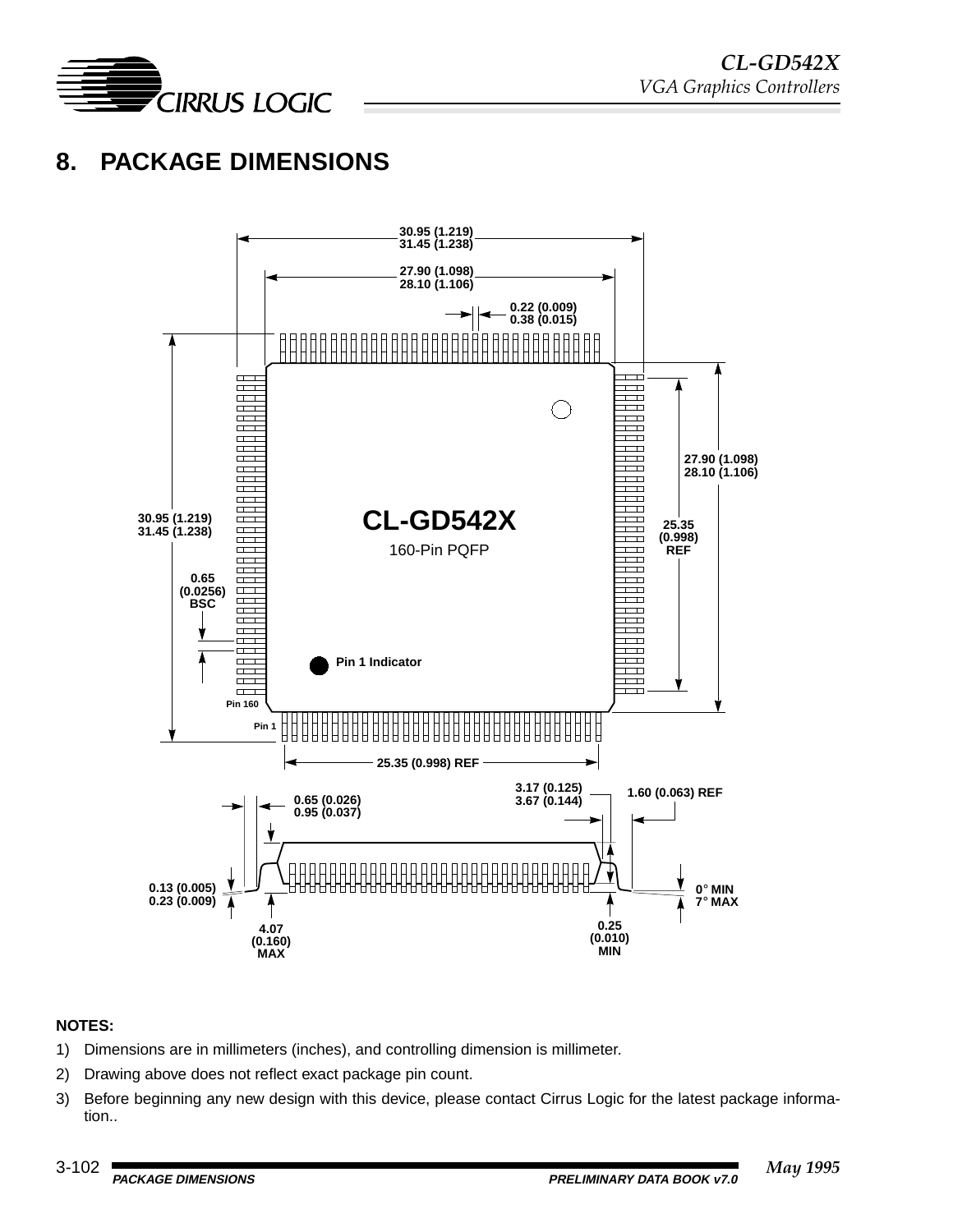

# **9. ORDERING INFORMATION EXAMPLES**



**†** Contact Cirrus Logic Inc. for up-to-date information on revisions.

\* '2X' represents CL-GD5420/'22/'24/'26/'28/'29, respectively.



**†** Contact Cirrus Logic Inc. for up-to-date information on revisions.